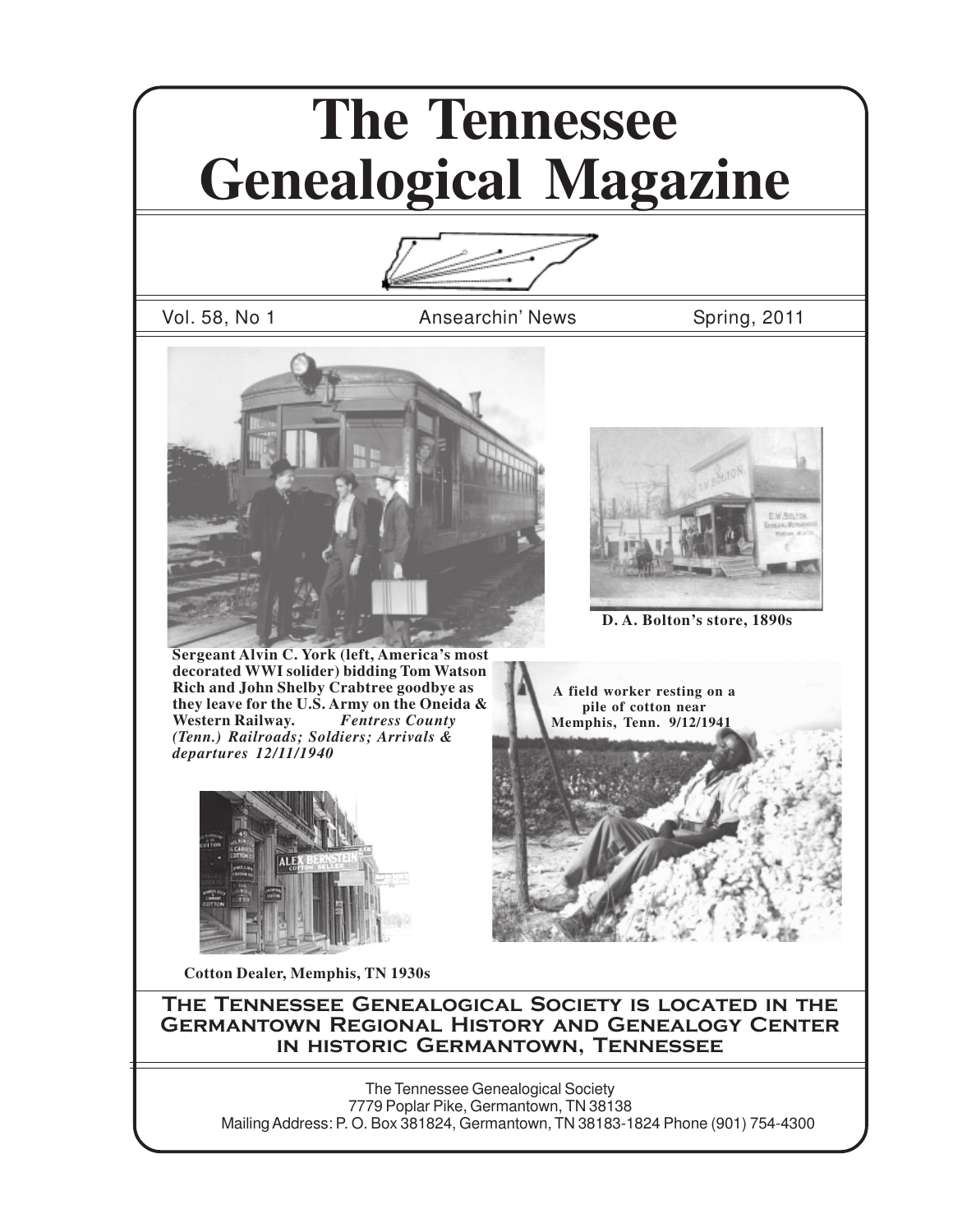# **The Tennessee Genealogical Society, Inc. Officers and Staff**

#### **Officers**

| Jack Jayroe  Vice President          |                                             |
|--------------------------------------|---------------------------------------------|
| Loretta Bailey  Executive Secretary  |                                             |
| Doug Gordon  Business Manager        |                                             |
| Jim Bobo Editor Pro Tem              |                                             |
|                                      |                                             |
| Richard Cohen Treasurer              |                                             |
| Debra Kienzle  Recording Secretary   |                                             |
| Jean Belser  Corresponding Secretary |                                             |
| Robert Moore  Director of Sales      |                                             |
| Myra WrightDirector of Certificates  |                                             |
| Directors-at-Large:                  |                                             |
| James E. Bobo  Director of Publicity |                                             |
| B. Venson Hughes  Webmaster          |                                             |
| Appointed:                           |                                             |
|                                      | Spencer FullenDirector of Membership        |
|                                      | Sylvia Harris Ass't. to the Exec. Secretary |
|                                      |                                             |

#### **Staff:**

Howard Bailey, Jean Belser, Robert Cruthrids, Clark Doan, Jean Gillespie, Dan Green, Sylvia Harris, Sharon Kelso, Don Kern, Robert Moore, Ruth Reed, Jean Thomas, and Myra Grace Wright

**D. A. R**. Saturday volunteers

**Watauga Chapter:** Sylvia Harris

#### **Chief Piomingo Chapter**

Moree Baranski, Melody Chipley, Debra Nimtz and Martha Smylie

**Publications Committee:** Loretta Bailey, Jean Belser, Vince Hughes, Wanda James, Carol Mittag, Rhea Palmer, Jim Bobo, Virginia Crain, Tina Sansone

#### **Credits:**

State maps used with indexes are from Wikipedia, the free encyclopedia.

#### **Publishing Policies**:

Please see inside back cover for information on *Ansearchin' News* publishing policies.

#### **Hours:**

TNGS offices are open Tuesdays and Thursdays from 10-2. The regular hours at the Germantown Regional History and Genealogy Center are: Monday 10:00 am - 2:00 pm Tuesday and Thursday 10:00 am -4:00 pm Saturday 9:00 am - 5:00 pm

Also by appointment at other times as needed (By special appointment, we will bring in research groups, i.e., Boy Scouts, Girl Scouts, travel groups, etc.)

The Tennessee Genealogical Society publishes The Tennessee Genealogical Magazine, *Ansearchin*' News, (ISSN 0003- 5246) in March, June, September and December of each year. Annual dues are \$25. Issues missed because member failed to submit change-of-address notice to TNGS may be purchased for \$7.50 each including postage.

*Ansearchin' News,* USPS #477-490, is published quarterly by and for The Tennessee Genealogical Society, Inc., a non-profit organization. Located at 7779 Poplar Pike, Germantown, TN 38138 Periodicals postage is paid at Memphis, TN and additional mailing offices. *Ansearchin' News*, P. O. Box 381824, Germantown, TN 38183-1824 or 901-754-4300 — www.tngs.org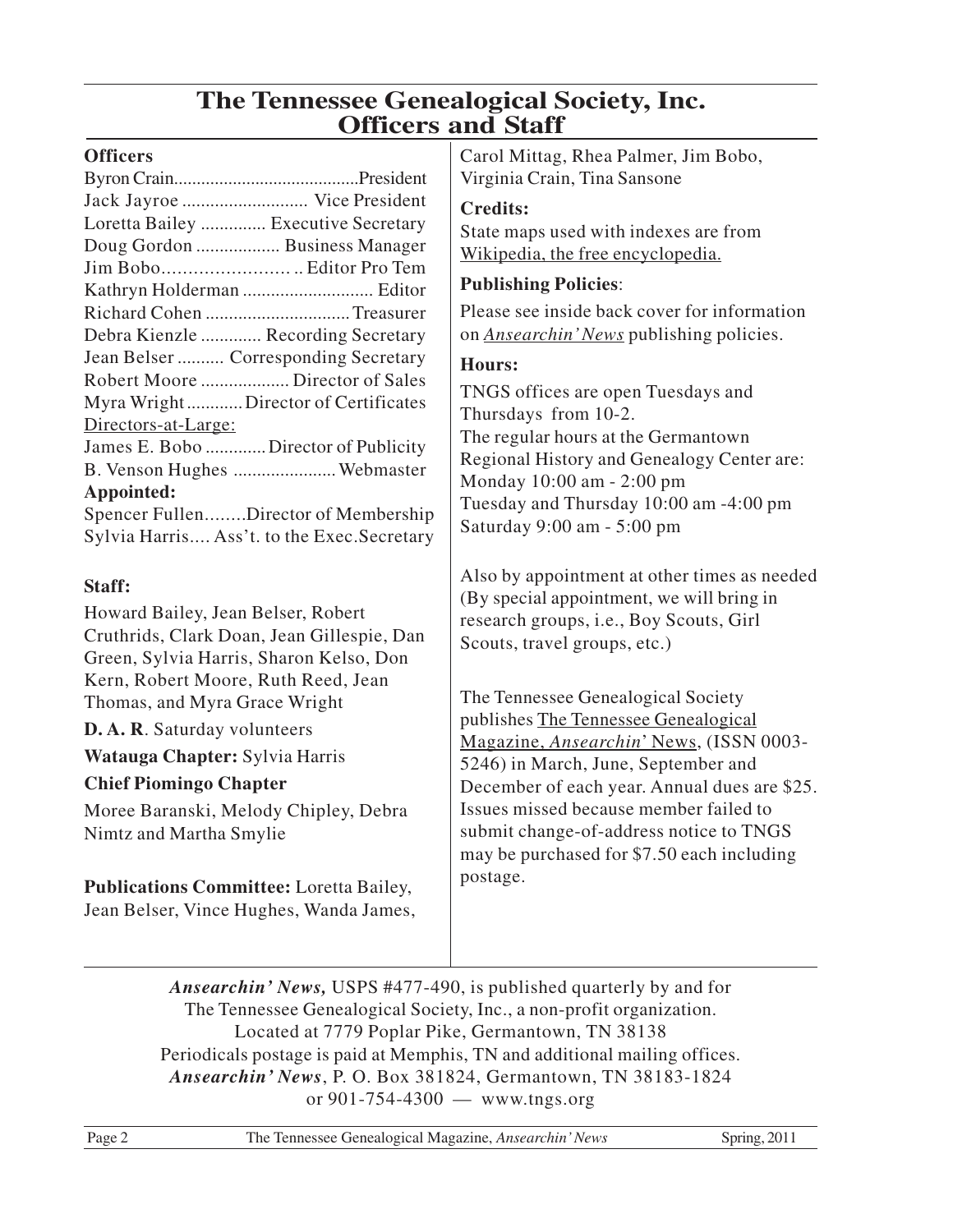### **CONTENTS**



| Elizabeth Beaver, Country Doctor's Wife Page 8            |
|-----------------------------------------------------------|
|                                                           |
| George Crosthwaite (Crosswhite) Descendancy Page 26       |
| Moore County, Tennessee Marriage records Page 33          |
|                                                           |
| Historical Sketch of Liberty Church and Community Page 36 |
|                                                           |
| Henry County Tennessee Circuit Court Minutes  Page 41     |
|                                                           |
|                                                           |
|                                                           |
|                                                           |
|                                                           |
|                                                           |
|                                                           |
|                                                           |
|                                                           |

NOTE: TNGS is the recipient of many donations of collected material made by families and friends of the researcher. Neither they nor TNGS wants this material lost to future family history researchers; therefore, we print selected items without proving the accuracy of the data. We try to give credit to the donor and the researcher.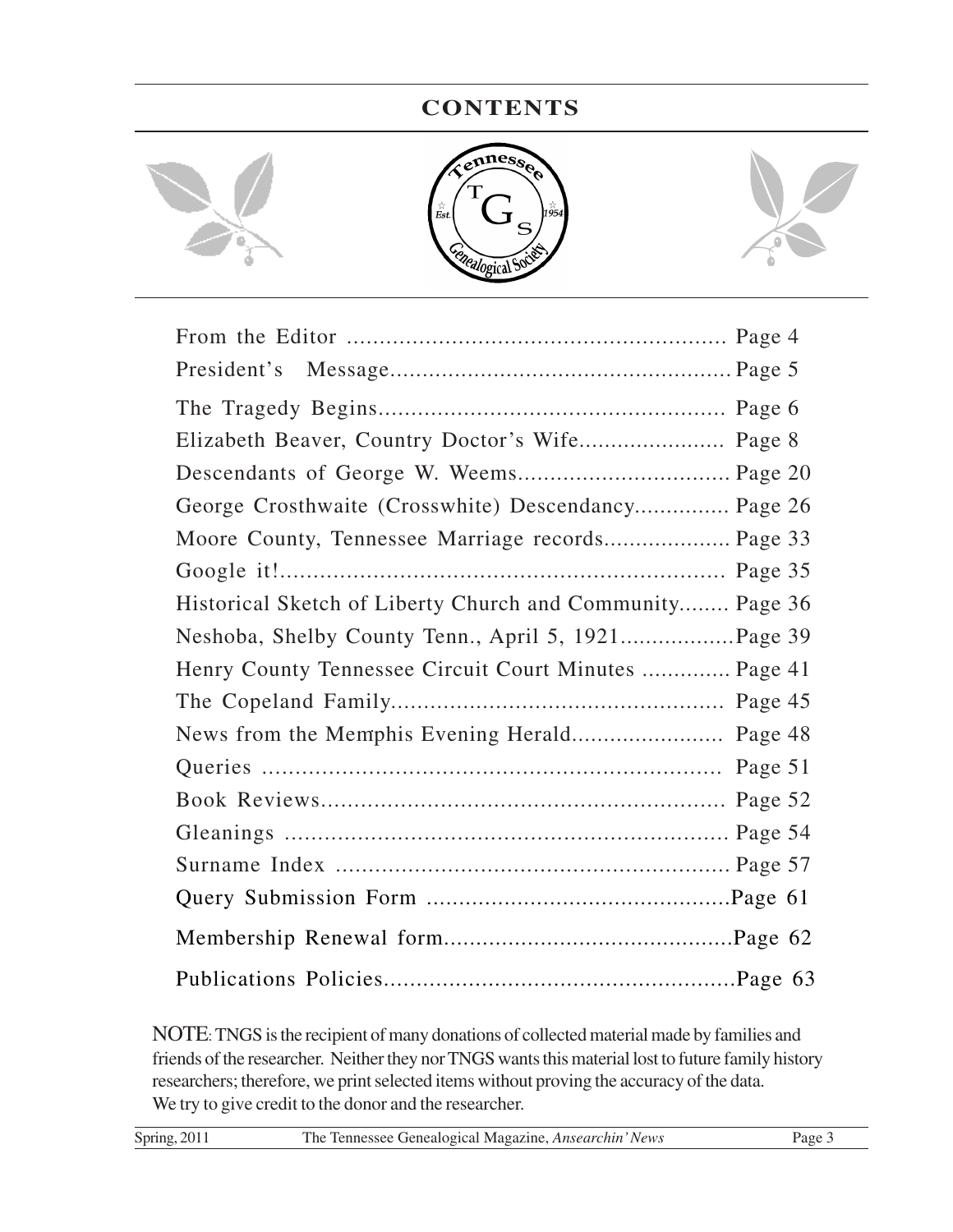

# **From the Editor**



On pages 6 and 7 of this issue we begin a Tennessee time-line of the War Between the States and reproduce the Tennessee Ordinance of Secession. Please note the first paragraph "…waiving any expression of opinion as to the abstract doctrine of secession, but asserting the right, as a free and independent people…." Tennessee was the last State to secede and did so only after President Lincoln called for 75,000 troops to suppress the secession of several sister States. —James E. (Jim) Bobo, Editor Pro Tem



The War destroyed the sociopolitical life and the economy of an entire nation, the Confederate States of America. The banjo-strumming, mint julep sipping, warm summer evenings of plantation life was gone forever. But, to what extent did it ever really exist?

In this, the sesquicentennial of this tragic American event, we ask our readers, if they have not already done so, to develop an in-depth biography of at least one of their ancestors who lived (and maybe died) during the War. Did they live on a plantation as an owner, an overseer, a slave? Were they a *rich man, Poor man, Beggar man, Thief, Doctor, Lawyer, Merchant, Chief,* or were they hard-scrabble, 40-acres and a mule, subsistence farmers, the class that was most negatively impacted, economically, by slave labor and the class that furnished so much "cannon fodder" to the armies. Did they join the army after the battle of Shiloh when the Confederates enacted conscription laws? Which army, Confederate or Union?

Of Southern white males, between the ages of 13 and 43, alive in 1860, almost one in five (18%) died in the War. The number of Americans who died as a direct result of this War almost equals the combined totals of those who died in all other American conflicts.

We hope you will share your stories for publication in future issues of this magazine. Selections for publication will be made by the Publishing Committee and decisions will be based on accuracy and depth of documentation and general interest. If a rewrite of an article or editing other than for space is necessary the article will be returned to the writer for approval prior to publication. TNGS is a nonprofit organization and does not pay for contributions; however articles will be published under the writer's byline.

A first time contributor to *Ansearchin' News* is Patsy Vaughn New. (See *George Crosthwaite's (Crosswhite) Descendancy* starting on page 26 of this issue.) Patsy is a native Memphian; mother of two, both in college; a pediatric nurse; avid genealogist for 25 years, and author. Her first book, *The Life and Times of Mary Elizabeth Wilson 1901-1990 and Andrew Granville Vaughn 1897-1981,* was published in November 2007. She is currently working on her second book. Thanks, Patsy, for sharing with us.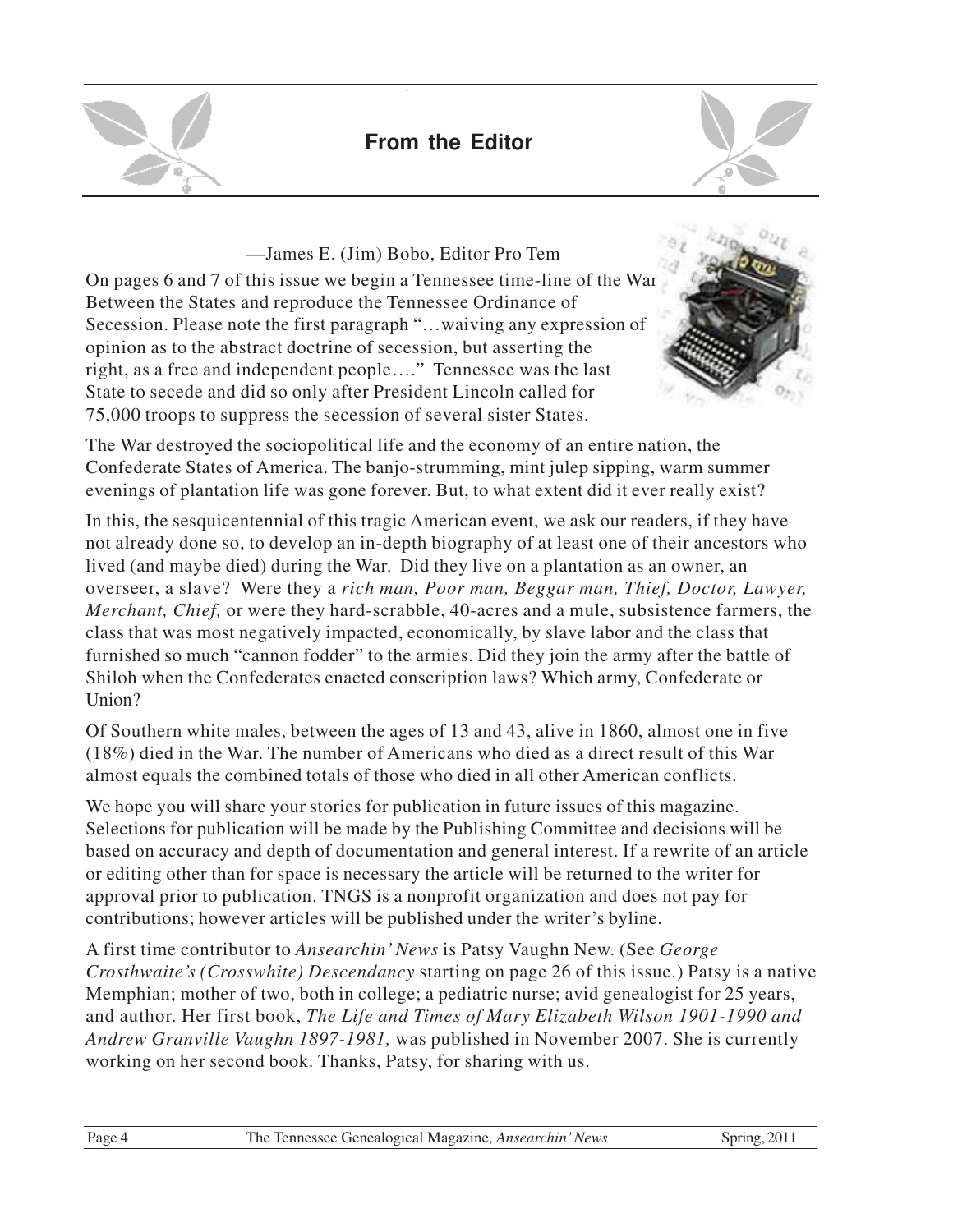



—B. Byron Crain, President

We are justly proud of the tremendous work of our volunteers here at the Tennessee Genealogical Society and we are always in need of more. If you can find some time, regardless of the amount, we will find a place for you to help either in the library or in our office. We would love to hear from you.

One volunteer that we counted on for as many years as I can remember is **Juanita Simpson**. So it not only saddens me but all of our volunteers that she is having to step down from her many responsibilities due to illness. Juanita will truly be missed not only for her work but for the bright smile she had for everyone every day. We wish her the best.

A second important volunteer has had to cut back on her work as Editor of this magazine. **Kathryn Holderman**, who has served as our Editor for the past three years has been unable to devote her normal hard work and time to the magazine. At least on a temporary basis, **Jim Bobo** has agreed to fill in as Editor. While we have been fortunate that Jim has been willing to take on that additional responsibility, we are in need of an Interim Editor to relieve Jim. That person could step in as Editor should Kathryn be unable to return.

We have several great programs already scheduled for this spring and summer, so be sure to stay aware of what is scheduled by checking our web site, *www.tngs.org* and our newsletters.

Let me remind all our members that no matter where you are located, we are always seeking interesting genealogy stories for our magazine. This can be a family history or a story about some interesting event that you have found doing your family history. We especially would like to have ideas for stories or events that happened in Tennessee, and as always your comments and suggestions are welcome.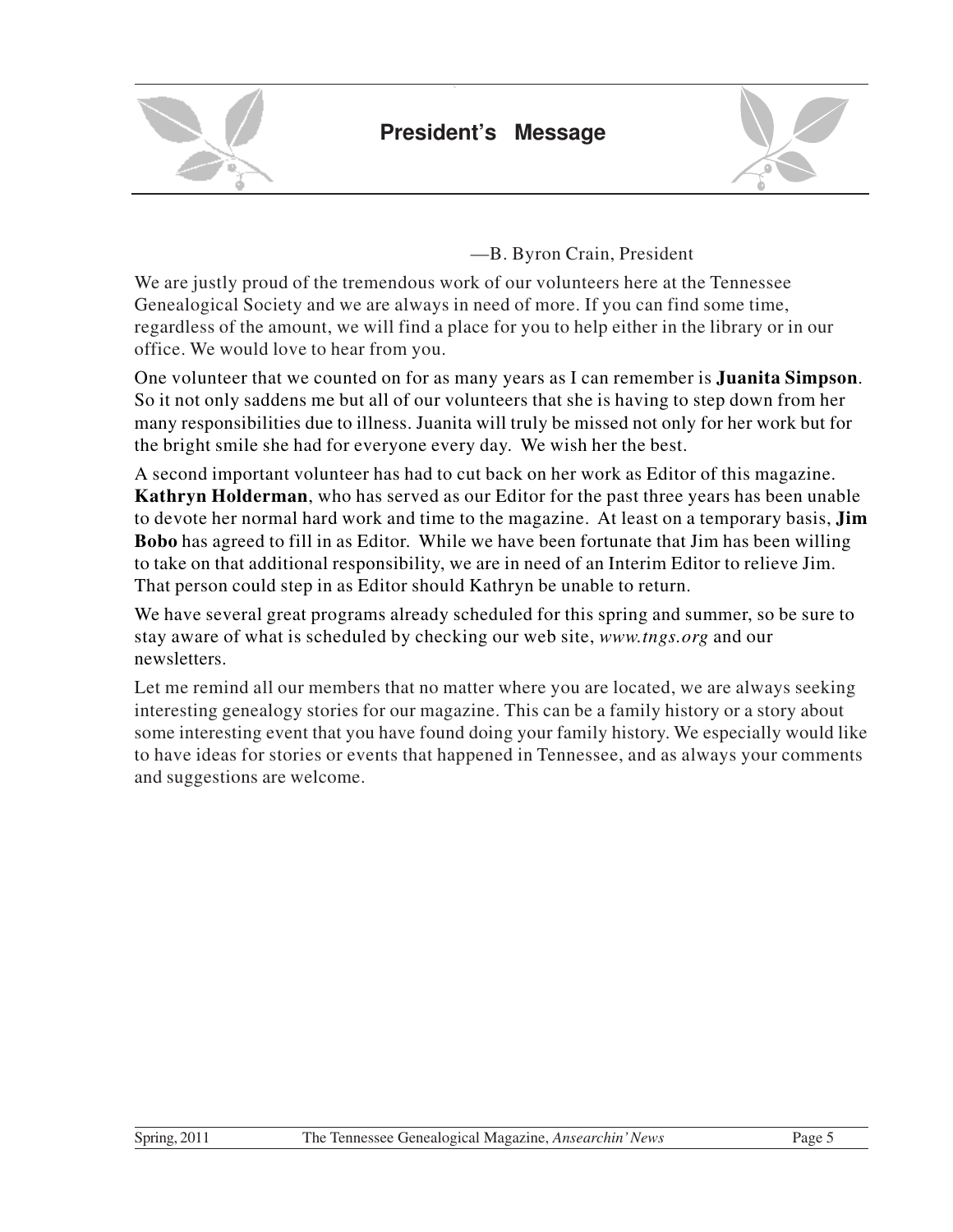

# **The Tragedy Begins—War is Declared**



#### **by James E. (Jim) Bobo**

It is not the intent of this commentary to determine the right or wrong of the many reasons for the tragic War Between the States. Millions of words have already been written about the subject—probably more than on any other event in the history of the world.

One-hundred and fifty years after its beginning, and in our current "politically correct" culture, it is often difficult for the family-history researcher to fully grasp the rhetoric and actions that even our ancestors, at the time, often did not comprehend.

It is simplistic to say the war was to free the black slave, even though President **Abraham Lincoln** was pictured as, and in the South widely believed to be, "a fanatical 'Black Republican' whose goal was to incite civil war, emancipate the slaves, and make blacks the social and political equals of whites."

It is simplistic to say the war was to protect states' rights, even though the United States was and is a nation of nations. In 1860 thirty-four nations were combined under a constitution that gave narrow and specifically defined authority to a central government in Washington.

There were good and honest men on both sides and both sides had their power hungry egotists. Did either have any great statesmen or were they all "just politicians?"

The road to disunion started at least as early as 1800 with the introduction of **Eli Whitney**'s cotton gin. The gin made cotton a viable cash crop and slave labor more valuable, which in turn accelerated the growth of the economic and social differences between the North and the South.

How did our Tennessee ancestors act?

In the 1860 United States Presidential election Tennessee cast all twelve of its electoral votes for Tennessean **John Bell** of the Constitutional Union Party. This party was made up of conservative former Whigs who wanted to avoid disunion over the slavery issue. These Whigs teamed up with former Know-Nothings and a few Southern Democrats who were against disunion to form the Constitutional Union Party. This party propounded a very simple platform, "to recognize no political principle other than the Constitution." They hoped that by not taking a firm stand either for or against slavery, or its expansion, the issue could be ignored. The Party carried three states, Virginia, Kentucky, and Tennessee.

November 6, 1860 **Abraham Lincoln** is elected sixteenth President of the United States.

January 7, 1861 Governor **Isham Harris** asks the Legislature to adopt a resolution asking Tennesseans for a convention to consider secession. He recommends reorganization of the state militia and the purchase of arms.

January 9, 1861 The vote, by the Legislature, on the resolution for a Tennessee convention is defeated by a vote of nearly four-to-one. (On this date Mississippi secedes from the Union. United States President **Buchanan**'s cabinet members begin to resign. Several Naval officers surrender their command.)

February 9, 1861 A Tennessee statewide election rejects secession by a vote of 54% to 46%.

| .<br>Page | <i>L</i> Tennessee Genealogical Magazine, <i>Ansearchin' News</i><br>ne. |  |
|-----------|--------------------------------------------------------------------------|--|
|           |                                                                          |  |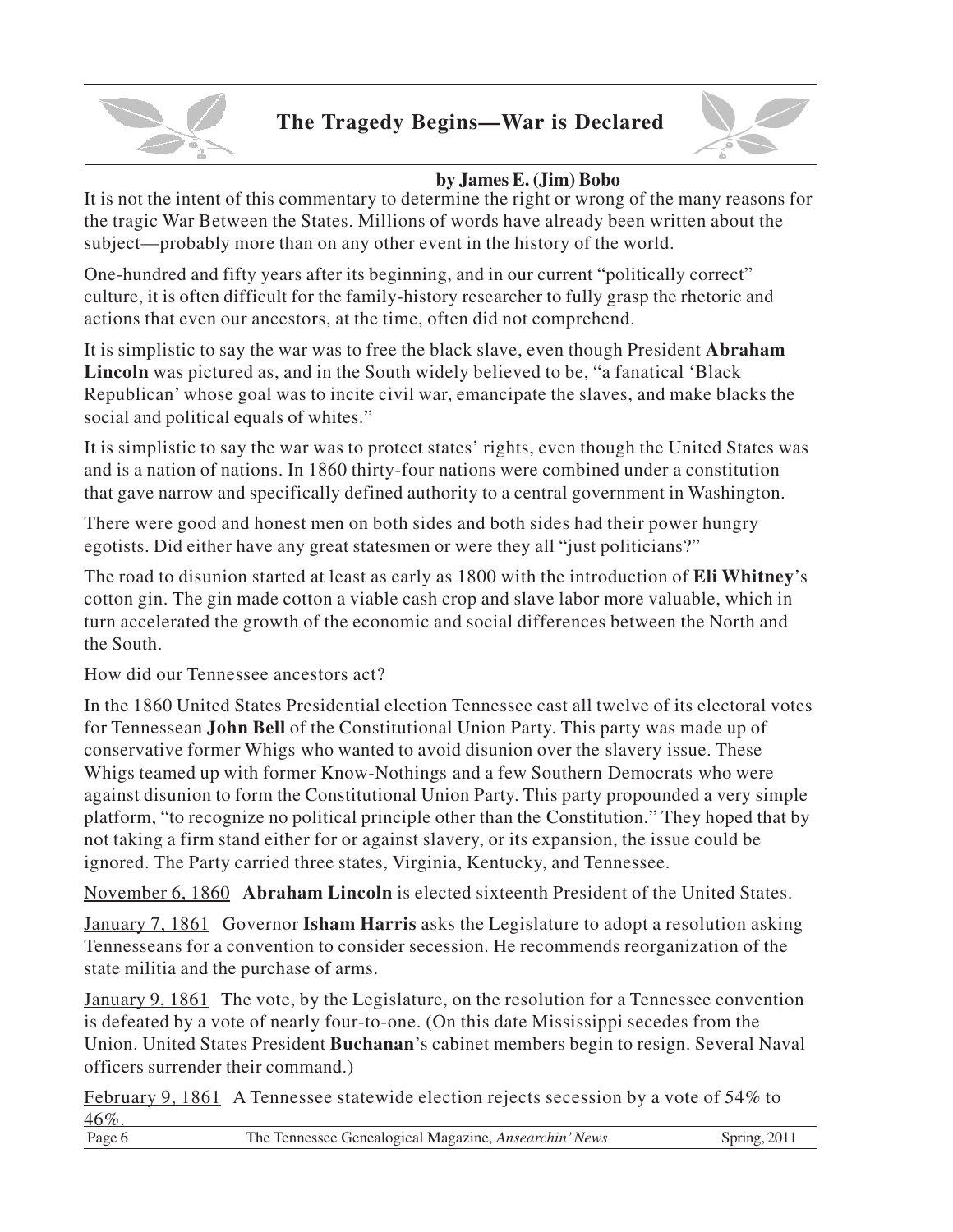February 18, 1861 Confederate States President **Jefferson Davis** is inaugurated at Montgomery, Alabama.

March 4, 1861 United States President **Lincoln** is inaugurated at Washington, D.C.

April 12-14, 1861 The debacle at Fort Sumter, South Carolina.

April 15, 1861 War is declared. A decree: "Now, therefore, I, **ABRAHAM LINCOLN**, President of the United States, in virtue of the power in me vested by the Constitution and the laws, have thought fit to call forth, and hereby do call forth, the Militia of the several States of the Union, to the aggregate number of 75,000, in order to suppress said combinations, and to cause the laws to be duly executed. The details for this object will be immediately communicated to the State authorities through the War Department."

April 25, 1861 Tennessee Governor **Isham Harris** submits second ordinance of secession to the Tennessee General Assembly.

May 6, 1861 An ordinance of secession is sent to referendum by the Tennessee Legislature.

June 8, 1861 The Tennessee ordinance of secession is approved by a vote of 104,471 to 47,183.

#### **TENNESSEE ORDINANCE OF SECESSION**

DECLARATION OF INDEPENDENCE AND ORDINANCE dissolving the federal relations between the State of Tennessee and the United States of America.

First. We, the people of the State of Tennessee, waiving any expression of opinion as to the abstract doctrine of secession, but asserting the right, as a free and independent people, to alter, reform, or abolish our form of government in such manner as we think proper, do ordain and declare that all the laws and ordinances by which the State of Tennessee became a member of the Federal Union of the United States of America are hereby abrogated and annulled, and that all the rights, functions, and powers which by any of said laws and ordinances were conveyed to the Government of the United States, and to absolve ourselves from all the obligations, restraints, and duties incurred thereto; and do hereby henceforth become a free, sovereign, and independent State.

Second. We furthermore declare and ordain that article 10, sections 1 and 2, of the constitution of the State of Tennessee, which requires members of the General Assembly and all officers, civil and military, to take an oath to support the Constitution of the United States be, and the same are hereby, abrogated and annulled, and all parts of the constitution of the State of Tennessee making citizenship of the United States a qualification for office and recognizing the Constitution of the United States as the supreme law of this State are in like manner abrogated and annulled.

Third, We furthermore ordain and declare that all rights acquired and vested under the Constitution of the United States, or under any act of Congress passed in pursuance thereof, or under any laws of this State, and not incompatible with this ordinance, shall remain in force and have the same effect as if this ordinance had not been passed. *(*Source*: Official Records, Sec. IV, vol. 1, p. 290).*

Tennessee is the last State to secede.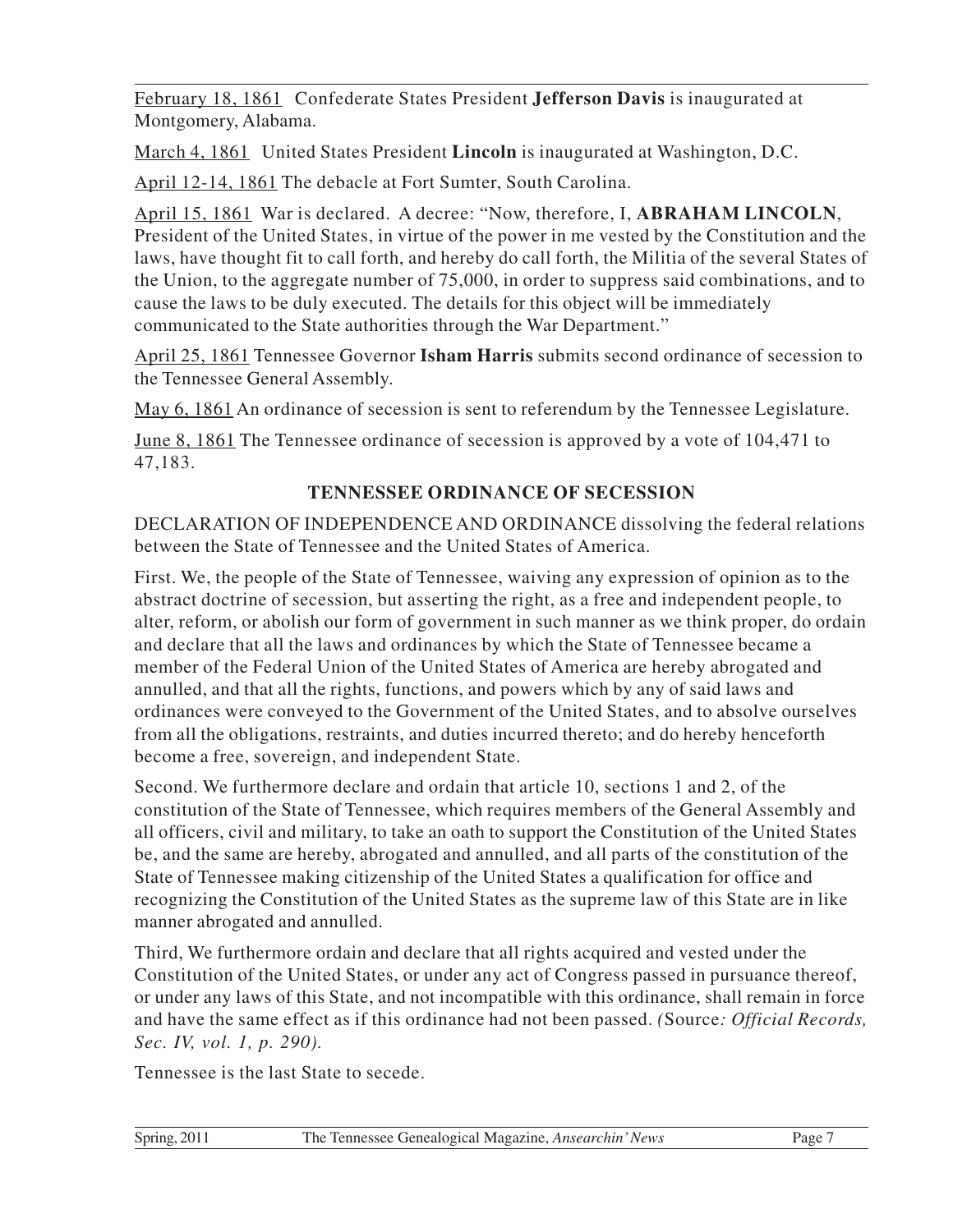

# **Elizabeth Beaver Country Doctor's Wife**



#### *—Michael A. Ports\**

Author's note: Spellings of surnames in this article are verbatim as found in the records. Early use of Beaver/Beavers, has in this family, in modern times, become Beaver.

#### Introduction

The following article is the tenth and last installment in the series of articles concerning the children of **Stephen** and **Nancy (White) Beaver** of Henderson County, Tennessee. The current subjects are their daughter **Elizabeth**, her husband and cousin, **Stephen Beaver**, and their family. The article attempts to present and summarize all of the available records concerning the subjects and place them in an appropriate historical context. It is hoped that their descendants as well as other researchers will find their story both informative and interesting. Of course, it also is hoped that others will step forward with comments, corrections, questions, and suggestions for further research.

The story of **Elizabeth Beaver** is typical for the wife of a country doctor in rural West Tennessee during the middle of the nineteenth century. She grew up in rural Henderson County where she acquired at least the rudiments of an education. She married her cousin **Stephen Beaver** and moved to rural Fayette County. There she managed their household, presided over the raising of their nine children, and supported her husband's medical practice. **Elizabeth** no doubt was proud of her husband, a successful doctor and farmer, as well as her children, all upstanding and productive members of their community.

#### Starting a Family

**11. Elizabeth Beaver** was born June 14, 1819 in Lincoln County, Tennessee, the daughter of **Stephen** and **Nancy (White) Beaver**. 1 She was just three years old when her family moved to Henderson County. It is presumed that she received at least some education from the local schools. She married her first cousin **Stephen Beaver** on December 19, 1836 probably in Henderson County. 2 Born November 7, 1813 in Alabama, he was the son of **Michael Beaver** and his wife **Mary**. Some descendants posit that **Mary**, or **Polly** as she often was known, was a **Jackson**, but the author has found no record to substantiate her maiden name one way or the other. In 1820, **Michael Beaver** resided in Lincoln County, Tennessee. By 1830, **Michael** had moved his family to Fayette County. It is presumed that **Stephen Beaver** came to Fayette County with his parents. It also is presumed that **Michael Beaver** named his son after his own brother.

That the elder **Stephen Beaver** and **Michael Beaver** were brothers primarily is documented in the memories of their descendants who have passed that knowledge down through letters as well as other sources of oral tradition. The fact that they were brothers also is supported, but not explicitly proved, by a substantial body of other records. The two families were associated closely in Lincoln County, Tennessee. Both left there at approximately the same time to settle in West Tennessee. **Michael Beaver** named his son **Stephen** in his will dated September 14, 1847.<sup>3</sup> In addition, **Stephen Beaver** is mentioned in the deed disposing of real property from the estate of his uncle and father-in-law, **Stephen Beaver** of Henderson County. 4

| Page 8 | The Tennessee Genealogical Magazine, Ansearchin' News | Spring, 2011 |
|--------|-------------------------------------------------------|--------------|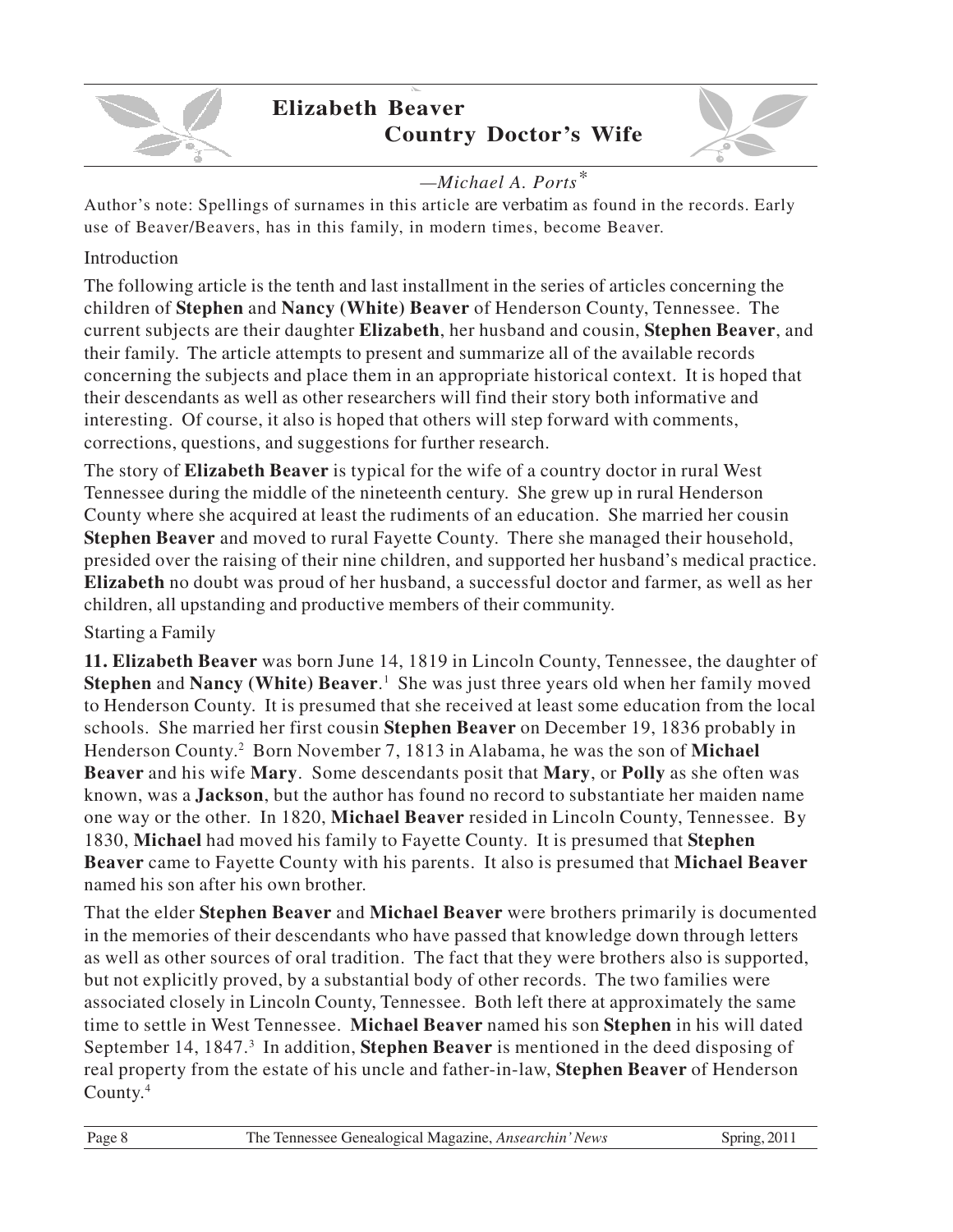After their marriage, **Stephen** and **Elizabeth** resided in Fayette County, Tennessee.

**Stephen** paid his poll tax there in 1836.<sup>5</sup> But, he was assessed no taxes there either for land or slaves. On March 21, 1838,

**Stephen Beaver** purchased a tract of land from **Moses Church** for \$291.<sup>6</sup> The small tract consisted of 24 acres and had been part of a larger tract that **Moses Church** previously had



purchased from **John McLemore**. On November 21, 1839, **Stephen Beaver** sold that same tract of land to **John G. Freeland** for \$300.<sup>7</sup> In 1840, the young household of **Stephen Beaver** contained just four persons.<sup>8</sup>

| <b>Males</b>           | <b>Females</b>         |
|------------------------|------------------------|
| One, under 5           | One, under 5           |
| One, between 20 and 30 | One, between 20 and 30 |

**Stephen** and his wife **Elizabeth** presumably are the only two adults in the household. The young boy is presumed to be their son **Henry**. The young girl probably is their daughter **Frances**. **Stephen** did not own any slaves, but was engaged in agriculture. On December 7, 1842, **Stephen** purchased an undivided interest in a tract of land from his nephew **Wilson T. Beaver** for \$5.<sup>9</sup> **Stephen** also agreed to settle his nephew's debt to **J. & J. Seanow** in the amount of \$24.27. His nephew **Wilson** had inherited an interest in a tract containing 82½ acres of land that had been owned by his deceased father **John Beaver.**

On January 11, 1847, **R. P. Brooks** of Jackson County sold a tract of land to **Stephen Beaver** for \$315.<sup>10</sup> The tract consisted of 46½ acres of land and was situated adjacent to **Stephen**'s other land. On January 6, 1849, **Stephen** sold his land to **F. Loring** for \$1,179.<sup>11</sup> Unfortunately, the deed does not describe the tract in detail. It merely states that the tract was the one on which he lived. The high sales price implies that **Stephen** had made significant improvements to the tract, perhaps by erecting a house, barn, or other outbuildings, building fences, or clearing forest. On January 25, 1849, the State of Tennessee granted a tract of land in Fayette County to **Stephen Beaver**. 12 The 84¼-acre tract was located in Surveyor's District No. 11, Range 3, Section 4.

In 1850, **Stephen Beaver** gave his occupation as physician.<sup>13</sup> He is listed as 35 years old and a native of Alabama. No value was entered for his real estate. **Elizabeth** was listed as 30 years old and a Tennessee native. Six children, **Frances, Henry, Mary, Nancy, Susan,** and **Isabella**, completed their household and all were born in Tennessee. **Stephen** owned four slaves, a 27-year-old female and what appear to be her three young children.<sup>14</sup> The population schedules to the contrary, **Stephen** did own a small farm of just 20 acres of improved land.<sup>15</sup> The land was valued at \$100. He valued his farm implements and machinery at \$110 and his livestock at \$275. His livestock consisted of two horses, one mule, three cows, ten cattle, three sheep, and ten swine. His small farm produced two hundred bushels of corn, five bales of ginned cotton, one hundred pounds of butter, ten bushels of potatoes, ten bushels of sweet potatoes, \$10 in home manufactured goods, and \$20 in slaughtered animals. Such production on just 20 acres of improved lands, while not prodigious, was significant and indicates an efficient operation.

|                |                                                       | continued next page         |
|----------------|-------------------------------------------------------|-----------------------------|
| Spring, $2011$ | The Tennessee Genealogical Magazine, Ansearchin' News | $v_{\text{age}}\mathcal{G}$ |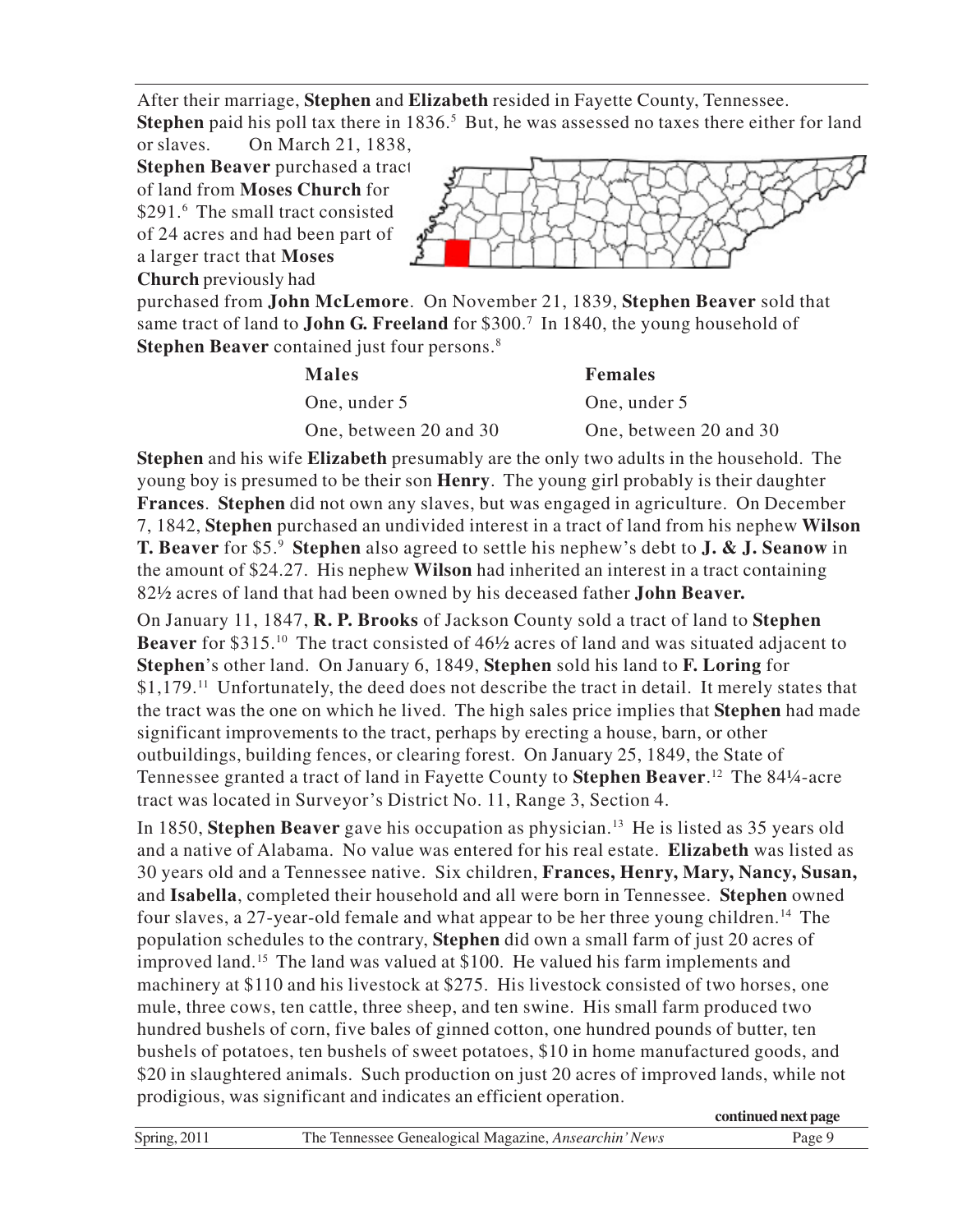On February 18, 1851, **John M. Thomas** sold a tract of land to **S. Beaver** for \$100.<sup>16</sup> The tract contained 40 acres of land and was known as the *James Kelly Place*. On November 23, 1853, the Chancery Court decreed that all the right and title to a certain tract of land should belong to **Stephen Beaver**. <sup>17</sup> From a sworn statement of **W. B. Beaver** and **J. W. Beasley**, the court learned that **Thomas N. Wortham** had purchased the subject tract and later sold it to **J. W. Beasley** who in turn had sold it to **Stephen Beaver**. The 100-acre tract originally had been granted to **Martha J**. and **Eliza J. Leonard.**

Just when **Stephen Beaver** began his practice of medicine is uncertain. Also, whether he attended any medical school or simply apprenticed under another physician is uncertain. Is is known only that he was practicing medicine by 1850, possibly earlier. He worked as a country doctor in rural Fayette County throughout his life. He supplemented his income as both a farmer and small business man.

On April 12, 1854, **Martha Jane Beaver** sold all of her interest in her father's real estate to her brother **Stephen Beaver** for \$65.<sup>18</sup> She executed the deed by placing her mark on it. Their brother **W. B. Beaver** witnessed the deed. On November 2, 1854, **John W. Abel** and his wife **Lucinda** and **Spruce M. Williams** and his wife **Sarah Ann** sold their interests in a tract of land to **Stephen Beaver** for \$130.<sup>19</sup> **Lucinda** and **Sarah Ann** also were sisters of **Stephen Beaver** and then were residents of Franklin Township, Calhoun County, Arkansas. Together with their husbands, they sold their interests in the tract of land that had been owned by their deceased father **Michael Beaver**. The tract of 235 acres was located on the waters of Beaverdam Creek. Both husbands signed the deed, while their wives placed their marks to release their dower rights.

On June 15, 1856, a second deed was filed to record the sale of **Martha Jane Beaver**'s interest in her father's land to her brother **Stephen Beaver**. <sup>20</sup> It is interesting to note that **Martha Jane** received \$187.50 for her one-sixth interest in her father's tract located on Beaverdam Creek. Again, **Martha Jane** placed her mark on the deed which was witnessed by **J. P. Braden** and **Malinda Waller**.

**Stephen** was successful working as a country doctor. By 1860, his family had grown and his financial condition had improved.<sup>21</sup> The 46-year-old valued his real estate at \$3,200 and his personal property at \$11,600. His wife **Elizabeth** admitted to being 42 years of age. Both **Stephen** and **Elizabeth** are listed as native Tennesseans and both could read and write. Seven of their children, **Frances, Henry, Nancy, Isabell, James, Daniel,** and **Sarah**, were living with them. **Stephen** owned what appears to be one family of seven slaves.<sup>22</sup> The family, consisting of a 48-year-old male, 38-year-old female, and five children ranging in age from 14 to 5 years old, lived in one slave house.

It is presumed that **Stephen Beaver** was a patriotic Confederate. He owned slaves. His oldest son and three of his sons-in-law served in the Confederate Army. His other children were too young to serve. Many of his neighbors of military age also served the Confederacy. Thus, it seems reasonable to conclude that Doctor **Beaver** was at least sympathetic to the Confederate cause. Needless to say, the end of the war brought the emancipation of his slaves.

On January 28, 1869, **Stephen Beaver** sold a tract of land to **T. R. McKnight** for \$203.33.<sup>23</sup> The small tract contained 13 acres, 2 rods, and 9.85 square poles. **Stephen** signed the deed, but his wife **Elizabeth** did not relinquish her dower rights.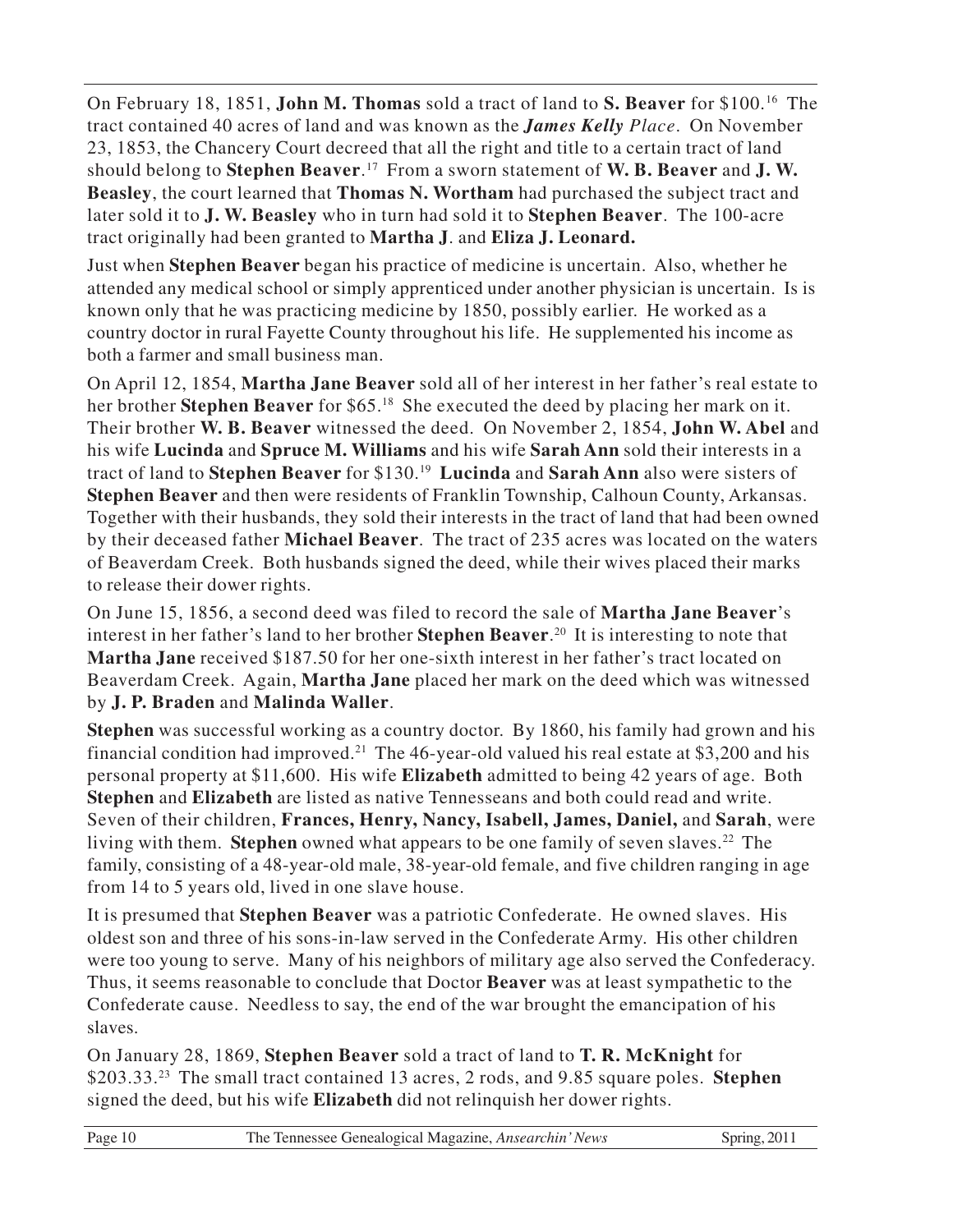Curiously, in 1870, **Stephen** gave his occupation as farmer. <sup>24</sup> It is presumed that he still was practicing medicine, but that farming produced a more important portion of his income. Listed as 58 years old, he valued his real estate at \$3,200 and his personal property at \$3,000. The 53-year-old **Elizabeth** was keeping house. Both **Stephen** and **Elizabeth** are listed as Tennessee natives and both could read and write. Only their three youngest children, **James, Stephen**, and **Sarah**, remained at home. His farm consisted of 20 acres of improved land and 84 acres of wood lot and was valued at  $$2,000.<sup>25</sup>$  Thus, it seems that **Stephen** owned other real estate worth \$1,200. Perhaps he owned a house and lot in town where he lived and practiced medicine. Perhaps he owned other land. While not unusual during that period, no deed was filed recording his acquisition of any other real estate. He owned three horses, one mule, four cows, five cattle, nine sheep, and ten swine which he valued at \$625. His small farm produced five hundred bushels of corn, three bales of cotton, two dozen pounds of wool, twenty bushels of potatoes, twenty bushels of sweet potatoes, and \$30 in slaughtered animals. The total farm production for the previous year was worth \$800.

On April 8, 1873, the County Court ordered Sheriff **William H. Hester** to sell a parcel of land at public auction to satisfy a judgment.<sup>26</sup> The firm Galloway Beaver & Company, consisting of **John M. Galloway, S. Beaver**, and **I. A. Thomas**, recorded the judgment against **William G. Adams** in the amount of \$314.56 plus costs. The sheriff sold Lot 16 in the village of Galloway Station on the Memphis and Ohio Railroad for \$354.62, thus satisfying the debt and judgment. Just what the firm did is uncertain. It is presumed to have been a partnership. The firm may have invested in real estate or other interests. Perhaps the firm owned and operated a mill, cotton gin, or store. It is certain only that **Stephen Beaver** supplemented his income as a country doctor and small farmer through the business interests of the firm.

In 1880, **Stephen Beaver** gave his occupation as M. D. although it is evident from other records that he continued farming as well as his other business interests.<sup>27</sup> He is listed as 67 years old. He and both of his parents are listed as North Carolina natives. **Elizabeth** is listed as 62 years old and keeping house. She and both her parents are listed as natives of North Carolina. Both **Stephen** and **Elizabeth** could read and write. **Leona Ralph**, their 14-year-old niece, was working as a servant in their household. On September 7, 1885, **S. Beaver** and **Ira A. Thomas** sold a parcel of land to **Wat Strong** for \$1.<sup>28</sup> The parcel of land consisted of Lot 16 in Gallaway that the partnership had purchased at the sheriff sale in 1873. The low sale price probably indicates that the firm was indebted to **Wat Strong**. The partners probably transferred the lot to satisfy their indebtedness. Both partners signed the deed. Their wives, **Elizabeth Beaver** and **N. Thomas** both placed their marks on the deed.

Dr. **Stephen Beaver** died January 29, 1888 at his home in Fayette County. According to his tombstone, he was born November 17, 1813. His birth year may be validated by comparing his age in the various census schedules.

| 20 to 30<br>1810 to 1820<br>1840                                      |                     |
|-----------------------------------------------------------------------|---------------------|
|                                                                       |                     |
| 1850<br>1815<br>35<br>Alabama                                         |                     |
| 1860<br>1814<br>46<br>Tennessee                                       |                     |
| 1870<br>58<br>1812<br>Tennessee                                       |                     |
| 1880<br>1813<br>67<br>North Carolina                                  | continued next page |
| Spring, 2011<br>The Tennessee Genealogical Magazine, Ansearchin' News | Page 11             |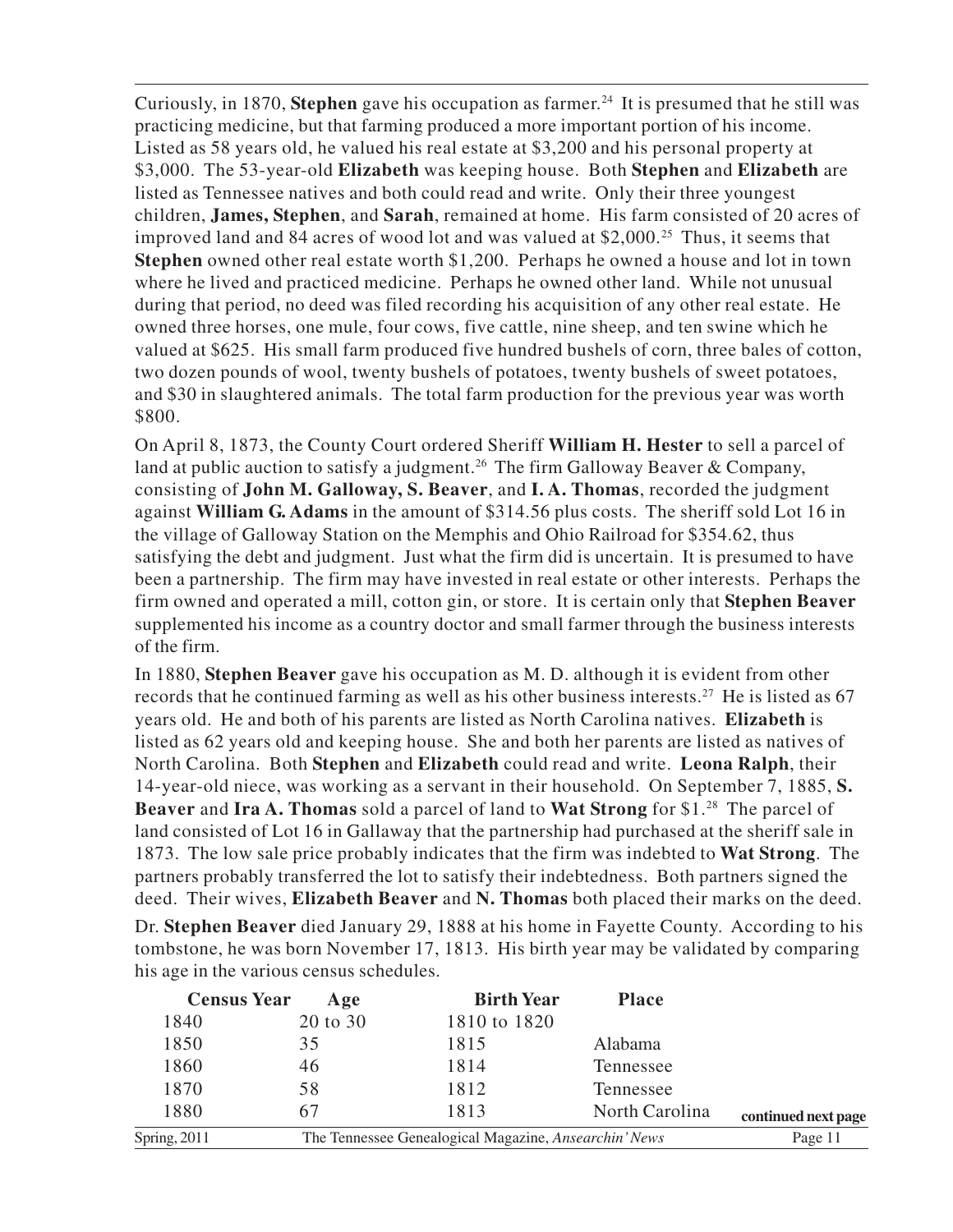It is evident that the various ages do not vary enough to cast significant doubt on his birth date on his tombstone. In 1860 and again in 1870, **Stephen** appears in the census schedules as a Tennessee native. In 1880, he is listed as a North Carolina native. Other evidence, including census schedules for his brothers and sisters, supports the 1850 listing that he was born in Alabama. He was buried in the family cemetery located in the northwest corner of the county on Poplar Springs Road near Braden. His will was entered for probate at the February 1888 Term of the County Court.<sup>29</sup>

*I Stephen Beaver do make this my last will and Testement hereby revoking and making void all others by me at any time made.*

*First I direct that my funeral expences and all of my debts be paid as soon after my death as possible out of any moneys that I may die possessed of or may first come in to the hands of my Executor. Second I give and bequeath to my wife Elizabeth Beaver my homestead of one hundred and seventy acres the Place I now live on to have and to hold with all the rents and profits her natcheral life time. Also all of the household and kitchen furniture including all of the house hold goods such as Beds, Bedsteads, Bed clothing, Secatary, Book case, ward robe, &c and all the books that she wants to keep, two horses or two mules, two cows and calves, one sow and Pigs, and she to have choice of any that maybe on hand at my death. Also one hundred Dollars in cash money. Second I give and bequeath to my Daughter Francis Freeman an Equal Share of all the property that I may die possessed of less fifty two 50/ Dollars which I have already advanced her. Third I give and bequeath to the heirs of my Daughter Pollie Ralph an Equal share of all the property that I may die possessed of less sixty Seven 50/ Dollars which I have already advanced her. Fourth I give and bequeath to the heir of my Daughter Nancie E. Thomas twenty Dollars in money. Fifth I give and bequeath to my Daughter Isabella Sloop an Equal share of all the property that I may died possessed of less two hundred and seventy two 50/ Dollars which I have already advanced. And it is my will that all she the said Isabella Sloop may draw or that may be due her at my death Shall be placed in the hands of some one approved by the County Court as guardian and used by him for the purpose of buying her a Piece of land. Six I give and bequeath to my Son James B. Beaver a Equal Share of all the property that I may died possessed of and nothing charged as advancement but he is due me one note of three hundred Dollars which shall be apart of my Est if not collected by me before my death. Seventh I give and bequeath to my Son Stephen D. Beaver an Equal Share of all the property that I may died possessed of less one hundred and twenty five Dollars for one mule and he also owes me one note of three hundred Dollars which shall be a part of my Est if not collected by me. Eighth I give and bequeath to my Daughter Sallie A. Elison a Equal Share of all the property that I may die possessed of less one hundred Dollars for one mare, twenty Dollars for one cow and calf, and eighty five Dollars for rent Interest &c. Ninth and at the death of my said wife Elizabeth Beaver It is my will that all the property both real and*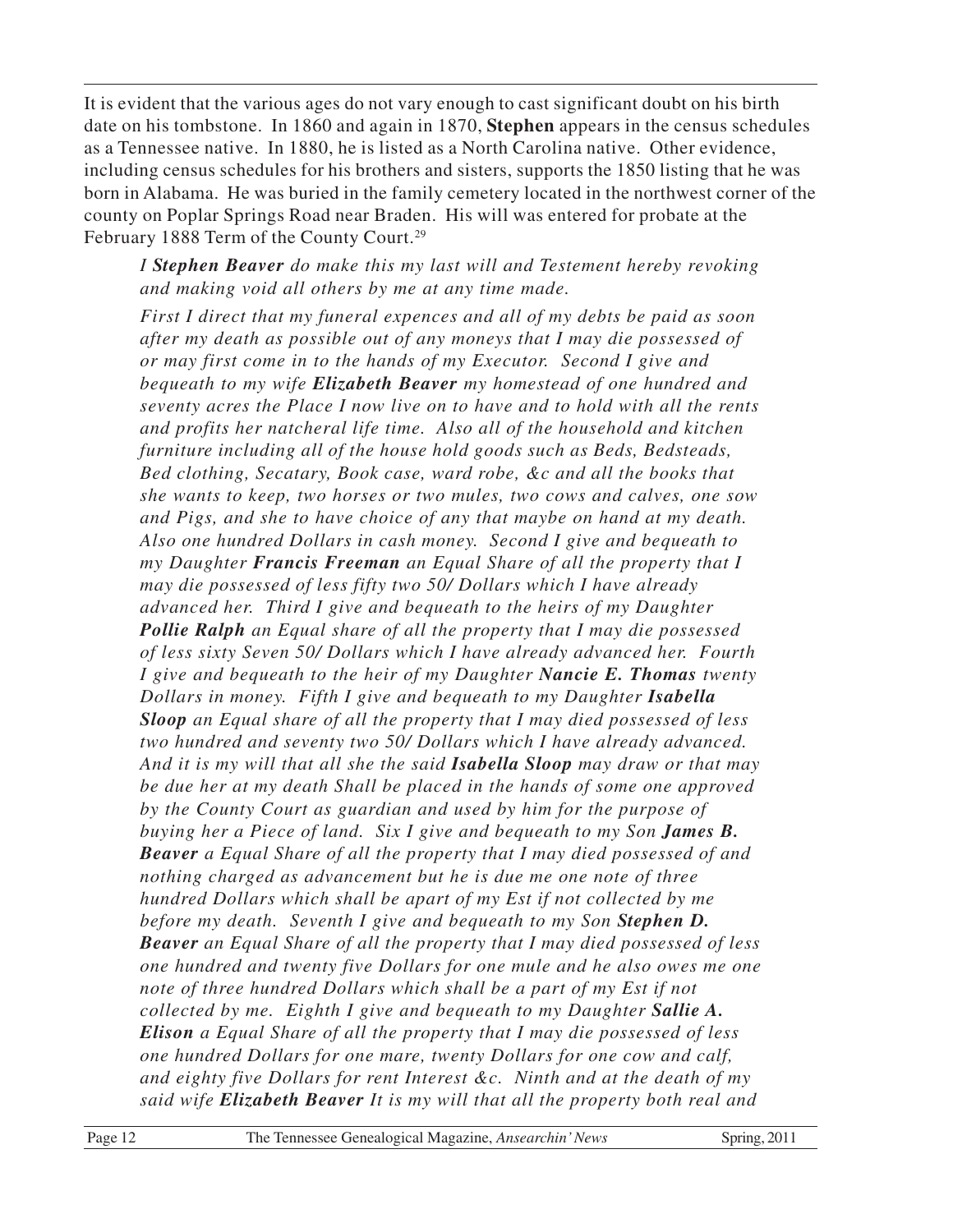*personal left by me in this my will shall be sold and after paying her funeral expenses and her debts shall be divided as heretofore mention in this my will in testimony thereof I hereunto set my hand and seal this the 25th day of July 1887.*

*Witnessed H. P. Stovall Stephen Beaver*

*A. L. McKnight*

On October 12, 1888, **H. P. Stovall** and **J. B. Beavers,** as the administrators of the estate, filed an inventory and sale list of the estate.<sup>30</sup> It is curious that no medical items appear in the inventory. Of course, one or more of the several books listed may have been medical tomes. Perhaps **Stephen** had retired from his medical practice and sold or given his medical accouterments to a younger doctor. Whether or not he was retired, it is evident that **Stephen** enjoyed the art of angling. One is left to wonder just what *1 trong bone & medle* were. Either the court clerk erred when recording the inventory or his handwriting has been misinterpreted. Could the correct entry be *1 strong box of metal?*

| J. M. Ellerson       | 1 white Bull, 1 black heel,      | 5.20 |         |
|----------------------|----------------------------------|------|---------|
|                      | 1 Red Bull, 1 red heifer         | 5.40 |         |
|                      | 1 brindle heifer, 1 Lot chains   | 2.10 |         |
|                      | 1 trong bone & medle             | .15  |         |
|                      | fishing poles, 1 book            | 3.30 |         |
|                      | 3 books, 1 book                  | 1.75 |         |
|                      | 1 book, Hooks                    | .20  | 18.10   |
| <b>Watt Strong</b>   | shoats                           |      | 4.25    |
| J. B. Beaver         | <i>l</i> harrow, 5 plows, 1 book | 1.40 |         |
|                      | 2 books, 1 shot gun              | 7.00 | 8.40    |
| V. L. McKnight       | 1 lot old plows, sundries        | .40  |         |
|                      | 1 book                           | .10  |         |
| W. L. Buckley        | 3 hoes, 1 book, hooks            | .70  |         |
| $J.$ W. Goff         | 1 lot old plows, 3 books         | 1.55 |         |
|                      | $1$ book, $1$ map,               | .60  |         |
| J. E. Griffin        | 1 Blade, Hooks                   | .35  | 3.70    |
| J. R. Burrows        | 1 saw                            | .10  |         |
| Mrs. E. Beavers      | 1 buggy                          | 2.05 |         |
| E. M. Legget         | 3 books, Hooks, Hooks            | 1.40 |         |
| <b>Ellen Beavers</b> | 2 books                          | .75  |         |
| Louis Taylor         | Hooks                            | .05  | 4.35    |
| W. L. Wilder         | $1$ rifle                        | 2.35 | 2.35    |
| J. M. Moss           | 1 Threshing machine              |      | 5.00    |
|                      |                                  |      | \$46.15 |

**continued next page**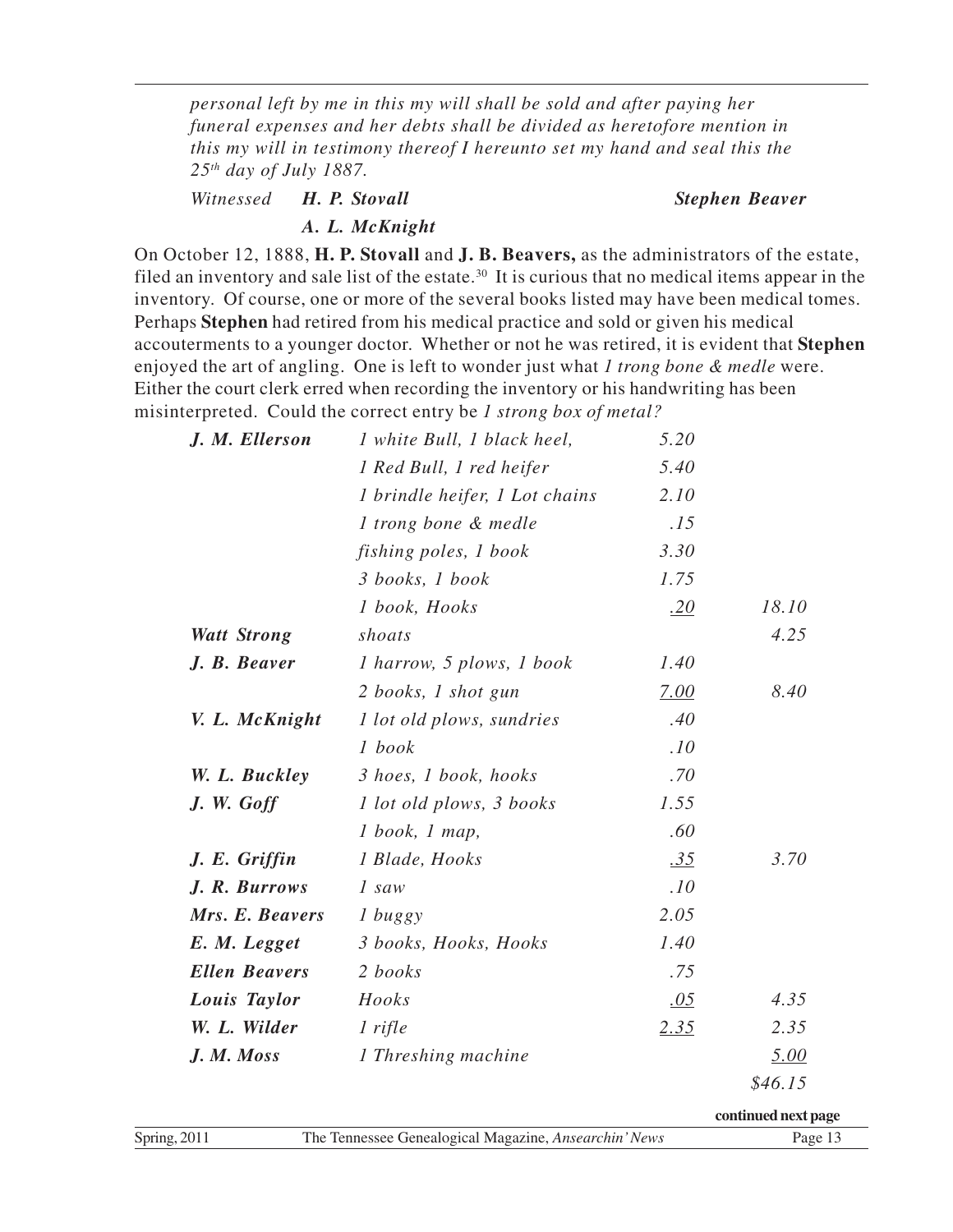| <i>l</i> Note on <b>S. D. Beavers</b>   | 300.00    |
|-----------------------------------------|-----------|
| $\epsilon$<br>" E.R. Freeman            | 300.00    |
| " " C. T. McCraw $(n?)$ & Co.           | 300.00    |
| 2 " " J. L. Ralston (Alston?)<br>528.80 |           |
| Cash on hand                            | 310.50    |
|                                         | 1785.45   |
| $1$ note on $J.$ <b>B.</b> Beavers      | 300.00    |
|                                         | \$2085.45 |

His son-in-law **J. M. Ellerson** purchased sundry livestock and other items. His son **J. B. Beaver** purchased a few farm implements and various personal items that perhaps held some sentimental value. His widow **Elizabeth** purchased the buggy. The identity of **Ellen Beavers** is uncertain. She may have been a niece, granddaughter, or possibly a former slave. The promissory notes cited in the will are listed in the inventory. The items specifically mentioned in the will that were bequeathed to the widow, including the real estate, household furniture, etc. were not included in the inventory.

On January 22, 1890, the administrators filed an account of their administration of the estate.<sup>31</sup>

| 1889           |                                                             |                |         |           |
|----------------|-------------------------------------------------------------|----------------|---------|-----------|
| Jan. $6$       | To amt. rec'd <b>J. L. Alston (Ralston?)</b> notes \$516.70 |                |         |           |
|                | <b>C. T. McCran</b> $(w?)$ note & int. $318.00$             |                |         |           |
|                | Sale List                                                   |                | 46.15   |           |
|                | Cash on hand                                                |                | 310.50  |           |
|                |                                                             |                |         | \$1191.35 |
| <i>Feb. 11</i> | By amt pd. T. J. Beasley                                    | No.1           | \$69.80 |           |
| 8              | Mrs. <b>Elizabeth Beaver's</b> legacy                       | 2              | 100.00  |           |
| Apr. 4         | Clerk                                                       | $\mathfrak{Z}$ | 6.25    |           |
| 12             | $\epsilon$ $\epsilon$                                       | $\overline{4}$ | 1.00    |           |
| 6              | $C.$ T. McCran $(w?)$                                       | 5              | .50     |           |
| 17             | Clerk                                                       | 6              | 1.00    |           |
|                | Auctioneer                                                  | $\overline{7}$ | 1.00    |           |
| Jan.9          | J. E. Griffin                                               | 8              | 1.00    |           |
| 22             | T. S. Gallaway                                              | 9              | 50.00   |           |
|                | T. G. McClellan tax 1889                                    | 10             | 7.50    |           |
|                | Clerk for copy of Will                                      |                | 1.25    |           |
|                | Administrators for services                                 |                | 90.00   |           |
|                | Clerk for settlement                                        |                | 3.00    | \$332.30  |
|                | Balance due estate January 22, 1890                         |                |         | \$859.05  |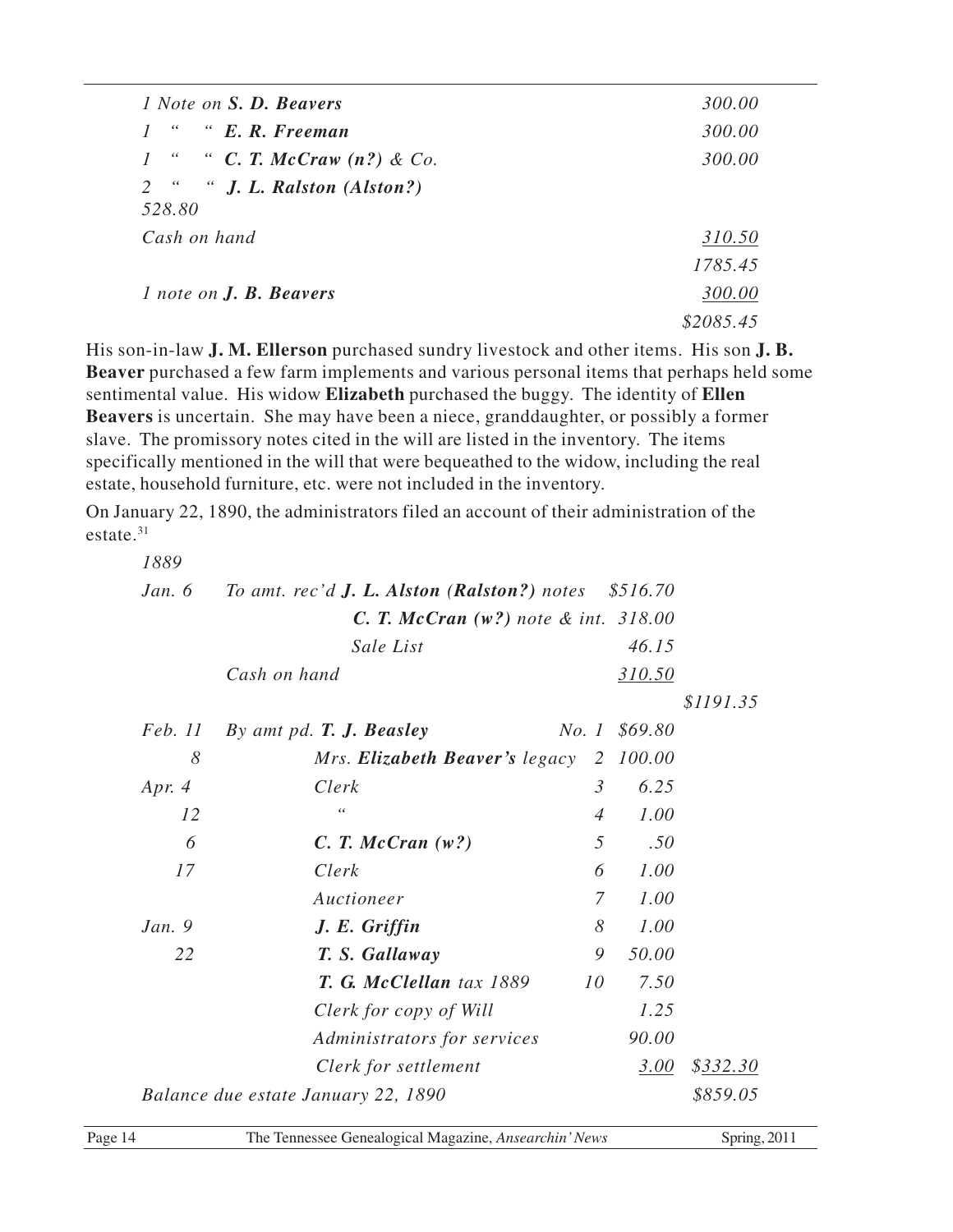|                                 | On October 8, 1890, the administrators filed their final account of the estate. <sup>32</sup>  |                |              |                |
|---------------------------------|------------------------------------------------------------------------------------------------|----------------|--------------|----------------|
| Oct. 8                          | To Balance as shown by last settlement Book P                                                  |                |              |                |
| page 289.                       |                                                                                                |                | \$859.05     |                |
|                                 | <b>Albert Freeman's note with 2 year Interest</b>                                              |                | 336.00       |                |
|                                 | J. B. Beavers' note with Int. 2 years                                                          |                | 336.00       |                |
|                                 | S. Beavers' note with Int. 2 years                                                             |                | 336.00       |                |
|                                 | Amt. collected of S. Beavers                                                                   |                | 37.00        | 1904.05        |
| Credits                         |                                                                                                |                |              |                |
| By amt allowed Adm <sup>s</sup> |                                                                                                |                | 78.40        |                |
|                                 | By cash in care of Stoval admr. vs. S. Beaver J. H.                                            |                |              |                |
| Moore's Receipt                 |                                                                                                | No. 1          | 3.88         |                |
| By Clk fee                      |                                                                                                |                | 3.00         | <u>85.28</u>   |
|                                 |                                                                                                |                |              | 1818.77        |
|                                 | Amounts Paid to Legatees                                                                       |                |              |                |
|                                 | Jany. 4 Minnie Thomas in full                                                                  | Vou1           | 20.00        |                |
| Feby 1 F. E. Freeman            |                                                                                                |                | 2 364.41     |                |
| July 4 J. B. Beaver             |                                                                                                |                | 3 423.21     |                |
|                                 | S. A. Ellison J. M. Ellison                                                                    | $\overline{4}$ | 193.68       |                |
| Aug 6 Stephen Ralph             |                                                                                                | 5              | 86.90        |                |
|                                 | A. Vaughn & Annie Bell Vaughn                                                                  | 6              | <u>86.90</u> | <u>1175.03</u> |
|                                 | Oct 8 Balance in hands of Admrs.                                                               |                |              | \$643.74       |
| estate. $33$                    | On July 15, 1897, <b>J. B. Beavers</b> filed his final account and settlement of his father's  |                |              |                |
|                                 | Oct 8, 1890 To amt due estate as per last settlement                                           |                |              |                |
|                                 | <i>in Book P, p.</i> 322.                                                                      |                |              | 643.74 643.74  |
|                                 | -CREDITS-                                                                                      |                |              |                |
|                                 | Mch 3, 1897 By Share and interest of Mrs. I. A. Shoop                                          |                |              |                |
|                                 | paid to the Co. Ct. Clk. as per order                                                          |                |              |                |
|                                 | at March Term 1897 of County Court V-1                                                         |                | 118.01       |                |
|                                 | Oct 8, 1890 By Share and Interest of <b>Stephen D.</b>                                         |                |              |                |
|                                 | <b>Beaver</b> \$423. <sup>21</sup> less advancement of \$125.00                                |                |              |                |
|                                 | on mules less \$37. <sup>79</sup> paid                                                         |                | 336.00       | 454.01         |
|                                 |                                                                                                | <b>Bal</b> Due |              | 189.73         |
|                                 | As to this last credit the adm <sup>E</sup> states that he has no receipt because $S$ <b>D</b> |                |              |                |

As to this last credit the adm<sup>*r*</sup> states that he has no receipt because **S. D.** *Beavers refused to give one. The facts are as follows prior to Oct. 8, 1890.*

|              |                                                                                | continued next page |
|--------------|--------------------------------------------------------------------------------|---------------------|
| Spring, 2011 | The <sub>1</sub><br>e Tennessee Genealogical Magazine. <i>Ansearchin' News</i> | age.                |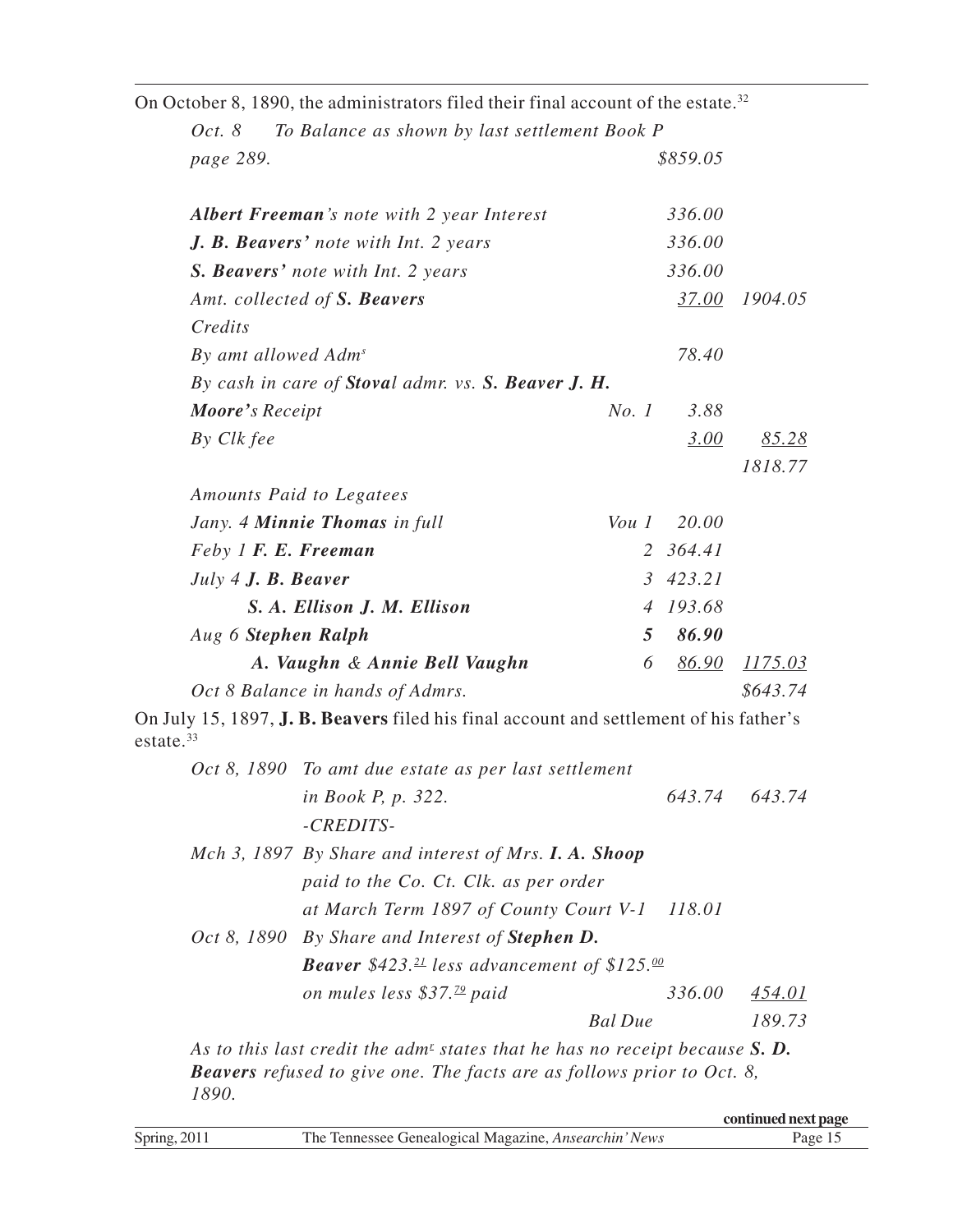**S. D. Beavers** refused to settle, the adm<sup>*r*</sup> sued him before a Justice of the *Peace in Tipton County where he lived on his note for \$300.<sup>00</sup> due the estate. the day before the trial said Beavers paid to the officer the balance due from him on his advancement as charged in S. Beavers will as follows advancements \$25.<sup>00</sup> for mule and \$300.<sup>00</sup> note and two years interest making \$336.<sup>00</sup> total of all \$461.<sup>00</sup> less his share of said estate \$423.<sup>21</sup> leaving a balance of \$37.<sup>79</sup> which S. D. Beaver paid to the officer and which is charged against the said Adm<sup>r</sup> in his settlement of October 8, 1890.*

*The office accepted the said Amt not knowing that a receipt was necessary. but the said S. D. Beavers from that time to this positively refuses to give a receipt for the said \$423.<sup>21</sup> and I as Adm<sup>r</sup> still hold the note for \$300.<sup>00</sup>. I have offered time and again to receipt the note and give it to him if he will receipt me for \$423.<sup>21</sup> which he refuses to do. July 15, 1897By Clerks Cost this settlement 3.00 3.00*

*July 15, 1897Amt in Admrs hands due estate 186.73*

Why old **Stephen D. Beaver** refused to cooperate with his brother by providing a receipt is uncertain. Perhaps he simply felt that his debts to his father's estate should be forgiven. Perhaps paying his debts may have been a hardship for him and his family creating a certain amount of resentment. In any event, his cantankerous refusal to provide a receipt served only to delay the settlement of his father's estate.

In 1900, **Elizabeth** was living in the family home near Braden.<sup>34</sup> The widow gave her birth as June 1819. She reported that only five of her nine children had survived her. Both she and her father are listed as Tennessee natives and her mother as a native of Pennsylvania. She also reported that she owned her farm outright, free of any mortgage. Also living in her household were her widowed daughter **Frances Freeman** and widowed grand daughter **Bettie H. Hansen. Elizabeth Beaver** passed away at her home on September 12, 1902. She was buried next to her husband in the old family cemetery. Her tombstone indicates that she was born June 14, 1818. Her birth date may be validated by her age as listed in the various census schedules.

| <b>Census Year</b> | Age      | <b>Birth Year</b> | <b>Place</b>   |
|--------------------|----------|-------------------|----------------|
| 1840               | 20 to 30 | 1810 to 1820      |                |
| 1850               | 30       | 1820              | Tennessee      |
| 1860               | 42       | 1818              | Tennessee      |
| 1870               | 53       | 1817              | Tennessee      |
| 1880               | 62       | 1818              | North Carolina |
| 1900               | 81       | June 1819         | Tennessee      |

Again, her various reported ages do not differ enough to cast significant doubt on her birth date as shown on her tombstone. In spite of the fact that she is listed as a native of North Carolina in the 1880 Census, the preponderance of other evidence clearly indicates that she was a native of Lincoln County, Tennessee.

| Page 16<br>The Tennessee Genealogical Magazine, Ansearchin' News |  |
|------------------------------------------------------------------|--|
|------------------------------------------------------------------|--|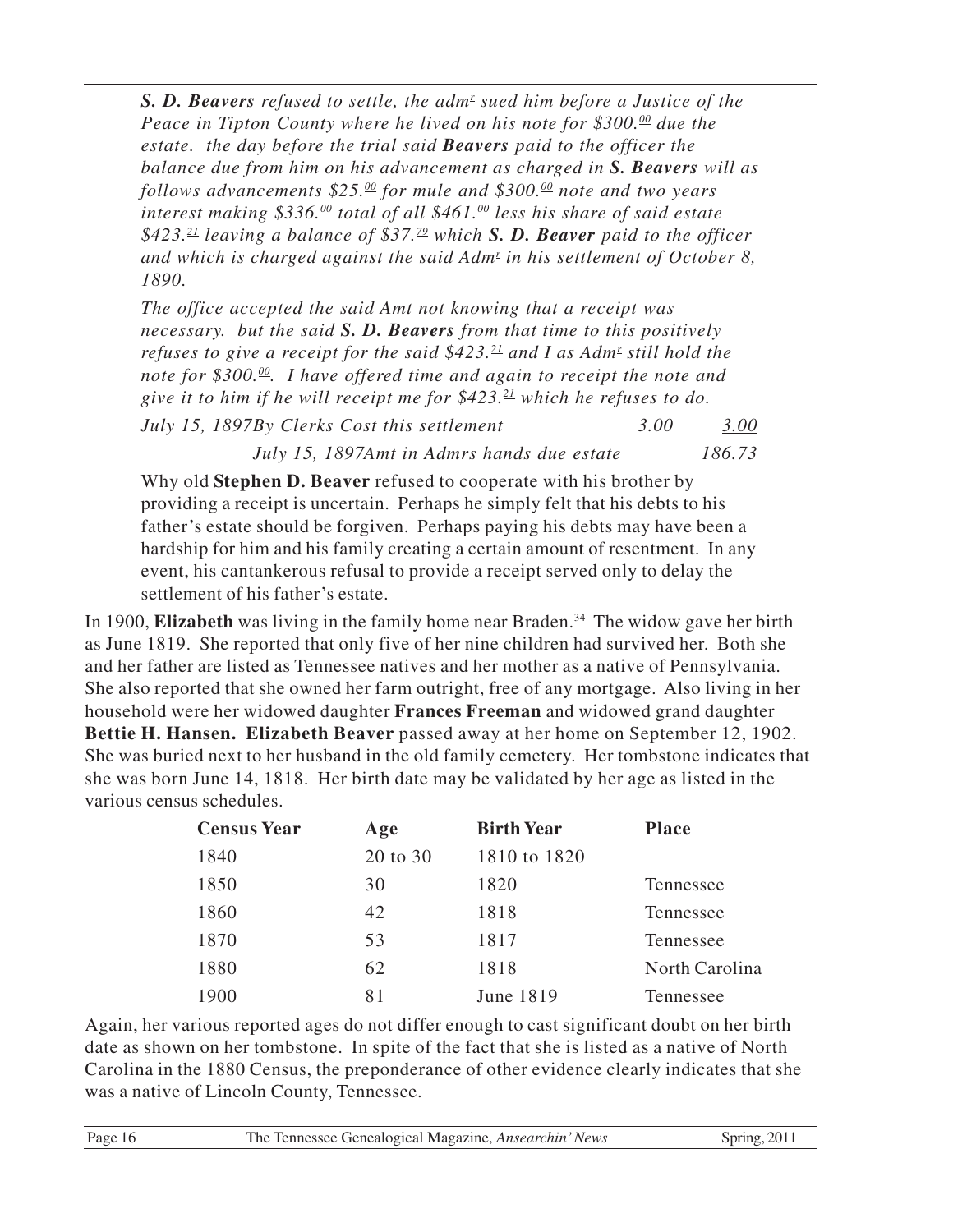Because her late husband in his will had amply provided for her during her lifetime, there was no need for any further probate proceedings after her death. Nonetheless, a dispute arose among the heirs concerning the final disposal of their father's real estate. The suit was styled *J. B. Beavers vs. Stephen Beavers et al*. **J. B. Beavers**, acting as the administrator, was forced to file suit against the heirs apparently in order to be able to sell the real estate and distribute the proceeds among the heirs. On February 9, 1905, **J. B. Beavers** asked the court to dismiss **Betty Henson** from the cause because she was not necessary or a proper party to the suit.<sup>35</sup> The Court agreed and ordered her dismissed. The Court also appointed **E. R. Scruggs** to act as guardian for **Burke Hill** and **Willie Simpson** both minors and named defendants in the suit. **J. B. Beavers** also asked the Court to set a date for hearing the case in spite of the fact that the defendants **Sallie E. Ellison** and husband **Jas. Ellison** of Tipton County; **Isabella Sloop** and husband **J. A. Sloop** of Shelby County; **Anna Vaughn** and husband **Golly Vaughn** of Texas; and **Stephen Ralph**, **Edna Lee**, and husband **Johnson Lee** all of Mississippi County, Arkansas had not replied to the petition. The Court made no decision at that time.

The Court noted that at the time of his death **Stephen Beaver** had owned three tracts of land comprising in all approximately 164 acres. The first tract of 100 acres consisted of the western half of the original **William Brown** Entry No. 316 as recorded in the Registers Office, Book R, Page 1159. The second tract of 40 acres had been part of the **James Kelly** land. The third tract of 37 acres had been purchased May 8, 1867 from **Francis Layton**. The Court ordered the administrator to sell the three tracts at public auction from the courthouse door. On March 25, 1905, the said lands were sold to **J. B. Beavers** for \$2,000. He paid \$666.66 in cash and executed a note for the remaining \$1,333.34 payable January 1, 1906. The Court Clerk then took the testimony of **J. B. Beaver**, **W. B. Battle**, **A. W. McKnight**, and **George Ferrell** and on June 3, 1905 filed a report. The report noted that since the death of Mrs. **Elizabeth Beavers**, her son **J. B. Beaver** had taken possession of the property and erected a new barn and stable, erected a new cabin and repaired an existing one, covered the dwelling house, and enclosed the yard and garden with a new fence at a cost of between \$600 and \$800. **J. B. Beavers** also had paid the funeral expenses for his mother amounting to \$30 and the taxes for the years 1903 and 1904 amounting to \$26.97. The Court ruled that the heirs should pay their respective share of the expenses charged to the estate out of the proceeds from the sale of the real estate.

The children of **Stephen** and **Elizabeth (Beaver) Beaver** were:

- 91. i. **Frances Elizabet**h, born April 1, 1838 in Fayette County, Tennessee. She married **Elbert R. Freeman** July 26, 1860. She died February 7, 1903 and was buried at the Beaver family cemetery.
- 92. ii. **Henry Warren**, born November 15, 1839 in Fayette County, Tennessee. He married **Mary Ann Ralph** December 19, 1847.
- 93. iii. **Mary A**., born March 15, 1842 in Fayette County, Tennessee. She married **A. G. Ralph** January 2, 1860. She died October 6, 1880 and was buried at the Beaver family cemetery.
- 94. v. **Nancy Emaline**, born September 19, 1844 in Fayette County, Tennessee. She married **I. A. Thomas** May 5, 1863. She died September 1, 1867 and was buried at the Beaver family cemetery. **continued next page**

|              |                                                       | -conunued next bage |
|--------------|-------------------------------------------------------|---------------------|
| Spring, 2011 | The Tennessee Genealogical Magazine, Ansearchin' News | Page 1              |
|              |                                                       |                     |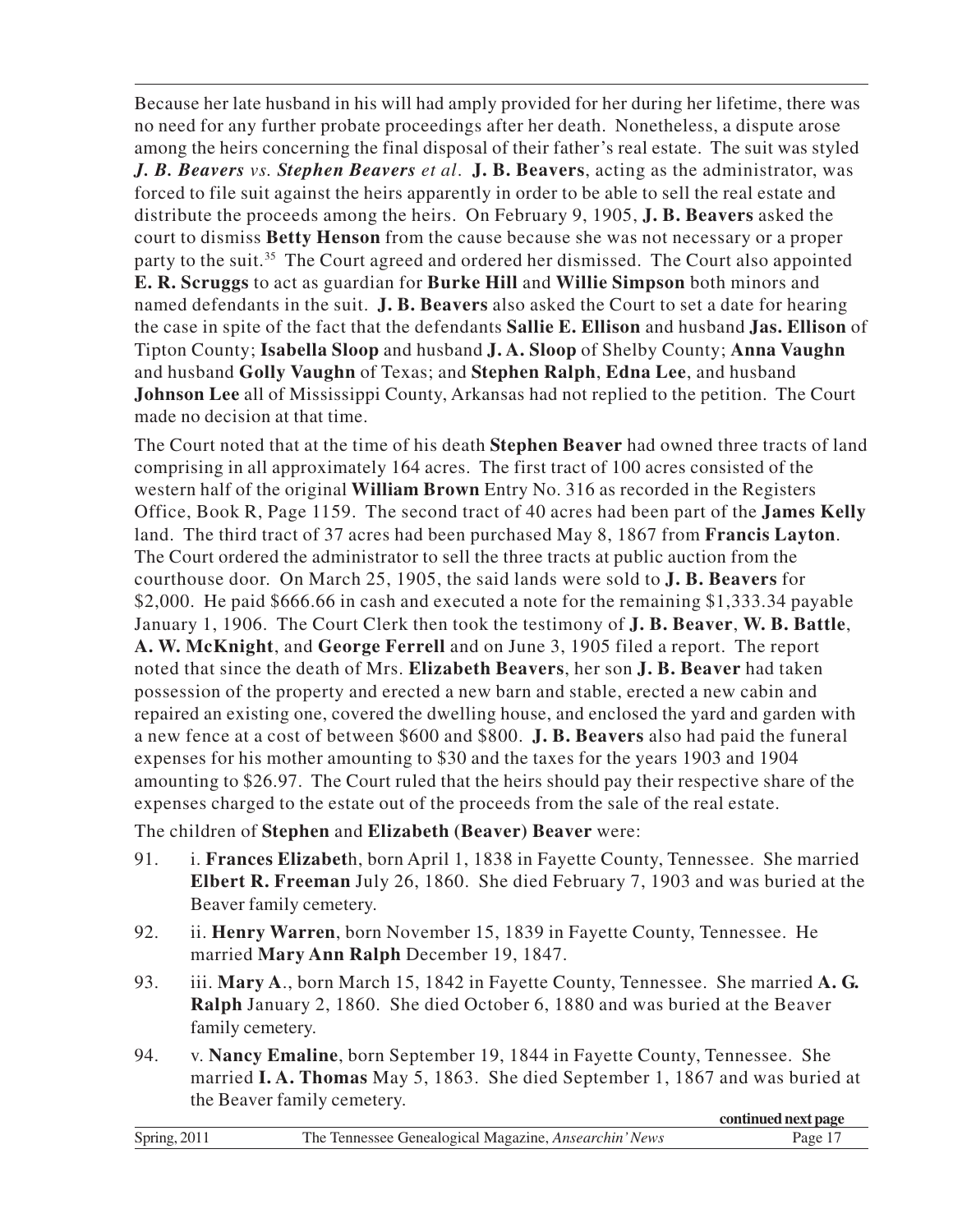- 95. vi. **Susan Catherine**, born May 5, 1847 in Fayette County, Tennessee. She died November 10, 1857 and was buried at the Beaver family cemetery.
- 96. vii. **Isabella Adelia**, born April 18, 1849 in Fayette County, Tennessee.
- 97. viii. James Bright, born April 14, 1851 in Fayette County, Tennessee. He married **Frances T. Stovall** June 5, 1879. He died March 31, 1935 and was buried at the Beaver family cemetery.
- 98. ix. **Stephen Daniel**, born November 7, 1853 in Fayette County, Tennessee. He married **Mira Delashmit** December 27, 1881. He died July 21, 1919 and was buried at the Ravencraft Cemetery in Tipton County.
- 99. x. **Sarah Ann**, born June 14, 1856 in Fayette County, Tennessee. She married **James M. Allison**. She died July 22, 1929.

#### **Conclusion**

**Elizabeth Beaver** was a fortunate woman. After growing up in rural Henderson County, she married her cousin **Stephen Beaver** and moved to Fayette County where they set up housekeeping. In spite of the fact that she signed some official documents with her mark, she was literate as an adult. She married well as her husband was a country doctor, farmer, and small business man. As a result, she lived a rather comfortable life. She raised nine children and no doubt was proud that eight of them survived to become upstanding and productive members of their communities.

The foregoing article presents all of the public and private records that we have found concerning **Elizabeth Beaver**, her husband **Stephen Beaver**, and their family. We are indebted to the staff of many public and private institutions for their patience, cooperation, and assistance. Special mention is due the helpful staff at the *Tennessee State Library and Archives, Fayette County Courthouse, Mid-Continent Public Library* in Independence, Missouri, *Dallas Public Library*, and the very kind ladies at the *Clayton Library* in Houston. Also, many thanks are due our cousin **Billy B. Lassiter** who generously shared his research with us. Hopefully, others will step forward with new information as well as suggestions for further research.

\* **Michael A. Ports**, 5316 Downington Drive, Jacksonville, Florida 32257. Member, Tennessee Genealogical Society.

#### **(Endnotes)**

<sup>1</sup> Ports, Michael A., *Across the Southern Frontier to Tennessee: The Story of Stephen Beaver. The* Tennessee Genealogical Magazine, Ansearchin' News, Volume 53, Number 2, Summer 2005.

2 Photocopy of the family record from the bible of **Michael** and **Elizabeth Beaver** in the possession of the author.

<sup>3</sup> Probate Records, Fayette County, Tennessee, Wills, 1836-1854, Volume A, Page 318. Fayette County Courthouse, Somerville, Tennessee. (Hereinafter cited as Fayette Probates.)

4 Land Records, Fayette County, Tennessee, Deed Book L, Page 403. Fayette County Courthouse, Somerville, Tennessee. (Hereinafter cited as Fayette Deeds.)

5 1836 Tax List, Fayette County, Tennessee, District No. 6. Tennessee State Library and Archives, Nashville, Tennessee.

6 Fayette Deeds, Book H, Page 14.

7 Fayette Deeds, Book I, Page 359.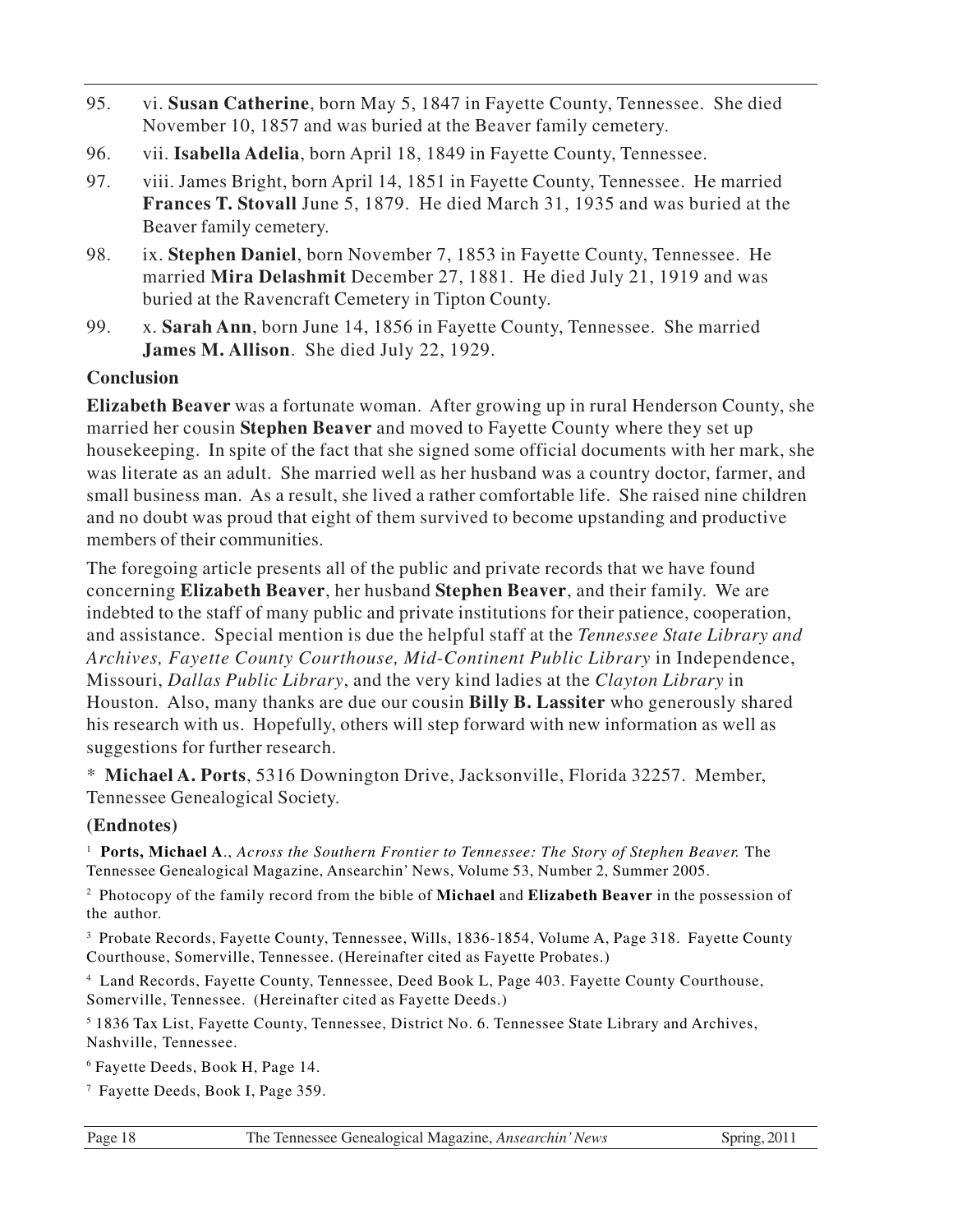- <sup>10</sup> Fayette Deeds, Book N, Page 122.
- <sup>11</sup> Fayette Deeds, Book O, Page 143.
- <sup>12</sup> Tennessee Land Grants, Western District, Book 9, Page 810. Tennessee State Library and Archives, Nashville, Tennessee.
- <sup>13</sup> 1850 Census, Population Schedule, District No. 6, Fayette County, Tennessee, Page 277.
- <sup>14</sup> 1850 Census, Slave Schedule, District No. 6, Fayette County, Tennessee, Page 3.
- <sup>15</sup> 1850 Census, Agricultural Schedule, District No. 6, Fayette County, Tennessee, Page 12.
- <sup>16</sup> Fayette Deeds, Book Q, Page 27.
- <sup>17</sup> Fayette Deeds, Book R, Page 459.
- <sup>18</sup> Fayette Deeds, Book T, Page 5.
- <sup>19</sup> Fayette Deeds, Book T, Page 4.
- <sup>20</sup> Fayette Deeds, Book W, Page 5.
- <sup>21</sup> 1860 Census, Population Schedule, District No. 6, Fayette County, Tennessee, Page 78.
- <sup>22</sup> 1860 Census, Slave Schedule, District No. 6, Fayette County, Tennessee, Page 72.
- <sup>23</sup> Fayette Deeds, Book Z, Page 610.
- <sup>24</sup> 1870 Census, Population Schedule, District No. 6, Fayette County, Tennessee, Page 5.
- <sup>25</sup> 1870 Census, Agricultural Schedule, District No. 6, Fayette County, Tennessee, Page 1.
- <sup>26</sup> Fayette Deeds, Book 3, Page 538.
- <sup>27</sup> 1880 Census, Population Schedule, District No. 6, Fayette County, Tennessee, Enumeration District 22, Page 11.
- <sup>28</sup> Fayette Deeds, Book 14, Page 2.
- $29$  Fayette Probates, Volume B, 1855-1905, Page 463.
- <sup>30</sup> Fayette Probates, Guardians' and Administrators' Settlements, Book P, Page 248.
- <sup>31</sup> Fayette Probates, Guardians' and Administrators' Settlements, Book P, Page 289.
- <sup>32</sup> Fayette Probates, Guardians' and Administrators' Settlements, Book P, Page 322.
- <sup>33</sup> Fayette Probates, Guardians' and Administrators' Settlements, Book P, Page 524.
- <sup>34</sup> 1900 Census, Population Schedule, District No. 6, Fayette County, Tennessee, Enumeration District 10, Sheet 5.
- <sup>35</sup> County Court Minutes, Fayette County, Tennessee, 1900-1906, Volume V, Pages 499-501, 524-526, and 538-541. Fayette County Courthouse, Somerville, Tennessee.

<sup>8</sup> 1840 Census, Civil District No. 6, Fayette County, Tennessee, Page 126. All Tennessee census schedules on microfilm at Tennessee State Library and Archives, Nashville, Tennessee.

<sup>9</sup> Fayette Deeds, Book K, Page 206.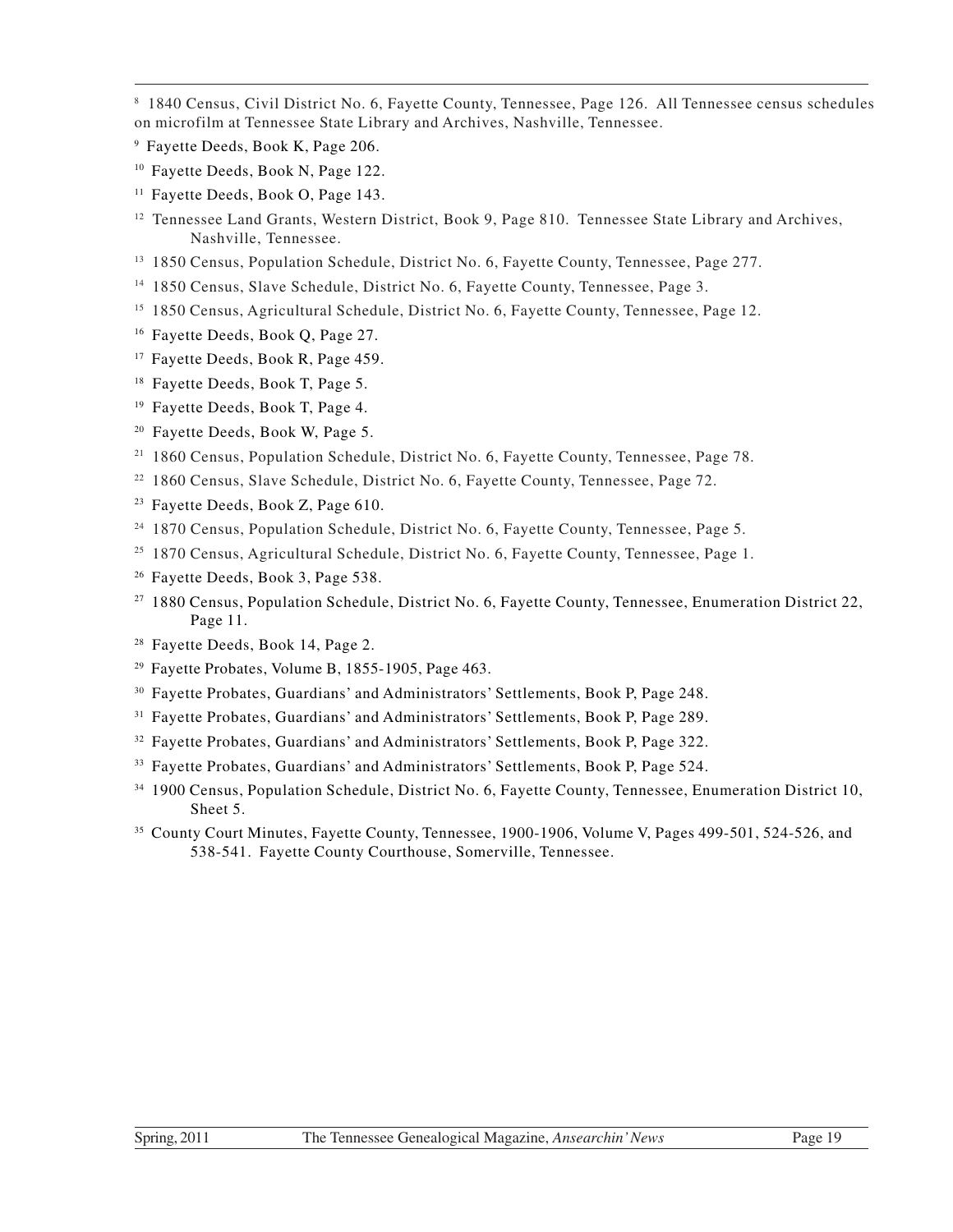



Researched by and donated to TNGS by **Lena Belle Forester** Generation No. 1

**George W. Weems** born ca.1770, and died ca.1832. He married **Nancy Carter** February 6, 1797 in Greene Co., TN, daughter of **Abraham Carter** and **Rebeckah Bennet.** Children of **George Weems** and **Nancy Carter** are:

i. **Temperance Weems.** She married **John Malone** January 21, 1830 Greene County, TN. **ii.George Weems, Jr.,** died ca.1841

- **iii. Catherine Weems**. She married **Thomas Harvey** January 27, 1831.
- **iv. Sarah Weems**, born ca. 1795. She married **John M. Gass** April 06, 1820 in Greene County, TN
- **v. Abraham Weems**, born ca.1800, died September 03, 1877.
- **vi. John Granser Weems**, born September 04, 1803 in TN. died October 11, 1876
- **vii. William Weems**, born November 12, 1810 in TN, died September 18, 1881.
- **viii. Robert Bennett Weems**, born January 28, 1814 in TN, died November 06, 1894.
- **ix. Thomas Norwood Weems**, born April 01, 1824 in TN, died May 21, 1882.

Generation No. 2

**Abraham Weems** was born ca.1800, and died September 03, 1877. He married (1) **Mary Young** January 02, 1822 in Greene County, TN., daughter of **John Young** and **Nancy Weems**. He married (2) **Elizabeth Davis** ca.. 1828. He married (3) **Catherine Elizabeth Wattenbarger** April 10, 1845 in Greene Co., TN

Child of **Abraham Weems** and **Mary Young** is:

**i. Hiley Weems**, born ca.1822 in TN

Children of **Abraham Weems** and **Elizabeth Davis** are:

- **i. William Weems**, born ca.1829 in Greene Co., TN
- **ii. Nancy J. Weems**, born ca.1833 in Greene Co., TN
- **iii. Sarah J Weems**, born February 23, 1837 in Greene co., TN, died June 28, 1900. She married **Joshua Linebaugh** November 15, 1857.
- **iv. Martha Jane Weems**, born ca.1840 in Greene Co., TN. She married (1) **William Craft.** She married (2) **James C. Moore.** She married (3) **Avry Cox** January 2, 1862.
- **v. Mary Ann Weems,** born October 24, 1844 in Greene Co., TN, died June 30, 1904. She married **Wiley Gardner** ca.1862.

Children of **Abraham Weems** and **Catherine Wattenbarger** are:

- **i. Abraham Weems**, born ca.1846 in Greene Co., TN, died September 26, 1890.
- **ii. George Weems**, born ca.1848, died ca.1926. He married **Catherine Martha Malone** August 28, 1869
- **iii. Catherine Elizabeth Weems,** born ca.1850. She married **Thomas Dodd** January 02, 1868.
- **iv. Margaret Weems**, born ca.1853, She married **John Ragsdale.**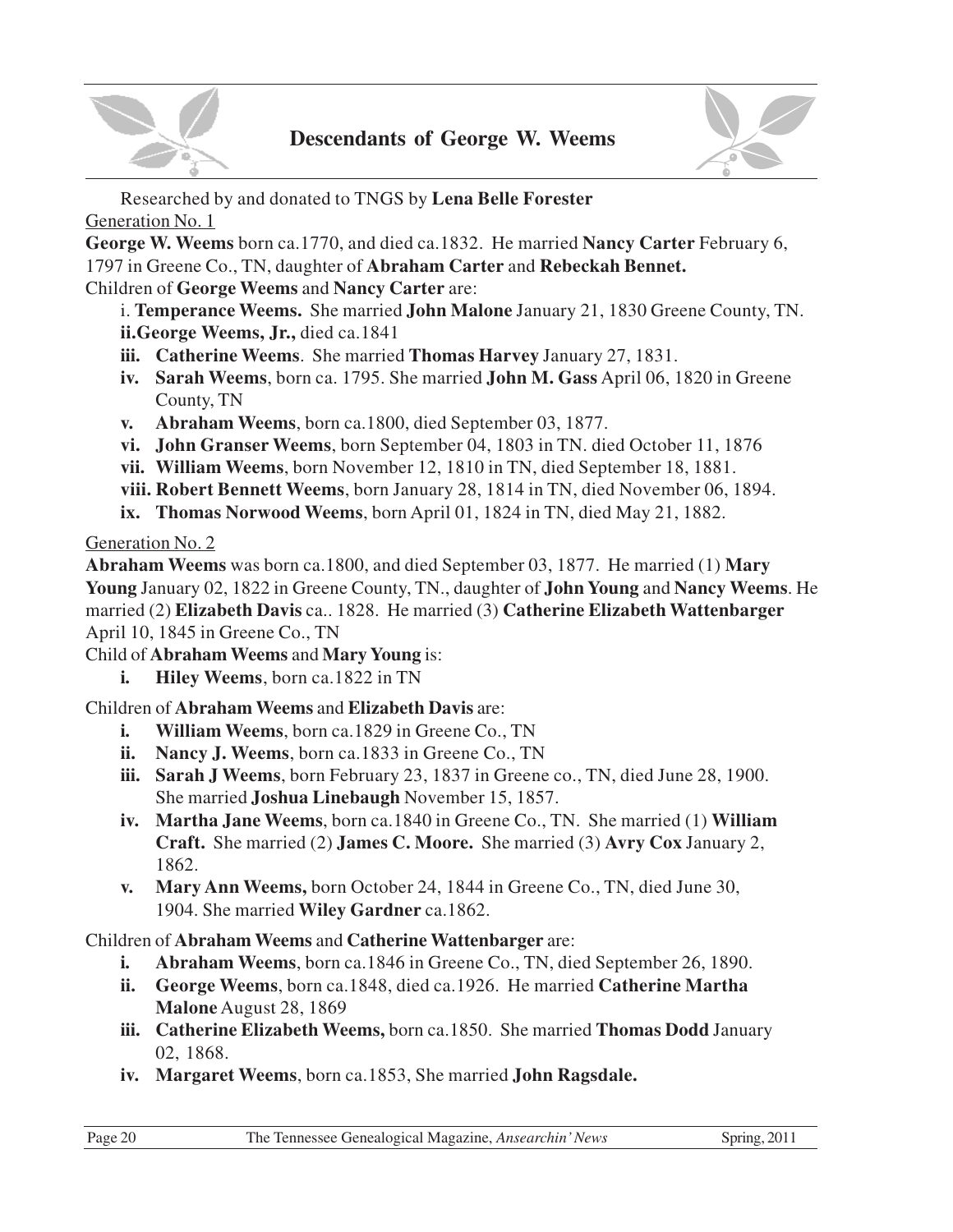- **v. Andrew Weems**, born ca.1857. He married **Margaret Malone** February 01, 1878.
- **vi. Thomas N. Weems**, born September 06, 1859; died 1941. He married **Margaret Ragsdale** January 17, 1880.
- **vii. Liza Jane Weems**, born September 06, 1859, died June 29, 1923.
- **viii.Matilda Weems**, born ca.1861. She married **John Malone.**
- **ix. John R. Weems**, born ca.1864. He married **Mary Malone** December 21, 1883.
- **x. James E. H. Weems**, born ca.1867, died September 03, 1888. He married **Alice Malone.**
- **xi. David Weems**, born ca.1870, died Abt. 1875.

**John Ganser Weems** was born September 04, 1803 in TN, and died October 11, 1876. He married **Rutha Petty** January 09, 1823.

Children of **John Weems** and **Rutha Petty** are:

- **i. James C. Weems,** born October 03, 1824 in TN, died August 03, 1880.
- **ii. Elijah Keener Weems**, born November 11, 1826 in Laura Gap, Baileyton, Greene Co., TN, died December 15, 1890.
- **iii. Elbert Severe Weems**, born May 21, 1829 in TN, died November 25, 1895 in TN.
- **iv. Thomas H. Weems**, born ca.1836, died Bef. October 1859.

**William Weems** was born November 12, 1810 in TN, and died September 18, 1881. He married (1) **Jenny Justice.** He married (2) **Nancy Catherine Malone** December 27, 1832 in Greene Co., TN.

Children of **William Weems** and **Nancy Malone** are:

- **i. Mary J. Weems**, born December 17, 1833, died February 01, 1865.
- **ii. Martha E. Weems**, born ca.1836.
- **iii. Nancy Ann Weems**, born January 13, 1839, died June 20, 1911.
- **iv. Catherine C. Weems**, born December 26, 1840, died June 09, 1890. She married **James D. Brown** December 08, 1861.
- **v. Margaret E. Weems**, born ca.1844.
- **vi. James Alex P Weems**, born November 26, 1845, died March 22, 1883.
- **vii. William D. Weems**, born March 1849.
- **viii. Thomas N. Weems,** born ca.1853.
- **ix. Rebecka Weems**, born ca.1855.

**Robert Bennett Weems** was born January 28, 1814 in TN, and died November 06, 1894. He married **Rebecca Hardin** December 14, 1833 in Greene County, TN. Children of **Robert Weems** and **Rebecca Hardin** are:

- **i. Robert H. Weems,** born May 20, 1835, died December 06, 1909. He married **Frances S. Dodd** March 02, 1873.
- **ii. Martha Jane Weems**, born December 18, 1835, died March 30, 1877. She married **James C. Moore.**
- **iii. Catharine Elizabeth Weems**, born ca.1839. She married **Thomas B. Dodd** January 02, 1868.
- **iv. Eliza Weems**, born ca.1843.
- **v. Mary Weems,** born ca.1844, She married **Isaac B. Gray** October 08, 1865.
- **vi. George T. Weems**, born May 23, 1847, died July 15, 1928. He married **Elizabeth Josephine Strong** October 31, 1867. **continued next page**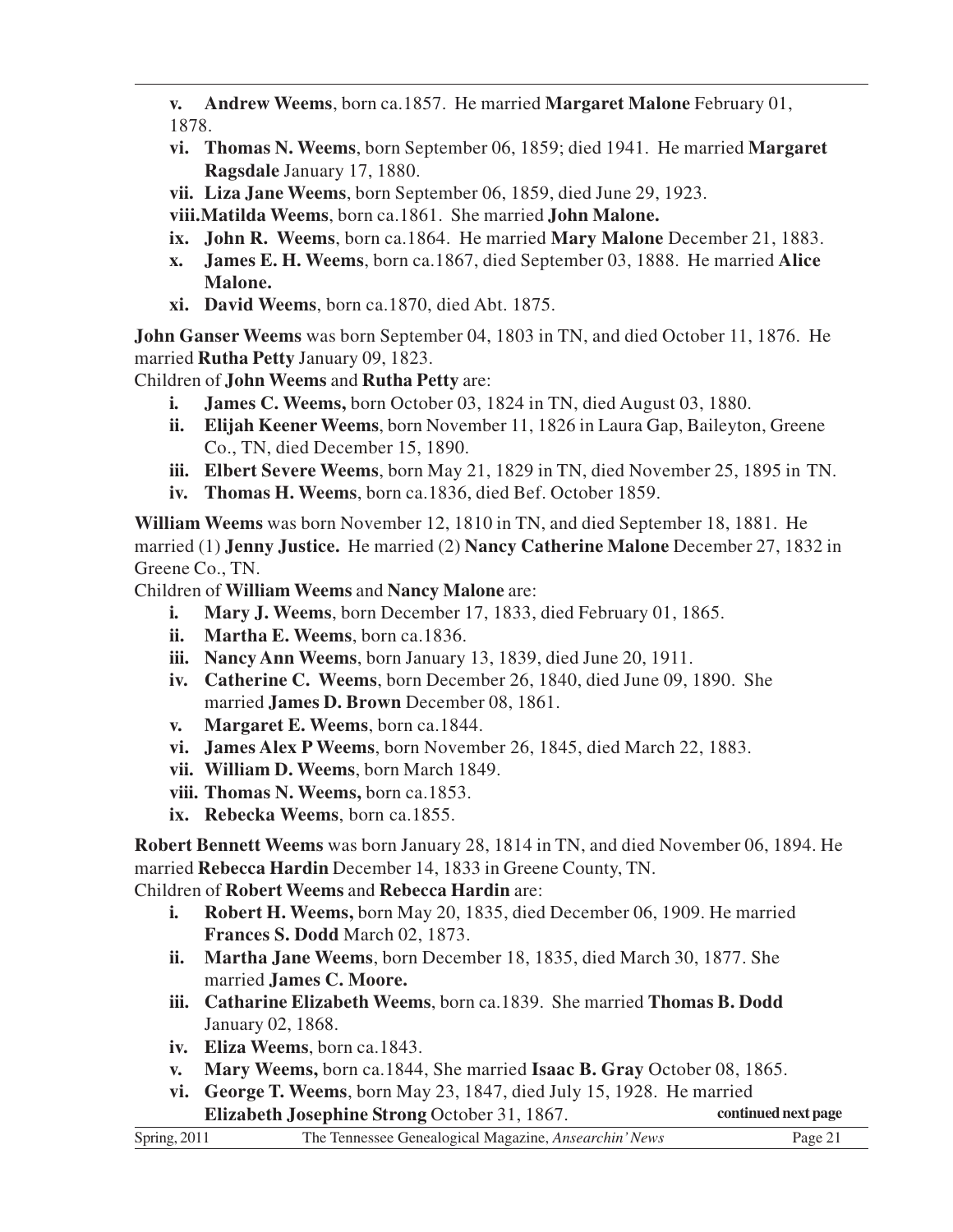- **vii. Valentine Weems**, born May 1850.
- **viii. John Weems,** born ca.1853.
- **ix. Oliver Douglas Weems**, born ca.1857. He married **Louisa Jane Crawford** April 22, 1879.

**Thomas Norwood Weems** was born April 01, 1824 in TN, and died May 21, 1882. He married **Mary Jane Malone** February 28, 1842 in Greene County, TN.

Children of **Thomas Weems** and **Mary Malone** are:

- **i. Nancy Ann Weems**, born July 25, 1843, died August 02, 1843.
- **ii. John Russum Weems**. born January 25, 1848 in TN, died April 23, 1928 in TN.

#### Generation No. 3

**Hiley Weems** was born ca. 1822 in TN. She married **John Sellers** January 14, 1845 in Green County, TN.

Children of **Hiley Weems** and **John Sellers** are:

- **i. John Sellers, Jr**., born ca.1846 in TN.
- **ii. Sarabeth Sellers**, born ca.June 1850 in Greene Co., TN, died November 27, 1928 in Van Hill, Hawkins Co., TN.

**Abraham Weems** was born ca.1846 in Greene Co., TN, (Source Census 1870 TN, Page 419; Dwelling 77), and died September 26, 1890. He married **Nancy J. Malone** October 08, 1864 in Greene Co. TN.

Children of **Abraham Weems** and **Nancy Malone** are:

- **i. Tine Weems**
- **ii. Lydia Hannah Weems.**
- **iii. Mary C. Weems** (Source after death of parents, the minor children were appointed a guardian, **G. W. Lucas**.) (**Sheila Weems Johnston** in *Historic Greene Co., TN)*
- **iv. George A. Weems**
- **v. Charlie Ruben Weems**
- **vi. Lucinda Weems**
- **vii. William Weems**, born 1867
- **viii. John Weems**, born 1869

**Liza Jane Weems** was born September 06, 1859, and died June 29, 1923. She married **Samuel Malone** December 06, 1879.

Children of **Liza Weems** and **Samuel Malone** are:

- **i. Geo. G. Malone**, born August 27, 1884, died January 21, 1891.
- **ii. William Malone**, born May 25, 1892, died June 30, 1893.
- **iii. David Malone**, born June 12, 1894, died April 04, 1895 buried Wesley's Chapel, Greene Co. TN.

**James C. Weems** was born October 03, 1824 in TN, and died August 03, 1880. He married **Catherine Ritter** July 10, 1848.

Children of **James Weems** and **Catherine Ritter** are:

- **i. John C. Weems**, born ca.1852. He married **Martha J. Bailey** October 24, 1877 in Greene Co., TN.
- **ii. Bastey A. Weems.** Born ca.1854.
- **iii. Ruth Weems,** born ca.1854.
- **iv. Sarah A. Weems**, born ca. 1858.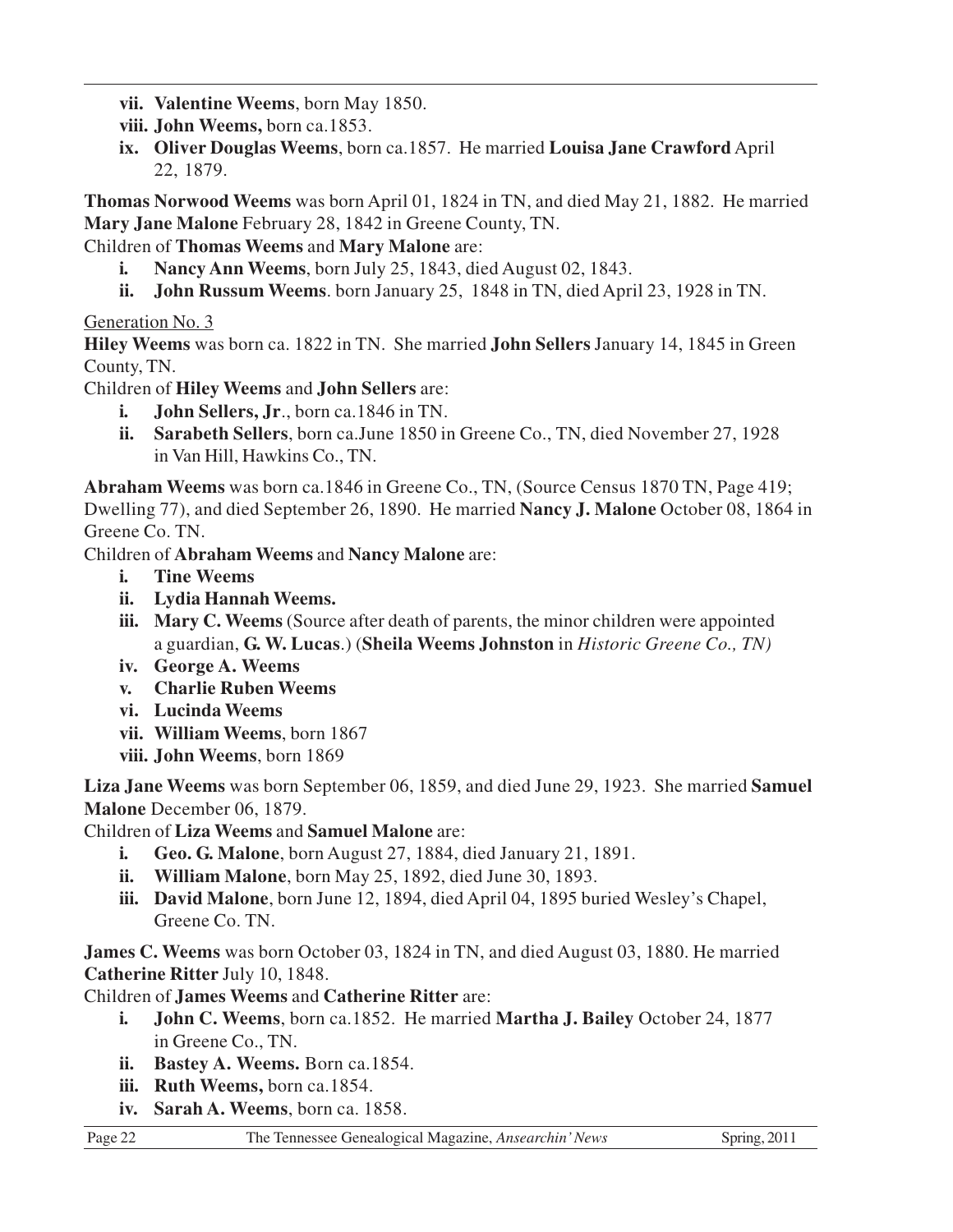- **v. David Weems,** born ca.1862. He married **Nancy I. Justice** February 13, 1890 in Greene Co., TN.
- **vi. Mary E. Weems**, born ca.1866. She married **James Starnes** November 01, 1890 in Greene Co., TN.
- **vii. Ella F. Weems**, born ca.1869. She married **Marion Brown** December 03, 1892 in Greene Co., TN.

**Elijah Keener Weems** was born November 11, 1826 in Laura Gap, Baileyton, Green Co.,TN, and died December 15, 1890. He married (1) **Melissa Strong** April 28, 1846 in Greene Co., TN, daughter of **William Strong** and **Elizabeth Bailey**. He married (2) **Anna Strong** July 12, 1860 in Greene Co. TN.

Children of **Elijah Weems** and **Melissa Strong** are:

- **i. George Weems,** born ca.1847 Greene Co., TN.
- **ii. James R. Weems**, born ca.1849 in Greene Co., TN, died 1915 in Sulphur Springs, Washington Co., TN. He married **Matilda Ellis.**
- **iii. Narcissa Weems**, born November 28, 1851, died September 26, 1930. She married **W. A. Smith.**
- **iv. Isaac N. Weems,** born ca.1856 in Greene Co., TN.
- **v. Martin Dale Weems,** born ca.1858 in Greene Co., TN, died 1923 in Gray Station, Washington Co. TN. He married **Harriet Paralee Seaver**.
- **vi. Elza Weems**, born ca.1860 in Greene Co., TN.

Children of **Elijah Weems** and **Anna Strong** are:

- **i. Edmund James Weems**, born in Laurel Gap, Greene Co., TN, died October 13, 1949. He married **Lydia Alice Bright** ca.1897 in Milburnton, Greene Co. TN.
- **ii. DeWitt Weems**, born in Greene Co., TN.
- **iii. Maud M. Weems.** She married **Frank Lane**.
- **iv. Strilla Weems,** born ca.1863 in Greene Co., TN, died ca.1889. She married **Charles B. Hawkins.**
- **v. Carrie Weems,** born ca.1869 in Greene Co., TN, died in Cumberland, Ky. She married **Sam Myers.**
- **vi. Cora F. Weems**, born ca.1878 in Greene Co., TN, died in Morristown, Hamblen Co, TN. She married **Joe Rector.**

**Elbert Severe Weems** was born May 21, 1829 in TN and died November 25, 1895 in TN. He married **Dona Phillippa Mondega Palastrilla Strong** January 15, 1854 in Greene Co., TN, daughter of **William Strong** and **Margaret Burkett.** Children of **Elbert Weems** and **Dona Strong** are**:**

- **i. Strong**
- **ii. Malissa Weems,** born March 02, 1855, died July 13, 1885.
- **iii. John Marion Weems,** born April 13, 1860, died March 08, 1912. He married **Rebecca Linebaugh** September 09, 1887.
- **iv. Edwin Buell Weems**, born ca.1862, died 1940.
- **v. Thomas V. Weems**, born ca.1866.
- **vi. William Dotson Weems**, born ca.1868, died ca.1924. He married **Kitty M. Haynes.**
- **vii. Joseph Franklin Weems**, born ca.1869.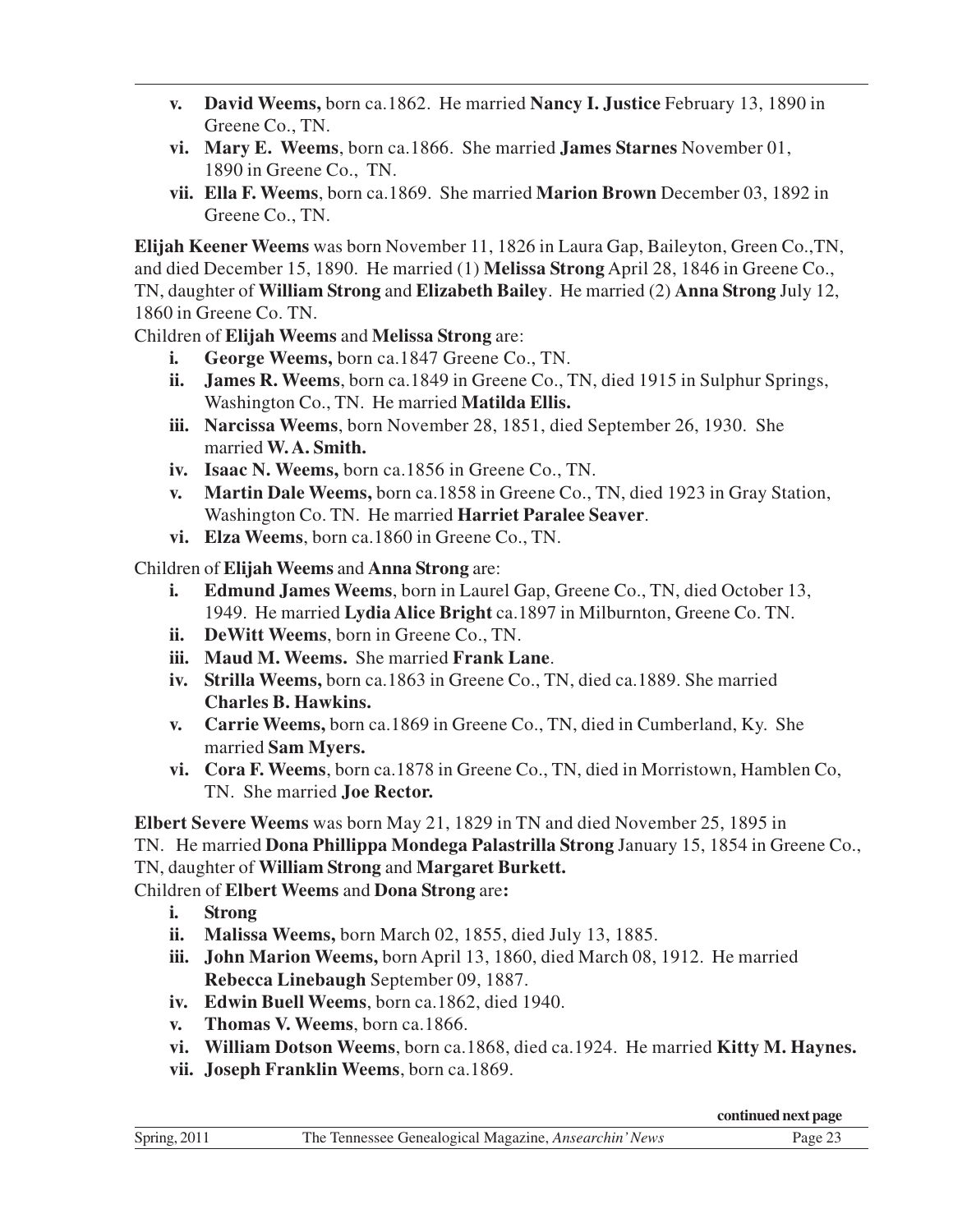**viii. Nora E D. Weems,** born October 31, 1873, died August 19, 1940 in Corvallis, Benton, OR. She married **Joe Muston.**

**ix. Ira Tilson Weems**, born February 12, 1876 in Baileyton, Greene Co., TN., died 1942 in Centralia, Lewis County, WA.

**Thomas H. Weems**, was born ca.1836, and died Bef. October 1859. He married **Elizabeth Starnes** September 07, 1856 in Greene Co., TN

Children of **Thomas Weems** and **Elizabeth Starnes** are:

- **i. James A. Weems**
- **ii. John A. Weems**. He **married Mattie Ball**

**Mary J. Weems** was born December 17, 1833, and died February 01, 1865. She married **George E. Kenney** October 02, 1856 in Greene County, TN, son of **James Kenney** and **Elizabeth Weems**. **Mary J Weems** buried in Old Bailey Cemetery, Baileyton, Greene Co., TN. Children of **Mary Weems** and **George Kenney** are:

- **i. John C. Breckenridge Kenney**, born ca. 1857 in Greene Co., TN, died ca.1886. He married **Helen J.**
- **ii. Wilbur C. Kenney,** born January 06, 1861 in Greene Co., TN, died February 01, 1934. He married **Mollie E. Gaby. Wilbur** & **Molly** buried Mountain Valley Church of the Brethren Cemetery, Greene Co., TN.

**Nancy Ann Weems** was born January 13, 1839, and died June 20, 1911. She married (1) **Jotham Brown** October 27, 1861. She married (2) **John A. Weems** January 11, 1872, son of **James Weems** and **Mary Hankins**. Both **Nancy** and **John** are buried at Wesley's Chapel Cemetery, Greene Co., TN.

Child of **Nancy Weems** and **Jotham Brown** is

**i. William D. Brown**, born December 24, 1863, died July 12, 1895, buried Wesley's Chapel – Methodist, Green Co., TN

Children of **Nancy Weems** and **John Weems** are:

- **i. Charlie E. Weems**, born 1873, died 1941, He married **Effie Smith.**
- **ii. F. Bird Weems,** born December 14, 1877, died February 19, 1971. He married **Cordelia Thompson.**

**Margaret E. Weems** was born ca.1844. She married **James Ross** October 12, 1862, son of **Allen Ross** and **Sarah Weems.**

Children of **Margaret Weems** and **James Ross** are:

- **i. Elizabeth Ross**
- **ii. Mary Jane Ross**

**John Russum** Weems was born January 25, 1848 in TN, and died April 23, 1828 in TN. He married **Nancy Priscilla Bailey** March 28, 1873 in Greene Co., TN, daughter of **Marion Bailey** and **Sarah Williams.**

Children of **John Weems** and **Nancy Bailey** are:

- **i. Thomas Norwood Weems**, born April 20, 1874 in Greene Co., TN, died 1962.
- **ii. Mary Harriet Weems**, born May 13, 1876 in TN, died July 25, 1958.
- **iii. Marion Bailey Weems**, born Jan. 20, 1878 in TN, died 1959 in Greene Co. TN.
- **iv. Fidelia Pearl Weems**, born November 24, 1879, died 1953. She married **Charles Gass Kidwell**.
- **v. Willie Benton Weems,** born October 24, 1882 in TN, died 1924.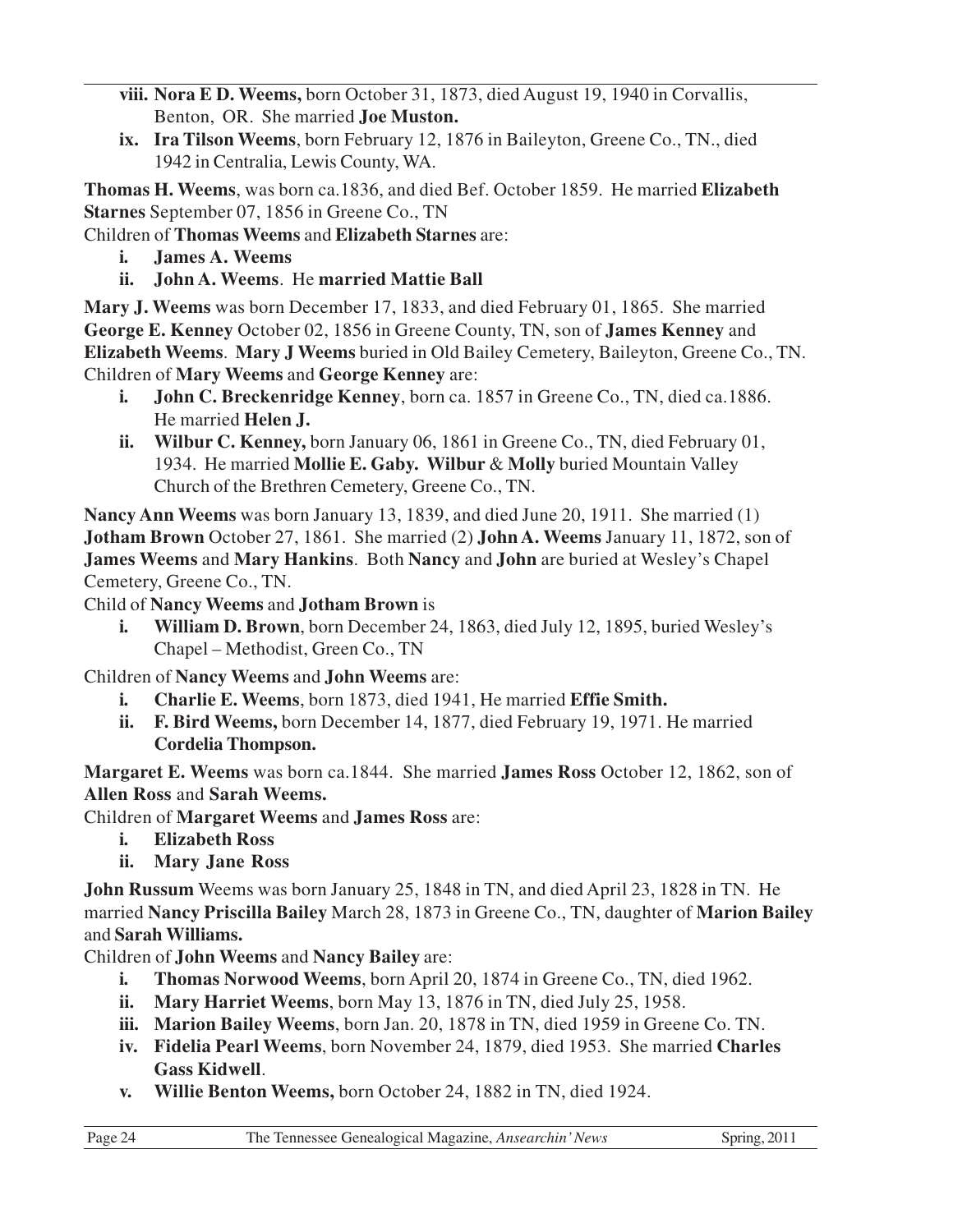Generation 4

**John Sellers, Jr**. was born 1846 in TN. He married **Jane Starnes** June 22, 1864.

Child of **John Sellers** and **Jane Starnes** is:

**i. Hiley Elizabeth Sellers**, born 1868.

**George A. Weems.** He married **Julia Ann Lyon.**

Children of **George Weems** and **Julia Lyon** are:

- i. **Ona Weems**. She married **Jack Anderson.**
- ii. **Andrew Weems**, died at age 13
- iii. **Sylvia Weems**
- iv. **Marie Weems**
- v. **Ruby Weems**
- vi. **U. T. Weems**
- vii. **Verna Weems**
- viii. **Lena Weems,** died as infant.
- ix. **Paul Weems**
- x. **Lacy Weems**, born November 15, 1905 died May 1965.

**Malissa Weems** was born March 02, 1855, and died July 13, 1885. She married **John H. Ellis** March 01, 1874 in Greene Co. TN.

- Children of **Malissa Weems** and **John Ellis** are:
	- **i. Melville Dawson Ellis,** born March 02, 1875, died October 26, 1957. He married **Maud Eugenia Dolan.**
	- **ii. Donna Ellis**, born ca.1878, died 1958. She married **John Smith**.
	- **iii. Roy W. Ellis**, born May 18, 1883, died August 07, 1900.

**Thomas Norwood Weems** was born April 20, 1874 in Greene Co., TN, and died 1962. He married **Mary M. Rankin** ca.1907, daughter of **J. Rankin** and **Mollie Dyer.** Children of **Thomas Weems** and **Mary Rankin** are:

- **i. Jerome John Weems**. He married **Ella Phelan**.
- **ii. Phil D. Weems**
- **iii. Robert Weems**

**Mary Harriet Weems** was born May 13, 1876 in TN, and died July 25, 1958. She married (1) **K. C. Christian.** She married (2) **James F. King II** 1897.

Children of **Mary Weems** and **James King** are:

- **i. James F. King III,** born ca.1898, died 1959.
- **ii. Rex W. King**, born August 27, 1899, died May 10, 1969.

**Marion Bailey Weems** was born January 20, 1878 in TN, and died 1959 in Greene Co. TN. He married **Cora King**, daughter of **J. King** and **Marcella McCurry.**

Children of **Marion Weems** and **Cora King** are:

- **i. Bliss King Weems**, born ca.1905. He married **Henrietta White**.
- **ii. Maude Weems,** born ca.1906.
- **iii. Edith Weems**, born ca.1913, died ca.1982. She married **Robert Fox.**
- **iv. Helen Weems** born ca.1920. She married **Wm. C. Altice.**
- v. (**infant) Weems**, born ca.1920.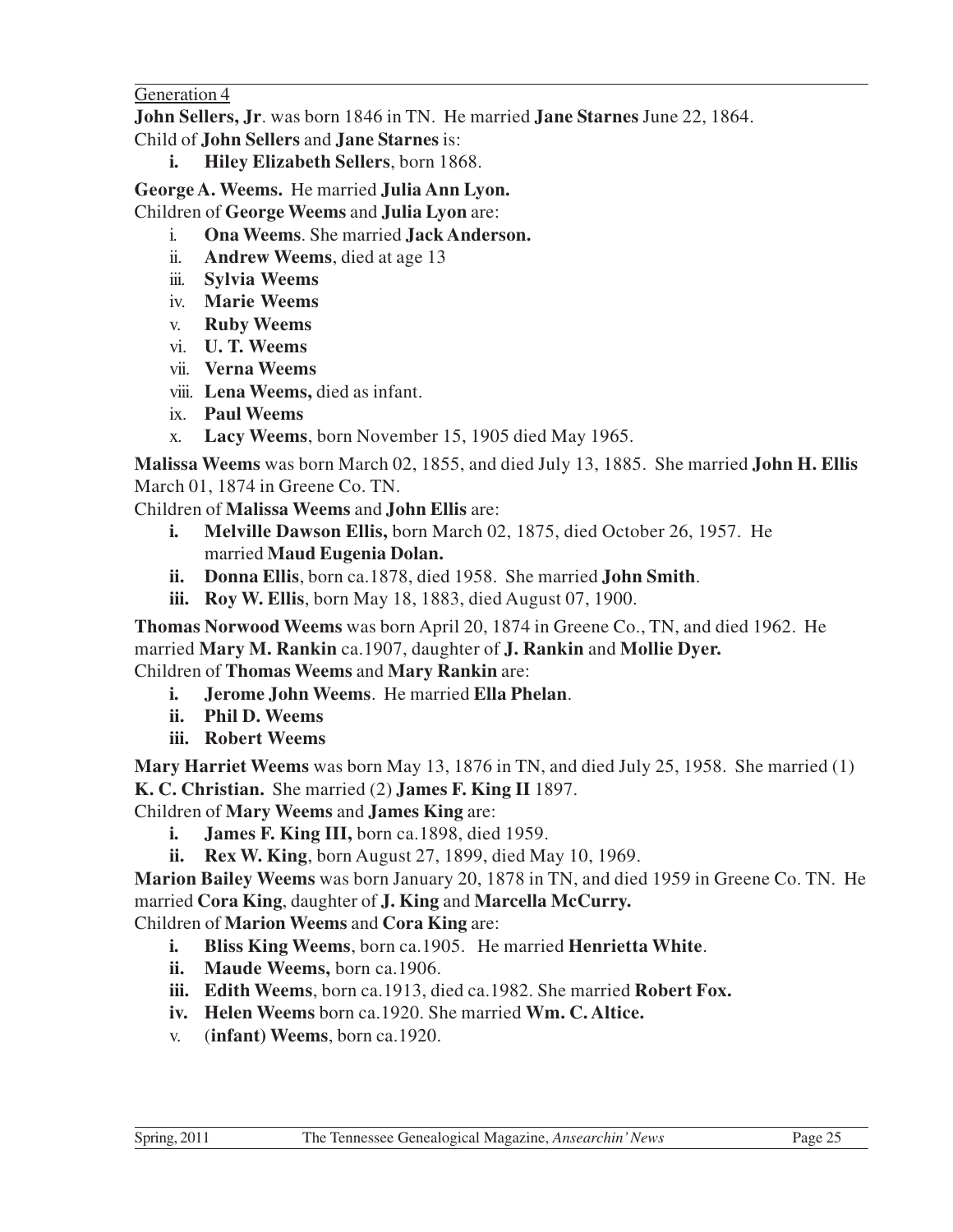# **George Crosthwaite (Crosswhite) Descendancy**

#### by **Patsy Vaughn New**

#### First Generation

1. **George Crosthwaite** was born on 2 May 1772 in Orange Co., Virginia, United States. He died on 10 Feb 1843, in Doe Valley, Johnson Co., TN, United States. **George** married **Sarah (Sallie) Adams** in 1796, in Johnson Co., TN, United States. **Sarah** was born on 2 Dec 1779 in North Carolina, United States. She died on 30 Aug 1867 in Johnson Co., TN, United States. They had the following children:

2 M i. **John Melvin Crosswhite** Sr. was born on 18 Feb 1797. He died on 6 Sep 1847.

3 M ii. **William S. Crosswhite** was born on 29 Apr 1799 in Doe Valley, Johnson Co., TN, United States. He died on 23 Jun 1847, in TN. **William** married **Nancy Lindsay** about 1820 in TN. **Nancy** was born in 1805.

4 F iii. **Mary Crosswhite** was born on 4 Nov 1801. She died on 13 Feb 1849.

5 M iv. **Jesse Crosswhite** was born on 18 Apr 1804 in Johnson Co., TN, United States. He died on 5 Apr 1849. **Jesse** married **Nancy R Johnson**. **Nancy** was born in 1807. She died in 1870.

6 M v. **Reuben Crosswhite** was born on 12 Nov 1806 in Doe Valley, Johnson Co., TN, United States. He died in Jan 1852. **Reuben** married **Sarah Johnson. Sarah** was born in 1813.

7 F vi. **Anna Crosswhite** was born on 13 Feb 1810 in Johnson Co., TN, United States. She died on 4 Jan 1852 in Johnson Co., TN, United States. She was buried in Lowe Cemetery, Carter Co., TN, United States. **Anna** married **John Loyd** on 24 Jan 1827 in Carter Co., TN, United States. **John** was born on 15 Dec 1797 in Wales, United Kingdom. He died on 16 Nov 1849 in Johnson Co., TN, United States. He was buried in Lowe Cemetery, Carter Co., TN, United States.

8 F vii. **Nancy Crosswhite** was born in 1815. **Nancy** married **Lowe.**

9 F viii.**Agnes Crosswhite** was born on 22 Dec 1816. She died on 12 Jul 1847. **Agnes** married **John B Kilby** on 18 Nov 1841, in Johnson Co., TN, United States. **John** was born in 1807 in Wilkes Co, North Carolina, United States.

10 F ix. **Uriah Crosswhite** was born on 15 Oct 1812 in Johnson Co., TN, United States. She died after 1880 in Johnson Co., TN, United States. **Uriah** married **William D Blevins** about 1830 in Carter Co., TN. **William** was born in 1801 in Carter Co., TN. He died in 1865 in Carter Co., TN.

#### Second Generation

2. **John Melvin Crosswhite Sr. (George**) was born on 18 Feb 1797 in Doe Valley, Johnson Co., TN, United States. He died on 6 Sep 1847 in Doe Valley, Johnson Co., TN, United States. **John** married **Elizabeth Stone** daughter of **William Stone** and Mrs. **Sarah Stone** about 1820 in Johnson Co., TN, United States. **Elizabeth** was born in 1801 in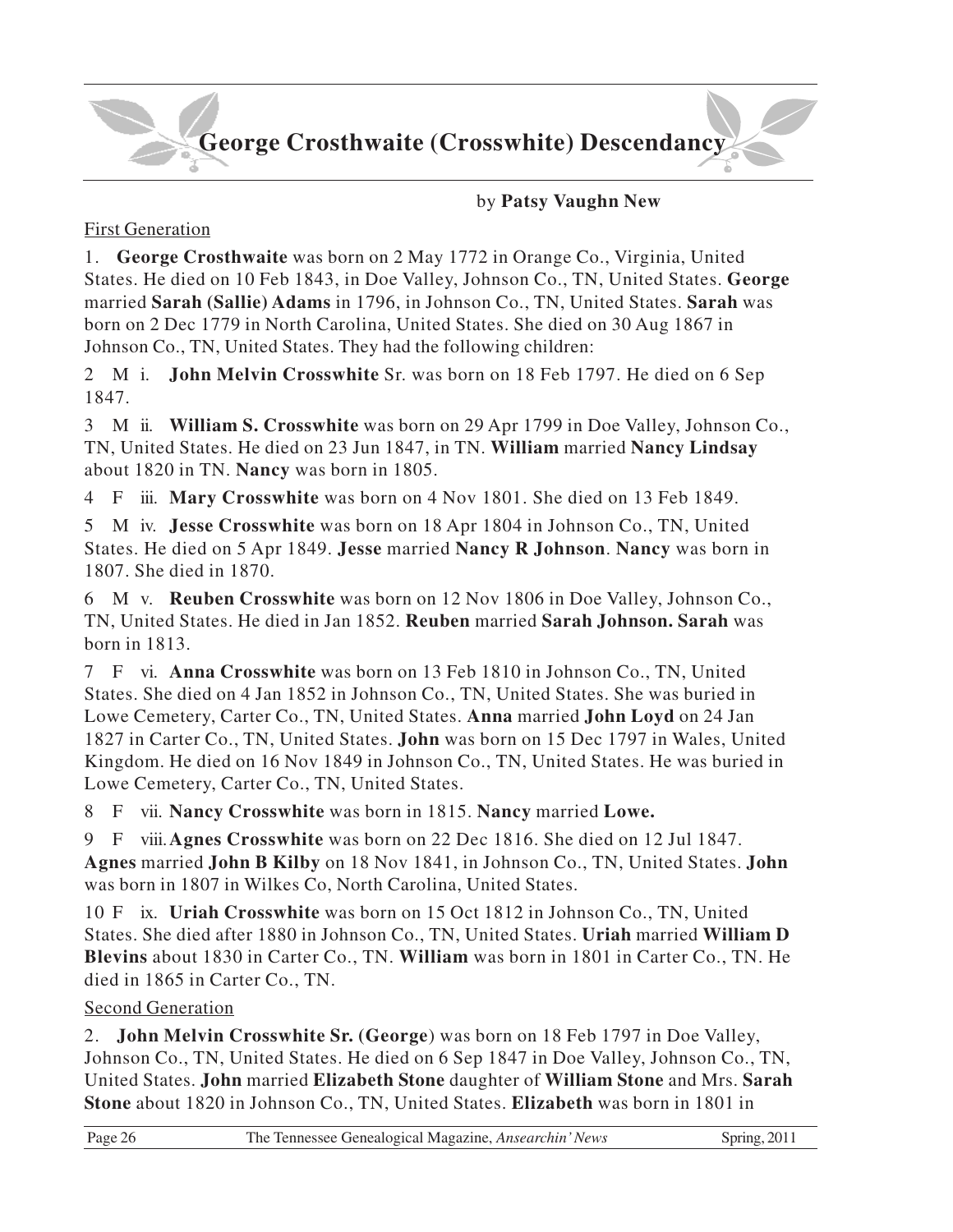North Carolina, United States. She died on 14 Jan 1884 in Johnson Co., TN, United States. They had the following children:

### 11 F i. **Mary Ann (Polly) Crosswhite** was

born on 27 Mar 1822 in Johnson Co. TN, United States. She died on 6 Aug 1911 in Johnson Co., TN, United States. She was buried in Lowe Cemetery, Carter Co., TN, United States. **Mary** married **Nehemiah**



**H Smith** on 14 Sep 1854 in Johnson Co., TN, United States**. Nehemiah** was born on 5 Jul 1828 in Johnson Co., TN, United States. He died on 6 Mar 1892 in Johnson Co., TN, United States. He was buried in Lowe Cemetery, Carter Co., TN, United States.

12 M ii. **Abraham Lincoln Crosswhite** was born on 5 Jan 1824 in Johnson Co., TN, United States. He died on 5 Nov 1894 in Johnson Co., TN, United States. He was buried in Crosswhite Cemetery, Doeville, TN.*..* **Abraham Lincoln Crosswhite** was known as "Abe". He studied medicine and became a country doctor and practiced medicine in the area until his death. He was also in the Civil War, Coli, 13th Tennessee Calvary....He is listed as a Hospital Steward.

**Abraham** married (1) **Margaret E. McCall** on 29 Jan 1846.

**Abraham** married (2) **Cynthia Whaley**.

**Abraham** married (3) **Barbara Ellen Lewis** on 22 Sep 1874 in Johnson City, Washington Co., TN, United States**. Barbara** was born on 10 Jan 1851 in Carter Co., TN. She died on 28 Mar 1885 in Johnson Co., TN, United States. She was buried in Crosswhite Cemetery.

**Abraham** married (4) **Nancy Clawson** on 25 Jun 1885 in TN, United States. **Nancy** died on 19 Jul 1886 in TN, United States.

**Abraham** married (5) **Safronia C Gregg** on 25 Jul 1886 in TN, United States. **Safronia** was born on 4 May 1866. She died on 11 Mar 1893 in TN, United States.

**Abraham** married (6) **Sarah Jane McNeil** on 13 Sep 1893 in Stump Knob, Johnson Co., TN, United States. **Sarah** was born in 1868.

13 M iii. **Jesse Crosswhite** was born on 18 May 1826 in Johnson Co., TN, United States. He died in 1891. **Jesse** married **Lavina Thomas** on 25 Mar 1849 in Washington, TN, United States. **Lavina** was born on 10 Nov 1824 in Washington, TN, United States. She died in 1902.

14 M iv. **George H Crosswhite** was born on 15 May 1828 in Johnson Co., TN, United States. He died on 26 Jun 1904 in Johnson Co., TN, United States. He was buried in Gentry Cemetery. **George** married (1) **Jennie B. Allen** on 18 Sep 1853 in Jonesboro, Washington, TN, United States. **Jennie** was born in 1829 in Unicoi Co., TN, United States. She died in 1894 in Johnson Co., TN, United States. He married (2) **Mary E. Huskins** before 1880 in Johnson Co., TN, United States. **Mary** was born on 5 Jan 1844 in North Carolina, United States. She died on 20 Jul 1921 in Johnson Co., TN, United States.

|              |                                                       | continued next page |
|--------------|-------------------------------------------------------|---------------------|
| Spring, 2011 | The Tennessee Genealogical Magazine, Ansearchin' News | Page 2′             |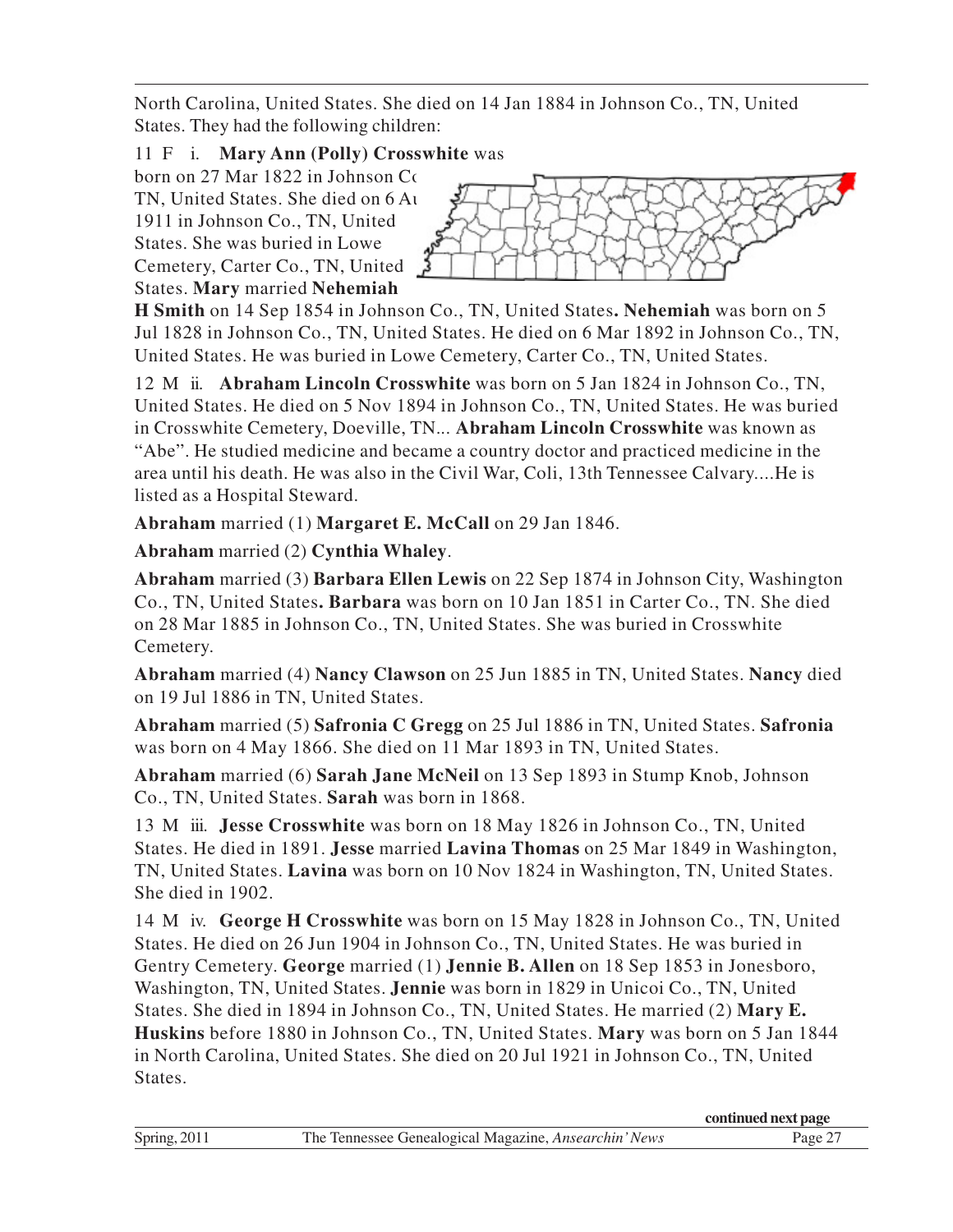15 M v. **Solomon Crosswhite** was born on 26 Mar 1830. He died on 26 Mar 1916.

16 F vi. **Eliza Jane Crosswhite** was born in 1834 in Johnson Co., TN, United States. She died in 1885 in Johnson Co., TN, United States. She was buried in Wright Cemetery, Doe Valley, Johnson Co., TN. **Eliza** married **Larkin L. Hockaday** on 30 Nov 1856 in Johnson Co., TN, United States. **Larkin** was born in 1825 in Johnson Co., TN. He died in 1903 in Johnson Co., TN.

17 F vii. **Elizabeth Crosswhite** was born on 3 Jan 1835 in Johnson Co., TN, United States. She died on 15 Oct 1905 in Johnson Co., TN, United States. She was buried in Stout-Roberts Cemetery. **Elizabeth** married **Godfrey Daniel Stout** on 26 May 1855 in Johnson Co., TN, United States. **Godfrey** was born on 2 May 1830 in Carter Co., TN, United States. He died on 2 Mar 1900 in Johnson Co., TN, United States. He was buried in Stout-Roberts Cemetery.

18 M viii.**John Melvin Crosswhite** Jr. was born in 1837 in Johnson Co., TN, United States. He died in 1894 in Johnson Co., TN, United States.

**John** married (1) **Nancy Lowe** about 1861 in Johnson Co., TN. **Nancy** was born in 1843 in Johnson Co., TN, United States. She died about 1879 in Johnson Co., TN, United States. **John** married (2) **Rebecca Jane Roberts** on 24 Mar 1880 in Johnson Co., TN, United States. **Rebecca** was born in Nov 1859 in Johnson Co., TN, United States.

19 F ix. **Sarah Crosswhite** was born on 13 Dec 1839 in Johnson Co., TN, United States. She died in Taylorsville, Johnson Co., TN. **Sarah** married (1) **William H Morley** on 26 Jun 1859 in Johnson Co., TN, United States. **William** was born in 1836 in Johnson Co., TN, United States. He died in 1865 in Johnson Co., TN, United States.

**Sarah** married (2) **John Jordan** on 23 Sep 1866. **John** was born in 1808 in North Carolina, United States. He died in Mar 1875 in Taylorsville, Johnson TN.

20 F x. **Catherine Crosswhite** was born in 1842 in Johnson Co., TN, United States.

4. **Mary Crosswhite (George)** was born on 4 Nov 1801 in Johnson Co., TN, United States. She died on 13 Feb 1849 in Johnson Co., TN, United States. **Mary** married **Abraham Lowe** son of **Jacob Lowe** and **Ursula "Ury" Julian Slemp** on 26 Dec 1822 in North Carolina, United States. **Abraham** was born on 24 Sep 1801 in TN. He died on 11 Nov 1873 in Johnson Co., TN, United States. He was buried in Lowe Cemetery, Carter Co., TN, United States. They had the following children:

21 F i. **Sarafina Lowe** was born in 1823 in Carter Co., TN. She died in 1888 in Johnson Co., TN, United States. **Sarafina** married **Samuel Stout** son of **David D Stout** on 11 Apr 1819 in Carter Co., TN. **Samuel** was born on 11 Apr 1819 in Carter Co., TN. He died after 1880 in Johnson Co., TN, United States.

22 F ii. **Susannah Lowe** was born in 1826 in Johnson Co., TN, United States. **Susannah** married **Alfred Stout** son of **David D. Stout** on 27 Nov 1850 in Johnson Co., TN, United States**. Alfred** was born on 20 Aug 1823 in Carter Co., TN. He died in 1880 in Johnson Co., TN, United States.

23 F iii. **Ann Lowe** was born about 1830 in Johnson Co., TN, United States. She died on 16 Jan 1906 in Johnson Co., TN, United States. She was buried in Johnson Co., TN, United States. **Ann** married (1) **Joseph Martin** on 21 Jul 1849 in Johnson Co., TN, United States. **Joseph** was born estimated 1824 in Johnson Co., TN, United States. He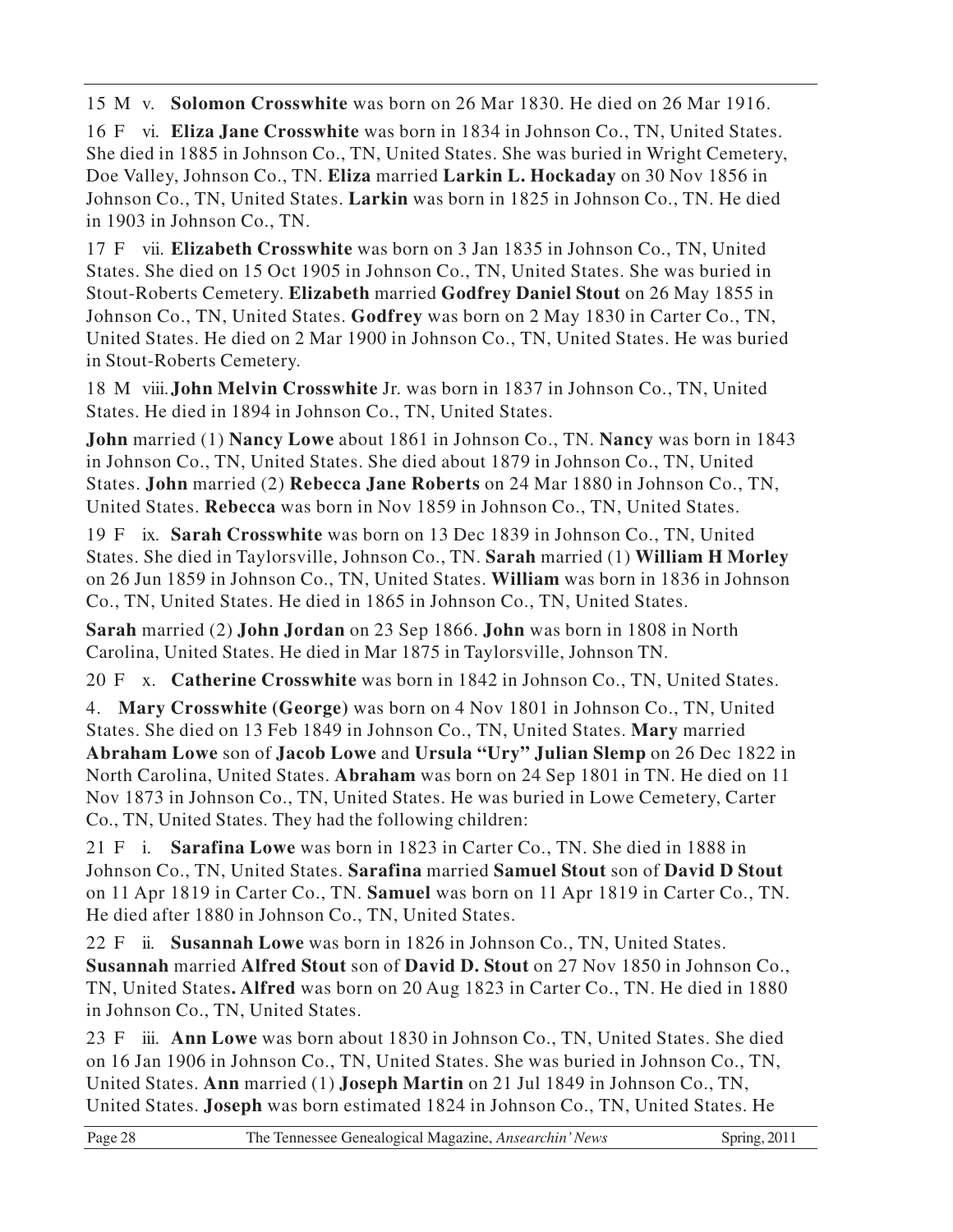died before 1870 in Carter Co., TN. **Ann** married (2) **David D. Stout** on 19 Mar 1870 in Johnson Co., TN, United States. **David** was born on 6 Nov 1790 in TN. He died on 17 Apr 1888 in Johnson Co., TN, United States. He was buried in Johnson Co., TN, United States.

24 F iv. **Catherine Lowe** was born on 29 Apr 1831 in Johnson Co., TN, United States. She died in 1903 in Johnson Co., TN, United States. **Catherine** married **Calvin F. Slimp** on 26 Mar 1852 in Johnson Co., TN, United States**. Calvin** was born in 1824 in Johnson Co., TN, United States. He died in 1896 in Johnson Co., TN, United States.

25 M v. **John Elkanah Lowe** was born on 2 Jun 1833 in Johnson Co., TN, United States. He died on 12 Feb 1896 in Johnson Co., TN, United States. He was buried in Lowe Cemetery, Carter Co., TN, United States. **John** married **Anna Cole** about 1856 in Johnson Co., TN, United States. **Anna** was born on 16 Apr 1840 in TN. She died on 5 Jan 1914 in Johnson Co., TN, United States. She was buried in Lowe Cemetery, Carter Co., TN, United States.

26 M vi. **Jacob Crosswhite Lowe** was born on 27 Oct 1835 in Johnson Co., TN, United States. He died on 24 Aug 1896 in Johnson Co., TN, United States. He was buried in Shoun Cemetery. **Jacob** married **Sarah Gambill** on 23 Feb 1860 in Johnson Co., TN, United States. **Sarah** was born on 4 Aug 1834 in Johnson Co., TN, United States. She died on 6 Apr 1907 in Johnson Co., TN, United States. She was buried in Shoun Cemetery.

27 M vii. **James Benjamin Lowe** was born in 1838 in Johnson Co., TN, United States. He died before 1880 in Johnson Co., TN, United States. He was buried in Cherokee Baptist Cemetery Jonesboro Jct. **James** married **Nancy Caroline Stout** on 23 Aug 1860 in Johnson Co., TN, United States. **Nancy** was born on 8 Jan 1839 in Johnson, TN, United States. She died on 23 Apr 1931 in Johnson Co., TN, United States. She was buried in Cherokee Baptist Cemetery, Jonesboro Jct.

28 F viii.**Nancy Lowe** was born on 18 Oct 1841. She died on 26 Jan 1911.

29 M ix. **William Elijah Lowe** was born on 20 Apr 1844 in Johnson Co., TN, United States. He died on 30 Jan 1917 in Johnson Co., TN, United States. The cause of death was le grippe. He was buried in Lowe Cemetery, Carter Co., TN, United States. **William** married (1) **Mary Louisa Speer** on 7 Jun 1868 in Johnson Co., TN, United States. **Mary** was born on 11 Nov 1851 in Johnson Co., TN, United States. She died on 29 Mar 1875 in Johnson Co., TN, United States. **William** married (2) **Luticia Stalcup** on 21 Dec 1876 in Johnson Co., TN, United States. **Luticia** was born about 1855 in Johnson Co., TN, United States. She died on 2 Feb 1917 in Johnson Co., TN, United States. She was buried in Lowe Cemetery, Carter Co., TN, United States.

30 F x. **Mary Lowe** was born on 15 Jan 1849 in Johnson Co., TN, United States. She died on 5 Mar 1849 in Johnson Co., TN, United States.

#### Third Generation

15. **Solomon Crosswhite** (**John Melvin Crosswhite**, **George**) was born on 26 Mar 1830 in Little Doe, Johnson Co., TN, United States. He died on 26 Mar 1916 in Johnson Co., TN, United States. He was buried in Lowe Cemetery, Carter Co., TN, United States.

|              |                                                              | continued next page |
|--------------|--------------------------------------------------------------|---------------------|
| Spring, 2011 | The Tennessee Genealogical Magazine, <i>Ansearchin' News</i> | Page 29             |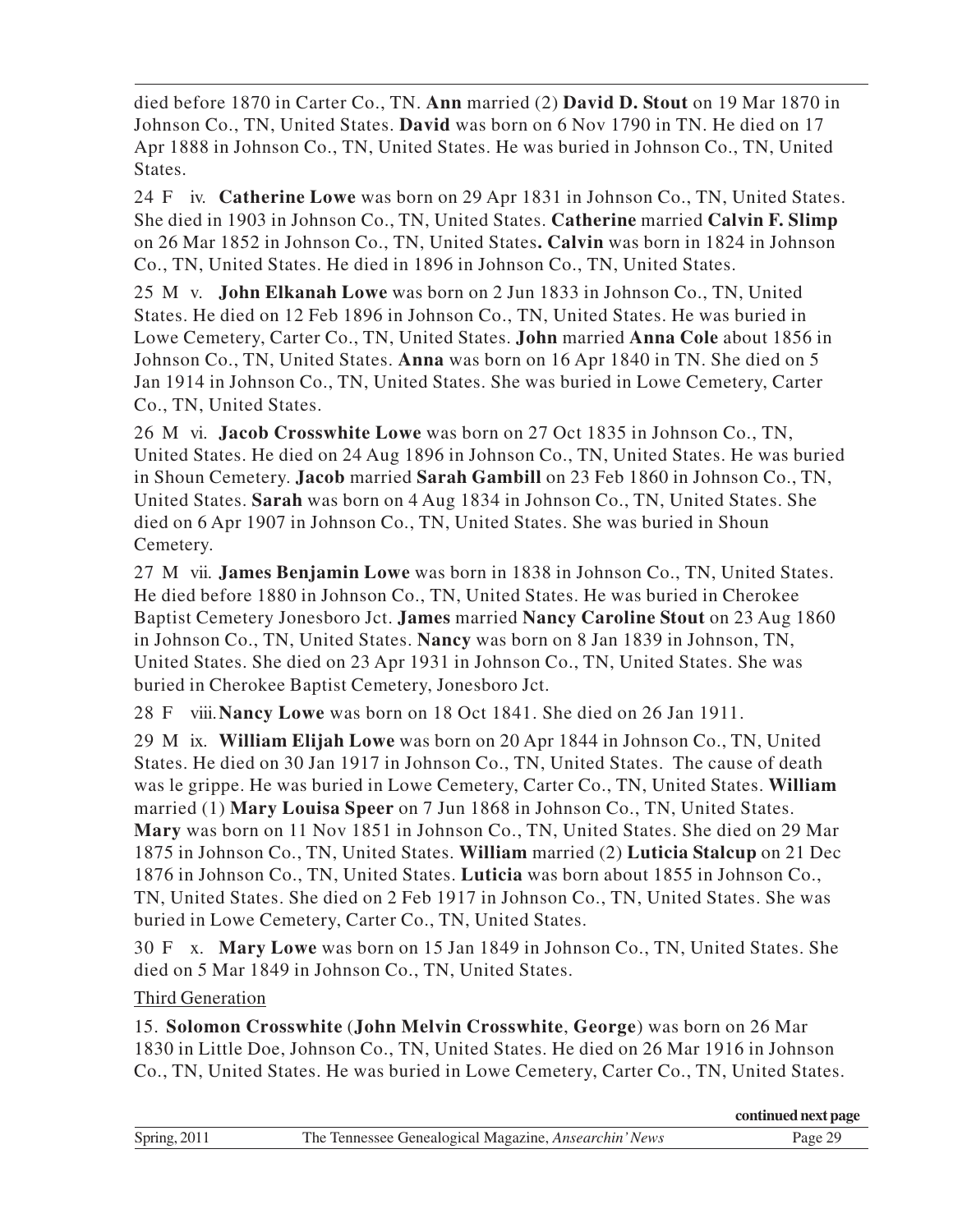**Solomon** married **Nancy Lowe** daughter of **Abraham Lowe** and **Mary Crosswhite** on 25 Nov 1865 in Mountain City, Johnson Co., TN, United States. **Nancy** was born on 18 Oct 1841 in Doe Valley, Johnson Co., TN, United States. She died on 26 Jan 1911 in Johnson Co., TN, United States. They had the following children:

31 F i. **Sarah L Crosswhite** was born about 1866 in Johnson Co., TN, United States. **Sarah** married **James Stout** on 29 Nov 1900 in Johnson Co., TN, United States.

32 F ii. **Mary E Crosswhite** was born in 1868 in Johnson Co., TN, United States. **Mary** married **William J Bunton** on 10 Jan 1882 in Carter Co., TN. **William** was born in Oct 1859 in Carter Co., TN.

33 M iii. **John M Crosswhite** was born on 29 Jan 1873 in Johnson Co., TN, United States. John married **Sarafine Stout** on 28 Jul 1897 in Johnson Co., TN, United States. **Sarafine** was born in Feb 1880 in Johnson Co., TN, United States.

34 F iv. **Eliza Jane Crosswhite** was born on 23 Oct 1872. She died on 30 Sep 1913.

35 M v. **James G. Crosswhite** was born about 1876 in Johnson Co., TN, United States. He died before 1880 in Johnson Co., TN, United States.

36 F vi. **Ellen M. Crosswhite** was born in Oct 1879 in Johnson Co., TN, United States. **Ellen** married (1) **James Stout**. **Ellen** married (2) **Victor Rainbolt**.

37 M vii. **James Crosswhite** was born in May 1880 in Johnson Co., TN, United States. He died after 1900 in Johnson Co., TN, United States.

28. **Nancy Lowe (Mary Crosswhite, George)** was born on 18 Oct 1841 in Doe Valley, Johnson Co., TN, United States. She died on 26 Jan 1911 in Johnson Co., TN, United States. The cause of death was cancer. **Nancy** married **Solomon Crosswhite** son of **John Melvin Crosswhite** Sr and **Elizabeth Stone** on 25 Nov 1865 in Mountain City, Johnson Co., TN, United States. **Solomon** was born on 26 Mar 1830 in Little Doe, Johnson Co., TN, United States. He died on 26 Mar 1916 in Johnson Co., TN, United States. He was buried in Lowe Cemetery, Carter Co., TN, United States. They had the following children:

#### 38 F i. **Sarah L. Crosswhite**

- 39 F ii. **Mary E. Crosswhite**
- 40 M iii. **John M. Crosswhite**
- 41 F iv. **Eliza Jane Crosswhite**
- 42 M v. **James G. Crosswhite**
- 43 F vi. **Ellen M. Crosswhite**
- 44 M vii. **James Crosswhite**

#### Fourth Generation

34. **Eliza Jane Crosswhite (Solomon Crosswhite, John Melvin Crosswhite, George**) was born on 23 Oct 1872 in Doe Valley, Johnson Co., TN, United States. She died on 30 Sep 1913 in Mountain City, Johnson Co., TN, United States. **Eliza** married (1) **John M Duffield** about 1892 in Johnson Co., TN, United States. **John** was born on 23 Jul 1873 in Pandora, Johnson Co., TN, United States. He died on 3 Sep 1893 in Pandora, Johnson Co., TN, United States. They had the following child: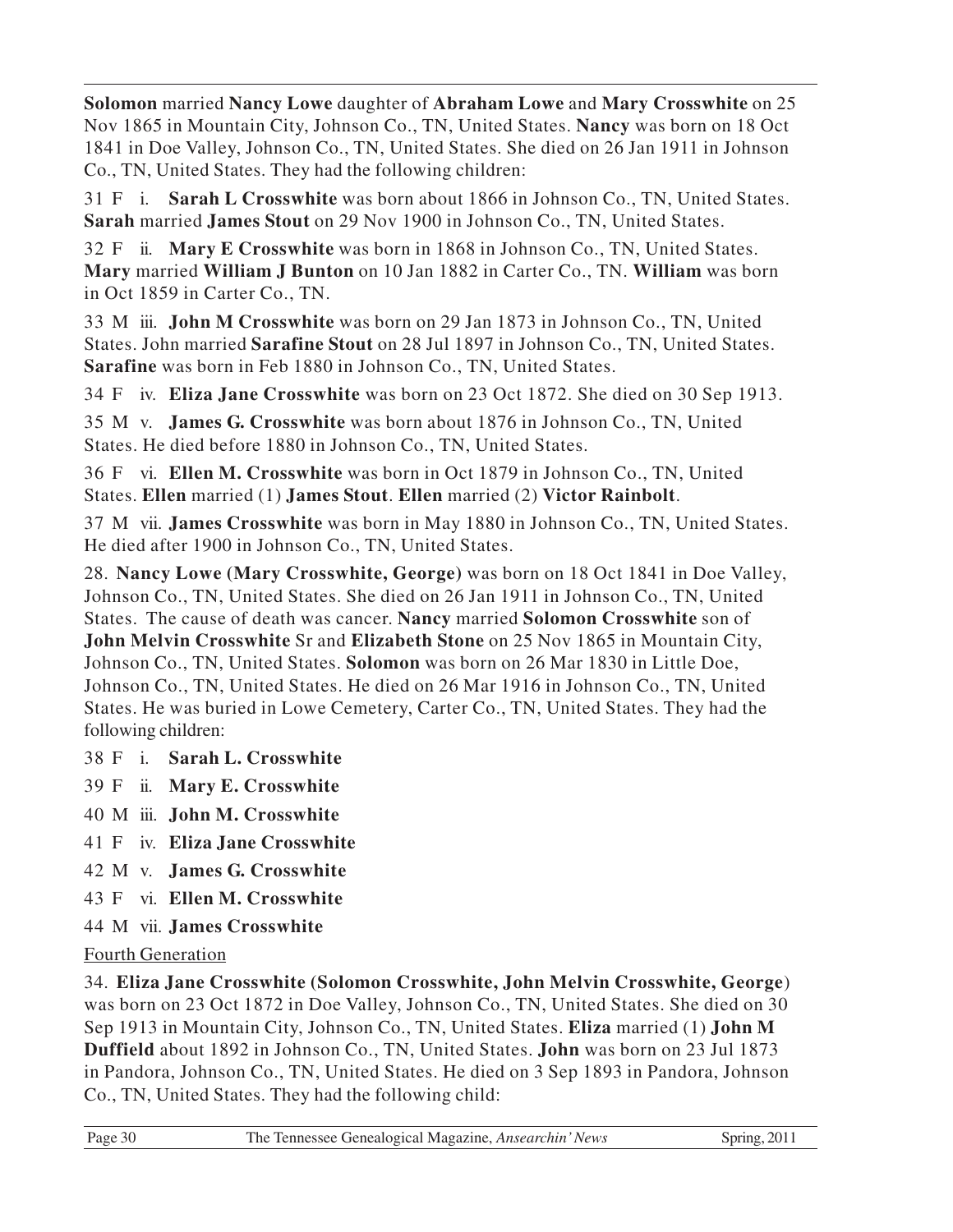45 M i. **John Raymond Duffield** was born on 19 Nov 1893 in Pandora, Johnson Co., TN, United States. He died on 4 Jul 1980 in Hampton, Carter Co., TN, United States. He was buried in Butler Memorial Cemetery. **John** married **Bessie Delray Phillips** on 23 Dec 1912 in Johnson Co., TN, United States. **Bessie** was born on 26 Apr 1892 in Beech Creek, Avery, North Carolina. She died in 1979 in Johnson Co., TN, United States. She was buried in Butler Cemetery, Johnson Co., TN.

**Eliza** married (2) **Thomas Hamilton Wilson** son of **William M. Wilson** and **Mary J. Richardson** on 18 Jan 1900 in Johnson Co., TN, United States. **Thomas** was born on 24 Apr 1874 in Johnson Co., TN, United States. He died on 21 Nov 1961 in Collierville, Shelby Co., TN, United States. He was buried in Magnolia Cemetery, Shelby Co., TN, United States. They had the following children:

46 F ii. **Mary Elizabeth Wilson** was born on 16 Jun 1901. She died on 6 Feb 1990.

47 F iii. **Della Mae Wilson "Mae"** was born on 22 May 1903 in Doeville, Johnson Co., TN, United States. She died on 14 Oct 1996 in Collierville, Shelby Co., TN, United States. She was buried on 16 Oct 1996 in Magnolia Cemetery, Shelby Co., TN, United States. **Della** married **Claude Harris** on 23 May 1925 in TN. **Claude** was born on 29 Nov 1905 in TN. He died on 9 Dec 1984 in Collierville, Shelby Co., TN, United States. He was buried in Magnolia Cemetery, Shelby Co., TN, United States.

48 M iv. **William Frederick Solomon Wilson** was born on 26 Jun 1906 in Doeville, Johnson Co., TN, United States. He died on 5 Oct 1906 in Doeville, Johnson Co., TN, United States.

49 F v. **Lula Belle Wilson** was born on 21 May 1908 in Doeville, Johnson Co., TN, United States. She died on 24 Sep 2000 in Collierville, Shelby Co., TN, United States. She was buried on 26 Sep 2000 in Magnolia Cemetery, Shelby Co., TN, United States. **Lula** married **Don E. Webb** on 3 Aug 1925 in Shelby Co., TN, United States. Don was born on 13 Feb 1903 in TN. He died on 17 Feb 1987 in Memphis, Shelby Co., TN, United States. He was buried in Magnolia Cemetery, Shelby Co., TN, United States.

50 M vi. **James Spencer Wilson "Spence"** was born on 6 Apr 1910 in Doeville, Johnson Co., TN, United States. He died on 28 Sep 1978 in Hardeman Co., TN, United States. He was buried in Wilson Family Cemetery, Rogers Springs, TN. **James** married **Lillian Louise Williams** on 30 Oct 1933 in Hardeman Co., TN. **Lillian** was born on 13 Sep 1918 in Rogers Springs, Hardeman Co., TN, United States. She died on 9 Jan 2002 in Memphis, Shelby Co., TN, United States. She was buried on 11 Jan 2002 in Wilson Family Cemetery, Rogers Springs, TN.

#### Fifth Generation

46. **Mary Elizabeth Wilson (Eliza Jane Crosswhite, Solomon Crosswhite, John**

**Melvin Crosswhite, George**) was born on 16 Jun 1901 in Doeville, Johnson Co., TN, United States. She died on 6 Feb 1990 in Memphis, Shelby Co., TN, United States. She was buried on 8 Feb 1990 in Magnolia Cemetery, Shelby Co., TN, United States. **Mary** married **Andrew Granville Vaughan** son of **James Andrew Vaughan** and **Sarah Jane Jordan** on 14 Feb 1920 in Collierville, Shelby Co., TN, United States. **Andrew** was born on 11 May 1897 in Bolivar, Hardeman Co., TN, United States. He died On 27 Nov 1981

|              |                                                       | continued next page |
|--------------|-------------------------------------------------------|---------------------|
| Spring, 2011 | The Tennessee Genealogical Magazine, Ansearchin' News | Page 31             |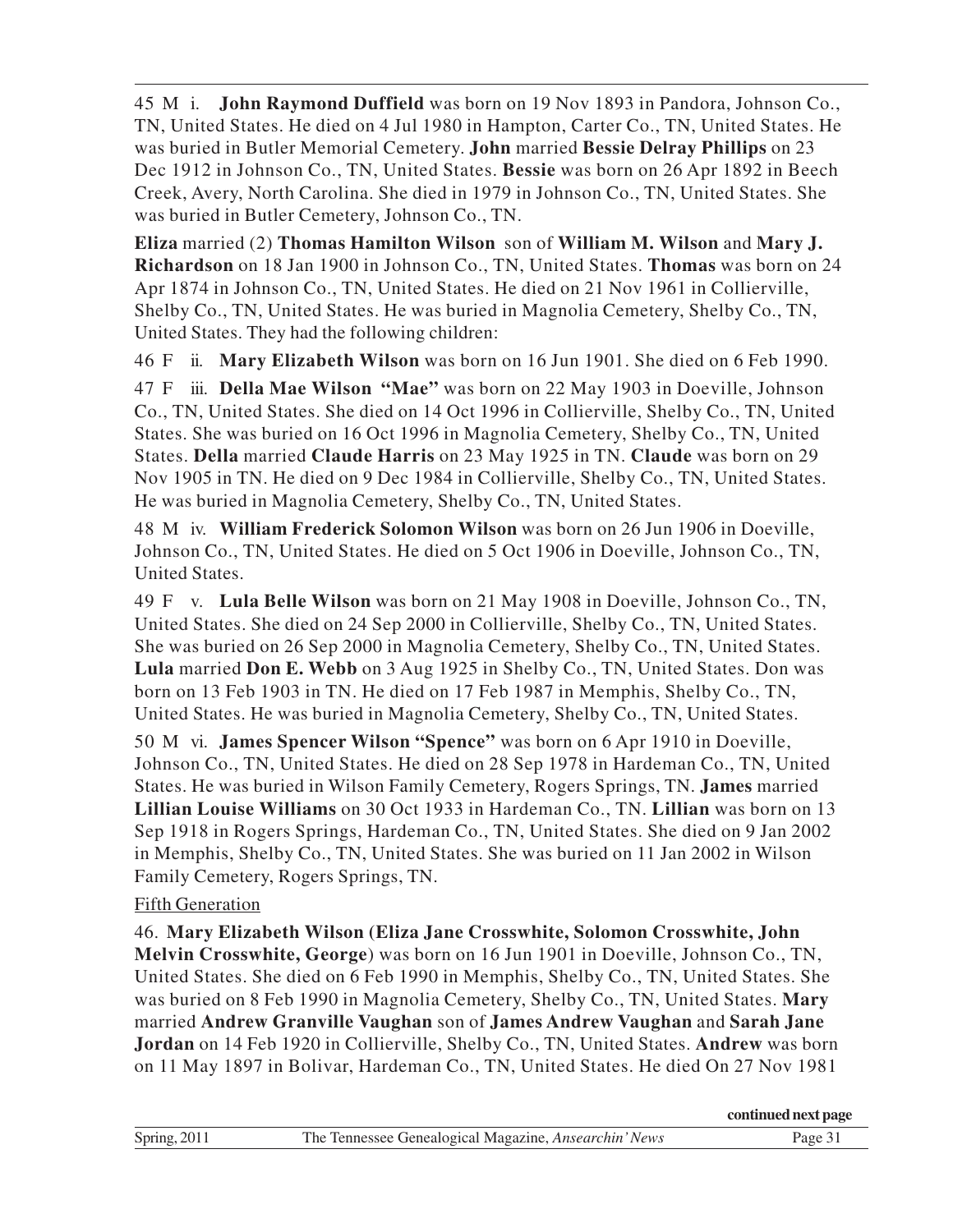in Memphis, Shelby Co., TN, United States. He was buried in Magnolia Cemetery, Shelby Co., TN, United States. They had the following children:

51 F i. **Etheleen Vaughn** was born on 10 May 1921. She died on 24 Mar 1999.

52 M ii. **Vaughn** was born on 13 Apr 1923 in Collierville, Shelby Co., TN, United States. He died on 14 Apr 1923 in Collierville, Shelby Co., TN, United States. He was buried in Barton Cemetery, Marshall, Mississippi, United States.

53 M iii. **Andrew Granville Vaughn** Jr "**Red Junior**" was born on 25 Apr 1924 in Collierville, Shelby Co., TN, United States. He died on 31 Dec. 2001 in Memphis, Shelby Co., TN, United States. He was buried in Memorial Park Southwoods, Memphis, TN. **Andrew** married **Hazel Laverne Nave** on 9 Aug 1946.

54 F iv. **(Mabel) Elizabeth Vaughn** was born on 16 May 1926 in Collierville, Shelby Co., TN, United States. She died on 23 Apr 2007 in Germantown, Shelby Co., TN, United States. She was buried on 26 Apr 2007 in Magnolia Cemetery, Shelby Co., TN, United States. **Mabel** married **Aubrey Winston Noe** on 18 Sep 1946. The marriage ended in divorce. **Aubrey** was born on 26 Jan 1922 in Shelby Co., TN, United States. He died on 26 May 1993 in Memphis, Shelby Co., TN, United States.

55 M v. **Jack Lanier Vaughn Sr**. was born on 30 Mar 1928 in Collierville, Shelby Co., TN, United States. **Jack** married **Betty JoAnne Rustemeyer** on 11 Mar 1951 in Memphis, Shelby Co., TN, United States.

56 F vi. **Sadie Emily Vaughn** (living) born in Collerville, Shelby Co., TN. **Sadie** married **Albert Royce Dunn** on 1 Mar 1953. **Albert** was born on 23 Oct 1929 in Fayette, TN.

57 M vii. **Clifford Wilson Vaughn** was born on 7 Aug 1940 in Collierville, Shelby Co., TN, United States. He died on 17 Mar 1973 in Memphis, Shelby Co., TN, United States. He was buried in Magnolia Cemetery, Shelby Co., TN, United States.

**Clifford** married **Charlene Marie O'Neil** on 12 Mar 1961 in Collierville, Shelby Co., TN, United States.

#### Sixth Generation

51. **Etheleen Vaughn (Mary Elizabeth Wilson, Eliza Jane Crosswhite, Solomon Crosswhite**, **John Melvin Crosswhite, George)** was born on 10 May 1921 in Collierville, Shelby Co., TN, United States. She died on 24 Mar 1999 in Memphis, Shelby Co., TN, United States. She was buried on 26 Mar 1999 in Magnolia Cemetery, Shelby Co., TN, United States. **Etheleen** married **Thomas Mann Smith** son of **Charles Strother Smith** and **Kathyrn Graham** on 9 Sep 1943 in Shelby Co., TN, United States. **Thomas** was born on 29 Jun 1919 in Brownsville, Haywood, TN, United States. He died on 1 Jun 2004 in Memphis, Shelby Co., TN, United States. He was buried on 5 Jun 2004 in Magnolia Cemetery, Shelby Co., TN, United States.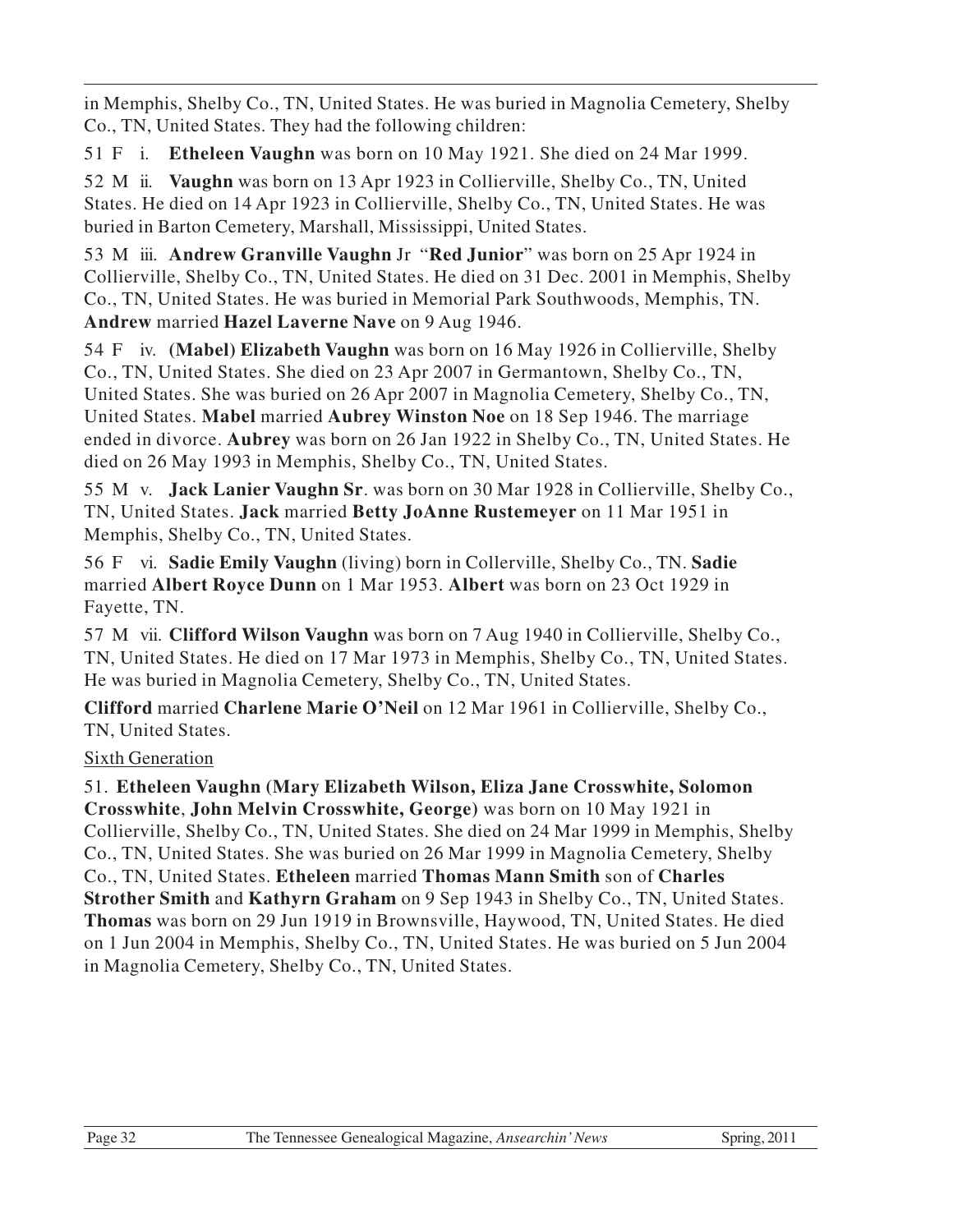

Abstracted by **Loretta Baily** County Court Clerks Office

1-5 June 1872 – Nov. 1878 (The numbers shown after the names are the page

numbers in the original book.)



**Flack, Margret** to **Waggoner, Ned** 19 **Floyd, S. T.** to **Driven, T. N.** 18 **Flack, Lewis** to **Britten, Jane** 23 **Franklin, J.** to **Tipps, J. W.** 58 **Foolman, T. W.** to **Louis, Minilda** 67 **Fox, E.** to **Pennington, B.** 78 **Felps, M. J.** to **Warren, N.** 92 **Freeman** to **Roussen**, **S. C.** 99 **Fariss, Wm.** to **Staturm, M. S** 166 **Foster, J. F.** to **Martin, M.** 173 **Forrester, S. to Green, W. M.** 183 **Felps, T. E.** to **Williams, J. B.** 191 **Eleame, Nancy to Soloman, R.** 209 **Felps, E.** to **Hicks, D.** 215 **Fullmore, C.** to **Cobb, J. M.** 216 **Felps, M. C.** to **Logan, B.** 225 **Flipps, S.** to **Cunningham, J. W.** 226 **Fulman, M. C.** to **Fankisley, W. H.** 259 **Fox, E. W.** to **Buchannan, B**. 282 **Foster, R. A.** to **Giviney, S. E.** 287 **Fanning, C.** to **Smith, M. J.** 291 **Franklin, E. R.** to **Bennett, P. A.** 293 **Ferell, J. L.** to **Som, L. E.** 298 **Fain, H. M. to Osborne, H. D.** 330 **Felps, M. C.** to **Terry, W. W.** 332 **Franklin, J. C.** to **Solmon, B. F.** 334 **Felps, L.** to **Yates, L.** 341 **Felps, H.** to **Manehall, J.** 350 **Ferguson, M.** to **Todd, T. H.** 363 **Felps, B.** to **Panks, H. P.** 377 **Fulmer, J. to Smith, J. H.** 407 **Floyd, W. D.** to **Stone, L. J.** 414 **Flack, H.** to **Hart, M.** 427 **Flack, B.** to **Flack, S.** 431



| Gilbert, N. E. to Holt, J. D.       | $\overline{2}$ |
|-------------------------------------|----------------|
| <b>Green to Hullman</b>             | 7              |
| Green, M. F. to Parks, Thos.        | 54             |
| Green, M. A. to Reece, D.           | 55             |
| Gattis, W. F. to McCullough, S.     | 60             |
| Gattis, G. W. to Brown, N. E.       | 64             |
| Gowan, S. to Prince, A. J.          | 68             |
| Green, M. to Owenby, S.             | 86             |
| Galiway, T. M. K. to Spencer, S. F. | 93             |
| Glazier, W. M. to Martin, S. E.     | 102            |
| Gardner, Jno. W. to Bryant, M. N.   | 113            |
| Gillman, J. M. to Day, E.           | 115            |
| Enum, J. M. to Woblet, M. E.        | 117            |
| Gray, S. E. to Jones, F. H.         | 126            |
| Gray, M. to Bean, W. J.             | 138            |
| Green, A. to Parks                  | 169            |
| Guest, J. W. to Cooper, E.          | 172            |
| Green, W. M. to Forester, S.        | 183            |
| Graves, T. to Chapman, M.           | 193            |
| Gunn, N. to Evans, A. K.            | 208            |
| Gilbert, P. C. to Warren, Persiler  | 232            |
| Garett, W. T. to Shastun, L. C.     | 238            |
| Glasser, W. W. to Short, S.         | 272            |
| Gray, J. E. to Byram, J. E.         | 310            |
| Grammer, J. M. to Margivins, F.     | 323            |
| Gore, M. A. to Dillingham, H. B.    | 324            |
| Groves, C. C. to Brazier, Lidden    | 338            |
| Gray, F. to Manning, L. J.          | 346            |
| Grosby, J. to Noble, A.             | 353            |
| Gregory, J. to Crage, L.            | 429            |
| Gowan, Wm. to Crissman, M.          | 435            |
| Germany, P. to Hail, D.             | 438            |
| Geammer, Milford to Look, M.A.      | 442            |
| Goodrich, B. to Grant, H.           | 445            |
| Hase, Hattie to Thompson, Wm. J.    | No #           |
| continued next page                 |                |

Spring, 2011 The Tennessee Genealogical Magazine, *Ansearchin' News* Page 33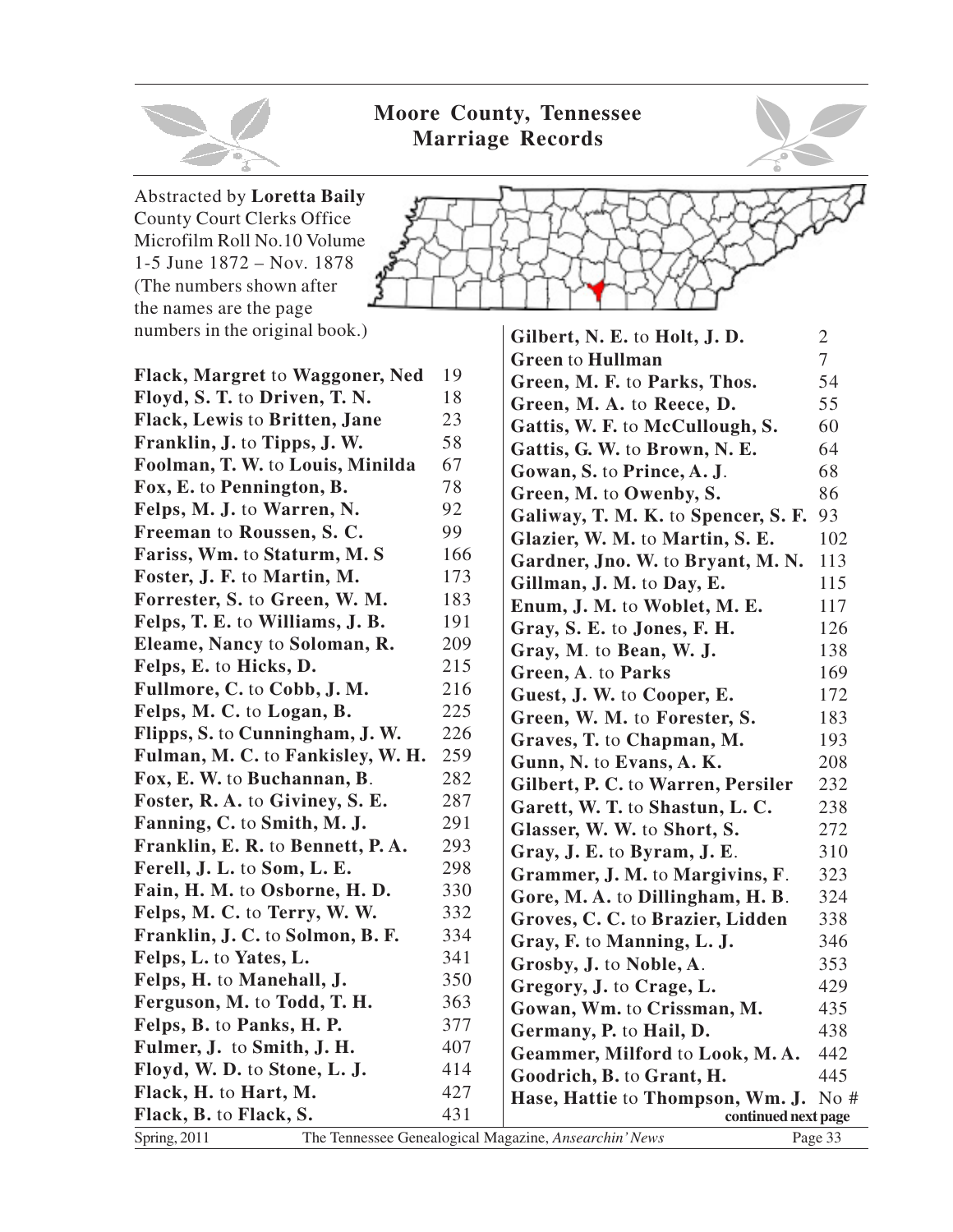| Hamlin, K. L. to McBride, R.             | 9              | Heathcoat, J. A. to Leach, M. J.                                      | 361            |
|------------------------------------------|----------------|-----------------------------------------------------------------------|----------------|
| Hobbs, M. to Baxter, D.                  | 16             | Heathcoat, T. J. to Gorden, A.                                        | 372            |
| Haselette, S. F. to Runnel               | 45             | Hosley, M. E. to Johnson, S.                                          | 386            |
| Hamlin, A. to McBride, D.                | 49             | Holeman, R. to Waggoner, J.                                           | 397            |
| Hamlin, M. to McBride, M.                | 53             | Hossley, W. P. to Martin, S.                                          | 390            |
| Henson, F. D. to Rogers, M. I.           | 61             | Hart, H. K. to Ervin, J.                                              | 393            |
| Hamnens, J. to Timms, M.A.               | 72             | Himes, A. J. to Anderton, S. A.                                       | 392            |
| Holt, M. C. to Sanders, A.               | 74             | Hughs, J. M. to Cooper, E.                                            | 397            |
| Howard, Callie to Lee, J. M.             | 77             | Hix, T. S. to Dance, M. A.                                            | 410            |
| Hicks, E. C. to Stephens, Julia A.       | 87             | Hicks, D. to Ivy, C.                                                  | 412            |
| Hicks, J. W. to Holt, B.                 | 88             | Helton, J. L. to Williams, W. T.                                      | 423            |
| Holt, J. D. to Gilbert, M. S.            | $\overline{2}$ | Hammons, J. C. to Turner, M.                                          | 425            |
| Holt, D. M. to Cobb, E.                  | 91             | Hart, M. to Flack, H.                                                 | 427            |
| Haselwood to Ward, D.P.                  | 112            | Haselett, F. to Simpson, T.                                           | 428            |
| Huffman, J. W. to Silvertooth, K. E. 119 |                | Hart, B. to Flack, I.                                                 | 431            |
| Heath, J. W. T. to Daniel, B. T.         | 129            | Hill, H. L. to Simmons, J. L.                                         | 437            |
| Haselett S. L. to Pennington, G. E.      | 140            | Hurt, D. to Germany, P.                                               | 438            |
| Hughs, M. L. A. to Cummins, W. A. 149    |                | Hill, S. H. to Timms, M.                                              | 443            |
| Hague, Ida to Williams, T. M.            | 154            | Ivy, R. J. to Yates, R. L.                                            | 57             |
| Hinds, S.A. to Angell, E.H.              | 161            | Ingle, A. to Thomison, R.                                             | 228            |
| Holden, G. to Serci, S. (Col.)           | 165            | Ivy, M. F. to Smith, E. A.                                            | 271            |
| Hinkle, N. to Bates, M.                  | 167            | Ivy, M. C. to Shehorn, J. N.                                          | 320            |
| Hinkle, S. to Allen, J.                  | 170            | Ivy, E. to Evans, J. W.                                               | 384            |
| Holeman, T. I. to Moose, S. E.           | 202            | Ivy, Mary to Adams, A. J.                                             | 395            |
| Hasty, J. W. to Cobbel, N. M.            | 213            | Ivy, V. to Branch, W. B.                                              | 427            |
| Handy, W. J. to Miles, S. A.             | 214            | Ivy, C. to Hicks, D.                                                  | 412            |
| Huskey, Wm. to Renfro, S.                | 221            | Ivy, T. to Rolin, N.                                                  | 433            |
| Hudlow, S. E. to Plemons, J. H.          | 222            | Jones, N. A. to Cooper, W. M.                                         | 34             |
| Holt, E. to McKenzie, H. B.              | 224            | Jones, W. M. to Parks, H.                                             | 108            |
| Huskey, J. L. to Clark, E.               | 235            | Jones, T. H. to Gray, S. E.                                           | 126            |
| Hughs, M. E. to Colsher, J. N.           | 337            | Jones, E. to Ratliff, A. J.                                           | 184            |
| Hague, G. J. to Kincaid, T. J.           | 254            | <b>Johnson, Wm. to Webb, Jane</b>                                     | 190            |
| Hinkle, S. to Johnson, R.                | 262            | Jones, S. T. to Fanner, Cole                                          | 210            |
| Huffman, L. to Neal, T.                  | 263            | Jenkins, J. to Lawson, W.                                             | 373            |
| Harden, A. to Ray, R. T.                 | 243            | Johnson, B. to Hosley, M. Z.                                          | 386            |
| Harris, M. to Burt, T. E.                | 270            | Johnson, Wm. to Davis, J.                                             | 106            |
| Hall, W. H. to Hardy, N. M.              | 275            | Jett, D. to Kelly, J.                                                 | 123            |
| Holt, J. D. to Allen, M.                 | 276            | <b>Jennings, J. A. to Mullin, M. C.</b>                               | 143            |
| Hardy, S. to Movenhead, H.               | 297            | Kinkade, Senna to Crisham, F.                                         | $\overline{4}$ |
| Holt, J. to Spencer, J. W.               | 299            | Kelley, Thos. to Kirklin, M.                                          | 55             |
| Holt, J. to Edens, J.                    | 326            | Kirklin, S. to Linster, A. J.                                         | 70             |
| Hammon, M.A. to Smith, J.C.              | 333            | Kelley, J. to Jett, D.                                                | 123            |
| Hoss, J. F. to Reese, Fannie             | 348            | <b>Kincade, S. G. to Redd, J. B. F.</b>                               | 234            |
| Holeman, E. to Spencer, P.               | 353            | Kirkland, N. C. to Todd, J. M.                                        | 252            |
| Holden, D. to Ray, M.                    | 357            | <b>Kincaid, T. J. to Hagire, S. J.</b>                                | 254            |
| Hill, F. to Woosley, E. W.               | 358            | Kelsoe, Meems to Meatlaw, Nancy 337                                   |                |
| Page 34                                  |                | The Tennessee Genealogical Magazine, Ansearchin' News<br>Spring, 2011 |                |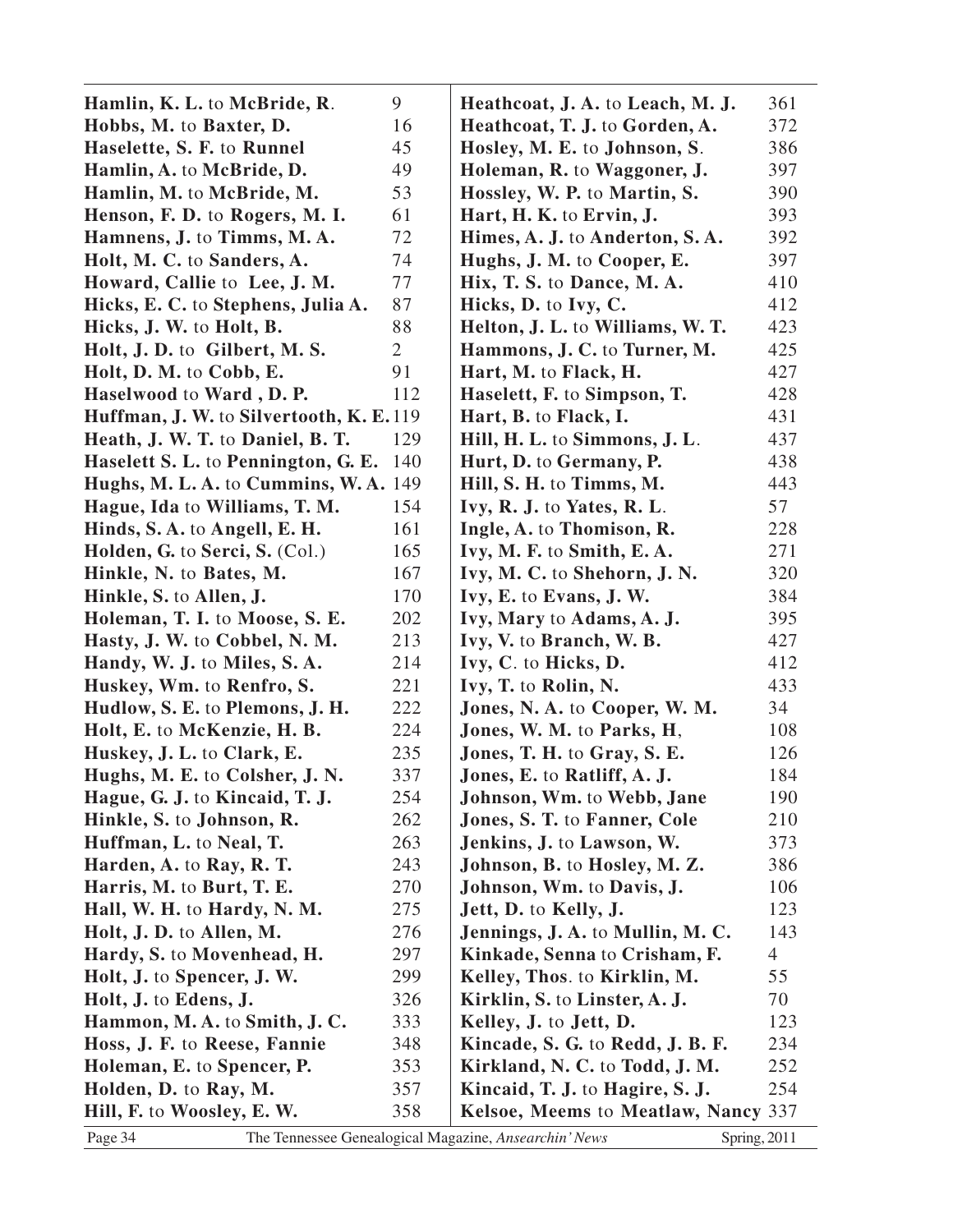|                                  | 342 | Laws, N. C. to Burks, J. A.       | 251 |
|----------------------------------|-----|-----------------------------------|-----|
| Koonse, S. J. to Sane, S. J.     |     |                                   |     |
| Kirkland, M. J. to Martin, J. W. | 389 | Ladd, J. M. to Kirkland, N. C.    | 252 |
| Locke, H. A. to Bryan, L. G.     | 13  | Luttwell, J. L. to McClane, L. J. | 266 |
| Limbock, Mary to Bean, J. W.     | 21  | Leslie, N. T. to Woosley, J. C.   | 284 |
| Lewis, J. K. to Sanders, J. T.   | 25  | Lawson, H. to Renfro, M. T.       | 311 |
| Lawson, W. M. to Parks, N. A.    | 26  | Leftwich, C. to Bird, J.          | 344 |
| Logan, R. B. to Rutledge, R.     | 51  | Lokey, D. to Proby W. P.          | 351 |
| Lokey, H. to Allman, H.          | 52  | Leathan, W. N. to Woodard, M. E.  | 352 |
| Lee, M. to Burdit, S.            | 62  | Lawson, S. to Smith, J.           | 354 |
| Louis, Milinda to Fullman, T. W. | 67  | Lunse, S. to Noblette, P.         | 359 |
| Linster, A. J. to Kirklin, S.    | 71  | Leach, M. J. to Haithcoat, J. A.  | 361 |
| Lee, J. M. to Howard, Sallie     | 77  | Lokey, M. to Cates, B. F.         | 362 |
| Lawson, T. to Weaver, E.         | 155 | Ladd, T. H. to Ferguson, M.       | 363 |
| Lesley, A. to Tipps, E. A.       | 157 | Lawson, W. to Jenkins, J.         | 373 |
| Laws, W. C. to Burton, E. F.     | 177 | Leslie, M. to Donelson, G. D.     | 375 |
| Lawson, J. to Smith, M. E.       | 203 | Lyon, W. to Cunningham, M.        | 432 |
| Logan, B. to Felps, M. C.        | 225 | Lewis, J. T. to Adams, M.         | 436 |
|                                  |     | Locke, M.A. to Grammer, M.        | 442 |
|                                  |     |                                   |     |



# **Google it!** by Tina Sansone

Google is a great search engine and more. A list of all Google products can be found at http:// www.google.com/intl/en/options. Listed here are of some of the products that genealogist may use FREE. Use of some may require registration.

When registering and using the products you will be given the option to make your information public or private. (Some people don't want their documents, pictures, etc. to be open to public scrutiny.) You will be given several options.

Links: Google: http://www.google.com Google Advanced Web Search:

http://www.google.com/advanced\_search Google Alerts: http://www.google.com/alerts

Google Books: http://books.google.com Google Calendar: http://calendar.google.com Google Data: http://googledata.org Google Docs: http://docs.google.com Google Earth: http://earth.google.com Google Groups: http://groups.google.com Google Help: http://www.google.com/support/ Google Images: http://www.google.com/imghp Google Mail: http://mail.google.com Google Maps: http://maps.google.com Google News: http://news.google.com Google Patents: http://www.google.com/patents Google Reader: http://reader.google.com Google Scholar: http://scholar.google.com Google Sites: http://sites.google.com Google Translate: http://translate.google.com Google Voice: https://www.google.com/voice Picasa: http://en.wikipedia.org/wiki/Picasa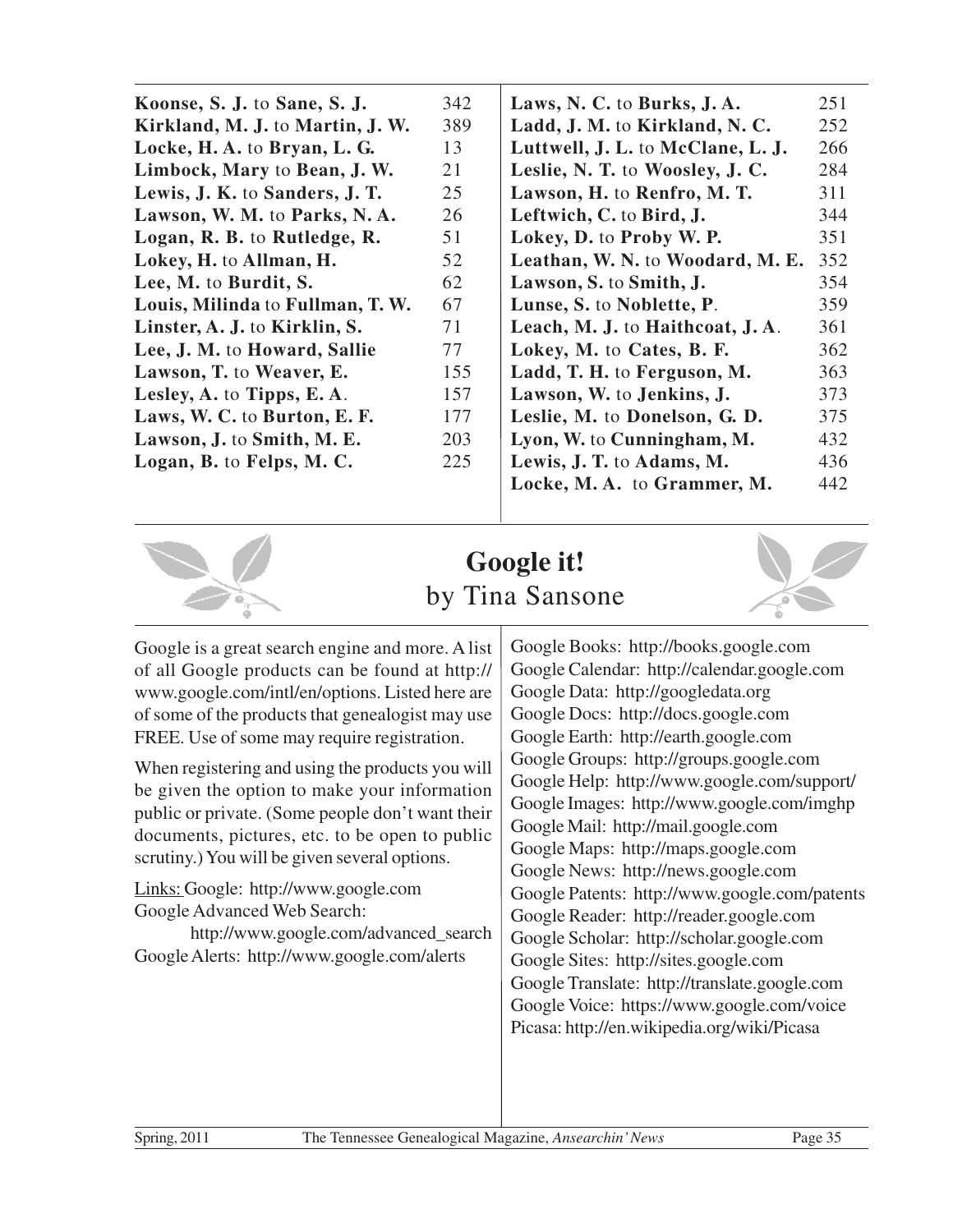

#### **Historical Sketch of Liberty Church and Community**



#### —By **M. G. McCreery**

In looking up the data for this sketch, the writer was impressed, not with the antiquity of our country, our state and our county, but rather with the youthfulness of it all, and the proximity of these

events which so much concerns us all. My grandfather, **Alexander McCreery**, lived until I was 21 years of age, and his father, **John McCreery**, was ten years old when the Revolutionary War began. Thus we are only three generations from the beginnings of our national life.

We naturally take some community pride in being the oldest settled point in the county, and yet some of these earliest pioneers lived to be known and are well remembered by some there today. The wonder is that two or three generations should work such marvelous changes in a wild country, a virgin forest full of wild animal life and Indians.

I presume in 1804 when the seven **Jordan** brothers, the two **Brownings**, **John Estes** and Mr. **Barbrey** were seeking a location, after leaving the last settlement at Equality, and pressing westward through the wilderness, came upon this spot, which was mostly prairie with a fine little stream of water and flowing streams with forests of white oak, hickory and walnut timber. It must have seemed a veritable paradise on earth, and was a prize worthy of the toils, the hardships and the danger of subdoing.

As I understand it, these first settlers were squatters, perhaps securing no title to the lands, but constructing a blockhouse for protection from the Indians, subsisting on game, honey, and the little corn that they might keep the Indians and game from stealing. This blockhouse sheltered many



families within the next few years. It was probably constructed by order of the governor in the year 1809, and stood on the south bank of the little creek about forty rods southeast of Mr. **Ing**'s horse barn. Within its walls were born to **John** and **Nancy Browning**, twin sons, December 24, 1810, **William R.** and **James K**., the first white children born in Franklin County. I can imagine that event was properly celebrated that Christmastide.

To demonstrate how near we are to these first events in our history, **James K. Browning,** one of the twins, was a father of our corner of Franklin County, and he is not classed with the old men either. In the year 1812, while **James Jordan** and Mr. **Barbrey** were out getting wood, they were attacked by Indians. **Jordan** was wounded. **Barbrey** was killed and scalped. My father used to point out to me the sight of his grave. It was about two hundred yards, a little southwest of Mr. **Ing**'s barn, I judge.

I suppose that my grandfather bought out the interest of these first settlers. It seems from the records that he entered the land in 1815, settling in the blockhouse in 1816; later returning to Kentucky and marrying **Ann Herrel,** who was to prove a helpmate indeed, and whose mild, gentle spirit was to supply the restraining and softening influence to his rugged, positive nature.

My grandmother has told me that when they reached the Ohio River and she had bidden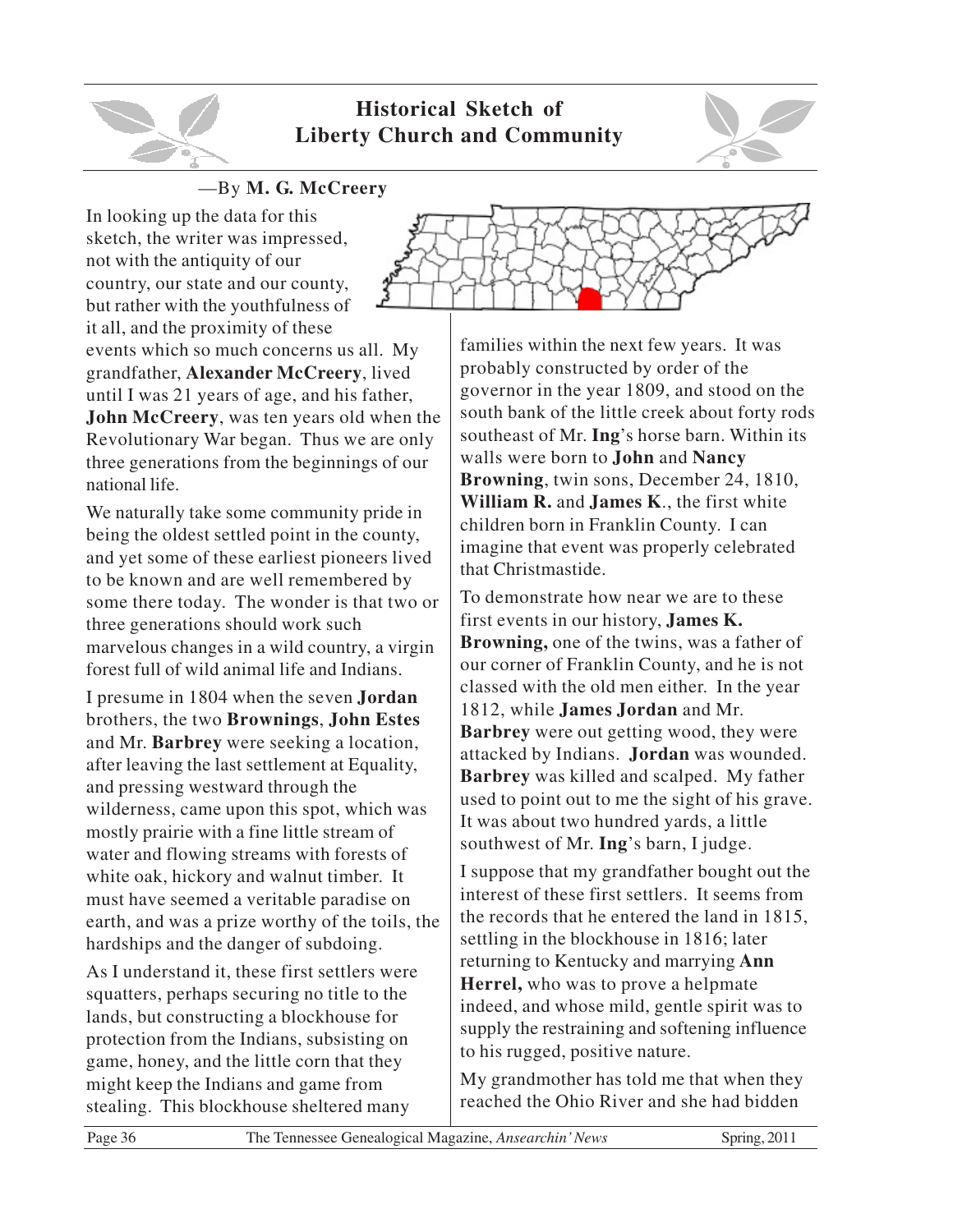goodbye to friends and relatives and was shedding tears at the parting, my Grandfather said, "Never mind, **Ann,** you shall never regret your choice", and she declared, "I never did," although she told me of occasions when my grandfather would be away until after dark, and she would slip out of the house and hide in the woods for fear of Indians until she heard him return. The bear, the panther, and the deer were abundant. I remember the story of a wild horseback ride that a woman had when a panther chased her right up to my grandfather's front gate. Another, of my grandfather and his brother **Robert**, killing and piling up five bears in their yard in one day. Another of **Monroe Crawford**, Uncle **George**, and my father, when boys, finding two bucks with their horns locked just in front of my house site. They secured an axe and some dogs and went after the deer, and had one down when my grandfather rode up and shot the other. Judge **Crawford** became an eminent lawyer, is living in Jonesboro, and was invited to this celebration.

"Fancy Farms", the land composed of the farms of **Mark Stull, Lem Kimmel,** and **Charlie Willhite**, was one of the noted places in the early history of our country. It seems that my great-grandfather first settled the land, later removing to Saline County to the **Dunk Kincheloe** farm. Prior to 1821, at least, the **Yost** family occupied the place and they evidently brought their religion with them, for preaching services were conducted at their home at least that early, and these services led to the organization of Liberty Church no doubt.

In the history of Franklin County, the incident is told of the Rev. **Braxton Parrish** coming with his wife from North Carolina in 1821, and passing my grandfather's carrying a Bible under his arm and my grandmother saying, "He had a blank sight better have a grubbing hoe on his shoulder." Another time Uncle

**Brack** passed on Sunday morning on his way to Fancy Farm to preach, and caught my grandfather in the act of skinning a deer. When asked if he was going to church, he said he would be on directly, and he soon came in, and after the services invited the preacher home with him for dinner.

Later in 1824, at a camp meeting near McLeansboro, my grandfather and grandmother were converted, and soon after Liberty Methodist Episcopal Church was organized by the Rev. **Jesse Walker**. One authority gives the names of **Henry Yost** and his wife, **Sion Mitchell** and wife, **Alexander McCreery** and wife and **John Walker** and wife as charter members. The Rev. **Benjamin Handcock,** a soldier of the Revolutionary War, whose grave we sometimes decorate on the **Ing** farm, was perhaps a charter member of Liberty Church also. He is also given credit of organizing the Mt. Etna Church.

**Sion Mitchell**, a charter member of Liberty Church, and the first school teacher in the county, came from Wilson County, Tennessee in 1820, locating where **George H. Mitchell** now resides. He was a public spirited man of ability, was very religious and was devoted to the church. He raised a family, that for half a century contributed largely to the strength of this church and to the up building of the community.

On December 20, 1829, at nine years of age, **Stanford Ing** arrived in this community, and with his father's family drove up to my grandfather's in the midst of a snowstorm and was given the privilege of stopping in the old log church. The storm continued and the church, which stood where Uncle **Stanford**'s grave now is, sheltered them all winter. Nine years later at the age of eighteen years, **Stanford** was converted at Fancy Farm, joining the church Nov. 1838. In 1850 he was licensed to preach at the Liberty Church.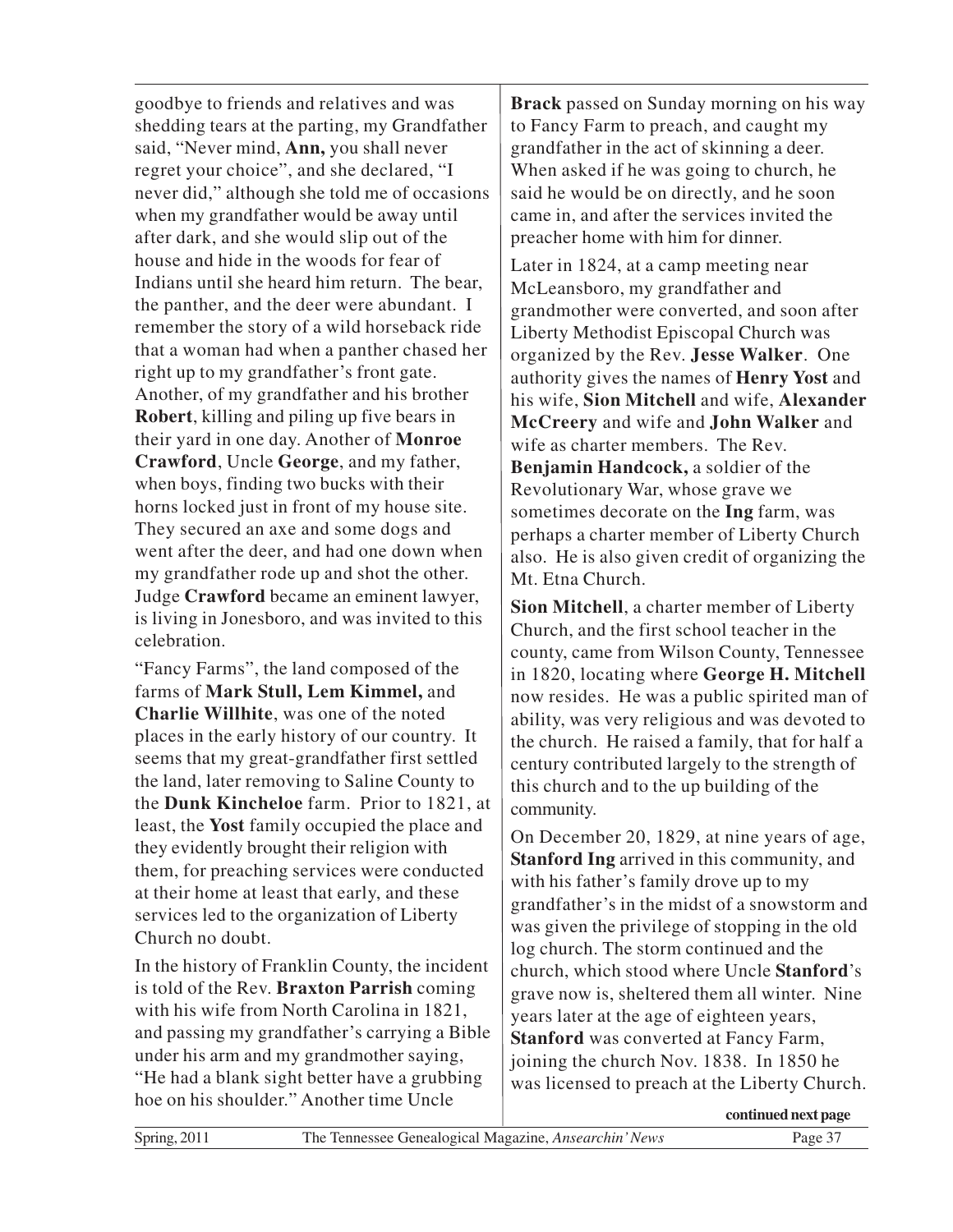He removed to Missouri in 1857, where he was actively engaged in the ministry until the war broke out. In 1861 he raised his first band of soldiers in that part of the state, and going with them, served in the federal army until 1863, when he returned to his chosen work. From 1868 to 1870 he had the distinction of serving as chaplain of the Missouri Legislature. Later he was presiding Elder of the Rolla District. His was an exciting and heroic life in Missouri in war times. Because of his pronounced loyalty to the Union, he was often threatened and mobs even made attempts on his life. but the Lord, "whose he was and who he served", brought him through dangers and after many, busy, useful years, gave him the desire of his heart to come back in his old age to the home of his childhood to rest a little while and to lay his wearied body down in this spot held so sacred by him.

I very well remember the Rev. **Braxton Parrish**, perhaps the most noted of the pioneer preachers and settlers of this community and for whom the town of Parrish was named. He went home from church with us one Sunday for dinner when I was a small boy, and scandalized himself in my eyes by firing a toy gun that I was showing him. I had been better trained than to shoot a gun on Sunday.

Along with these already mentioned were **Zadoc Mitchell,** who died on the night the stars fell, **Robt. Wilson, John Kelley, Joshua Barrett, Bowen Webb, Wm. Boyd, Cornelius Swain** and **Anthony Waite,** who with their families were pioneer settlers of the church, whose names are familiar to some of us who never saw their faces. Other early settlers were the **Clarks, Crawfords, Newmans, Hurats, Laymans** and the **Plasters.**

Among the early preachers, local and traveling, were **David** and **Henry Yost,**

**Elkins, Launius, Prentiss, Files, Parrish, McMustry, Crawford, Lock, Shepherd, Cullom, Nall, Sears, Casey, Kimber, Carter, Allen, Lopas, Johnson, Earp, Lowe, Hill, Spencer, Bruner, Rutledge, Vancleve, Thatcher, Lakey, Knapp, Holt** and **Laughlin**. The first building erected in 1826, stood just north of the one that succeeded it, and was used for both school and church purposes. After it was destroyed by fire, a second log house was built where, Uncle **Stanford**, at his request, was buried. I remember this building very well for two reasons, there I attended the first Christmas tree of which I have any recollection, and where I spent my first day of school.

The incomplete list of preachers above brings us down to the time of the erection of this building. The contract was let to **J. G. Mitchell**. The building was dedicated June 26, 1864, during the pastorate of Rev. **R. W. Laughlin** and by the Presiding Elder, Rev. **J. H. Hill.** The writer of this sketch made his first public appearance on that occasion, being two months old.

This in brief is the early history of our church and community, very imperfect I feel, but giving you a glimpse of the beginning of things in our midst. I find one item of much interest to me. In one of the histories, it is told that the legislature in 1841 authorized the establishment of a college within two miles of the residence of **Alexander McCreery**, which was to be known as "Fancy Farm College" with **Alexander McCreery, Henry Yost, Sion Mitchell, Richard Cantrell, Wm. Jones, Wm. Mitchell** and **John Roberts** as trustees. But it seems that the college failed to materialize. Fancy Farm in 1852 or 1853 came into the possession of **Geo. R. Marvel** from Indiana, who distinguished himself during the Civil War, becoming Colonel of the 13<sup>th</sup> Ill. Cavalry.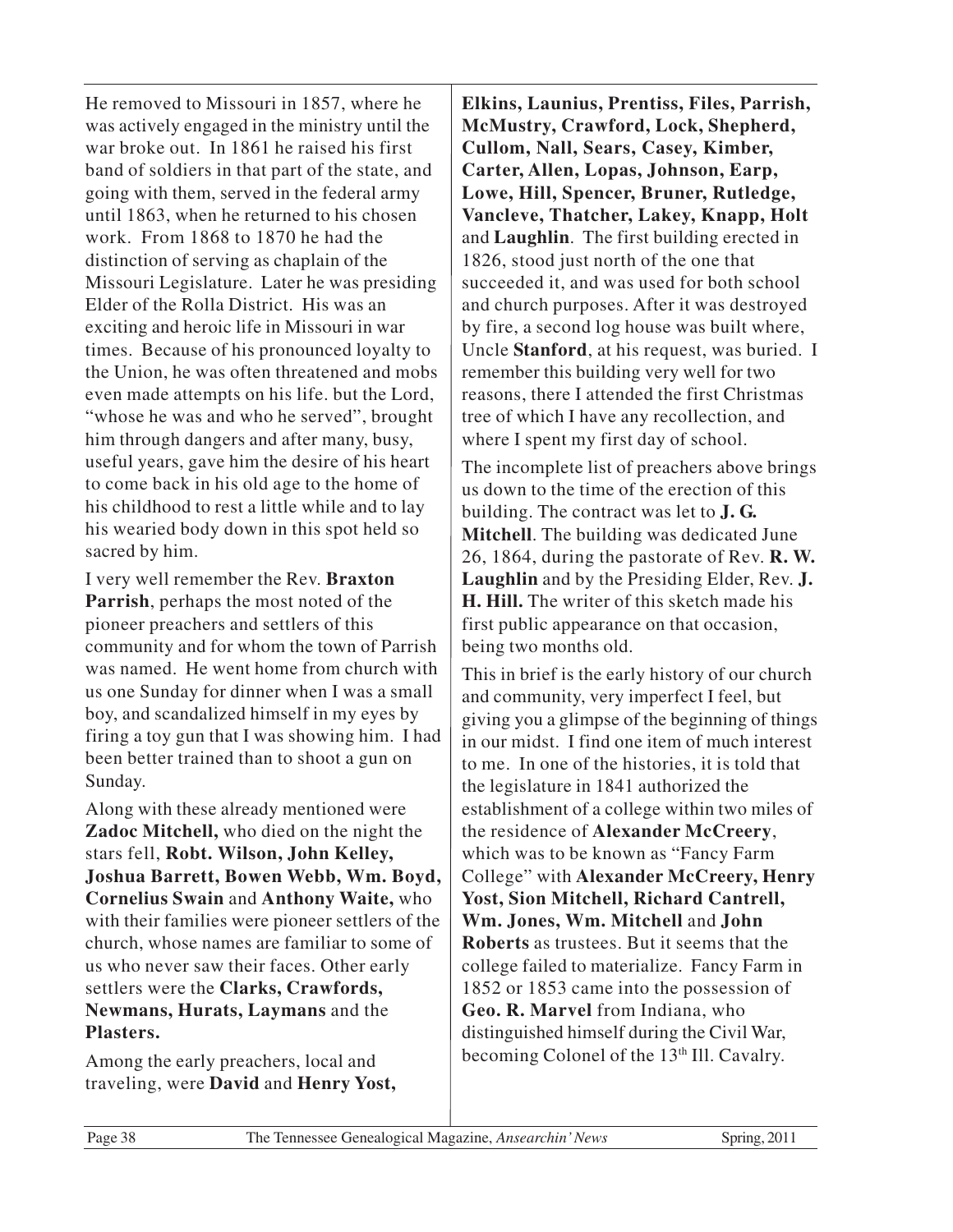The forefathers early provided good school advantages and the community was widely known as an educational center. Only lack of time and the fear of tiring you with the length of this paper prevents me from bringing to those characters of the second generation and those families that located in the fifties and sixties and who were bearing the burdens of the church and were active in the community life when the writer was but a boy.

The **Tates**, Uncle **George** and Uncle **Charley**; the **Shepperds**, Uncle **Hamilton** and Uncle **Asher**; **Joseph Briggs**, Dr. **J. F. McAnally**, the **Marvels, W. A. Stewart, Cynis McCreery**, the **Mitchells, J. G., Zadoc** and **Charley;** the **Kays, Louis** and **George**; the **Poindexters,** Mr. **Delavey, David Goodwin** and others that might be mentioned; local preachers, exhorters, class leaders, Sunday School teachers, superintendents, stewards, trustees, members, efficient, faithful, loyal, are held in sacred memory.

I suppose that Aunt **Lavinia Newman** has the distinction of having longest been a member for 65 years or more. She is now 83 years of age. My mother, Mrs. **S. A.**

**McCreery,** perhaps holds the second place. She is 82 years of age and has been a member of the church for 62 years. What more shall we say; we are indeed "reaping where we have not, where we digged not". Ours is a blessed heritage.

For over ninety years the gospel of righteousness and true holiness has been preached and exemplified on this sacred spot. The writer of this sketch had a respect and reverence for the patriarchs, the fathers and mothers in the church that was akin to awe, and after over forty years of membership and association with her members, can say that in the main, he has had the utmost confidence in their sincerity, their pure motives, their religion. Let us be true to our trust. We have our twentieth century problems. May we be the "worthy sons of noble sires", and in the last great day, the day of reckoning, may the Liberty Church be presented to the Master, "a glorious church, not having spot or wrinkle or any such thing, but that it should be holy and without blemish". Amen and Amen. (Read at the centennial celebration at Liberty M.E. Church August 10, 1918.)

Neshoba, Shelby County Tenn. April 5, 1921

A petition to the Superintendant Southern Railway Co, Sheffield, Alabama: *We the citizens of Neshoba and patrons of the station do petition the Southern Railway officials not to transfer L. W. Robertson from this station. Mr. Robertson is a good citizen and a good agent and we want to keep him here.* (*From the files of Andy Pouncey. Used with permission )*

| P. E. Gorman          | T. D. Thurman, Sr.                                    | C. J. Phillips         |
|-----------------------|-------------------------------------------------------|------------------------|
| M. L. Moore           | <b>Lillian Boals</b>                                  | <b>Ann King</b>        |
| Vernon C. Gorman      | T. R. Thurman                                         | O. C. Tiller           |
| B. J. Moore           | J. H. Boals                                           | <b>Ella King</b>       |
| G. P. Manley          | A. M. King                                            | W. E. Payne            |
| H. L. Cloyes          | Mrs. S. P. Poag                                       | <b>B. J. Roescher</b>  |
| L. A. Gorman          | <b>Bob King</b>                                       | Pearl O'Nill           |
| T. D. Thurman, Jr.    | Mrs. N. C. O'Nill                                     | Mrs. B. J. Roescher    |
| <b>Beatrice Boals</b> | Mrs. A. M. King                                       | G. R. King             |
|                       |                                                       | Continued on next page |
| Spring, 2011          | The Tennessee Genealogical Magazine, Ansearchin' News | Page 39                |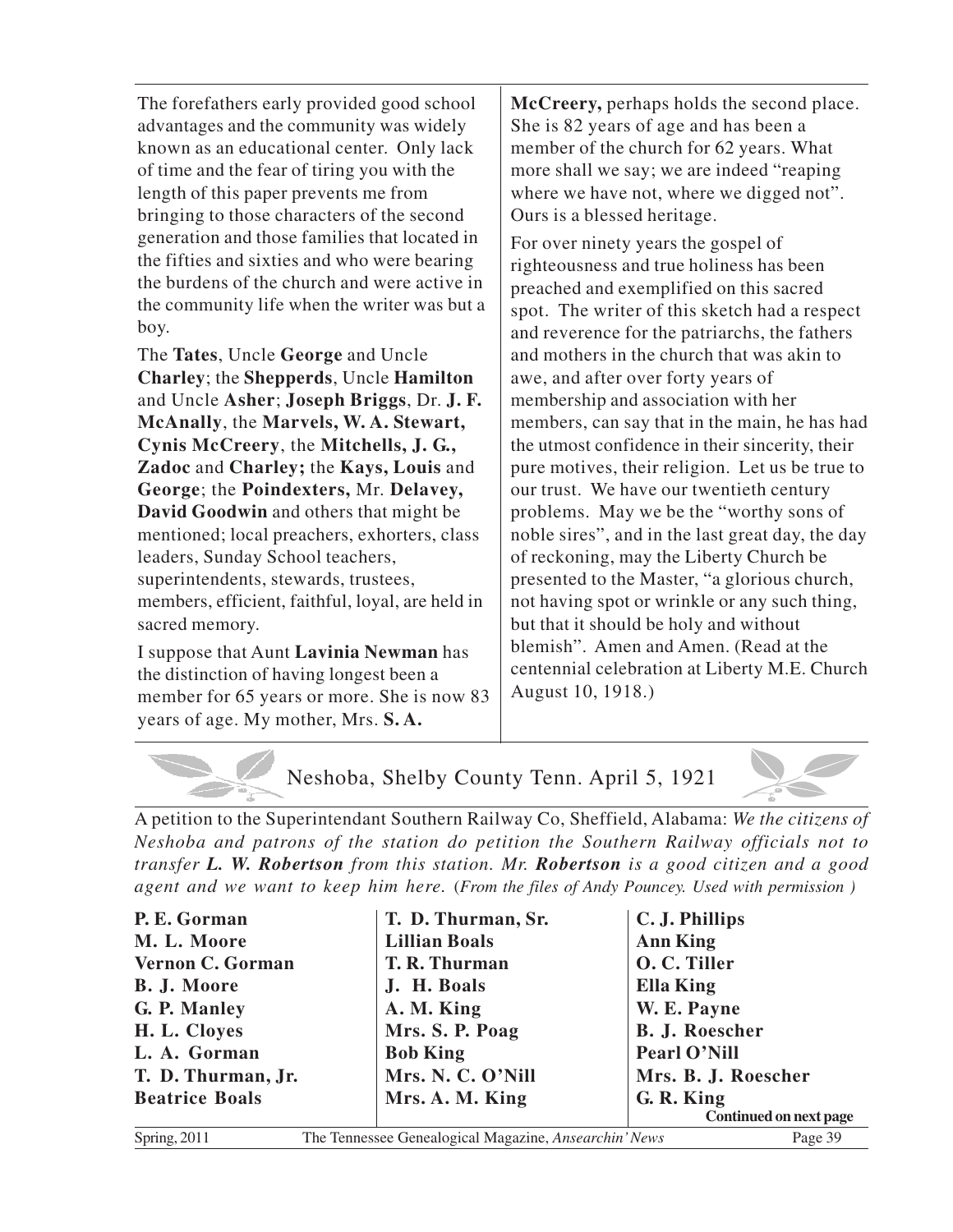| Neshoba, Tenn. continued  | Mrs. G. L. Keeton                         | <b>B. M. Manley</b>       |
|---------------------------|-------------------------------------------|---------------------------|
| F. Huss, Jr.              | <b>B. L. Waller</b>                       | Mrs. A. H. Holden         |
| T. F. Moore               | J.L. Coopwood                             | W. F. Mackey              |
| Mrs. H. L. Cloyse         | E. T. Yancey, Jr.                         | <b>Mittie Pounds</b>      |
| W. Clayton                | F. B. Hancock                             | Mrs. W. F. Mackey         |
| Wm. Vandergriff           | T. W. Tiller                              | <b>Ethel Webb</b>         |
| J. H. Payne               | <b>Mrs. Mattie Coopwood</b>               | Mrs. G. P. Manley         |
| <b>John Vandergriff</b>   | Mrs. T. W. Tiller                         | <b>Louis McMullan</b>     |
| R. L. Moore               | <b>Rosa Lee Evans</b>                     | Mrs. B. M. Manley         |
| P. Vandergriff            | <b>Minor Callis</b>                       | <b>Francis Payne</b>      |
| R. G. Tenner              | <b>Bess Coopwood</b>                      | <b>John R. Crawford</b>   |
| J. A. McVay               | C. M. Callis                              | <b>Luce Faulk</b>         |
| Mrs. E. C. Miller         | <b>Maggie Turner</b>                      | Mrs. J. R. Crawford       |
| J. E. Coan                | T. E. Tiller                              | <b>Annie L. Jones</b>     |
| L. E. Rehse               | M.K. Coopwood                             | E. L. Crawford            |
| W. H. McVay               | R. M. Crawford                            | <b>Alford Holden</b>      |
| N. F. Harrison            | <b>Lon Callis</b>                         | J. G. Seary               |
| R. T. Moore               | E. T. Yancey, Sr.                         | <b>Margret S. Tisdale</b> |
| <b>Fannie E. Harrison</b> | G. K. Strickland                          | R. M. Moore               |
| J. B. Henry               | <b>Adelia Payne</b>                       | <b>Katie B. Scruggs</b>   |
| Mrs. L. E. Rehse          | J. D. Beasley                             | Mrs. R. M. Moore          |
| H. E. Cardell             | <b>Mrs. Emily Payne</b>                   | <b>Evaly Anderson</b>     |
| Robt. E. Harrison         | Mrs. D. R. Nolly                          | V.A. Furr                 |
| Mrs. H. Cardell           | <b>Telsla Payne</b>                       | <b>Alma Williams</b>      |
| Mrs. E. J. Graham         | J. W. Wright                              | Mrs. V.A. Furr            |
| Mrs. G. O. Milliard       | <b>Mrs. Earl Payne</b>                    | H. G. Payne               |
| Capt. C. J. Hanks         | C. T. Wells                               |                           |
| H. Cardell                | D. B. Stamm                               |                           |
| <b>Nell Shepherd</b>      | Mrs. J. W. Maulden                        |                           |
| A. Cardell                | A. F. Stamm                               |                           |
| Mary L. Shepherd          | J. W. Maulden                             |                           |
| W. R. Arthur, M. D.       | J. M. Stamm                               |                           |
| L. B. Broadway            | Mrs. A. P. Johnson                        |                           |
| P. S. McKee, Mayor        | W. R. Finley                              |                           |
| Mrs. L. B. Broadway       | A.P. Johnson                              |                           |
| H. C. Callis              | E. P. Finley                              |                           |
| W. A. Scruggs. Jr.        | T. J. Payne                               |                           |
| G. B. Howard              | F. W. Finley                              |                           |
| Mrs. W. A. Scruggs        | Mrs. T. J. Payne                          |                           |
| <b>Jack Callis</b>        | P. E. Callis                              |                           |
| H. L. Davis               | Mrs. B. C. Payne                          |                           |
| <b>Lucy Callis</b>        | <b>Miss Hattie Sue Hood</b>               |                           |
| Mrs. H. L. Davis          | Mrs. J. M. Johnson                        |                           |
| M. Moore                  | <b>Allie May Owens</b>                    |                           |
| G. L. Keeton              | Mrs. Susie R. Robertson<br>Robt. A. Jones |                           |
| Mrs. M. Moore             |                                           |                           |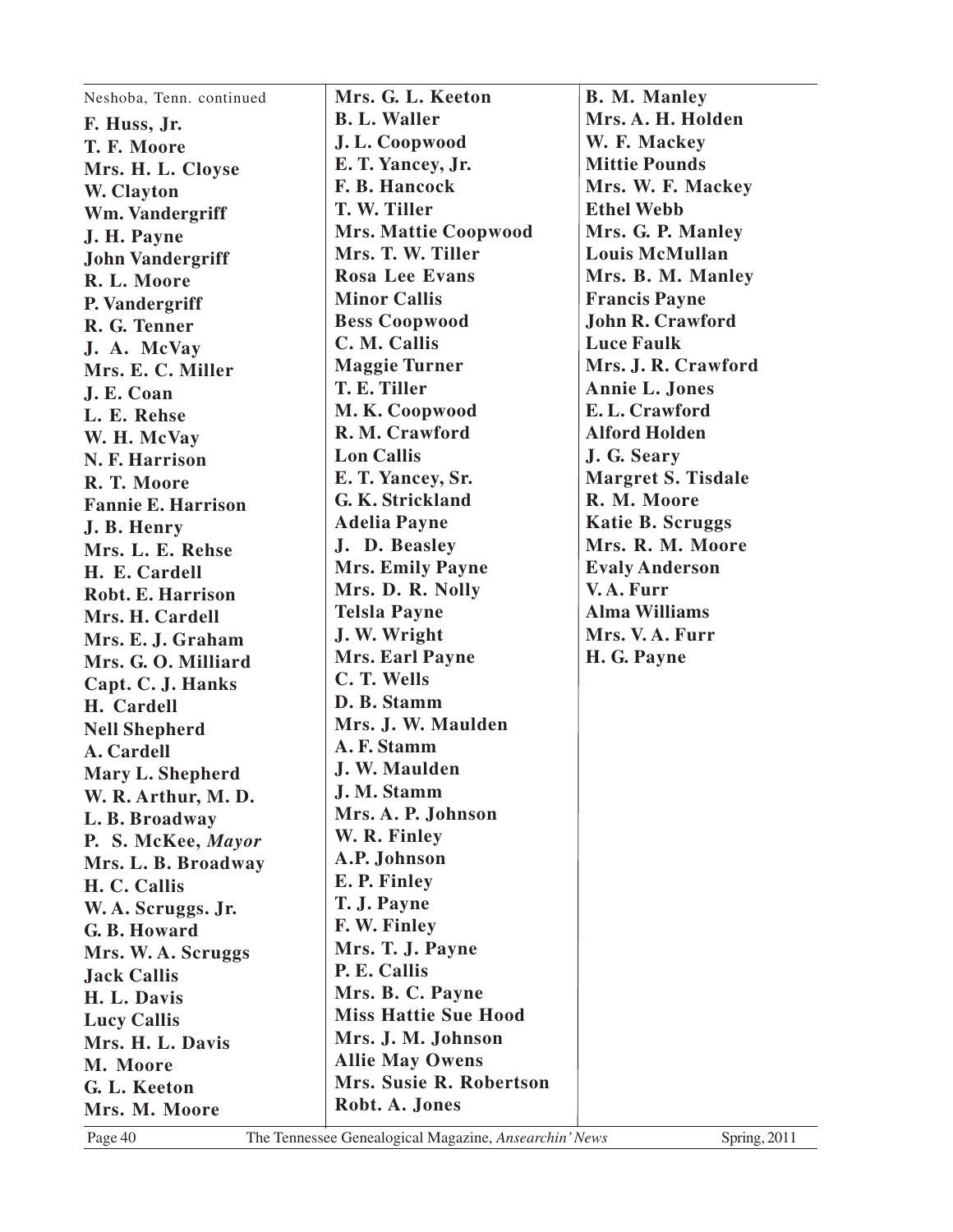

# **Henry County Circuit Court Minutes**



Vol. 1-2 Microfilm Roll No.1 May 1834-September1850—Continued from 57-4 Abstracted by Loretta Bailey

Page 51 continued

**George L. Yerger** ap vs. **Benjamin L. Williamson** & **Hannibal Harris** – Debt. This day came the parties by their Attorneys. Whereupon



the Defendants withdrew their pleas and say nothing. It is therefore considered by the court that the judgment of the court below be affirmed and that the Plaintiff recover of the Defendants, and on motion from the Defendants security **William A. Tharpe** the sum of Three Hundred and Sixty four Dollars and seventy five cents together with Six Dollars and forty cents damages, it being 12 ½ percent interest plus costs and the defendant in mercy &c.

**Mamucan H. Howard** ap vs. **Henry W. Harding** and **Gilbert Harding** – Case This day came the parties by their Attorneys, whereupon the Defendants withdrew their pleas and say nothing. It is therefore considered by the court that the judgment of the court below be affirmed and that the Plaintiff recover of the Defendants, and upon motion from their security **Walter Price** the sum of four Hundred and Twelve Dollars, the amount of the judgment, together with Twenty Dollars and sixty cents damages, it being 12 ½ percent interest plus costs, and that the Defendants in mercy &c.

State vs. **Willis Oliver** – Grand Larceny This day came **George W. Terrell,** Solicitor who prosecutes on behalf of the State and the said **Willis Oliver**, who being called came not and made default. It is therefore considered by the Court that he forfeit according to his recognizance, and that the State of Tennessee recover of said **Willis Oliver** the sum of five Hundred Dollars, the amount forfeited unless he can show cause at the next term of this court of his inability to attend.

Page 52

State vs. **Moses Oliver, Senr., John H. Guill, Rhesa Oliver** This day came **George W. Terrell**, Solicitor General who prosecutes in behalf of the State, and the said **Moses Oliver, John H. Guill** and **Rhesa Oliver** who were recognized in the penal sum of five hundred Dollars, jointly and severally to produce here the body of **Willis Oliver** who is charged with grand larceny and made default. It is therefore considered by the court that the said **Moses Oliver, John H. Guill** and **Rhesa Oliver** forfeit according to recognizance and that the State of Tennessee recover of the said **Moses Oliver, John H. Guill** and **Rhesa Oliver**, jointly and severally the sum of five Hundred Dollars unless they show cause at the next term of this court their inability to produce here the body of said **Willis Oliver**.

State vs. **Henry Dorch** – Assault with intent to kill This day came **George W. Terrell**, Solicitor General who prosecutes on behalf of the State, and the Defendant in proper person **Continued on next page**

| $\sim$ $\sim$ $\sim$ $\sim$ $\sim$ $\sim$ | The<br>: Tennessee Genealogical Magazine. <i>Ansearci</i><br><b>News</b><br>.<br>. |  |
|-------------------------------------------|------------------------------------------------------------------------------------|--|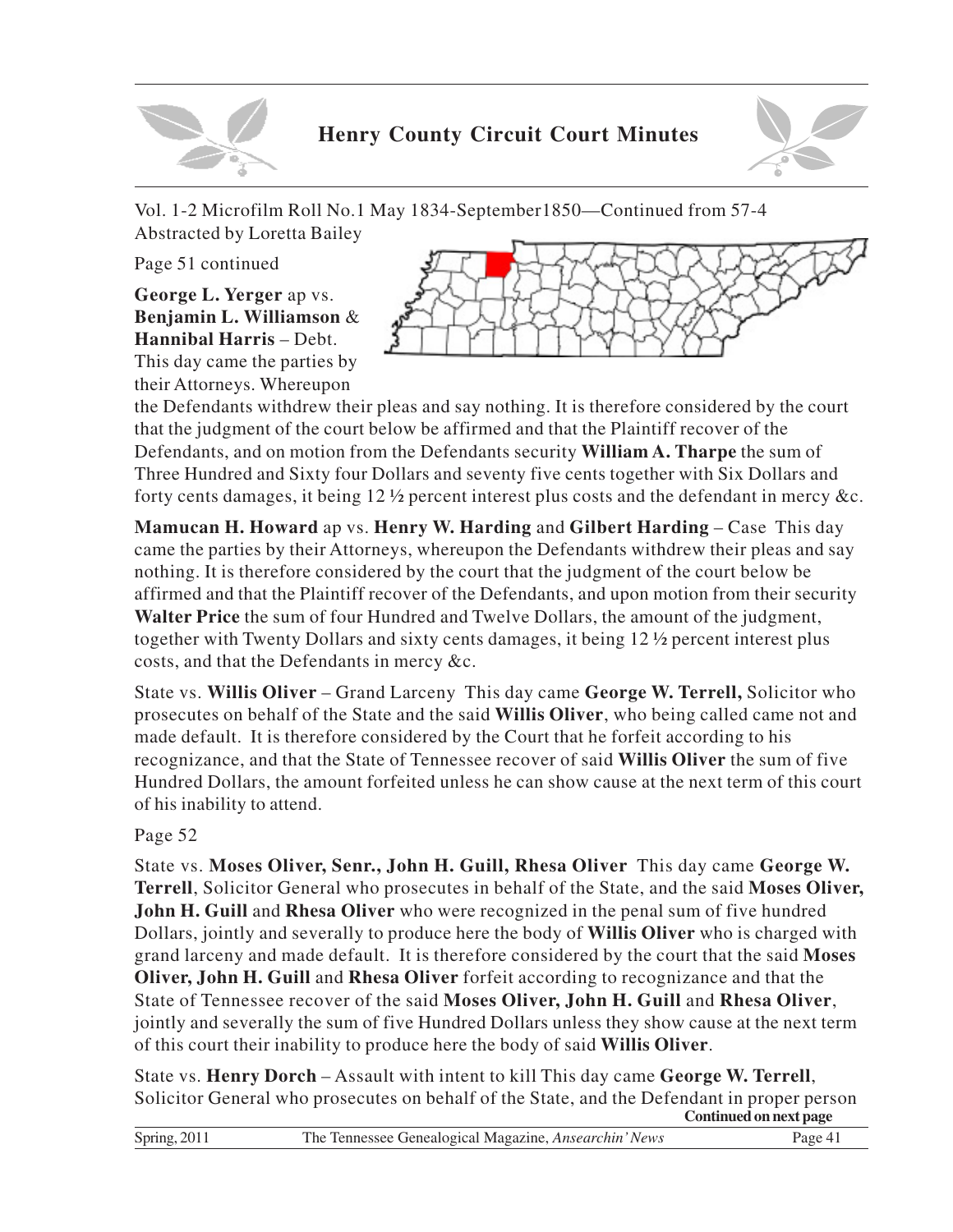who upon being charged pled not guilty, and upon the consent of the parties is ordered by the court to be continued until the next term of the court. Thereupon the said **Henry Dorch** and **Edmond Allmond** and **Robert L. Bingham** acknowledged themselves to owe and be indebted to the State of Tennessee in the penal sum of five Hundred Dollars for the use of the State to be void on condition the said **Henry Dorch** makes his personal appearance before the Judge of the Henry County Circuit Court at the Court House in the town of Paris on the first Thursday after the fourth Monday in May next to answer the States charges against him for assault with intent to kill and shall not depart the same without leave of the Court

**George W. Mix**, surviving partner of **Roberts & Mix** use of **James Cowan** vs. **Hannibal Harris** – Debt. This day came the parties by their Attorneys and thereupon came a jury of good and lawful men to wit: **John Almon, Edmond Almon, James Love, Robert Aycock, Thomas F. Letty, John R. Polson, Samuel Smith**, **Andrew Kincade, William Randle, Wyatt Bailey, Willis Brogdin** & **James L. Erwin**, who being elected, impaneled, tried and sworn the truth to speak upon the issue do say they find for the plaintiff for the sum of Two Hundred Dollars debt and assess the damages to Nineteen Dollars and Ninety cents. Plaintiff to recover of the defendant the sum of Two Hundred Dollars plus Nineteen Dollars and ninety cents damages plus costs, and the Defendant in mercy &c.

#### Page 53

**John J. White** vs. **John D. Love** – Debt This day came the parties by their Attorneys, and thereupon came a jury of good and lawful men to wit. **David Wagster, Amos Millikin, William Caldwell, John C. Hamilton**, **William A. Tharpe, Robert S. Greer, John Yow, William O. Short, Nathaniel Crocket, Benjamin A. Yeargain, Robert Davis** and **John Berry** who being elected, impaneled and sworn to speak by their oaths do say they find for the Plaintiff in the sum of fourteen Dollars Twelve & one half cents. Court considers that the Plaintiff recover of the Defendant, and upon motion from **William Brooks**, the Defendants security the sum of fourteen Dollars & twelve & one half cents plus costs of this proceeding and the Defendant in mercy &c.

**Clement Montague** Survivor of **Robert Montague** vs. **James P. King** – Debt This day came the parties by their attorneys, and thereupon came a jury of good and lawful men to wit, **David Wagster, Amos Millikin, William Caldwell, John C. Hamilton, William A. Tharp, Robert S. Greer, John Yow, William O. Short, Nathaniel Crocket, Benjamin A. Yeargain, Robert Davis** & **John Berry** who being elected, impaneled and sworn to speak the truth, upon their oaths do say they find for the Defendant. The court considers that the Defendant go forth without day and recover of the Plaintiff the costs of his defense and the Plaintiff in mercy &c.

State vs. **Wesley Greenwood** – Forfeited Subpoena This day came **George W. Terrell**, Solicitor General who prosecutes on behalf of the State, and it appearing from the return of the Sheriff that **Wesley Greenwood** had been regularly summoned to attend and give evidence on behalf of the State against **Abram Newton** on a charge of open & notorious lewdness came not but made default. It is considered by the court that he forfeit according to subpoena and that the State recover of **Wesley Greenwood** the sum of Two Hundred and fifty Dollars unless he show cause at the next term of this court of his inability to attend and that Seiri facias issue returnable to the next term of this court.

Court adjourned until tomorrow nine o'clock. **Wm. B. Turley**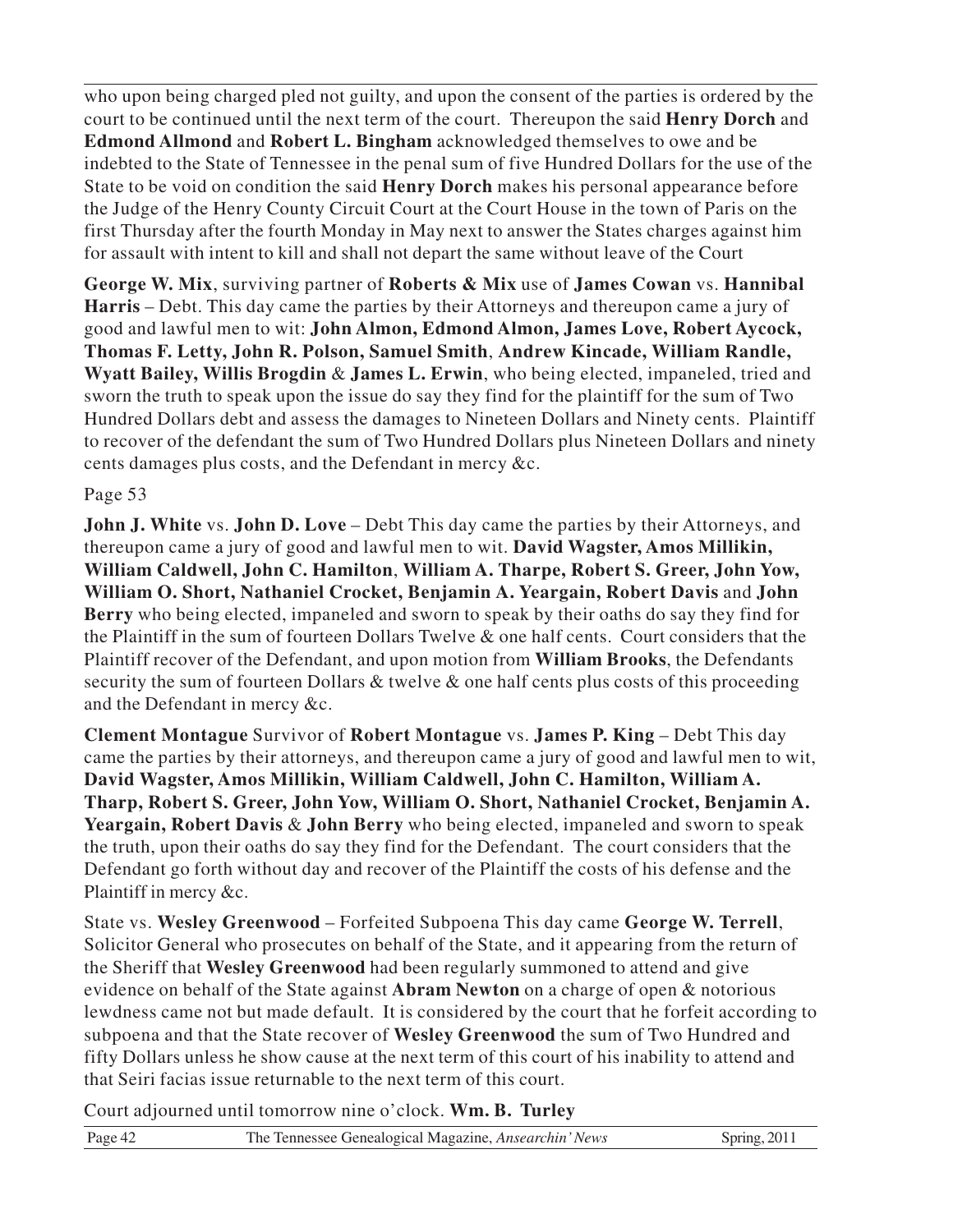#### Page 54

Friday 28 November 1834

Court met according to adjournment, present the Honorable **William B. Turley**, Judge of the Tenth Judicial Circuit.

Ordered by the court that a fine of five Dollars assessed against **Henry Manus** for non attendance as a juror at this Term be set aside.

State vs. **Abram Newton** & **Deca Ward** – Lewdness This day came **George W. Terrell**, Solicitor General who prosecutes on behalf of the State, and thereupon by the consent of the parties that the case be continued until the next Term of this Court. Thereupon **Abram Newton** and **William Newton** acknowledged themselves to owe and be indebted to the State of Tennessee in the Sum of five Hundred Each to be severally levied of their goods and chattles, Lands and tenements to be void on condition that the said **Abram Newton** & **Deca Ward** make their personal appearance before the Judge of the Henry Circuit Court at the Court House in the town of Paris on the first Thursday after the fourth Monday in May next to answer the States charges against them for open & notorious lewdness and not depart the same without leave of the Court.

**Noah Hampton** vs. **Benjamin Blythe** – Case This day came the parties by their attorneys and thereupon came a jury of good and lawful men to wit, **Robert L. Bingham, Samuel Smith, Henry Owen, Robert Davis, Edmund Almon, Samuel P. McCorkle, John R. Polston, John Almon, George W. Mix, John Wagster**, & **David Wagster** who being elected, impaneled and sworn the truth to speak. Thereupon they are respected from rendering their verdict until tomorrow.

The Grand Jury returned into court and presented a Bill of Indictment against **Jesse W. Courts** and **Braxter D. Courts** for Grand Larceny, endorsed thereon a true bill.

**Thomas A. Hankins** vs. **James Cowan** – Debt This day came the parties by their attorneys and again came the jury theretofore sworn in this cause to wit, **Thomas Haynes, Henry Brown, Julian Frazier, David Little, James P. King, James Bond, Elija Renshaw, Croudess B.Fowler, John L. Owry, Noah Hampton, Benjamin Powel** & **John B. Tanner**. Whereupon they were again respected from rendering their verdict until tomorrow.

State vs. **Micaja Hogan** – Malicious Stabing The Grand Jury returned into court and presented a Bill of Indictment against **Micaja Hogan** for malicious stabing endorsed thereon a true bill.

**Francis Estes**, admx, **Ralph Waller**, admx of **David Estes**, Dec'd vs. **Samuel Smith** – Debt This day came the parties by their attorneys. Defendant moved the court to give bond for the prosecution of his appeal because the bond given below was informal. After due deliberation the court permitted the Defendant to give bond for said appeal. Thereupon came a jury of good and lawful men to wit, **Thomas Gray**, **William Copeland, Harris Jarnigan, Charles Crutchfield, Stephen Vancleve, John K. Campbell, Solomon Williams, Moses Dunlap, Etheldred Elinor, Benjamin Diggs, Robert Swor** & **Benjamin Dunlap** who being elected,

|              |                                                              | continued next page |
|--------------|--------------------------------------------------------------|---------------------|
| Spring, 2011 | The Tennessee Genealogical Magazine, <i>Ansearchin' News</i> | Page $45$           |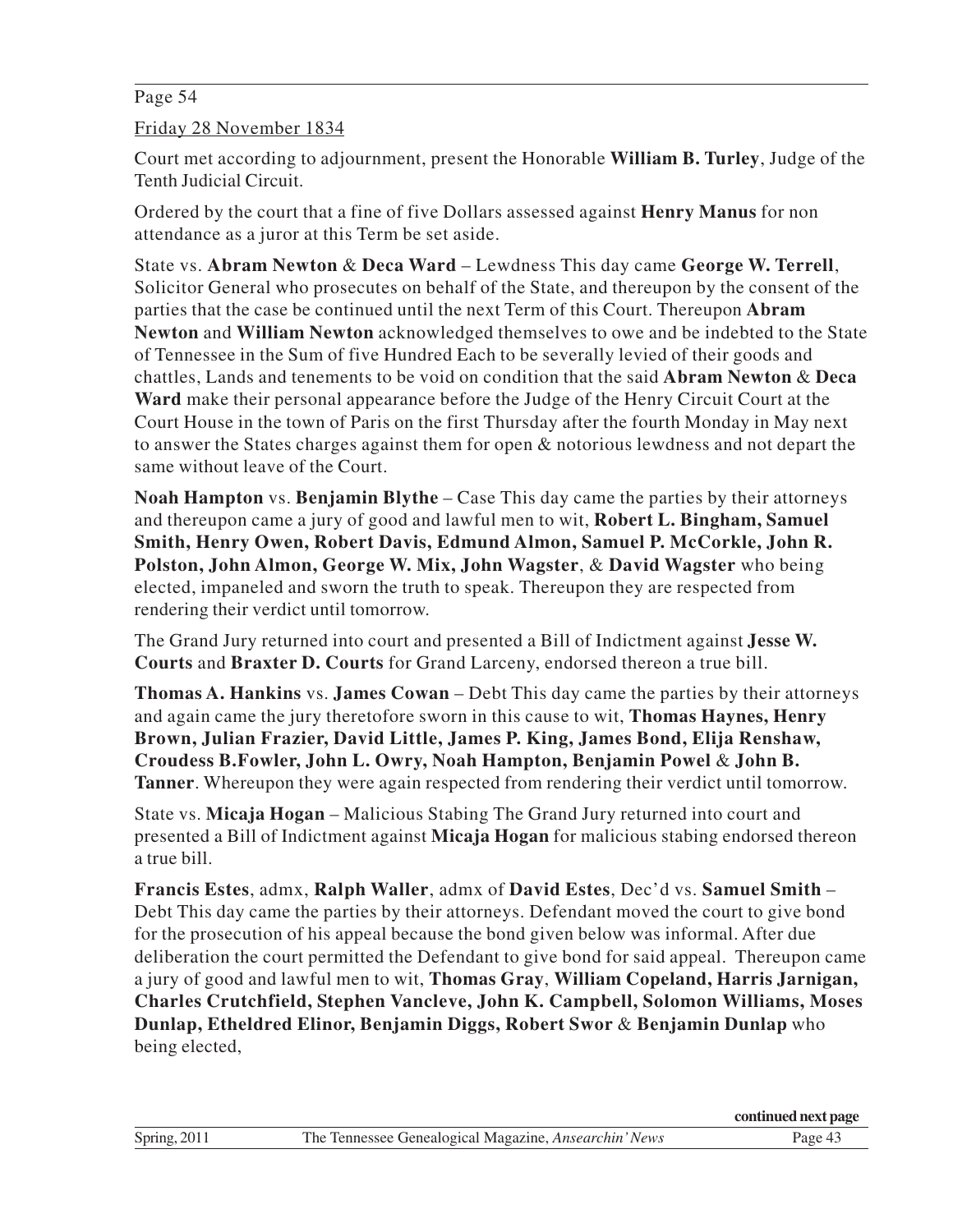#### Page 55

Impaneled and sworn the truth to speak upon the matters in dispute. Whereupon by the consent of the parties the jury is discharged from rendering their verdict and the cause is continued to the next Term of this Court.

State vs. **Micaja Hogan** – Malicious Stabing This day came **George W. Terrell**, Solicitor General who prosecutes on behalf of the State and the said **Micaja Hogan** who was recognized in the penal sum of five Hundred Dollars to appear here at this court to answer the State's charge against him for an assault & stabing came not but made default. Court considers that he forfeit according to Recognigance, and the State of Tennessee Recover of **Micaja Hogan** the sum of five Hundred Dollars unless he show cause at the next term of this court of his inability to attend and that sciese facias issue returnable to the next term of this court.

State vs. **Benjamin Rodgers** – forfeited Recognizance This day came **George W. Terrell**, Solicitor General who prosecutes on behalf of the State and the Defendant **Benjamin Rodgers** who was recognized in the penal sum of five Hundred Dollars to produce this day the body of **Micaja Hogan** to answer the States charge, who being called came not. It is considered by the court that he forfeit and that the State of Tennessee recover of **Benjamin Rodgers** the amount of five Hundred Dollars unless he can show cause for his inability to produce the body of **Micaja Hogan** and that sciese facias issue returnable to the next term of this court.

**William Brooks** vs. **John D. Love** & **James Brooks** – Debt This day came the parties by their attorneys and upon the premises by the consent of the parties it is ordered by the court that this case be continued until the next term of this court as if upon the affidavit of plaintiff.

**James Brooks** vs. **William Brooks** – Debt This day came the parties by their attorneys and thereupon came a jury of good and lawful men to wit, **Thomas Gray, William Copeland, Harris Jarnagen, Charles Crutchfield, Stephen Vancleve, John K. Campbell, John Williams, Solomon Williams, Moses Dunlap, Etheldred Elenor, Benjamin H. Diggs, Robert Swor** & **Benjamin Dunlap** who being elected, impaneled and sworn find for the plaintiff in the sum of forty three Dollars and that the judgment of the court below is correct. Whereupon the Defendant moved the court for liberty to show cause why a new trial should be granted him in this cause.

**James L. Erwin** vs. **William Caldwell** – Debt This day came the parties by their attorneys and thereupon by the consent to the parties, ordered by the court that this cause be continued until the next term of this court as if upon the affidavit of the Defendant.

#### Page 56

**Robert Searcy** vs. **William Henderson** – Debt This day came the parties by their attorneys and thereupon came a jury of good and lawful men to wit, **James Love, Stephen Frazier, John Myers, John Brooks, Jr., Eli Graysdon, John Yow, Miles Jackson, Michael Brooks, Spencer Hill, George W. Wunderly**, **Thomas Bowdon** & **James L. Erwin**, who being elected, tried and sworn the truth to speak. Whereupon the plaintiff says he will no longer prosecute his actions against the Defendant. It is considered by the Court that the Defendant go hence without day and recover of the plaintiff his costs from his defense and the plaintiff in mercy &c.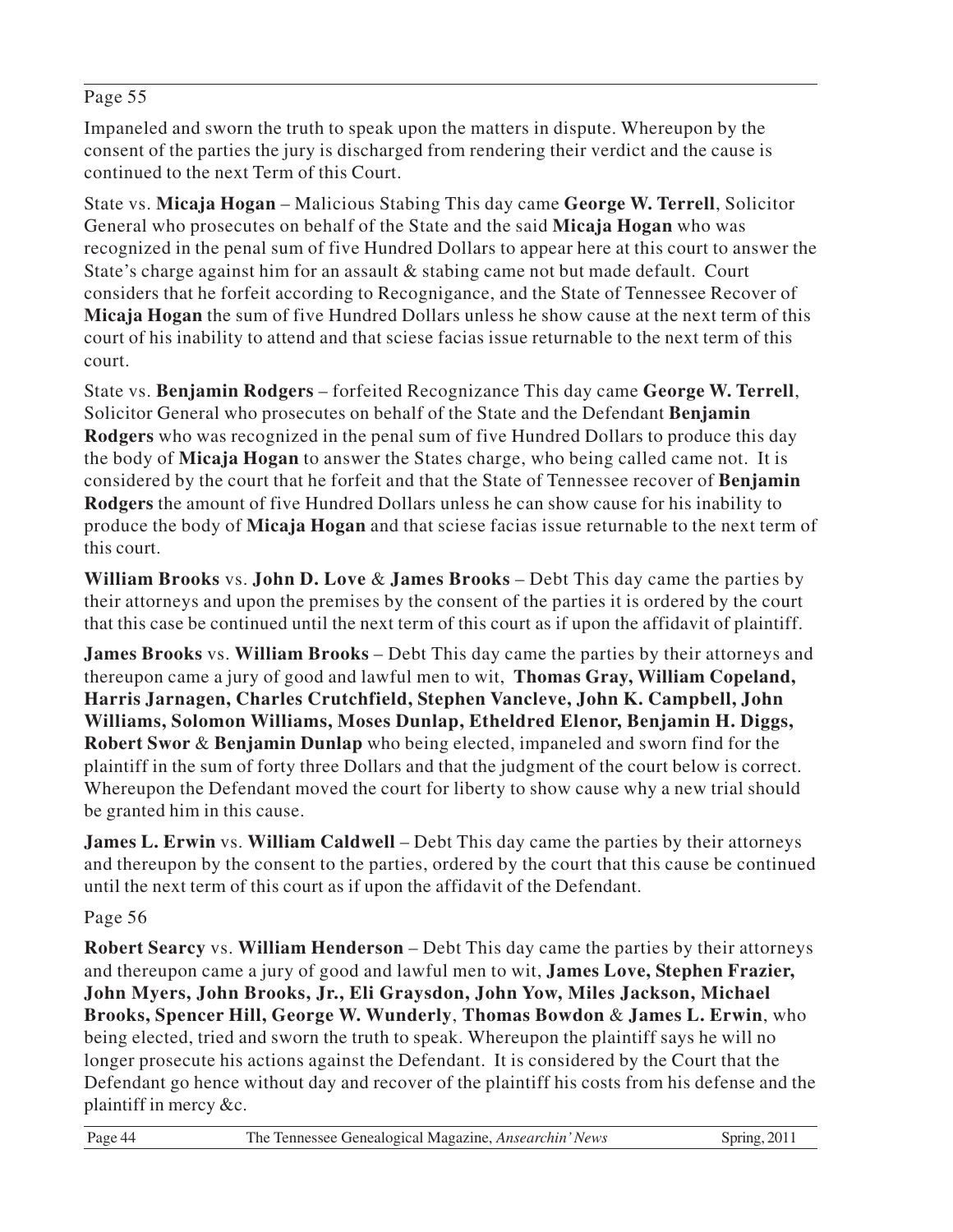

(Compiled and written by **Jackie Mae (White) Bishop**, GreatGreatGranddaughter – found with the donated papers of **Helen Tice**)

In 1782 **Joseph II Copeland** was one of the first settlers of Jefferson County, TN. He settled south of the French Broad, seven miles above Danbridge. (Annuls of Tennessee – end of the 18<sup>th</sup> Century.)

**Joseph II Copeland** is said to have been one of the first three settlers in what is now Overton County. He became a friend and associate of **Nettle Carrier**, the chief of the Cherokee Indians who resided in this area when the white people began their settlement in this section. Also **David Crockett** lived in this area. Also among the early settlers were **Joseph I**'s son, **Stephen Copeland** and his son "**Big Joe.**"

In September 1793, after several other invasions, the **Joseph II Copeland** home was plundered by a party of 30 Indians, but escaped by crossing the river, and was an eye witness. (Territorial Papers Volume IV 1790-1796)

Col. **Stephen Copeland** and his son **Joseph** (**Big Joe**) came to the upper Cumberland area about 1799 from North Carolina, following Indian trails across rough territory, according to *Goodpasture* in his *Overton County History*. They came into the wilderness and planted what is said to be the first crop of corn in Overton County about 1 mile north of the headwater fork of Roaring River, about 4 miles west of Livingston, which was over the Indian line which they didn't realize, on 640 acres granted to Col. **Stephen** because of military service in both the American Revolution and War of 1812. They became friends with **Nettle Carrier**, chief of the band of Cherokee, often hunting together. **Big Joe** married a Cherokee girl, **Hannah Thatcher Ward**. Col. **Stephen** laid out and helped build the Roaring River United Baptist Church. He belonged to the Stockton Valley Association and is buried here.

Eventually **Big Joe** owned all of Copeland Cove, working as a farmer and stock dealer, buying and driving cattle to Baltimore, Maryland. **Big Joe** became a legend in this area, he was 7'3" tall and weighed 350 pounds plus and his sons were all about the same size. He was a giant in both strength and intellect, with many stories of feats of strength. For example, on one occasion he was plowing and a man came into the field wanting to fight him. **Big Joe** became so irritated he threw the man over the fence and then threw the man's mule after him. It is said he killed 60 mature bears, one of which he killed with one blow. He could crack black walnuts with his teeth, and was known to have lifted a grown tree out of his path. He lifted a 40 gallon barrel of water to take a drink – and many, many similar feats of strength. In the book *History of Overton County, TN.*, the listing of his children include **Jefferson Madison**, my greatgreatgreat grandfather.

**Jefferson Madison Copeland** was born ca 2-1812 in Copeland Cove, Overton County, Tennessee; died 11-1867 in Liberty Hill, Williamson County, Texas; married ca 1830/32 in Copeland Cove, Overton County, Tennessee to 2nd cousin **Mary Ann/Jane Copeland** who was born 10-1814 in Livingston, Overton County, Tennessee; died ca 9-1905/07 in Liberty Hill, Williamson County, Texas; her parents were **Richard** and **Margaret Peggy** (**Hartsaw**) **Copeland**. Their children were **Jasper Newton**, **Richard Marion**, **Elmira**,

|              |                                                       | continued next page |
|--------------|-------------------------------------------------------|---------------------|
| Spring, 2011 | The Tennessee Genealogical Magazine, Ansearchin' News | Page 45             |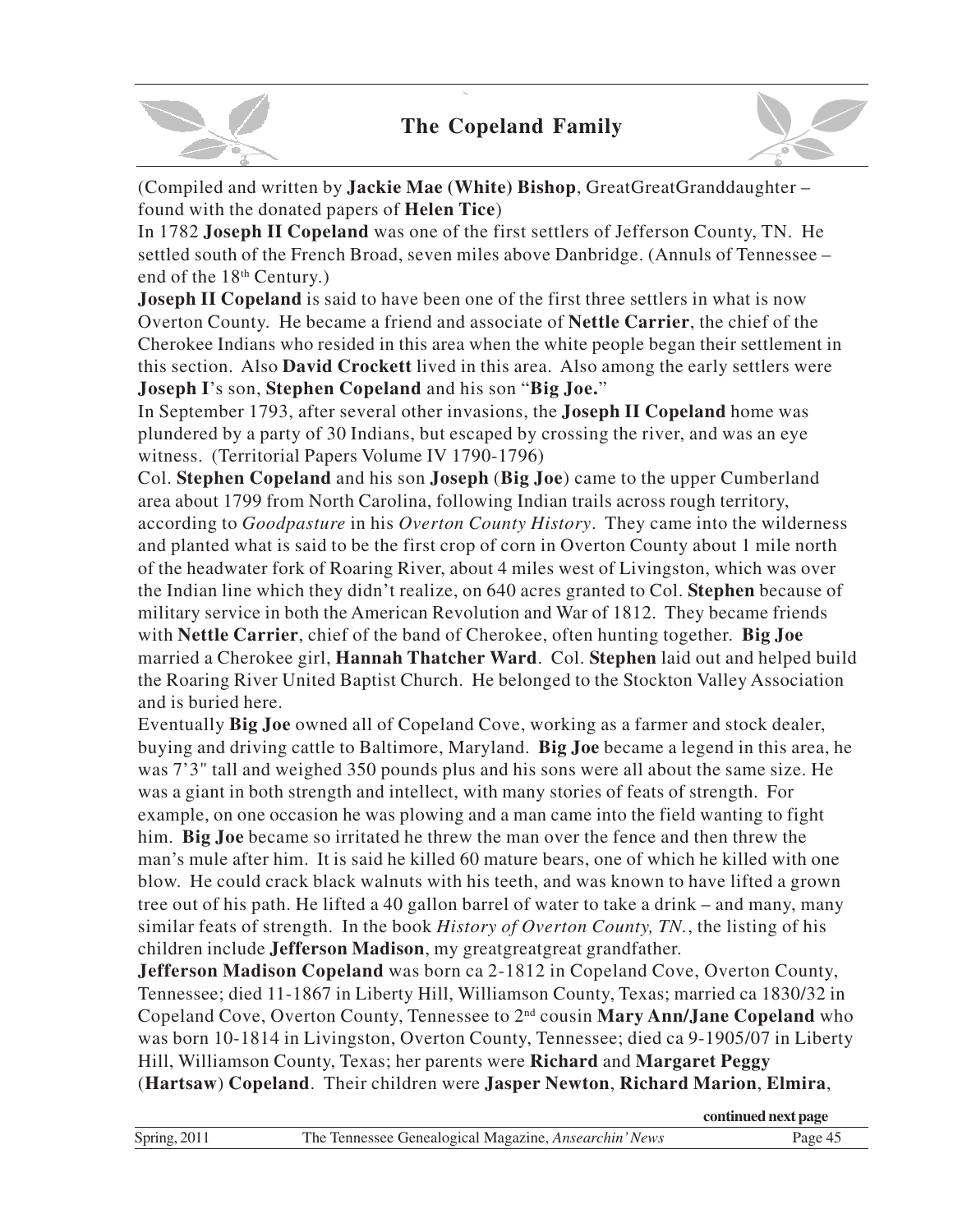**James M. Overton**, **Margaret Elizabeth**, **Hannah Catherine**, **Winnaby William**, **Sarah A., Mary Ann II**, **Josiah Joseph F**., and **Martha**.

- **1. Jasper Newton** b. 8-1834 Overton County, TN.; died 9-1897 Williamson Co., TX.; married 6-1854 Overton Co., TN. to **Selina Fish Jackson** who was born 7-1827/30 TN. or GA.; died 3-1874 Liberty Hill, Williamson Co., TX. and her parents were **George** and **Margaret Jackson**. Their children were **Jefferson Andrew, Margaret Thatcher, James Wesley Newton** (**Jim Buck**), **Woodrow, Woodson, Marion** and **Samuel Marshall**.
	- **(a) Jefferson Andrew** b. ca 2-1857, m. ca 5-1882 Williamson Co., Tx. to **S. K. Ratliff**.
	- **(b) Margaret Thatcher** b. 10-28-1858 Overton Co., Tn.; d. ca 9-1892 Wills Point, Van Zandt. Co., Tx./Terrell, Kaufman Co., TX.; m. 12-1880 Williamson Co., Tx. to **James Elisha White**; children - **William Newton** m. **Emma Deadmon, James Andrew** m. **Laura Mincher** (family story with pictures in my files plus at county historical societies), **Rufus Arthur** m. **Lillie Stover, Wilford Carol** m. **Bertha Mae, Ollie Ondus** m. **Pearlie Turland**. About 1902 **Margaret, James E.** with their 5 boys left the Liberty Hill, Tx. area heading for Oklahoma. They spent their last night at her Uncle **Jim Copeland's**. From the front porch of their log cabin, four miles north of Liberty Hill, Tx. – the **Jim Copeland** family waved as they were riding off in the ox driven wagon. After spending one night out of Wills Point, TX., they were getting ready to leave, and one of the oxen rared up, fell back on to tongue of the wagon. The men rode into town, got a new tongue, came back, put on the wagon, and by then **Margaret** was sick; therefore, the family rented a farm in the Wills Point area. **Margaret** died and the family farmed 4 more years before deciding to go on to Oklahoma, along with others, except **James E.**'s brother stayed in the area. Heading to Oklahoma were 9 covered wagons, 1 surrey, 35 head of cattle and some horses. The first night they camped on the river near Denison, Texas. From there they crossed the prairie, making their own roads. They went to the Burns Flat, Okla. area and became prosperous farmers. (see family stories with pictures in my files and at county historical societies for **James Andrew White** and **Laura Mincher**, **Basil White** and **Naoma Sanders**)
	- **(c) James Wesley** b. 8-1862 Williamson Co., TX.; d. ca 4-1932 Williamson Co., TX.; m. ca 11-1882 Williamson Co., TX. to **Mary Emaline** (**Emma**) **Dykes**; children – **Margaret Elizabeth** m. **Joe Thomas Moore**, **Marshall Harrison** m. **Lena Evelyn Whitehead**, **Martha Selina** m. **William Thomas Shepherd**, **Ivie Afton, James Mal** m. **Sara Albert Washington** & **Margaret Ann Anderson**, **Thomas Dewey** and baby girl that died young.
	- **(d) Woodrow** b. 1-1867 Williamson Co., TX.; d. ca 9-1867 Williamson Co., TX.
	- **(e) Samuel Marshall** b. ca 11-1870 Williamson Co., Tx.; d. ca 9-5-1874 Williamson Co., TX.
- **1. Richard Marion** b. ca 11-1834/36 Overton Co., TN.; d. after 1910 Williamson or Bell Co., TX.; m.ca 7-1859 to **Burilla Catherine** who was born 5-1836 in TN. or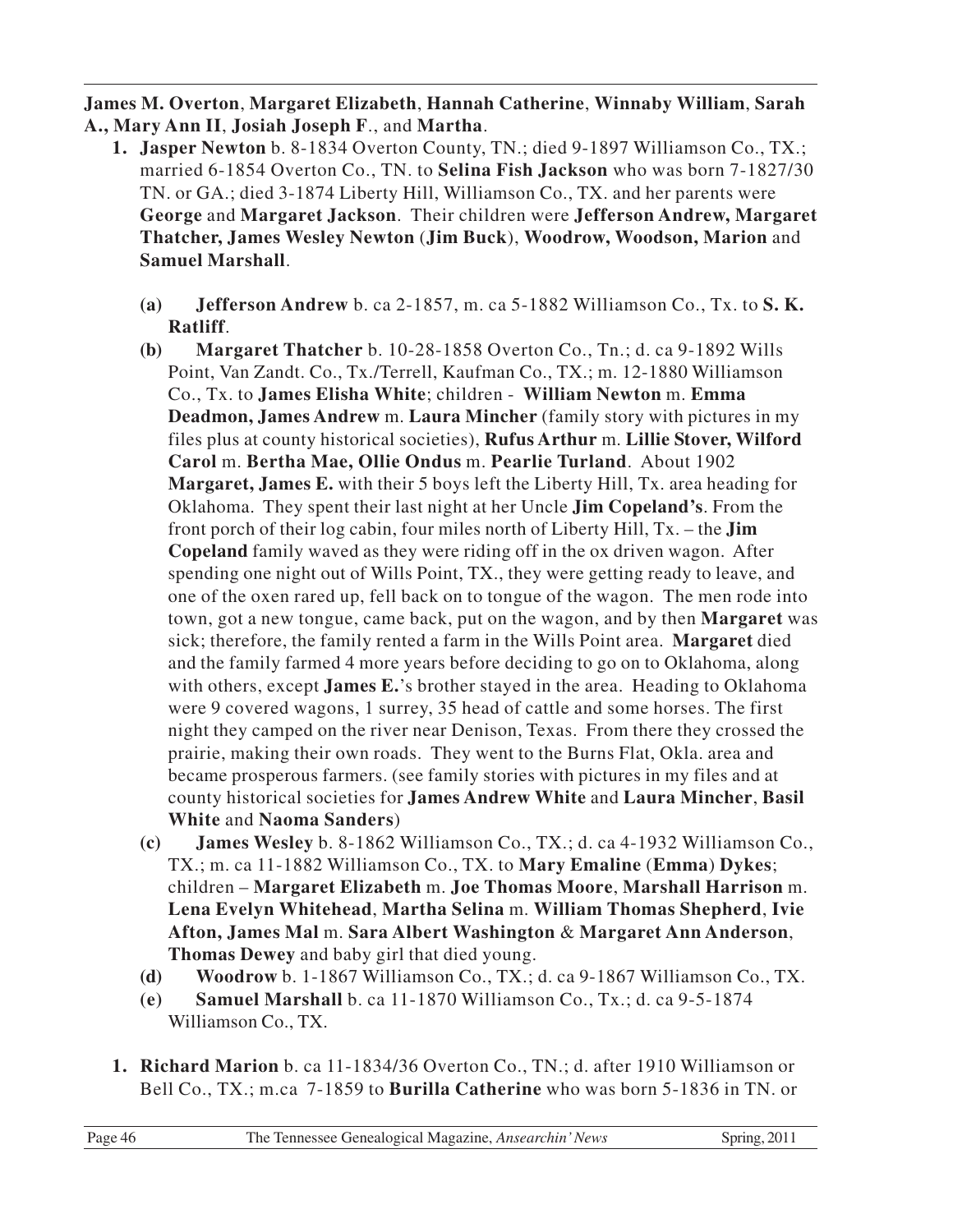Watauga Co., NC. Their children were **Jonah Joseph D**., **Sarah Adline** m. **Prior Shed Rufus, R. F**. m. **Lizzie**.

- **2. Elmira Jane** b. ca 7-1839 Overton Co., TN.; d. ca 10-1867 Williamson Co., TX.; m. ca 5-1856 TN. or Watauga Co., NC to **Patrick Woodson**; children – **James Jefferson, John M**. m. **Tate Wooten, Mary**.
- **3. James M. Overton** b. 10-1841 Oakhill, Overton Co., TN.; d. ca 12-1910 Jones, TX.; m. ca 8-1866 Bastrop Co., TX. to **Julia B. Ellen Perry** b. ca 7-1847/48 Montgomery, AL.; d. ca 8-1918 Jones, TX. her father was **Benjamin Perry**; children – **Martha Ellen** m. **John Williams, Jr., M. A**. **Lasthena, Jasper M**., m. **Martha S. McAnally**, **Jefferson Benjamin** m. **Aurora F. McAnally, Verlena Catherine** m. **Jim Cook, Laura Bethanar** m. **W. Oscar Morris, Sarah Adeline** m. **Wm. Martin** and **Harley, James O., Jr**. m. **Virgil Lucille Sipe, Lou Alice** m. **Lem C. Burton**, **Margaret Effie** m. **Trannie E. Collum**.
- **4. Margaret Elizabeth** b. after ca 6-1844 Overton Co., Tn. or Williamson Co., Tx.; d. ca 4-1926 Williamson Co., Tx.; m. ca 3-1862 Williamson Co., Tx. to **James Wesley Perry** b. ca 1-1840 Tallopossa, Alabama; d. ca 10-1907 Williamson Co., Tx.; his father was **Benjamin Perry**; children – **Olia Overton** m. **Tenn/Tinny Samuel Dycus**, **Jefferson Madison, James Wesley, Jr**., m. **Donie M. Wilson**, **Lura Lula Lee**, **Dora A**.
- **5. Hannah Catherine** b. after ca 6-1845/47 Oakhill, Overton Co., TN.; d. ca 10-1897 Tx.; m. ca 1861/62 Williamson Co., Tx. to **Benjamin Tichner Perry** b. ca1-1844 Montgomery Co., AL.; d. ca 12, 1932 McCulloch, TX.; his father was **Benjamin Perry;** children – **Mary Eliza, Sarah Leondus, Margaret A**., **Arlando Edgar**, **Martha, Otha, Josephine**.
- **6. Winnaby William** b. about ca 10-1848 Overton Co., TN. or Watauga Co., NC or Williamson Co., TX.; d. Williamson Co., TX.; m. ca1869 Williamson Co., TX. to **Callie Copeland** b. 9-1850 Mississippi.
- **7. Sarah A**. b. ca 8/9-1849-50 Overton Co., TN.; m. **Stewart** b. about 1850 Watauga Co., NC.
- **8. Mary Ann II** b. ca 4-1851 Williamson Co., TX.; d. ca6-1928 Williamson Co., TX.; m. ca 3-1872 Williamson Co., TX. to **Adam G. Miller** b. ca 1-1835 TX. or IN.; d. ca 10-1916 Williamson Co., TX.; children – **Hannah C., Samuel F., Synthia**
- **9. Josiah Joseph** b. 12-1853/55 Williamson Co., TX.; d. ca 11-1913 Williamson Co., TX.; m. ca 1-1881 Williamson Co., TX. to **Jennie M. Shedd** b. ca 8-1857 TN.; d. ca 3-1944 Williamson Co., TX.
- **10. Martha** b. ca 8-1857 Williamson Co., Tx.; d. ca 9-1867/77 Tx.; m. ca 7-1876 Williamson Co., Tx. to **Olander L. Boullion** b. about 1857.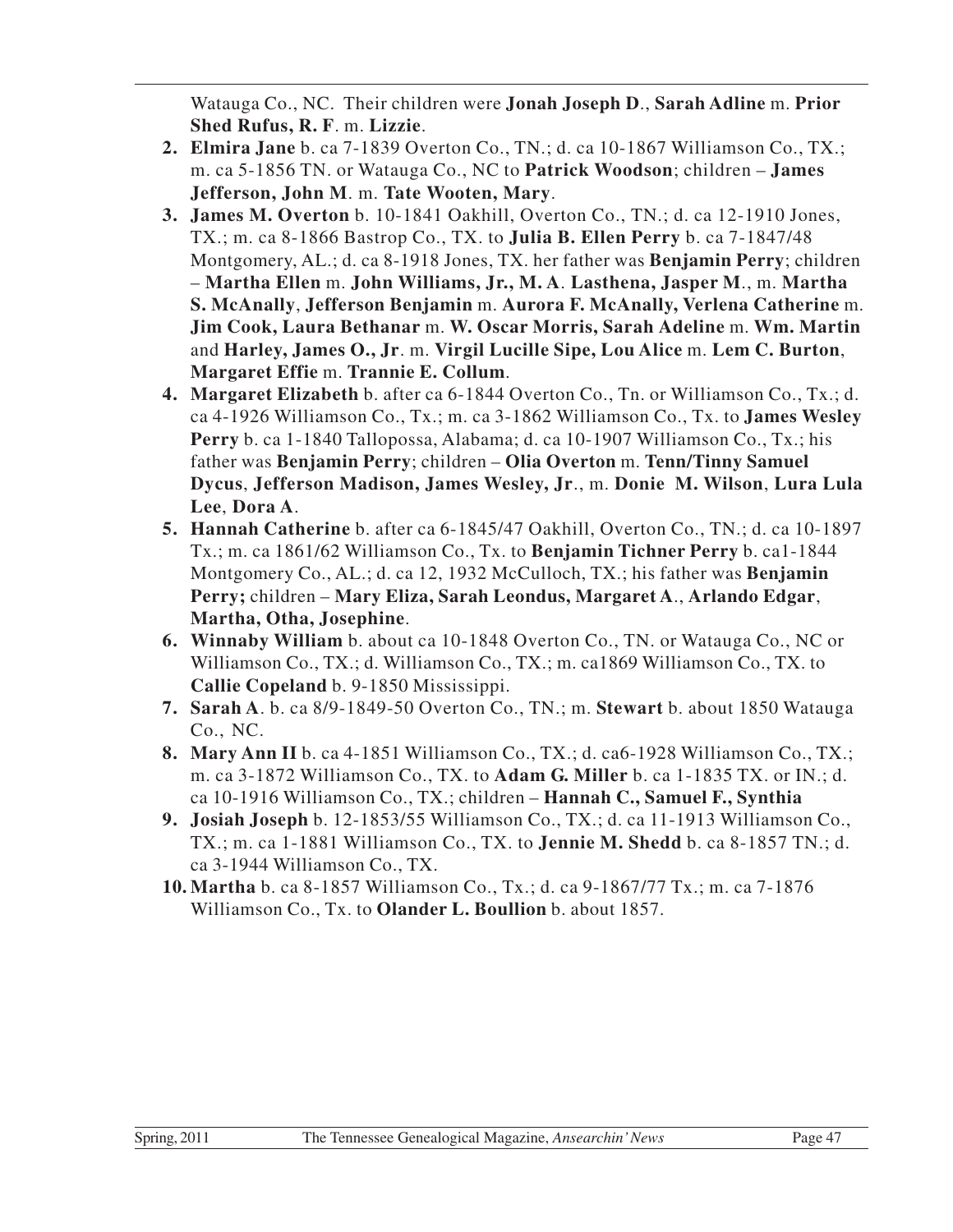

#### **News from the Memphis Evening Herald**



Abstracted by Jean Belser Monday, April 29, 1878

Marriage licenses issued during past week by the County Court Clerk:

Whites - **Thos. Cannon** to **Mary Waddy**; **Wm. McDonald** to **Sallie Sullivan**; **Henry Bender** to Mrs. **Mary McDonald**; **John Horne** to **Kate Worsham**; **Zeno T. Harris** to **M. Wesson**; **Paul Guenasso** to **Celeste Segalo**; **T.P. Sampson** to **Ella S. Reyster**.

Colored - **Wm. Fuggel** to **Hannah Carter**; **James Saunders** to **Ida Lewis**; **Essex Ward** to **Virginia Sherron**; **John White** to **Susie Allen**; **Joseph Anderson** to **Sallie Williams**; **Geo. Kinney** to **Mary J. Miles**; **H. Hollingsworth** to **Jane Swingler**; **Reuben Miles** to **Susan Beach**; **Henry Bishop** to **Annie Jones**; **Moses Turner** to Mrs. **Mary Simmons**; **James Leslie** to **Elvira Burgess**; **James Bleckley** to **Elvira Hall**; **E. Owens** to **Susan Ferguson**; **Ambrose Austin** to **Sallie Price**; **Squire Dodson** to **Annie Turner**; **C.J. Fletcher** to **Mary Whitfield**.

Democratic Executive Committee elected last Saturday: **B.C. Bledsoe**, **T.M.S. Rhett**. Executive Board consists of: **James Miller**, **John Rourke**, **H.M. Neely**, **W.L. Clapp**, **John Johnson**, **J.T. Pettit**, **S.J. Camp**, **Owen Dwyer**, **Thomas Fleming**, **Wm. Miller**, **O.M. Alsop**, **W.H. Nelson, J.M. Crews, John McBrooks, G. Douglas, J.D. Stewart.**

Mr. **Howard Heymann**, for many years prescription clerk at **James S. Robinson's** drug store, has purchased the drug store of **F.W. Vigus**.

**George W. Winchester**, Esq. is a Chancellor of the ensuing election.

**Ben R. Henderson** has announced himself as a candidate for Register of Shelby County at the August election.

**E.M. Hearn**, Esq. is a candidate for Attorney General of the Criminal Court and **James Reilly** as Clerk of County Court.

Visitors at the Cotton Exchange today: **W.T. Beauchamp**, AR; **G.W. Jones**, Fayetteville, TN; **T.H. Crews**, **W.T. Green**, Tunica Co. MS.

Advertisements: **John Hillstrom**, Practical Upholsterer

Choice fresh grass butter by the package, from the praries of Arkansas, **G.W..Taylor** & Co.

Memphis Water Cure - Dr. **Chas. Zerman**, Proprietor. Testimony affidavits by **Charles Bonini**, **F. Frank**, **Michael Lee**, **Jane Patterson**, **E. Buchanini**.

Judge **John D. Adams** lectures Friday night on the subject of Hell.

Judge **Baxter** at the U.S. Circuit Court has written to **Clark Andrews** that he will be here on the third Monday in May to try non-jury cases.

**Ida Washington** has filed petition for divorce from her husband, **Wm. Washington**.

The Young Ladies "B.C." Society will give their first entertainment at the residence of Col. **Hosea Townsend**, 121.5<sup>th</sup> St. tomorrow.

Warrants were issued this morning for the arrest of the following parties who are accused of "selling liquor without a license:" **A. Velvet, B. Bionda, D. Logomarsino, Frank Lavagana, James Longinetti** and **James Simmons**.

The Commissioners of Arbitration, composed of Judges **L.D. McKissick**, **Henry Craft**, and **John T. Carthell**, will begin the call of the Shelby County Chancery docket at Jackson, TN May 1. Resolution of Respect by members of the Memphis Bar in memory of the Hon. **Thos. C**. **Lowe**; Remarks outlining his life by Judge **C.W. Heiskell** and Major **George Winchester** on behalf of the Committee. Eulogies on life and virtues of the deceased were delivered by **J.P. Meaux**, Esq, Colonel **B.M. Esters**, **Harry Hill**, Esq., and Judge **John D. Adams**.

Others mentioned were: Judge **Harry G. Smith**, **E. L. Belcher**, Esq., Circuit Court; **W.M. Miller**, Esq., Criminal Court; General **L.G. Harrigan**,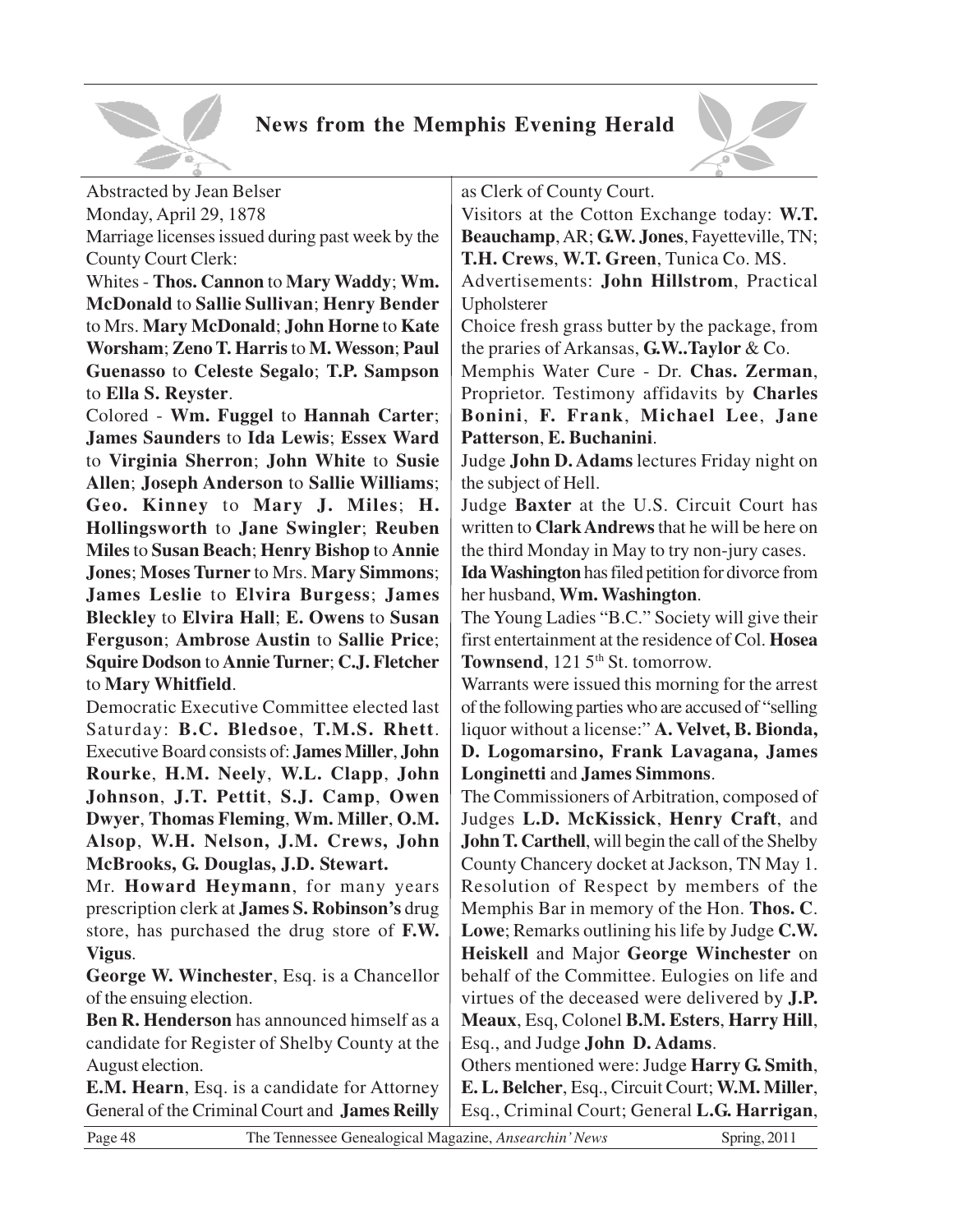| Bartlett Circuit Court; General G.W. Gordon.             | C. Monsarratt, Jr., Covington.                            |  |
|----------------------------------------------------------|-----------------------------------------------------------|--|
| Wednesday, May 1, 1878                                   | Messrs. James H. Vigus and John P. Newson                 |  |
| Married - At the residence of Robert R. Durant,          | have associated themselves in the retail grocery          |  |
| April 3, at 4 o'clock P.M., by the Rev. E.A.             | business at No. 149 Main.                                 |  |
|                                                          |                                                           |  |
| Hamilton, Mr. Geo F. Stowell of Osceola, AR,             | Thursday, May 2, 1878                                     |  |
| and Miss Mattie A. Walker, of this city. No cards.       | Mr. T.A. Lamb and bride, nee Miss Hattie                  |  |
| Noah Partee of Crocket Co., and W.K.                     | <b>Collins</b> , were among arrivals this morning on the  |  |
| <b>Bennett</b> , of Haywood Co. have filed petitions in  | Louisville train.                                         |  |
| bankruptcy.                                              | Misses Lizzie Maas and Rebecca Kaufman                    |  |
| Steamboat accident - Towboat S.B. Warner -               | departed yesterday afternoon on the steamer Ben           |  |
| Foot of Beale Street - The following crew                | Franklin for Cincinnati, OH.                              |  |
| members were lost: George Dawson, captain;               |                                                           |  |
|                                                          | Mr. J.W. Heath has left the city on a business            |  |
| Dickson H. Kennett, pilot, Wm. Radcliff,                 | and pleasure trip to Evansville, Cincinnati,              |  |
| second engineer; Wm. Pettis, fireman, and two            | Pittsburg and other places.                               |  |
| others are missing. Other officers and crew of the       | Miss May Broaddus, daughter of Major Wm.                  |  |
| steamer as follows: John W. Poe, clerk; Chris            | H. Broaddus, arrived yesterday per the James              |  |
| Anchute, engineer; Jacob Cox, pilot; Barnaby             | W. Gaff, from Westchester, New York, where she            |  |
| Cassiday, mate; Wm. A. Jenks, carpenter;                 | has been attending school for several years.              |  |
| Nicholas W. Gaab, steward. Three additional              | The following commissioners to the Paris                  |  |
| firemen, Patrick Thompson, Peter Connelly,               | Exposition have been appointed from Memphis:              |  |
| and John Rare. The second cook is named John             | Joseph Barbiere, John Scheibler, Charles H.               |  |
| Sullivan; Napoleon Devinney, pantry man;                 | Brown, Enoch Ensley, J.H. Mathes, and A.                  |  |
| Clara Peyton (white), chambermaid. In addition           |                                                           |  |
|                                                          | Hitzield.                                                 |  |
| she carried a crew of ten deckhands. The clerk,          | John Morrissey died yesterday at Saratoga.                |  |
| John A. Poe, and mate William A. Jenks, were             | Major Wm. H. Moore was re-elected police and              |  |
| rescued by <b>Austin Joyce</b> , the mate of the steamer | fire commissioner yesterday.                              |  |
| Gold Dust, which went to the rescue in the yawl          | Wm. Hallum, who shot Postmaster Gilmartin                 |  |
| of the steamer, accompanied by three of the crew.        | at the National Cemetery a few days ago, was              |  |
| Captain Dawson formerly lived in St. Louis, but          | arrested yesterday by Deputy Sheriffs McMahon             |  |
| now had resided in New Orleans. Radcliff resided         | and Broaddus.                                             |  |
| in Pittsburg and <b>Kennett</b> in St. Louis.            | After one o'clock this afternoon, after a full hearing    |  |
| Unknown Dead Man - A letter was received by              | of the facts in the case, Judge Heiskell ordered          |  |
| Mr. <b>R.P. Walt</b> of Buck Island, AR April 30, 1878,  | that <b>F.B. Millard</b> be stricken from the roll of     |  |
| inquiring about a man found in the river at this point   | practicing attorneys.                                     |  |
| last Friday, who drowned off the City of Chester.        | <b>Sam Woods</b> , a respectable colored man residing     |  |
| He is described as follows: About 32 years old,          | at 80 Main Street, yesterday received the following       |  |
|                                                          |                                                           |  |
| dressed in jeans pants, black broadcloth coat, a         | telegram: "Blackfish, AR, Apr. 30 <sup>th</sup> , 78, Sam |  |
| fine knit jacket, full beard of whiskers, of a red       | Woods: Tell my wife that I was shot through the           |  |
| dark color, and fair complexioned. The remains           | body and robbed today, near this place by a tramp.        |  |
| were buried on this island. S/O.L Boyle                  | I cannot live. Signed James Jones." The person            |  |
| Peabody Hotel Arrivals - T.F. Caldwell,                  | shot is a colored man who has his home in this            |  |
| Batesville, MS; Mrs. <b>J.O. Meriweather</b> , Miss      | city but who lately went to AR, leaving his wife          |  |
| <b>Birdie and Miss Lulie Meriweather, Senatobia,</b>     | here. He expected to be absent only a few days.           |  |
| MS; T.B. Halliway, Somerville; Milton Roberts            | Friday, May 3, 1878                                       |  |
| and Mattie A. Walker, Jackson, TN.                       | Peabody Hotel Arrivals - John R. Wilson and               |  |
| European Hotel Arrivals - W.R. Porter, Helena;           | continued next page                                       |  |
|                                                          |                                                           |  |

Spring, 2011 The Tennessee Genealogical Magazine, *Ansearchin' News* Page 49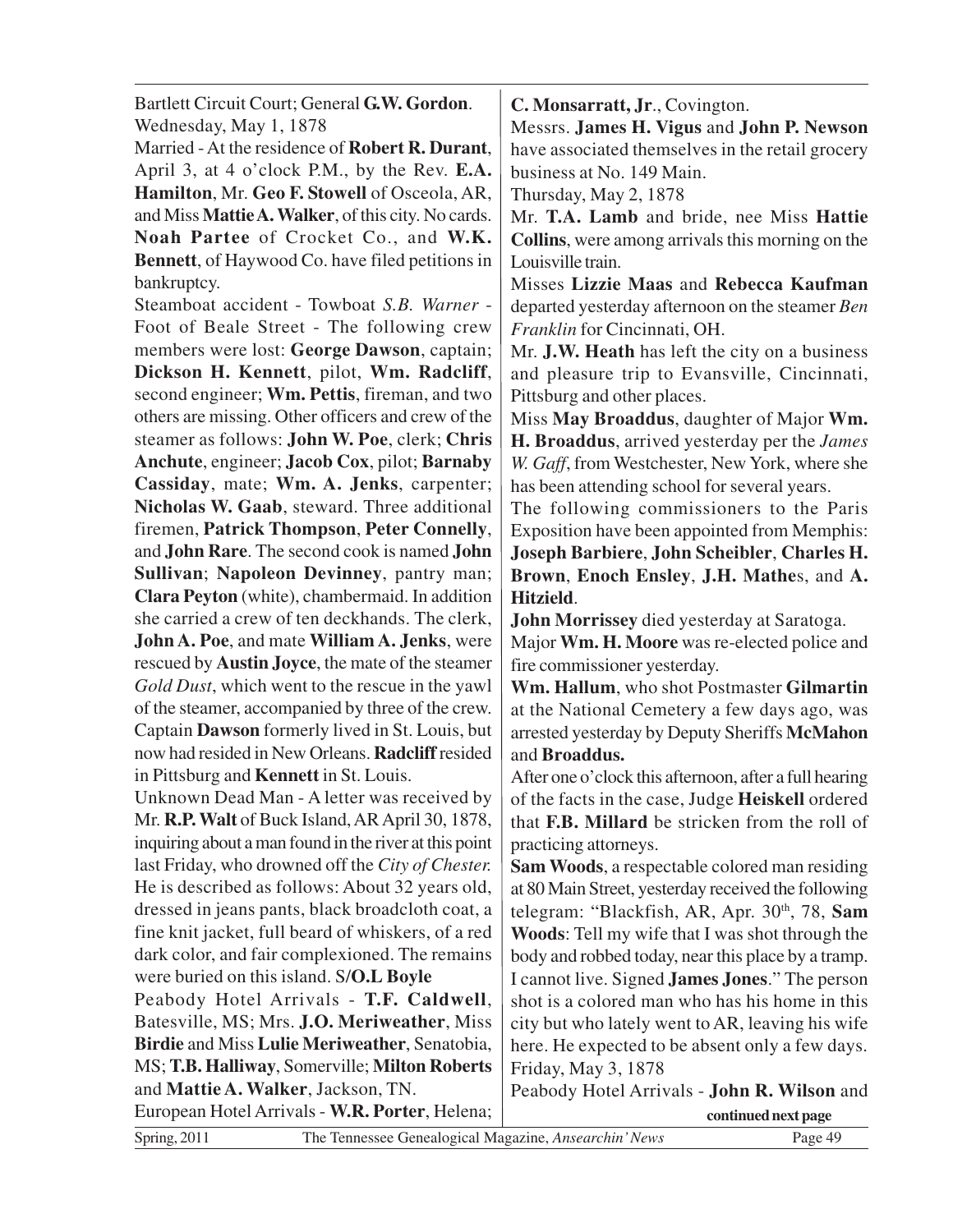| E.T. Lawler, Jackson, TN; John H. Dobbs,                                | in this city and was a barber by profession.             |  |
|-------------------------------------------------------------------------|----------------------------------------------------------|--|
| Macon; S.P. Wilson and wife, Macon, TN; J.P.<br>Monday, May 6, 1878     |                                                          |  |
| Black, Como, MS; Paul F. Anderson, Helena,                              | Advertisements:                                          |  |
| AR.                                                                     | Mrs. Maria Monsarrat, Teacher of Vocal and               |  |
| European Hotel Arrivals - W.W. Wittles, Corinth,                        | <b>Instrumental Music</b>                                |  |
| MS; W.P. Turley, Mrs. R.W. Wright, Watson,                              | J.J. & B.F. Murphy - General Insurance Agents            |  |
| MS; S.D. May, Harry Winn, Charles and                                   | Thos. Kofford - Carpenter & Builder                      |  |
| Samuel Black, Charleston, MS.                                           | <b>Jimmy Corwin - Latest Daily and Weekly Papers</b>     |  |
| Lyman Fitzgerald, son of H. Fitzgerald, died                            | Tuesday, May 7, 1878                                     |  |
| at Gallatin on the 30 <sup>th</sup> .                                   | Wedding - Mr. Fred T. Anderson and Miss Lulu             |  |
| Bletcher Hardin, a youth of eleven summers, was                         | W. Bruce at Central Baptist Church on Second             |  |
| arrested this forenoon for the larceny of some bran                     | Street, performed by Rev. Dr. Landrum.                   |  |
| sacks                                                                   | Attendants were: Chas. N. Grosvener and                  |  |
| Saturday, May 4, 1878                                                   | Fannie Bruce; W.S. Titus and Lucy Cooper;                |  |
| The following marriage licenses were issued this                        | J.E. Beasley and Kate Carl; N.B. Camp and                |  |
| week by the County Court Clerk:                                         | Laura Clapp; J.W. Clapp, Jr. and Guila                   |  |
| (Whites) Jas. J. McGarry /Harriet E. Bowen;                             | DeLoach; R.S. Cooper and Blanche Winters;                |  |
| Chas. W. Hitchcock/Miss Sarah Louise                                    | A.A. Smithwick and Emma Pearcifield. Ushers              |  |
| Ryner; G. Lindholm/Miss Sallie Nelson; W.H.                             | were Sam F. Carnes, S.A. Pepper, W.C.                    |  |
| Atchison/Emma Ashcraft; Geo. F. Stowell/                                | McNutt, Will Warren, Jr. Mr. Anderson is                 |  |
| Mattie A. Walker; Edward Lallemand/Willie                               | bookkeeper at <b>J.M. James</b> & Son. The bride is      |  |
| Lee Heistand; Chas. E. Barbour/Susannah                                 | the daughter of the late Noble S. Bruce                  |  |
| <b>Boyd</b> ; Henry Bertram/Doragh Fhale; Frank                         | Wednesday, May 8, 1878                                   |  |
| Gerlach/Mrs. Regina Sinolo. (Colored)                                   | The following were elected as directors of the           |  |
| Harvey Johnson/Loretta Johnson; Jno.                                    | Memphis Evening Herald Saturday: Peter Tracy,            |  |
| Nelson/Mary Jane Nelson; Geo. W. May/                                   | John M. Peters, Dr. R. W. Mitchell, H.                   |  |
| <b>Sarah Osborne; James Perkins/Margaret</b>                            | Towsend, D.P. Hadden.                                    |  |
| Brown; Jerry Willis/Lizzie Ross.                                        | Courts:                                                  |  |
| There is a reward of \$1,650 offered for the arrest                     | Mrs. Ada C. Lowe was this morning appointed              |  |
| and delivery to the sheriff of Russell Co. AL of                        | by Judge Ray, Administratix of the estate of her         |  |
| Dr. Robert U. Palmer who murdered Col. W.L.                             | husband, the late Hon. T.C. Lowe.                        |  |
| <b>Salisbury</b> , at Seale, AL, on the night of 20 <sup>th</sup> April | The will of <b>John Kirkpatrick</b> was admitted to      |  |
| 1878. Palmer is 28 years old, sandy or dark                             | Probate Court.                                           |  |
| brown hair, long sandy moustache, six feet high,                        | A.S. McNear was appointed guardian of Willie             |  |
| weighs about 155 pounds, is a little stoop                              | Lou Vigus.                                               |  |
| shouldered but walks erect with his feet turning                        | G.W. Gordon was appointed Admdinistrator of              |  |
| out, was dressed in a kind of gray or steel-mixed                       | the estate of the late Constantine Payne.                |  |
| cassimere suit, with black silk hat.                                    | Mary F.E. Stapp has filed in Circuit Court a             |  |
| Last Thursday, the Herald published an account                          | petition for divorce from her husband, Samuel G.         |  |
| of the shooting of <b>James Jones</b> , a colored man,                  | Stapp.                                                   |  |
| out at Blackfish, AR by a tramp. This morning a                         | Contributions are requested for the Leath Orphan         |  |
| letter was received by the Chief of Police from                         | Asylum for daily lunches by Mrs. M. Doyle,               |  |
| C.V. Minard, a Justice of the Peace at Forrest                          | Pres., and Mrs. W.H. Phelan, Secy.                       |  |
| City, AR, stating that the killer was an unknown                        | Dr. W.E. Rodgers has associated his son Dr. W.B.         |  |
| white man described as being young, dressed in                          | <b>Rodgers</b> , with him in the practice of medicine at |  |
| dark clothes, with light hair. The deceased resided                     | the corner of Union and Main.                            |  |
| The Tennessee Genealogical Magazine, Ansearchin' News<br>Page 50        | Spring, 2011                                             |  |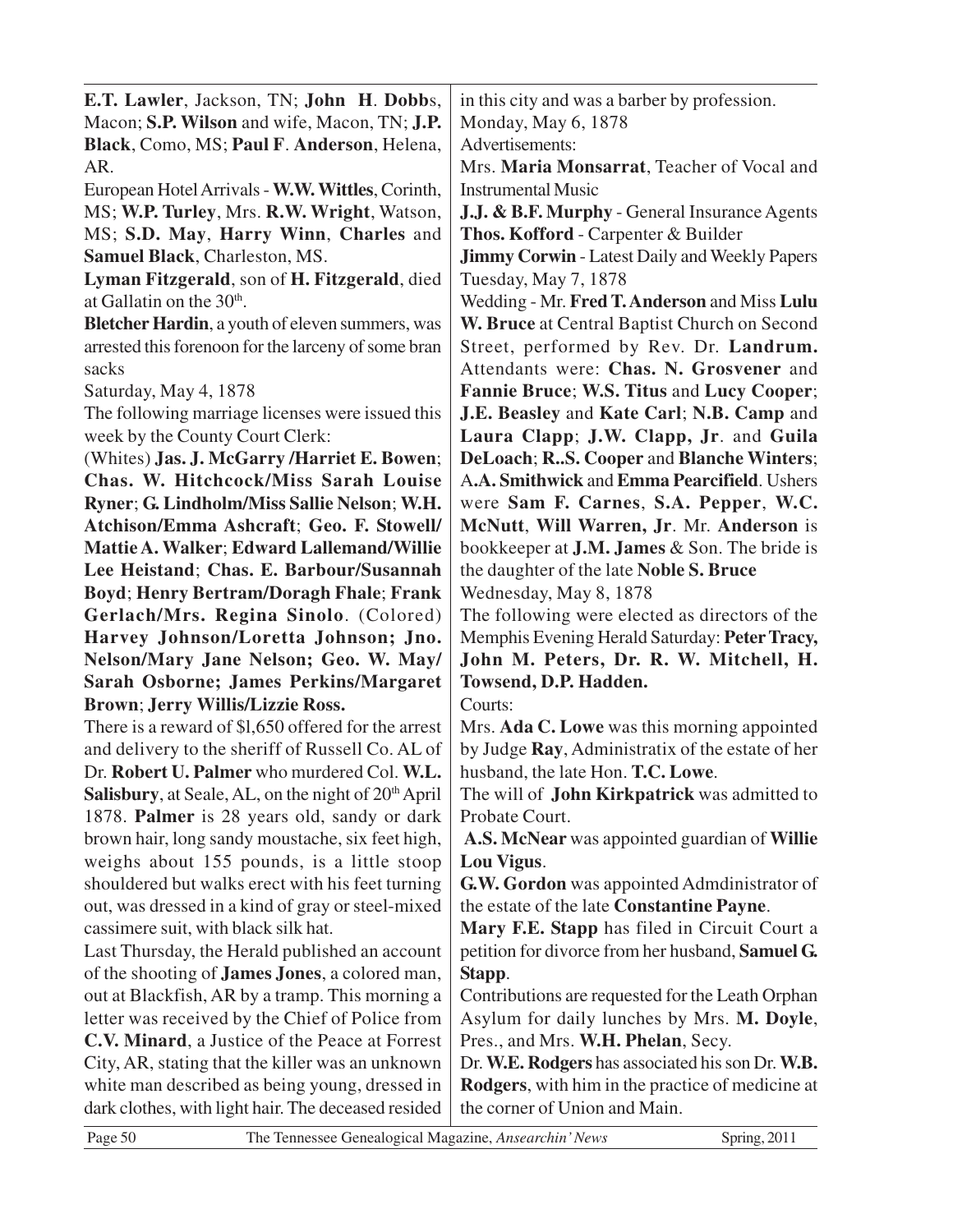| J.S. Whitney, Pine Bluff, J. Greenwald, Como,          | fireman, was knocked a distance of 15 feet, but               |
|--------------------------------------------------------|---------------------------------------------------------------|
| MS, A.L. Glenn, Brownsville, were visitors at the      | not injured. Injured was <b>Pat Kennedy</b> , an              |
| Cotton Exchange today.                                 | employee, possibly fatally. <b>Jim Zanone</b> , <b>Barney</b> |
| <b>W.B. Waldon, Esq., has announced for the office</b> | Burns, Tom Sneed, and Wm. McDonald were                       |
| of County Court Clerk.                                 | stunned but not injured. Mr. John J. OBrien,                  |
| Ice House Explodes - The Bohlen, Huse & Co.            | foreman of the ice house had a narrow escape.                 |
| Ice House explodes, killing Tom Holt, engineer.        | Tom Holt was an orphan, nephew of Thomas P.                   |
| <b>Holt</b> was not 20 years old and inexperienced and | Dawson, living at No. 92 Main Street.                         |
| the boiler had insufficient water. T.J. Steen, the     |                                                               |
|                                                        |                                                               |



# **QUERIES**



I am looking for **Nancy J. Smith**, b. 1842, dau. of **Calvin** & **Louisa Smith**, Hamilton Co. TN. They are on Hamilton Co., TN census: 1860, 1870, 1880. I have been unable to find much info on birth, marriage or death, so any info would be greatly appreciated. *Frances Cooley, 2113 Earnshaw Dr., Placentia, CA 92870, guyfran@roadrunner.com*

#### **Musgrave – James**

I have ancestors: **Joseph Musgrave** b. 20 June 1795 Wayne Co., NC; d. 28 Sep 1855 and wife, **Milly** \_\_\_\_, b. 16 October 1802 NC; d. 10 May 1880. They are buried in the **James** Cemetery, Crockett Co., TN. What is **Milly**'s maiden name? She was living with the **D.H. James** family when she died. I will share information. *Mrs. C.C. James, 236 State Route 152W, Humbolt, TN 38343, (731) 784-1731*

#### **Goforth – Bodkins – Wicks – Staggs – Smith – Cannon - Taylor**

Is **Thomas Jefferson Goforth** b. 1846 Ballard Co., KY the '**J**' listed with the **Wm. G. Goforth** family in the 1850 Census of Wayne Co., TN? 1.**Martha**, 20, b. ca1830, 2.**Mahuldy**, 14, b. ca1836, 3.**William**, 12, b. ca1838, 4.**Alexander**, 10, b. ca1840, 5. **Margaret**, 8, b. ca184), 6.**J**. (male), 4, b. ca1846. **Thomas Jefferson Goforth** might be the son of **Wm. Goforth**, son of **Zachariah Goforth**, but this is only a guess. A **Wm. Goforth**, age 50, is on the 1860 census of Ballard Co., KY residing with the **Charles Bodkins** family. There is no **Wm. Goforth**, age ca58, on the 1860 Wayne Co., TN census, nor any of the individuals listed with **Wm. G. Goforth** on the 1850 Wayne Co., TN Census. Please help with either **Wm**. listed above. Known siblings of **Thomas Jefferson Goforth**: 1.**James F**. b. ca1826, 2. **Jerry Monroe** b.1827, 3.**John** b. ca1830, 4.**Hulda** b. October 1844, 5.and perhaps? **Alexander** b. ca1840; d. Jun 1860 Hickman Co., KY. (contact me for spouses of above siblings.) **Thomas Jefferson Goforth** m. (1) **Eley Elizara Wicks** 1866 KY, (2) **Rhoda Nice Caroline Staggs** 1868 Lauderdale Co., TN, (3) **Amanda Smith** 1879 Dyer Co., TN, (4) **Josephine Clementine Cannon Allen** 1881 Dyer Co., TN. **Josephine** was dau. of **James Cannon** & **Mary Taylor** of Obion & Gibson Co., TN.

*Barbara Fitzwater,2703 Largo Place, Bowie, MD, 20715-124,(301) 262-2558, Fitzwater688@yahoo.com*

#### **Smith**

Please help me find parents of **Mills Smith** of Campbell Co. TN and/or Hancock Co. TN about 1805-1845. *Paul L. Wertz, 3240 Lansing Dr., Memphis. TN 38115, (901)363-8453[talk to dau., Jan], jananddad@comcast.net.*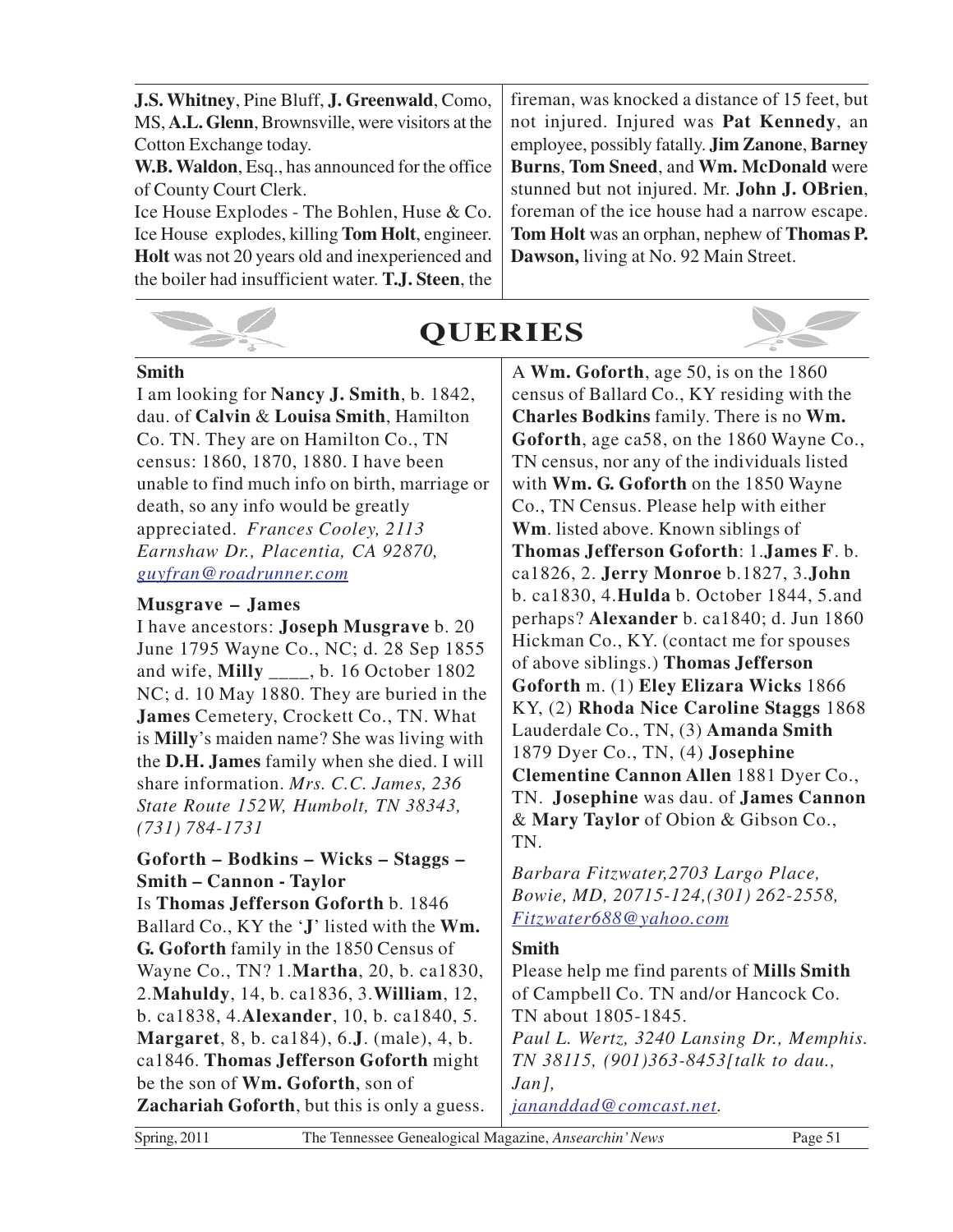# **Book Reviews**



*Abstracts of Carteret County, North Carolina, Deeds 1713-1759 Books A-F* By **John A. Brayton.** 184 pp., indexed, paper cover, cc. 2010. Order No. 971, Cost: \$25.00 plus s&h, Order from Clearfield Company. (Additional ordering information is printed at the end of these reviews)

Carteret County, North Carolina was formed from a part of Craven County, North Carolina in 1722, although the deeds in this book began in 1713. Immigrants came to Carteret county from Beauford, Craven, Pasquotank, Perquimans counties and Norfolk County, Virginia. Many families came from New England and several estate divisions relating to Bristol County, Maryland were recorded in Carteret County, North Carolina records.

Two deed books are abstracted for this book, the first labeled Books A, B, C, E and F, and the second Book D. Each of the A, B, C. E. and F. books are shown separately, not necessarily chronologically. In addition to the name index, a place index and slave index are included. Each abstraction contains the date, names of all parties, including prior owners, terms of sale, name and geographical marking of property, and names of witnesses. The location of the original records is not known, which makes these abstracts from microfilm more valuable.

*Wanted! U. S. Criminal Records, Sources & Research Methodology* By **Ron Arons**, 8 ½ X 11, 367 pp, paper cover, cc 2009. Cost: \$49.00 plus s&h of \$5.00. Purchase from: www.RonArons.com. Tax: California only 9.75 percent.

This book by **Ron Arons** is a timely and much needed research tool for the genealogist as well as investigators, writers, and others. In genealogical research, your

chances of having an ancestor who has had dealings with the law and prisons have multiplied in recent years. A recent report shows that at the beginning of 2008, there were 2,319, 258 adult inmates in prisons in the United States. In addition there are many more who have served their time and been released, and others who went through trials and never served time in prisons.

The book begins with a chapter on how to get started in your research and how to use the book. Such topics as family stories, records covered, census records, newspapers, city directories & telephone books, prison records, criminal court documents, parole records, executions, investigative files, police records etc. are covered. To show the different records available, the book is set up by individual State. Each State shows the records available in that State and where to find them. Also included is the location or call number, author, title, description including web site if applicable. Copies of some documents you might find are included. The address and web site of the State and Federal Archives are also given.

Most records found in this book are not on line. This is a most comprehensive book dealing with the research on all phases dealing with criminals. Every library, including genealogical libraries should have a copy of this book in their stacks.

Order from Genealogical Publishing Co., Inc. Clearfield Company, 3600 Clipper Mill Road, Suite 260, Baltimore, MD. 21211. Visa & Master Card orders phone toll free 1-800-296-6687 of fax 1-410-752-8492 of www.genealogical.com Postage & handling: one item \$5.50, each additional item \$2.50 FedEx ground service: One item \$7.50, each additional \$2.50. When ordering sets, the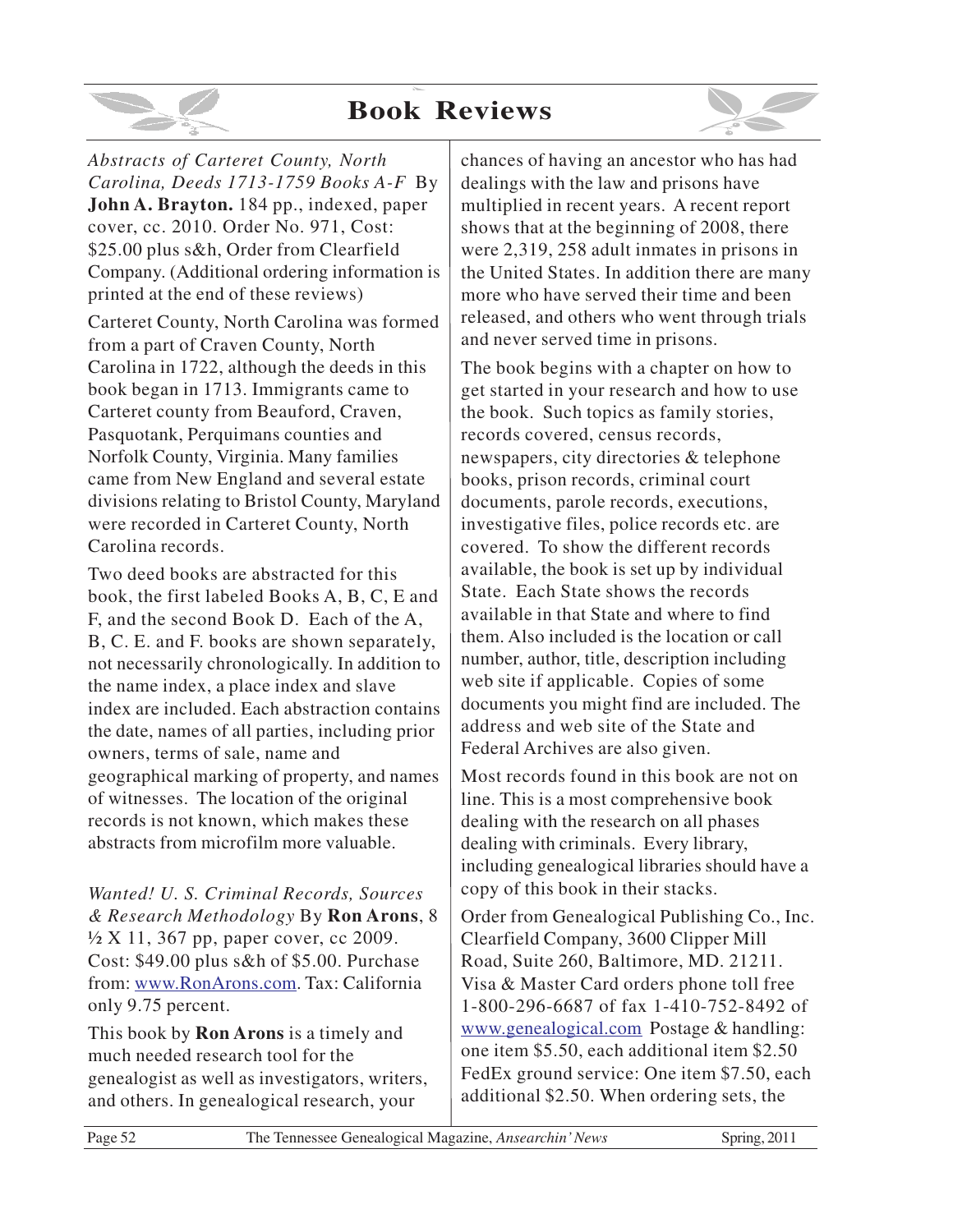first item is \$7.50. Each additional item is \$2.50. Maryland & Michigan residents add 6 % sales tax. Customers will be charged \$25.00 for any check returned for insufficient funds.

*The Complete Beginner's Guide to Genealogy, the Internet, and Your Computer Program,* Updated Edition By **Karen Clifford** A. G., 8 ½ X 11, 360 pp., paper back, indexed, cc 2001 Order No. 1047, Cost: \$39.95 plus s & h, Order from: Genealogical Publishing Co., Inc. (For additional ordering information see end of reviews)

Because of the increased use and reliance of the genealogical researcher on electronic resources author **Karen Clifford** has updated her guide.

This new addition contains all of the information for "getting started" in genealogical research as did the earlier addition: organizing your material, overcoming conflicts, and why and how to document. It still contains the guides for using primary sources like court houses and other archives such as Regional Record Service Facilities, State and National Archives, as well as public libraries, Family History Centers.

The purpose of this update is to make the computer technology simpler and easier to use. The information on computer programs includes links to data which shows the features of individual programs so that they can be compared. Computer check lists are added and web site addresses are given at the end of each chapter. There are many illustrations, charts and examples to aid the researcher and definitions of genealogical terms are scattered throughout the volume. This book is much more than a beginner's guide. It is a guide for the researcher throughout the research.

*Scottish Genealogical Research By David Dobson, 8 ½ X 11, 4 pp., Folded, laminated, cc 2011 Order No. 1464 Cost: \$7.95 plus s&h Order from Genealogical Publishing Co., Inc. (For additional ordering information see end of reviews)*

Who better to put so much information in this Scottish, Genealogy at a Glance, booklet than **David Dobson** who has written so many books concerning Scottish research.

The first page contains a brief table of contents, as well as Quick Facts about the Scottish people. Among the topics discussed are: Scottish emigration, passenger lists, unlocking Scottish family history, including the unique topic of Scottish surnames, census records, registration of births, marriages and deaths, inscription lists, Kirk Session records, services of heirs, Burgh records, Estate and family papers and major online resources. At the end of each topic are listed the names of books and other sources to use for further investigation, which in some cases includes web sites.

It is difficult to realize how much genealogical information is contained in such a small space. Since the information is contained in a small space, it can readily be carried with you and can be at your finger tips at all times.

*French-Canadian Genealogy Research* By **Denise R. Larson**, 8 ½ X 11, 4 pp., folded, laminated, cc 2011. Order No. 3286.Price: \$7.95 plus s&h. Order from Genealogical Publishing Co., Inc. (For additional information see end of reviews)

This is another in the series, Genealogy at a Glance, to aid the researcher in finding their French-Canadian ancestors. As with other booklets in this series it starts with a brief table of contents and Quick Facts about the nationality discussed.

The first page has several paragraphs on French Canada, and French-Canadian

**continued next page**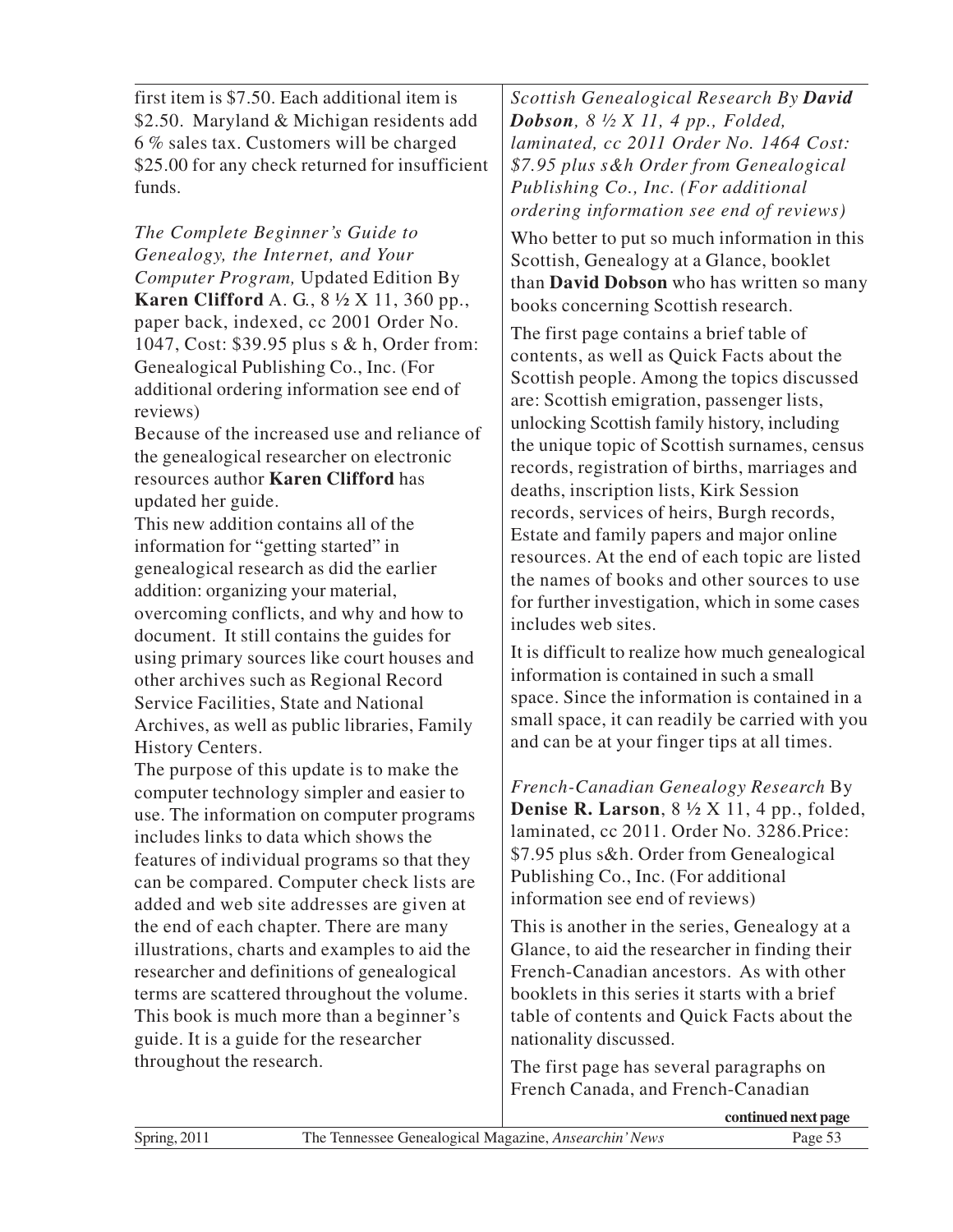surnames. Other topics discussed are Quebec, Acadia, Huguenots (French Protestants), civil and church records, census returns, major record repositories in Canada and major on-line resources. At the end of each topic, names of other resources are shown for further reference, including web sites if applicable.

Like the others in this series, this laminated booklet can be carried with you at all times and always be at your finger tips.

*Directory of Scots Banished to the American Plantations, 1650-1775: New 2nd Edition***:** By **David Dobson**: 254 pages paper back: Published in 2010 by Clearfield Company, 3600 Clipper Mill Road, suite 260, Baltimore MD21211: www.genealogical.com \$29.50 plus \$5.50

Postage & handling. This edition this publication contains fresh material from America and obscure sources in Scotland, and at least 30% more convict passengers than did the first edition. The introduction clearly explains from where and why the Scots were banished and the time frame for each of the three major events. If the reader is only generally familiar with the terms, "Jacobite" and "Covenanter" the introduction will help you understand the history of each and their use. Also noted are

some who were accused of stealing or being a trader. In many cases the occupation of the banished person if given.

The researcher must also note the source reference key that tells where the information was located that make up this book. For example the first entry is for "Abbott, Frederick, a Jacobite, trader on the *Elizabeth and Anne*, from Liverpool on 29 June 1716, landed in Virginia. (SPAW.1776.310) (VSP.1.186). The key on pages vii-ix SPAWI translates to State Papers, America and West Indies page 310 of the 1776 entries. (VSP) means from Virginia State Papers Volume 1 page 186.

All the names are in alphabetical order, with each entry containing both first and last name, in most cases the reason for banishment, the date and where the ship departed, where it landed in the Colonies and the sources as noted above.

I would recommend this book as a great research tool, even if you don't find a relative listed, simply because the sources that are referred to offer the researcher many new places to search for their Scottish ancestors. For example in researching my wife's Glasgow line, I did not know that there is such a thing as "Glasgow Records," now I have a new source to research.



# **GLEANINGS Compiled by Wanda James**



| The Guilford Genealogists (NC) Vol 37 #4       | copy was found in a trunk in 1846 owned by          |
|------------------------------------------------|-----------------------------------------------------|
| 'The <b>Lindsays</b> of VA and NC' notes that  | <b>Samuel Barton</b> and is now in the TN State     |
| <b>Mellish Motte Lindsay</b> is now a resident | Archives. Frontier law in the 1700s was             |
| of Fulton, TN, and he has a son, Mellish       | brutal – Nashville's first horse thief, <b>John</b> |
| Motte Lindsay, Jr. b 13 Mar 1873 in            | McKain, Jr., was penalized May 1793 and             |
| Fulton, TN                                     | parties were granted the first divorce in TN in     |
| Journal of The Genealogical Society of         | 1800. Henry Baker was deemed the first              |
| Rowan Co., North Carolina (Vol 24 #4)          | sentenced to capital punishment in Davidson         |
| 'The Cumberland Compact' was signed by         | Co., TN. A copy of the original document is         |
| settlers of Fort Nashborough, TN (Nashville)   | given with other persons mentioned.                 |
| on the Cumberland River. The only surviving    |                                                     |
|                                                |                                                     |

Page 54 The Tennessee Genealogical Magazine, *Ansearchin' News* Spring, 2011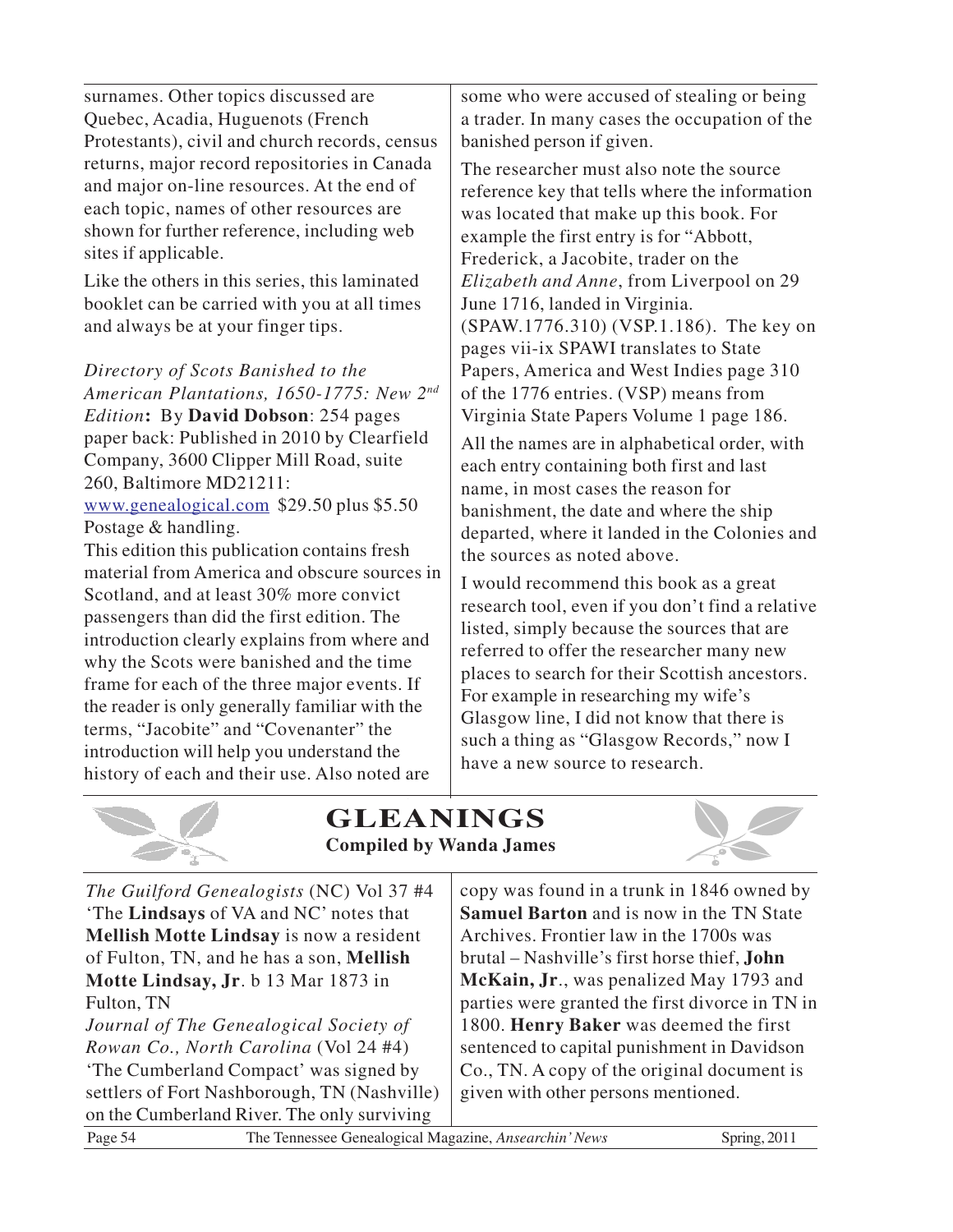*The Journal of the Forsyth County Genealogical Society* (NC) Vol 28 #4 '*The People's Press*, Salem, NC – Local Times - An Epitome of the Week's Doings July-December 1890. 24 July 1890 – **Charles Cooper** and sister are visiting relatives in Knoxville, TN. 31 July 1890 – reports that **Willie Pepper**, son of Rev. Mr. **Pepper***,* of High Point was fatally shot at Oakland, TN. 2 Oct 1890 includes **W.J. Cooper** of this place, left Monday morning for Knoxville, TN where he will engage in the brick manufacturing business. His family will follow in a few days.

*The Hickman County Historical Society News Journal* (KY) December 2010 'Mrs. **R. Martin** dies at Home on Sun. lists surviving children of Mrs. **Ruhoma Martin** of Clinton, KY: Mrs. **Mary Rainey**, Franklin TN; Mrs. **Luda Sullivan**, Bonaqua, TN; Mrs. **Susie Martin**, Dickson, TN; **Johncie Martin**, Trenton, TN.'Old Newspaper Excerpts from the *Gazette*' News of Shiloh reports that Bro. **Thurman**, pastor of M.E. Church at Tiptonville, TN assisted local pastor Bro. **Norman i**n gospel service. *Fulgham Flashes* notes who attended the funeral of Mrs. **Linnie Bone** 23 July: Mr. & Mrs. **Mitt Puckett** of Dresden, TN, Mr. and Mrs. **Horace Puckett** of Latham, TN. Mrs. **Barney Elliott** of Walnut Log, TN was visiting here last weekend and was taken sick Sunday and carried to Mayfield hospital. 'from a Dallas, TX newspaper' Mrs. **Olive Lane Robinson,** 38 died. She is survived by husband, son, daughter and three brothers; **P. Lane** of Memphis, TN and 2 sisters. 'Hickman Co. Court Pensions:' **John Kelley Brinkley**, a soldier from TN, Co F, 7<sup>th</sup> Bat. Cal. was wounded at Ft. Pillow 12 April 1863. A notation says to see 'Hancock's Diary of  $2<sup>nd</sup> TN Reg. page 181.$ 

*Searchers and 'Researchers* (TX) Vol 33 #3 'Membership & Surname List' includes

**Howard Geisel** of Arlington who is looking for **Geaslin** in TX, TN.

*The Treesearcher* (KS) Vol 52 #4 '1985 KS State Census – Haskell Co., Haskell Township' lists **M.J. Buster** 47 f TN and **J.C. McCoy** 40 m TN

*Illinios State Genealogical Society Quarterly* Vol 42 #4 'Burials in Scott Co., IL – Union Civil War Veterans' Baird Ceme. (Baird Township) **Isaac Baird**, Pvt Co F, 33 IL Inf. b ca 1827 TN. occ. farmer; Cantsey (aka Cantasey) Ceme., (Winchester Township) **Joseph Marline** (**Marlin**) Pvt. Co G,  $91^{st}$  IL Inf. b ca 1826 Nashville, TN. occ. farmer; Claywell (aka Cumby , Old Cumby) Ceme., (Winchester, Township) Major **H. Cumby** (**Camby**) Cpl Co E, 28th IL Inf. occ farmer MW 6 April 1862 Shiloh, TN; Exeter (aka Old Exeter, Oak Lawn, Oak Hill) Ceme., (Exeter Township) **Elijah Bloid** (**Bloyd)** Pvt Co K, 14th IL Inf b ca 1839 Warshaw, Hancock Co., IL, occ farmer, wnd 6 April 1862 Shiloh, TN, admitted 12 Jan 1907 to IL Soldiers' & Sailors' Home at Quincy. Gillham Ceme., (Winchester Township) **John F. McCormack** (McCormick) Pvt Co K,  $14<sup>th</sup>$  IL inf occ farmer, KIA 6 April 1862 Shiloh, TN; Glasgow Ceme., (Glasgow Township) William B. Conners Pvt Co C, 28<sup>th</sup> IL Inf b ca 1838 in Glasgow, Scott Co., IL, occ farmer, wnd 5 October 1862 at Metamora, TN, right leg amputated; **William P. Dyer** Sgt Co C, 28<sup>th</sup> IL Inf b ca 1841 Rutledge, Granger Co., TN, occ clerk, KIA 6 April 1862 Shiloh, TN; **James M. Lester (Lister**) Pvt Co C, 28th IL Inf b ca 1825 Gallatin, TN, occ farmer. **William Neat** Pvt Co I, 28th IL b ca 1844 Glasgow, Scott Co., IL, occ farmer, wnd 5 Oct 1862 Metamora, TN, right leg amputated, member Hesse Post 203 IL GAR in Winchester, IL; Greene

| $\mu$ . $\mu$ . $\mu$ . $\mu$ . $\mu$ . $\mu$ . $\mu$ . $\mu$ . $\mu$ . $\mu$ . $\mu$ . $\mu$ . $\mu$ . $\mu$ . $\mu$ . $\mu$ . $\mu$ . $\mu$ . $\mu$ . $\mu$ . $\mu$ . $\mu$ . $\mu$ . $\mu$ . $\mu$ . $\mu$ . $\mu$ . $\mu$ . $\mu$ . $\mu$ . $\mu$ . $\mu$ . $\mu$ . $\mu$ . $\mu$ . $\mu$ . $\mu$ . |                                                       | continued next page |
|---------------------------------------------------------------------------------------------------------------------------------------------------------------------------------------------------------------------------------------------------------------------------------------------------------|-------------------------------------------------------|---------------------|
| Spring, $2011$                                                                                                                                                                                                                                                                                          | The Tennessee Genealogical Magazine, Ansearchin' News | Page 55             |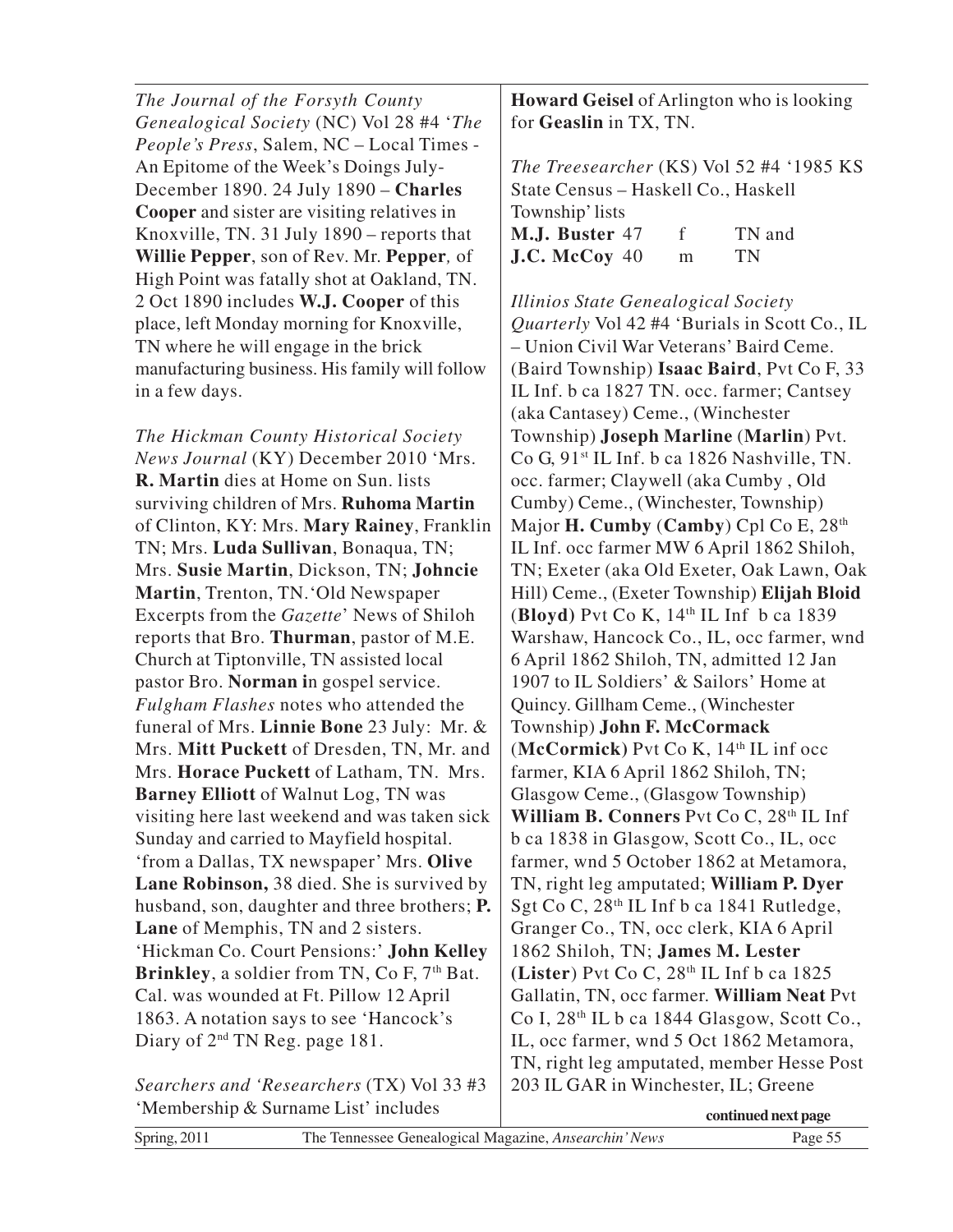Ceme., (Bluffs Township) **James F.** Crawford 1<sup>st</sup> Lt Co I, 129<sup>th</sup> IL Inf b ca 1831 Lincoln Co., TN, occ farmer; Manchester Ceme., (Manchester Township) **Colonus Greenwood** Pvt Co G, 59th IL inf b ca 1843 TN, occ farmer, member Hesse Post 203 IL GAR in Winchester, IL; **Thomas J. McConnell** Pvt Co E, 27<sup>th</sup> IL Inf b ca 1841 Manchester, Scott Co, IL, occ farmer, wnd 31 Dec 1862 Stones River, TN, POW 31 December 1862 Stones River, TN, wnd 14 May 1864 Resaca, GA; Morrison Ceme., (Oxville Township) **Andrew Thomas Butler** Pvt Co B, 17<sup>th</sup> IL Inf b ca 1834 Clinton, Anderson Co., TN, occ farmer; Naples Ceme. (Naples Township) **William Durant** Pvt Co G,  $8<sup>th</sup>$  IL Inf b ca 1843 Livingston, Overton Co., TN, occ farmer, wnd 15 Feburary 1862 Ft Donelson, TN; **Albert A.** Mitchell 1<sup>st</sup> Sgt Co I, 129<sup>th</sup> IL Inf b ca 1835 Marysville, TN, occ druggist; Winchester (inc Sold Winchester) Ceme. (Winchester Township) **Charles C. Belford** 2nd Lt Co C, 28th IL Inf b ca 1837 Dublin, Franklin Co., OH, occ potter, KIA 5 October 1862 Hatchie Bridge, TN; **James F. Berry** Pvt Co D,  $130<sup>th</sup>$  IL Inf b ca 1839 Gibson Co., TN, occ farmer; **William Camm** (**Cam**) Lt Col F & S, 14th IL Inf, Capt Co H, 1st US Vet Vol Inf b Sheffield, England, occ artist, cited in official reports as being 'gallant, brave and indefatigable' at the Battle of Shiloh, TN April 1862, member Watson Post 420 Il GAR in Murrayville, IL; **John H. Dyer** (**Dyre**) Pvt Co E, 137th IL Inf b ca 1846 in Washington Co., TN, occ clerk; **William Fletcher Ebey** Cpl Co K, 14<sup>th</sup> IL Inf b ca 1838 Winchester, Scott Co., IL, occ potter, KIA 6 April 1862 Shiloh, TN**; Robert E. Haggard** Capt Co F, 61<sup>st</sup> IL Inf b KY, occ farmer, wnd 6 April 1862 Shiloh, TN**; Lewis B. Hankins** Pvt Co K, 14<sup>th</sup> IL Inf b ca 1846 Winchester, Scott Co., IL, occ farmer, KIA 6 April 1862 Shiloh, TN; **Thomas M. Kilpatrick** Lt Col F  $\&$  S, 28<sup>th</sup> IL Inf b ca 1807 Crawford Co., PA, occ mechanic, KIA

6 Apr 1862 Shiloh, TN; **Edward D. Richey (Ritchey**) Pvt Co I, 28th IL Inf, Pvt Co C 28th IL Inf (Consol) b ca 1844 Winchester, Scott Co., IL, occ farmer, wnd 5 October 1862 Metamora, TN, member Hesse Post 203 IL GA in Winchester, IL; **Thomas Teal** Pvt Co K,  $14<sup>th</sup>$  IL Inf b ca 1826 Hobfox, Yorkshire, England, occ broom maker, KIA 6 April 1862 Shiloh, TN; **James A. Warren** Pvt Co C, 28th IL Inf b ca 1843 Cold Springs, NY, occ farmer, wnd 5 October 1862 Metamora, TN, partial amputation of right leg

*The Saga of Southern Illinois* Vol 37 #4 'Famous Southern Illinoisans in the Census – **Charlie Birger** and His Family' states that on the 1900 Williamson Co., IL Census **James Mofiled**'s mother was b TN. On the 1910 Saline Co., IL Census **James Mofield**'s father was b TN. His wife, **Mary L**'s mother was b TN. In 1926 **Charlie**'s father in law, **Sam Davis**, drowned on the Mississippi near Memphis in 1919 in a boating accident. On the 1910 Saline Co., IL Census, **Sam Davis'** parents were b TN. 'IL Slave Narratives' reports that **Samuel Wood, Sr**. stated in a deposition that **Joseph Crocket** lived in KY near the TN Line and moved into TN before 1816. He had a grist mill, saw mill and farm in TN.' 1880 Mortality Schedule of Edwards Co., IL' lists in the Shelby Precinct **James R. Byford** 30 m w mar TN TN TN farmer Feb Pneumonia (This entire entry was crossed out by the enumerator indicating the death took place in Wayne Co., IL)

*Valley Leaves* (AL) Vol 45 #2 'Jackson County' includes the fact that **William Wright** was said to be born Lincoln Co., TN to \_\_\_\_ **Wright** & **Jennie Stovall**. **William M. Wright** and **Melvina Muscadora Bean** were married Franklin Co., TN 14 Jan 1848. On the Paint Rock Valley area of the 1870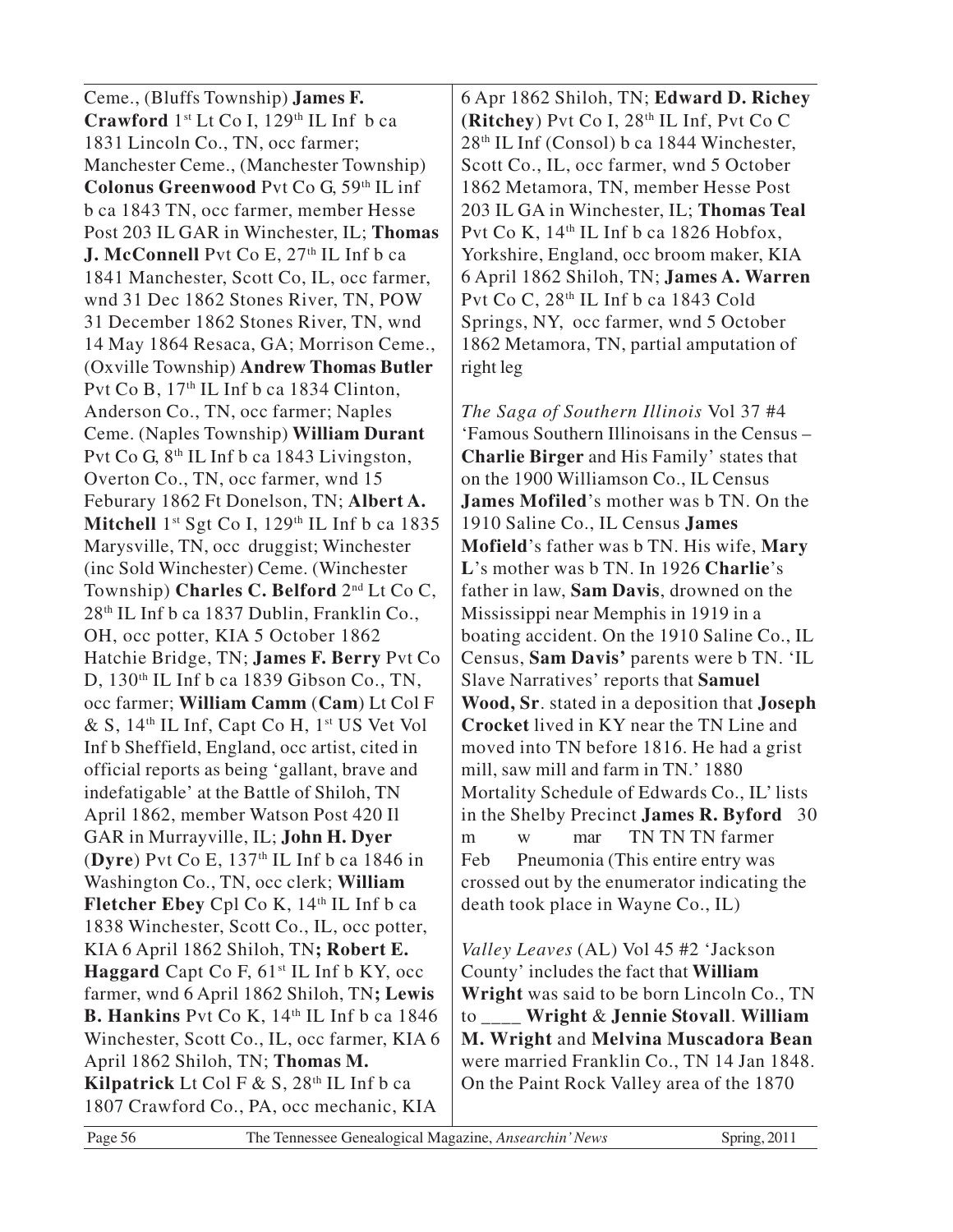| Jackson Co., AL Census are: William White    |                                                                            | Haywood, a long time member of TN State        |                       |
|----------------------------------------------|----------------------------------------------------------------------------|------------------------------------------------|-----------------------|
| TN<br>48<br>m                                | farmer                                                                     | Legislature, of the Tusculum Plantation near   |                       |
| <b>James White 19 m</b>                      | housework,                                                                 | Nashville, TN. Harriet was b NC 23 April       |                       |
| David White 18                               | <b>TN</b><br>TN<br>1790 d 15 Oct 1831. Included in the Estate<br>${\rm m}$ |                                                |                       |
|                                              | farmer,                                                                    |                                                |                       |
| $\boldsymbol{f}$<br>Sary A. White 16         | TN housework,                                                              | of David Moore is this about Kate B.           |                       |
| younger children were b AL. William and      |                                                                            | Caldwell and husband, Joshua, both of          |                       |
| <b>Muscadora</b> were buried in TX. 'Madison |                                                                            | Knoxville, TN: they received \$5,000 for a     |                       |
|                                              | Co' tells about Dr. David Moore's first wife,                              | tract of land in Huntsville, AL. The 175 acres |                       |
| Harriet Haywood, daughter of Judge John      |                                                                            | were sold to the TN Valley Fair Association.   |                       |
|                                              | Beauchamp 48                                                               | Brinkley 55                                    | Carter 20, 38, 48     |
| <b>Surname Index</b>                         | Beaver 8, 9, 10, 11, 12,                                                   | Britten 33                                     | Carthell 48           |
|                                              | 13, 14, 15, 16, 17, 18                                                     | Broaddus 49                                    | Casey 38              |
|                                              | Beavers 8, 13, 14, 15,                                                     | Broadway 40                                    | Cassiday 49           |
| A                                            | 16, 17                                                                     | Brogdin 42                                     | Cates 35              |
| Abel 10                                      | Belcher 48                                                                 | Brooks 9, 42, 44                               | Chapman 33            |
| Adams 11, 26, 34, 35, 48                     | Belford 56                                                                 | Brown 17, 21, 23, 33,                          | Chipley 2             |
| Afton 46                                     |                                                                            | 43, 49, 50                                     | Church 9              |
| Allen 27, 34, 38, 48, 51                     | Bell 6                                                                     |                                                |                       |
| Allison 18                                   | Belser 2, 48                                                               | Brownings 36                                   | Clapp 48, 50          |
| Allman 35                                    | Bender 48                                                                  | Bruce 50                                       | Clark 34              |
| Allmond 42                                   | Bennet 20                                                                  | Bruner 38                                      | Clarks 38             |
| Almon 42, 43                                 | Bennett 33, 49                                                             | Bryan 35                                       | Clawson 27            |
| Alsop 48                                     | Berry 42, 56                                                               | Bryant 33                                      | Clayton 40            |
| Alston 14                                    | Bertram 50                                                                 | Buchanan 6                                     | Clifford 53           |
| Altice 25                                    | Bingham 42, 43                                                             | Buchanini 48                                   | Cloyes 39, 40         |
| Anchute 49                                   | Bionda 48                                                                  | Buchannan 33                                   | Coan 40               |
| Anderson 25, 40, 48, 50                      | Bird 35                                                                    | Buckley 13                                     | Cobb 33, 34           |
| Anderton 34                                  | Birger 56                                                                  | Burdit 35                                      | Cobbel 34             |
| Andrews 48                                   | Bishop 45, 48                                                              | Burgess 48                                     | Cohen 2               |
|                                              | Black 50                                                                   | Burkett 23                                     | Cole 29               |
| Angell 34                                    | Bleckley 48                                                                | Burks 35                                       | Collins 49            |
| Arons 52                                     | Bledsoe 48                                                                 | Burns 51                                       | Collum 47             |
| Arthur 40, 46                                | Blevins 26                                                                 | Burrows 13                                     | Colsher 34            |
| Ashcraft 50                                  | Bloid 55                                                                   | Burt 34                                        | Connelly 49           |
| Atchison 50                                  | Bloyd 55                                                                   | Burton 35, 47                                  | Conners 55            |
| Austin 48                                    | Blythe 43                                                                  | Buster 55                                      | Cook 47               |
| Aycock 42                                    | Boals 39                                                                   | Butler 56                                      | Cooley 51             |
| B                                            | Bobo 2, 4, 5                                                               | Byford 56                                      | Cooper 33, 34, 50, 55 |
| Bailey 2, 22, 23, 41, 42                     | Bodkins 51                                                                 | Byram 33                                       | Coopwood 40           |
|                                              | Bond 43                                                                    |                                                | Copeland 43, 44, 45,  |
| Baily 33                                     | Bone 55                                                                    | $\mathbf C$                                    | 46, 47                |
| Baird 55                                     |                                                                            | Caldwell 42, 44, 49, 57                        |                       |
| Baker 54                                     | Bonini 48                                                                  | Callis 40                                      | Copelands 46          |
| Baranski 2                                   | Boullion 47                                                                | Cam 56                                         | Corwin 50             |
| Barbiere 49                                  | Bowdon 44                                                                  | Camby 55                                       | Courts 43             |
| Barbour 50                                   | Bowen 50                                                                   | Camm 56                                        | Cowan 42              |
| Barbrey 36                                   | Boyd 38, 50                                                                | Camp 48, 50                                    | Cox 20, 49            |
| Barrett 38                                   | Boyle 49                                                                   |                                                | Crabtree cover        |
| Barton 54                                    | Brack 37                                                                   | Campbell 43, 44                                | Craft 48              |
| Bates 34                                     | Braden 10                                                                  | Cannon 48, 51                                  | Crage 33              |
| Battle 17                                    | Branch 34                                                                  | Cantrell 38                                    | Crain 2, 5            |
| Baxter 34, 48                                | Brayton 52                                                                 | Cardell 40                                     | Crawford 22, 37, 38,  |
| Beach 48                                     | Brazier 33                                                                 | Carl 50                                        | 40, 56                |
| Bean 33, 35, 56                              | Briggs 39                                                                  | Carnes 50                                      | Crawfords 38          |
| Beasley 10, 14, 40, 50                       | Bright 23                                                                  | Carrier 45                                     | Crews 48              |
| Spring, 2011                                 | The Tennessee Genealogical Magazine, Ansearchin' News                      |                                                | Page 57               |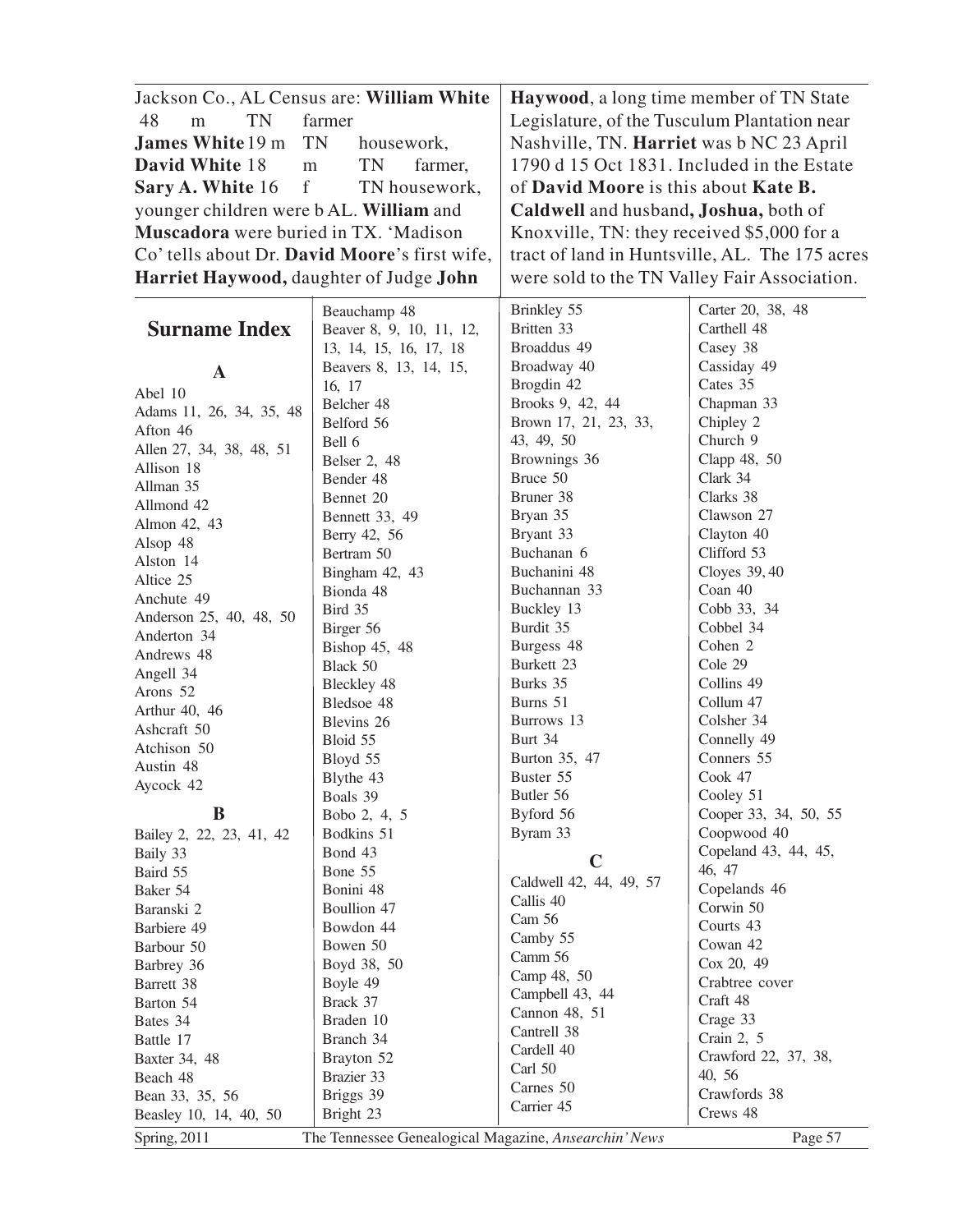| Crisham 34                | Elliott 55                                            | Gambill 29                 | Hamilton 42, 49         |
|---------------------------|-------------------------------------------------------|----------------------------|-------------------------|
| Crissman 33               | Ellis 23, 25                                          | Gardner 20, 33             | Hamlin 34               |
| Crocket 42, 56            | Ellison 15, 17                                        | Garett 33                  | Hammon 34               |
| Crockett 45               | Ensley 49                                             | Gass 20                    | Hammons 34              |
| Crosswhite 26, 27, 28, 29 | Enum 33                                               | Gattis 33                  | Hamnens 34              |
| Crosthwaite 26            | Ervin 34                                              | Geammer 33                 | Hampton 43              |
| Crutchfield 43, 44        | Erwin 42, 44                                          | Geisel 55                  | Hancock 40              |
| Cruthrids 2               | Esters 48                                             | Gerlach 50                 | Handcock 37             |
| Cullom 38                 | Estes 36, 43                                          | Germany 33, 34             | Handy 34                |
| Cumby 55                  | Evans 33, 34, 40                                      | Gilbert 33, 34             | Hankins 43, 56          |
| Cummins 34                |                                                       | Gillespie 2                | Hanks 40                |
| Cunningham 33, 35         | F                                                     | Gillman 33                 | Hansen 16               |
|                           | Fain 33                                               | Gilmartin 49               | Harden 34               |
| D                         | Fankisley 33                                          | Giviney 33                 | Hardin 21, 50           |
| Dance 34                  | Fanner 34                                             | Glasser 33                 | Harding 41              |
| Daniel 34                 | Fanning 33                                            | Glazier 33                 | Hardy 34                |
| Davis 7, 20, 34, 40,      | Fariss 33                                             | Goff 13                    | Harrigan 48             |
| 42, 43, 56                | Faulk 40                                              | Goforth 51                 | Harris 2, 6, 7, 31, 34, |
| Dawson 49, 51             | Felps 33, 35                                          | Goodrich 33                | 41, 42, 48              |
| Day 33                    | Ferell 33                                             | Goodwin 39                 | Harrison 40             |
| Deadmon 46                | Ferguson 33, 35, 48                                   | Gorden 34                  | Hart 33, 34             |
| Delashmit 18              | Ferrell 17                                            | Gordon 2, 49, 50           | Hartsaw 45              |
| Delavey 39                | Fhale 50                                              | Gore 33                    | Harvey 20               |
| DeLoach 50                | Files 38                                              | Gorman 39                  | Hase 33                 |
| Devinney 49               | Finley 40                                             | Gowan 33                   | Haselett 34             |
| Diggs 43, 44              | Fitzgerald 50                                         | Graham 40                  |                         |
| Dillingham 33             | Fitzwater 51                                          |                            | Haselette 34            |
| Doan 2                    | Flack 33, 34                                          | Grammer 33, 35<br>Grant 33 | Haselwood 34            |
| Dobbs 50                  | Fleming 48                                            |                            | Hasty 34                |
| Dobson 53, 54             | Fletcher 48                                           | Graves 33                  | Hawkins 23              |
| Dodd 20, 21               | Flipps 33                                             | Gray 21, 33, 34, 43, 44    | Haynes 23, 43           |
| Dodson 48                 | Floyd 33                                              | Graysdon 44                | Haywood 57              |
| Dolan 25                  | Foolman 33                                            | Green 2, 33, 48            | Hearn 48                |
| Donelson 35               | Forester 20, 33                                       | Greenwald 51               | Heath 34, 49            |
| Dorch 41, 42              | Forrester 33                                          | Greenwood 42, 56           | Heathcoat 34            |
| Douglas 48                | Foster 33                                             | Greer 42                   | Heiskell 48, 49         |
| Doyle 50                  | Fowler 43                                             | Gregg 27                   | Heistand 50             |
| Driven 33                 | Fox 25, 33                                            | Gregory 33                 | Helton 34               |
| Duffield 31               | Frank 48                                              | Griffin 13, 14             | Henderson 44, 48        |
| Dunlap 43, 44             | Franklin 33                                           | Grosby 33                  | Henry 40                |
| Durant 49, 56             | Frazier 43, 44                                        | Grosvener 50<br>Groves 33  | Henson 17, 34           |
| Dwyer 48                  | Freeland 9                                            |                            | Herrel 36               |
| Dycus 47                  | Freeman 12, 14, 15, 16,                               | Guenasso 48                | Hester 11               |
| Dyer 25, 55, 56           | 17, 33                                                | Guest 33                   | Heymann 48              |
| Dykes 46                  | Fuggel 48                                             | Guill 41                   | Hicks 33, 34            |
|                           | Fullen 2                                              | Gunn 33                    | Hill 17, 34, 38, 44, 48 |
| E                         | Fullman 35                                            | $\mathbf H$                | Hillstrom 48            |
| Earp 38                   | Fullmore 33                                           | Hadden 50                  | Himes 34                |
| Ebey 56                   | Fulmer 33                                             | Haggard 56                 | Hinds 34<br>Hinkle 34   |
| Edens 34                  | Furr 40                                               | Hagire 34                  |                         |
| Eleame 33                 |                                                       | Hague 34                   | Hitchcock 50            |
| Elenor 44                 | G                                                     | Hail 33                    | Hitzield 49             |
| Elinor 43                 | Gaab 49                                               | Haithcoat 35               | <b>Hix 34</b>           |
| Elison 12                 | Galiway 33                                            | Hall 34, 48                | Hobbs 34                |
| Elkins 38                 | Gallaway 14                                           | Halliway 49                | Hockaday 28             |
| Ellerson 13, 14           | Galloway 11                                           | Hallum 49                  | Hogan 43, 44            |
| Page 58                   | The Tennessee Genealogical Magazine, Ansearchin' News |                            | Spring, 2011            |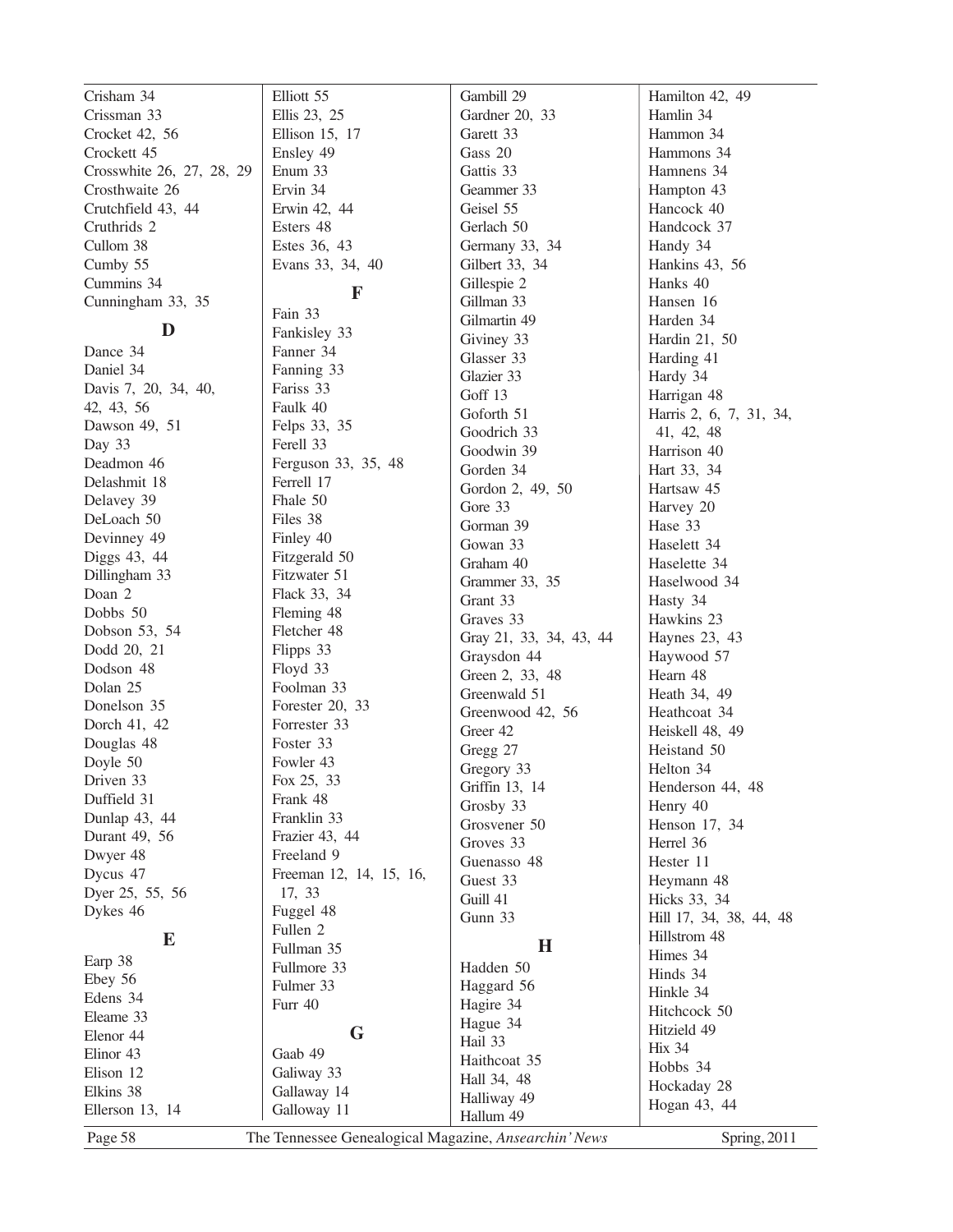Holden 34, 40 Holderman 2, 5 Holeman 34 Hollingsworth 48 Holt 33, 34, 38, 51 Hood 40 Horne 48 Hosley 34 Hoss 34 Hossley 34 Howard 34, 35, 40, 41 Hudlow 34 Huffman 34 Hughes 2 Hughs 34 Hullman 33 Hurats 38 Hurt 34 Huskey 34 Huskins 27 Huss 40 **I** Ing 36 Ingle 34 Ivy 34 **J** Jackson 44, 46 James 2, 50, 51, 54 Jarnagen 44 Jarnigan 43 Jayroe 2 Jenkins 34, 35 Jenks 49 Jennings 34 Jett 34 Johnson 26, 34, 38, 40, 48, 50 Johnston 22 Jones 33, 34, 38, 40, 48, 49, 50 Jordan 28, 31, 36 Joyce 49 Justice 21, 23 **K** Kaufman 49 Kays 39 Keeton 40 Kelley 34, 38 Kelly 10, 17, 34 Kelso 2 Kelsoe 34 Kennedy 51 Lock 38

Kennett 49

Kern 2 Kienzle 2 Kilby 26 Kilpatrick 56 Kimber 38 Kimmel 37 Kincade 34, 42 Kincaid 34 Kincheloe 37 King 25, 39, 42, 43 Kinkade 34 Kinney 48 Kirkland 34, 35 Kirklin 34, 35 Kirkpatrick 50 Knapp 38 Kofford 50 Koonse 35 **L** Ladd 35 Lakey 38 Lallemand 50 Lamb 49 Landrum 50 Lane 23 Larson 53 Lassiter 18 Laughlin 38 Launius 38 Lavagana 48 Lawler 50 Laws 35 Lawson 34, 35 Laymans 38 Layton 17 Leach 34, 35 Leathan 35 Lee 17, 34, 35, 48 Leftwich 35 Legget 13 Leonard 10 Lesley 35 Leslie 35, 48 Lester 55 Letty 42 Lewis 27, 35, 48 Limbock 35 Lincoln 4, 6, 7 Lindholm 50 Lindsay 26, 54 Linebaugh 20, 23 Linster 34, 35 Little 43 Look 33 May 50 McGarry 50

Spring, 2011 The Tennessee Genealogical Magazine, *Ansearchin' News* Page 59

McKain 54 McKee 40

Locke 35

Logan 33, 35 Logomarsino 48 Lokey 35 Lopas 38 Loring 9 Louis 33, 35 Love 42, 44 Lowe 26, 28, 29, 38, 48, 50 Loyd 26 Lucas 22 Lunse 35 Luttwell 35 Lyon 25, 35 **M** Maas 49 Mackey 40 Madison 45 Malone 20, 21, 22 Manehall 33 Manley 39, 40 Manning 33 Manus 43 Margivins 33 Marion 45, 46 Marlin 55 Marline 55 Martin 28, 33, 34, 35, 47, 55 Marvel 38 Marvels 39 Mathes 49 Maulden 40 McAnally 39, 47 McBride 34 McBrooks 48 McCall 27 McClane 35 McClellan 14 McConnell 56 McCorkle 43 McCormack 55 McCormick 55 McCoy 55 McCran 14 McCraw 14 McCreery 36, 37, 38, 39 McCullough 33 McCurry 25 McDonald 48, 51

McKenzie 34 McKissick 48 McKnight 10, 13, 17 McLemore 9 McMahon 49 McMullan 40 McMustry 38 McNear 50 McNeil 27 McNutt 50 McVay 40 Meatlaw 34 Meaux 48 Meriweather 49 Miles 34, 48 Millard 49 Miller 40, 47, 48 Milliard 40 Millikin 42 Minard 50 Mincher 46 Mitchell 37, 38, 50, 56 Mitchells 39 Mittag 2 Mix 42, 43 Mofiled 56 Monsarrat 50 Monsarratt 49 Montague 42 Moore 2, 20, 21, 39, 40, 46, 49, 57 Moose 34 Morley 28 Morris 47 Morrissey 49 Moss 13 Movenhead 34 Mullin 34 Murphy 50 Musgrave 51 Myers 23, 44 **N** Nall 38 Neal 34 Neat 55 Neely 48 Nelson 48, 50 New 4, 26 Newman 39 Newmans 38 Newson 49 Newton 42, 43, 45, 46 Nimtz 2 Noble 33

Noblette 35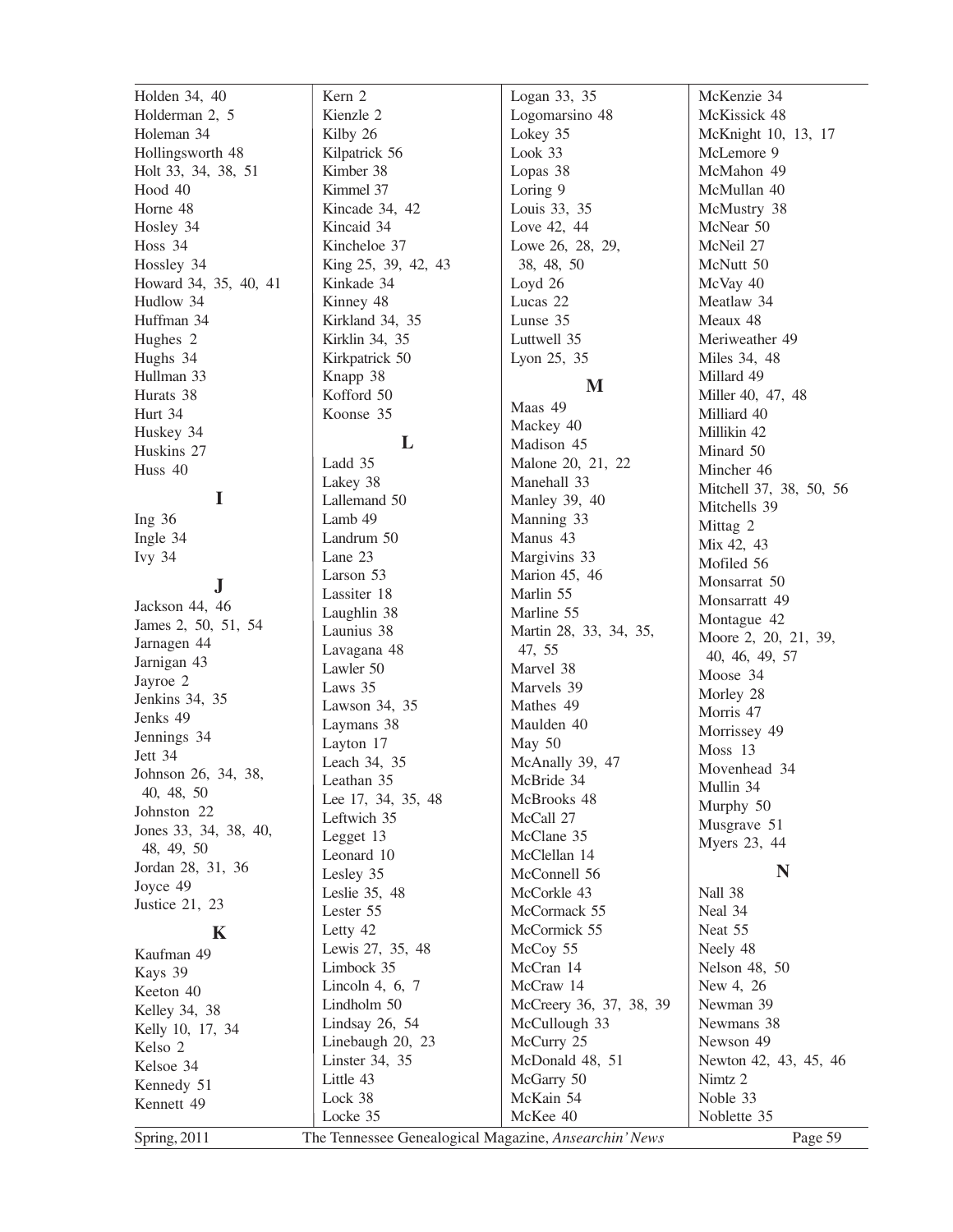| Nolly 40             | Ralston 14                                            | Shepperds 39           | Thatcher 38              |
|----------------------|-------------------------------------------------------|------------------------|--------------------------|
| $\mathbf 0$          | Randle 42                                             | Sherron 48             | Thomas 2, 10, 11, 12,    |
|                      | Rankin 25                                             | Shoop 15               | 15, 17, 27               |
| OBrien 51            | Rare 49                                               | Short 33, 42           | Thomison 34              |
| Oliver 41            | Ratliff 34, 46                                        | Silvertooth 34         | Thompson 33, 49          |
| O'Nill 39            | Ray 34, 50                                            | Simmons 34, 48         | Thurman 39, 55           |
| Osborne 33, 50       | Rector 23                                             | Simpson 5, 17, 34      | Tiller 39, 40            |
| Overton 46           | Redd 34                                               | Sinolo 50              | Timms 34                 |
| Owen 43              | Reece 33                                              | Sipe 47                | Tipps 33, 35             |
| Owenby 33            | Reed 2                                                | Slemp 28               | Tisdale 40               |
| Owens 40, 48         | Reese 34                                              | Slimp 29               | Titus 50                 |
| Owry 43              | Rehse 40                                              | Sloop 12, 17           | Todd 33, 34              |
| ${\bf P}$            | Reilly 48                                             | Smith 23, 25, 27, 33,  | Townsend 48              |
| Palmer 2, 50         | Renfro 34, 35                                         | 34, 35, 42, 43, 48, 51 | Towsend 50               |
| Panks 33             | Renshaw 43                                            | Smithwick 50           | Tracy 50                 |
|                      | Reyster 48                                            | Smylie 2               | Turley 42, 43, 50        |
| Parks 33, 34, 35     | Rhett 48                                              | Sneed 51               | Turner 34, 40, 48        |
| Parrish 37, 38       | Rich cover                                            | Solmon 33              |                          |
| Partee 49            | Richardson 31                                         | Soloman 33             | $\bf V$                  |
| Patterson 48         | Richey 56                                             | Som 33                 | Vancleve 38, 43, 44      |
| Payne 39, 40, 50     | Ritchey 56                                            | Speer 29               | Vandergriff 40           |
| Pearcifield 50       | Ritter 22                                             | Spencer 33, 34, 38     | Vaughan 31               |
| Pennington 33, 34    | Roberts 28, 38, 42, 49                                | Staggs 51              | Vaughn 4, 15, 17, 26     |
| Pepper 50, 55        | Robertson 39, 40                                      | Stalcup 29             | Velvet 48                |
| Perkins 50           | Robinson 48, 55                                       | Stamm 40               | Vigus 48, 49, 50         |
| Perry 47             | Rodgers 44, 50                                        | Stapp 50               |                          |
| Peters 50            | Roescher 39                                           | Starnes 23, 25         | W                        |
| Pettis 49            |                                                       |                        | Waddy 48                 |
| Pettit 48            | Rogers 34                                             | Staturm 33             | Waggoner 33, 34          |
| Petty 21             | Ross 50                                               | Steen 51               | Wagster 42, 43           |
| Peyton 49            | Rourke 48                                             | Stephens 34            | Waldon 51                |
| Phelan 25, 50        | Roussen 33                                            | Stewart 39, 48         | Walker 37, 49, 50        |
| Phillips 31, 39      | Runnel 34                                             | Stone 26, 33           | Waller 10, 40, 43        |
| Plasters 38          | Rutledge 35, 38                                       | Stout 28, 29           | Walt 49                  |
| Plemons 34           | Ryner 50                                              | Stoval 15              | Ward 34, 43, 45, 48      |
| Poag 39              | S                                                     | Stovall 13, 18, 56     | Warren 17, 33, 50, 56    |
| Poe 49               | Salisbury 50                                          | Stover 46              | Washington 46, 48        |
| Poindexters 39       | Sampson 48                                            | Stowell 49, 50         | Wattenbarger 20          |
| Polson 42            | Sanders 34, 35, 46                                    | Strickland 40          | Weaver 35                |
| Polston 43           | Sane 35                                               | Strong 11, 13, 21, 23  | Webb 31, 34, 38, 40      |
| Porter 49            | Sansone 2, 35                                         | Stull 37               | Weems 20, 21, 22, 23, 25 |
| Ports 8, 18          | Saunders 48                                           | Sullivan 48, 49, 55    | Wells 40                 |
| Pouncey 39           | Scheibler 49                                          | Swain 38               | Wertz 51                 |
| Pounds 40            |                                                       | Swingler 48            | Wesson 48                |
| Powel 43             | Scruggs 17, 40                                        | Swor 43, 44            | Whaley 27                |
| Prentiss 38          | Seanow 9                                              | T                      | White 8, 25, 42, 45,     |
| Price 41, 48         | Searcy 44                                             |                        | 46, 48, 57               |
| Prince 33            | Sears 38                                              | Tanner 43              | Whitehead 46             |
| Proby 35             | Seary 40                                              | Tates 39               | Whitfield 48             |
| Puckett 55           | Seaver 23                                             | Taylor 13, 48, 51      | Whitney 6, 51            |
|                      | Segalo 48                                             | Teal 56                | Wicks 51                 |
| $\mathbf R$          | Sellers 22, 25                                        | Tenner 40              | Wilder 13                |
| Radcliff 49          | Serci 34                                              | Terrell 41, 42, 43, 44 | Willhite 37              |
| Ragsdale 20, 21      | Shastun 33                                            | Terry 33               | Williams 10, 31, 33, 34, |
| Rainey 55            | Shedd 47                                              | Tharp 42               | 40, 43, 44, 47, 48       |
| Ralph 11, 12, 15, 17 | Shehorn 34                                            | Tharpe 41, 42          | Williamson 41            |
|                      | Shepherd 38, 40, 46                                   |                        |                          |
| Page 60              | The Tennessee Genealogical Magazine, Ansearchin' News |                        | Spring, 2011             |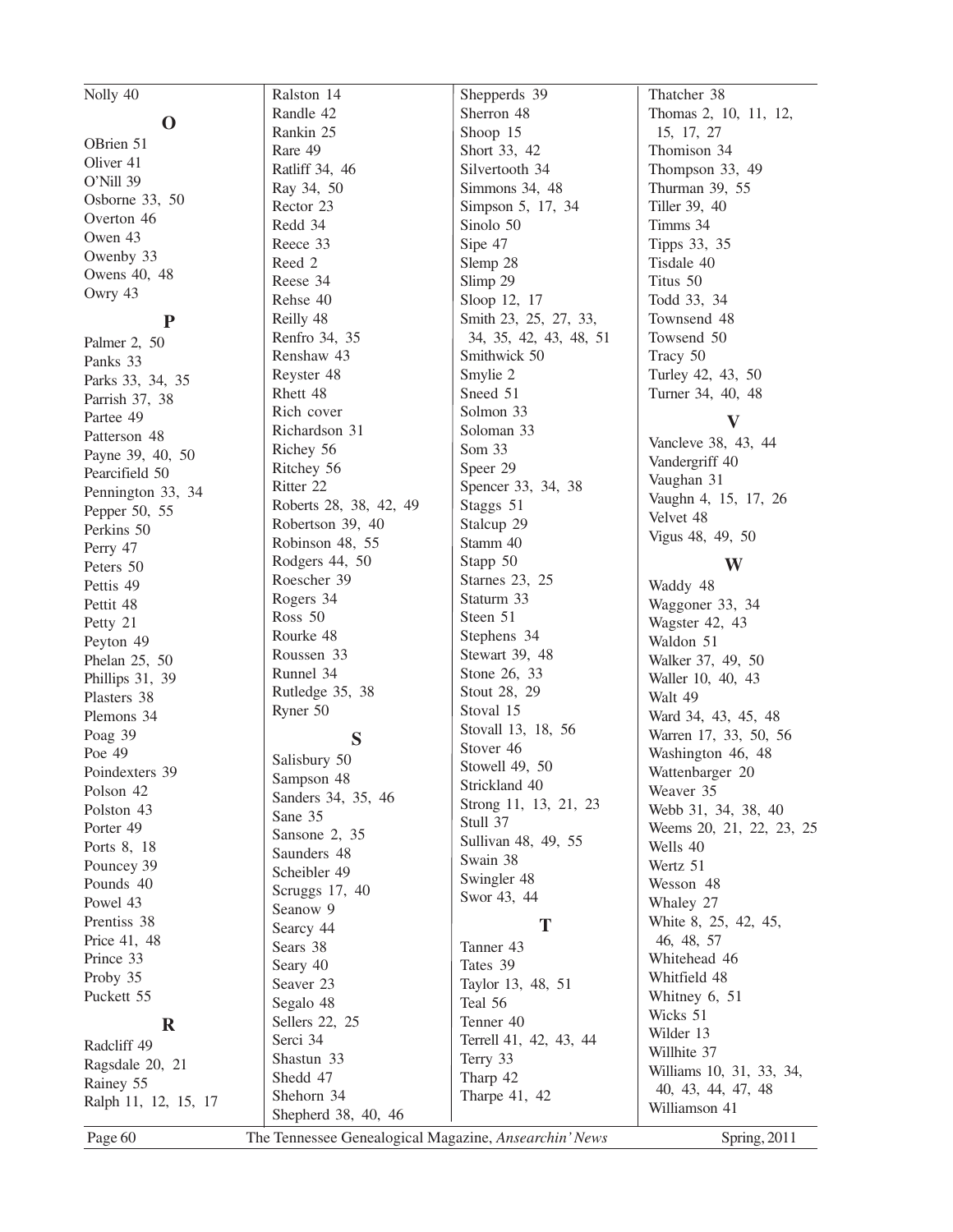| Y            |
|--------------|
| Yancey 40    |
| Yates 33, 34 |
| Yeargain 42  |
| Yerger 41    |
| York cover   |
| Yost 37, 38  |
| Young 20     |
| Yow 42, 44   |
|              |
| Z            |
| Zanone 51    |
| Zerman 48    |
|              |
|              |
|              |
|              |



# **Looking for an Ancestor? Maybe a TNGS Member can Help.**

Members are entitled to two free query each year and may place additional queries for \$3 each. (Nonmembers pay \$5 each.) All queries should be 50 words or less; see current issue for correct form. Please submit queries typed or printed and furnish your name, address and telephone number or e-mail address.

|              |          | .cut.bere……………cut.bere……………cut.bere…………cut.bere…………cut.bere……………cut.bere…………… |               |
|--------------|----------|-------------------------------------------------------------------------------|---------------|
| query-       |          | My Free Query or Surname Search info                                          | -query        |
|              |          |                                                                               |               |
|              |          |                                                                               |               |
| <b>NAME</b>  | ADDRESS, | CITY,                                                                         | STATE,<br>ZIP |
|              |          |                                                                               |               |
|              |          |                                                                               |               |
| <b>PHONE</b> |          | <b>EMAIL</b>                                                                  |               |
|              |          |                                                                               |               |
|              |          |                                                                               |               |
|              |          |                                                                               |               |
|              |          |                                                                               |               |
|              |          |                                                                               |               |
|              |          |                                                                               |               |
|              |          |                                                                               |               |
|              |          |                                                                               |               |
|              |          |                                                                               |               |
|              |          |                                                                               |               |
|              |          |                                                                               |               |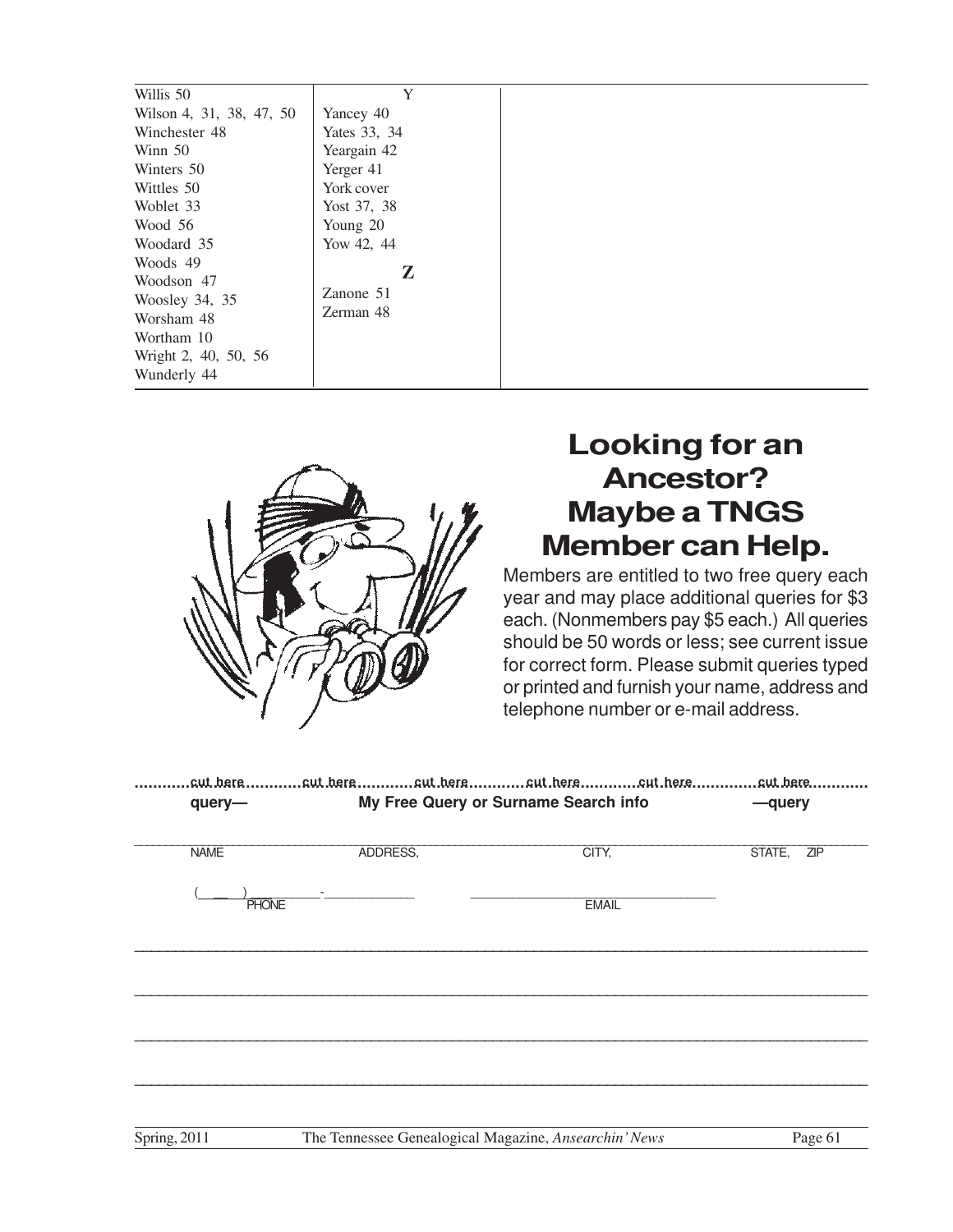#### **Tennessee Ancestry Certificate Program**

The Tennessee Genealogical Society sponsors this program to recognize and honor the early settlers who helped shape the great state of Tennessee. Persons wishing to place their ancestors in this roll of honor are invited to submit an application with supporting documents or other evidence that proves their prime ancestor lived in Tennessee or the area that became Tennessee before 1880. Family charts or computer printouts are not considered sufficient proof.

Attractive hand-lettered certificates suitable for framing are issued each person whose application meets program qualifications. The certificates are inscribed with the prime ancestor's name, when and where he or she settled in Tennessee, and the applicant's name.

The application form for the certificate can be printed at our web site www.tngs.org or via snail mail from TNGS P. O. Box 381824, Germantown, TN 38183-1824

#### **INVITE A FRIEND TO BECOME AN ACTIVE OR SUBSCRIBING MEMBER OF THE SOCIETY!**

| Membership is open to all persons interested in<br>$\bullet$ | \$3.00 each.) Queries from nonmembers are \$5       |  |  |
|--------------------------------------------------------------|-----------------------------------------------------|--|--|
| genealogy.                                                   | each.                                               |  |  |
| • Annual dues include a subscription to The                  | Members have unlimited use of the Germantown        |  |  |
| Tennessee Genealogical Magazine,                             | Community Library Regional History and Genealogy    |  |  |
| Ansearchin' News                                             | Center library during regular hours.                |  |  |
| Members have access to information from<br>$\bullet$         | Members receive discounts on many TNGS<br>$\bullet$ |  |  |
| TNGS surname files.                                          | products, including seminars and other special      |  |  |
| Members may submit two free queries each<br>$\bullet$        | events.                                             |  |  |
| year. This will be posted in the TNGS magazine               | Individual \$25.00<br><b>Annual Dues:</b>           |  |  |
| and web site, www.tngs.org. (Additional queries at           | Family \$35.00                                      |  |  |



**Please note your expiration date** on the mailing label for this issue. If it is February 15, 2011 or earlier please mail your dues today.

We can now transmit *Ansearchin' News* electronically. If you would like to try a copy, as a PDF searchable document, by e-mail, check the appropriate square on the Membership Renewal form below and return it with your membership dues.

**............................................................................................................................................................ cut here cut here cut here cut here cut here cut here**

# **TENNESSEE GENEALOGICAL SOCIETY MEMBERSHIP RENEWAL**

|         | This is a new address NAME                                                                                                   |                               | I would like to<br>try Ansearchin' |
|---------|------------------------------------------------------------------------------------------------------------------------------|-------------------------------|------------------------------------|
|         | ADDRESS, CITY, STATE, ZIP                                                                                                    |                               | News via email                     |
|         | PHONE ( ) <u>___________________</u><br>EMAIL                                                                                |                               |                                    |
|         | My/our dues for TNGS membership for 2011 (single \$25.00) (family \$35.00)                                                   | $\mathbb{S}$ and $\mathbb{S}$ |                                    |
|         | My tax deductible gift of $$$ is included in my enclosed check.                                                              |                               |                                    |
|         | $\Box$ Use this gift to purchase:                                                                                            |                               |                                    |
|         | $\Box$ Use gift at the discrection of the Board.<br>(Deductions are subject to IRS rrules. Contributors will receive written |                               |                                    |
|         | acknowledgment and tax information)                                                                                          |                               |                                    |
|         | Enclosed is my check payable to TENNESSEE GENEALOGICAL SOCIETY                                                               |                               |                                    |
|         | THE TENNESSEE GENEALOGICAL SOCIETY, PO Box 381824, Germantown, TN 38183-1824                                                 |                               |                                    |
| Page 62 | The Tennessee Genealogical Magazine, <i>Ansearchin' News</i>                                                                 |                               | Spring, 2011                       |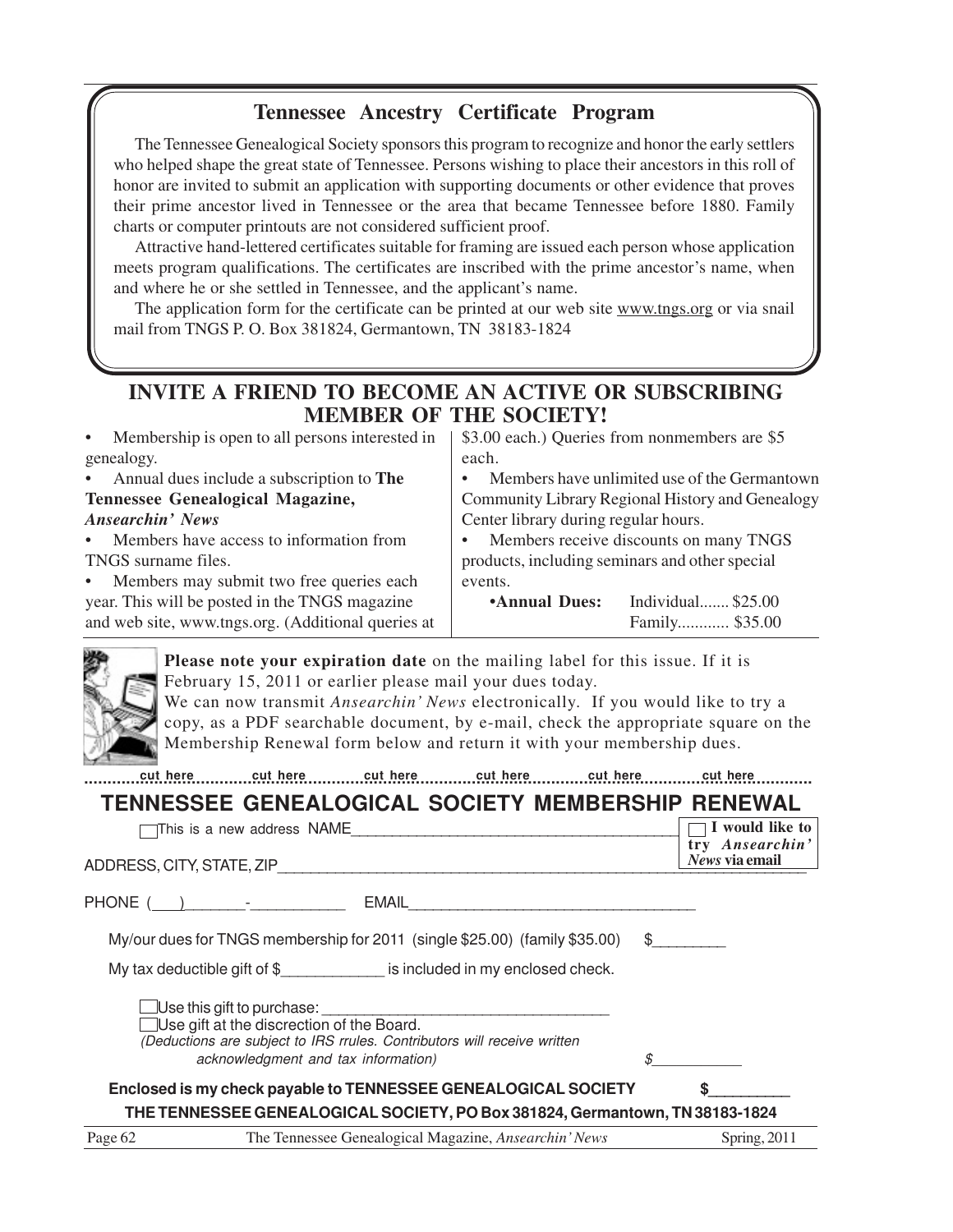# *Ansearchin' News Policies*

*Contributions:* Everyone is invited to submit unpublished material of genealogical value. Pre-1945 Tennessee material is our priority. This includes diaries, letters, tombstone inscriptions, deeds, church records, military records, etc. If a photo is needed for an article, please contact us about how to submit an electronic copy.

TNGS is a nonprofit organization and does not pay for contributions; however the contributor is recongnized with a by-line.

All correspondence with TNGS should include name, address and telephone number and/or email address of the writer.

*Queries:* Queries do not have to be Tennessee related. Queries will appear in *Ansearchin' News* and on the TNGS web site, *www.tngs.org*

Members are entitled to two free queries each year and may place additional queries for \$3 each. (Nonmembers pay \$5 for each.) Queries should be 50 words or less. (See "Queries" in any current issue for correct form.) Please submit queries typed or printed.

*Surname Index File Cards:* Members are urged to send vital statistics of ancestors to be included in our Master Surname File. Please type or print information on a 3x5 index card Information should include subject's surname, given name, middle name, dates of birth, marriage, death, parents, spouse, children, origin, state and county. Please include name, address and e-mail address on the back of the card.

*Book Reviews:* Books will be reviewed in *Ansearchin' News* if the book is donated to The Tennessee Genealogical Society. After a book is reviewed, it will become part of the GRHGC library. All books will be reviewed in the order received.

*Tennessee Ancestry Certificates:* TNGS sponsors this program to recognize and honor the settlers who came to Tennessee before 1880. To place your ancestors in this roll of honor, please request an application from Myra Wright, Director of Certificates, at *www.tngs.org* or the Address at the end of this page. Upon completion of the application, please return it along with supporting

documents or other proof of your ancestor's residency, along with a \$10 application fee. Attractive certificates suitable for framing are issued to each person whose application meets program qualifications.Certificates are inscribed with the prime ancestor's name, date and place of settlement in Tennessee along with the applicant's name.

*Note***:** TNGS has published two volumes of *Tennessee Settlers and Their Descendants* compiled from information contained in these applications, and will publish a third volume when an adequate number of additional applications are received.

*Photo Gallery:* TNGS may publish pre-1945 unidentified photos in *Ansearchin' News.* Please advise us of the origin of the photo and any other information that might aid our search. Please contact us about how to submit an electronic copy.

*Letters to The Editor:* All letters to the editor should be forwarded to "Editor" at addresses shown at the end of this column. Please feel free to send any comment or suggestion. In many instances, throughout the magazine, grammar and spelling are left verbatim in order to preserve the character and charm of the era.

*Volunteering and Donations:* TNGS is strictly a nonprofit organization. It exists to keep the history of Tennessee and our ancestors alive. Volunteers run every aspect of the Society, and if you would like to join the "cause," please contact a Board member or other volunteer. There is no job too small remember, Tennessee is the Volunteer State!

TNGS is a federally recognized nonprofit, tax exempt, educational organization, and as such contributions are tax deductible within the IRS guidelines. Your gift will be acknowledged by mail and will include the TNGS tax number.

*Contact Information:*

7779 Poplar Pike, Germantown, TN 38138 P. O. Box 381824 Germantown, TN 38183-1824 Telephone (901) 754-4300 *www.tngs.org*